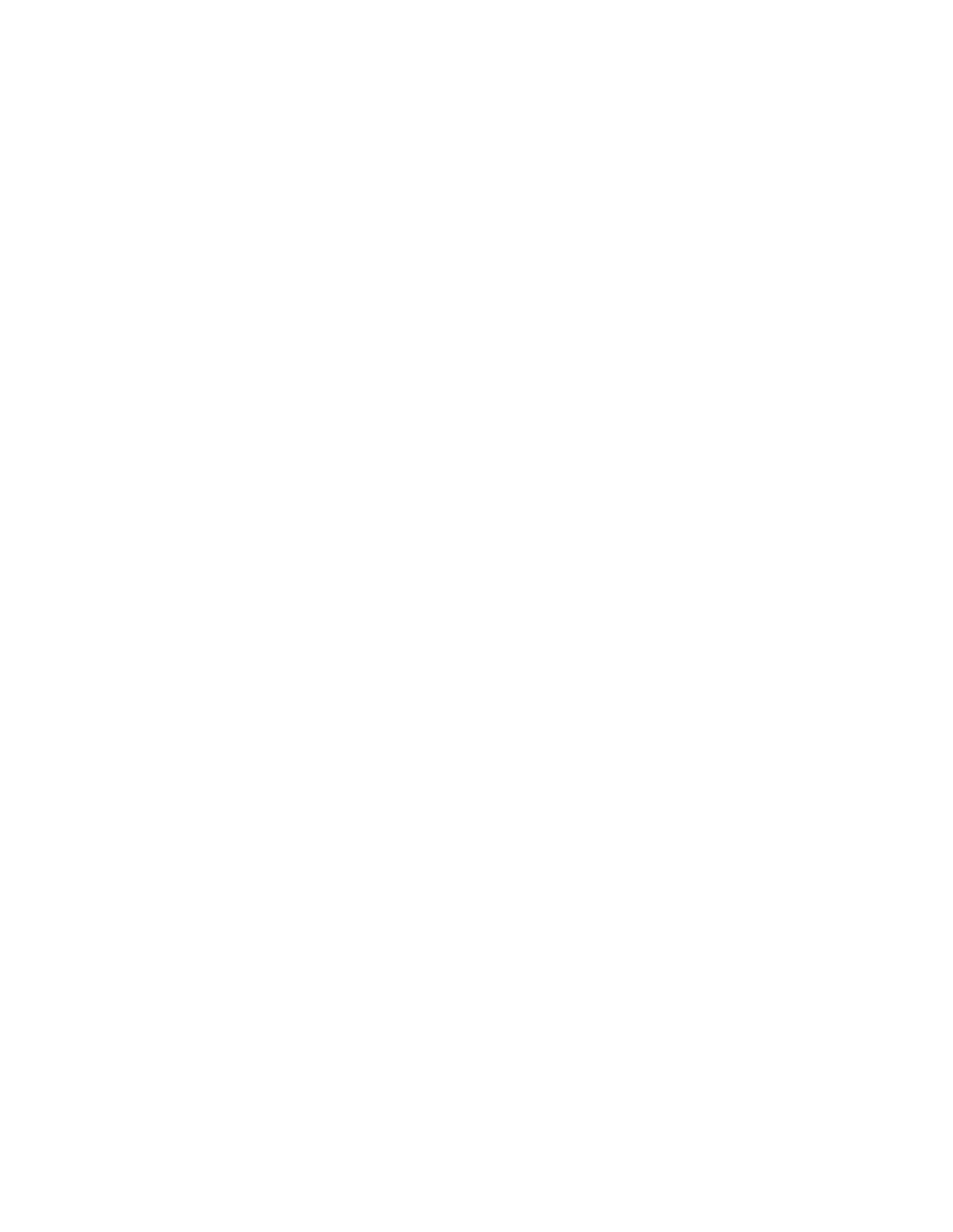Atrium Society P. O. Box 816 Middlebury, VT 05753

**Phone:** (800) 848-6021

**Online web site:** www.youthpeaceliteracy.org **Email:** martialartsforpeace@gmail.com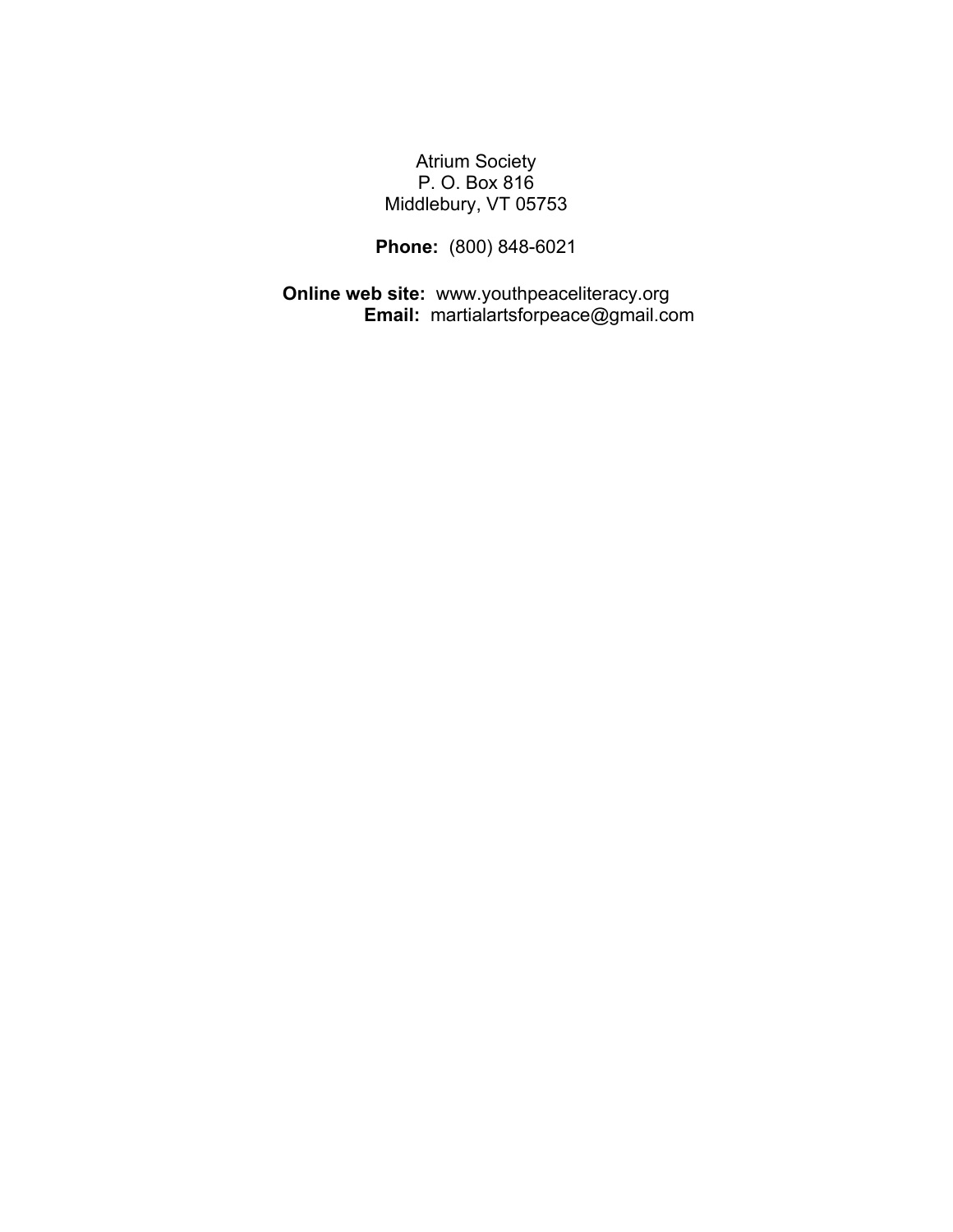

| Lesson 1:  | The Highest Goal of the Martial Artist     | 1   |
|------------|--------------------------------------------|-----|
| Lesson 2:  | Roleplay: A Way to Practice Our Skills     | 9   |
| Lesson 3:  | Scared Fighter or Confident Non-Fighter?   | 20  |
| Lesson 4:  | The Danger of Pride                        | 30  |
| Lesson 5:  | The Empty Cup                              | 41  |
| Lesson 6:  | Here and Now                               | 50  |
| Lesson 7:  | I Can Bend Instead of Break                | 59  |
| Lesson 8:  | Mind Is Like the Moon                      | 69  |
| Lesson 9:  | Mind Is Like the Water                     | 82  |
| Lesson 10: | Focus: A Short Distance Between Two Points | 93  |
| Lesson 11: | <b>Summoning All My Strength</b>           | 103 |
| Lesson 12: | Power Begins in My Mind                    | 113 |
| Lesson 13: | <b>Winning By Losing</b>                   | 122 |
| Lesson 14: | Awareness: Seeing the Unseeable            | 133 |
| Lesson 15: | Respect: The Act That Conquers Fear        | 145 |
| Lesson 16: | Memories Are Old; Life Is New              | 155 |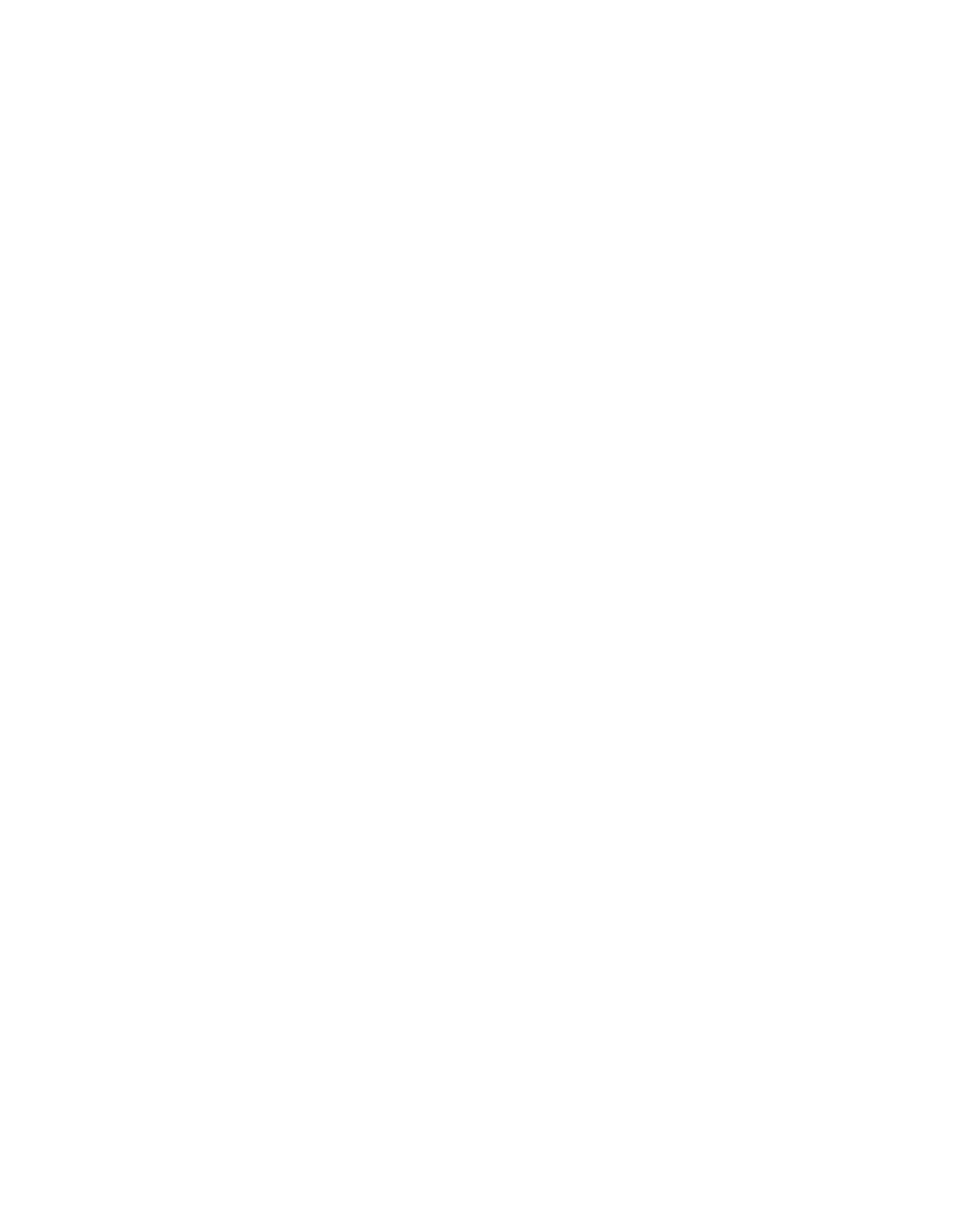## **LESSON 1 The Highest Goal of the Martial Artist**

#### **Breakdown of Lesson 1:**

A bully is someone who's angry. The highest goal of the martial artist. Physical skills are not enough.

> **Note To Instructor:** Welcome students to this new curriculum. As you ask questions, encourage all responses. There are no "right" or "wrong" answers. Making mistakes, we have an opportunity to learn.

## **A Bully Is Someone Who's Angry**

- 1. Read aloud story **"There's A Fight Going On"** in **Addendum 1A.** (This story also found in *Facing The Double-Edged Sword*, by Dr. Terrence Webster-Doyle, p. 1, with illustration on pp. 2-3.)
- 2. Afterward, ask students:
	- ! Who are the bullies in this story? *Vinnie and Eddie.*
	- ! How can you tell? Are they happy-go-lucky? Smiling? Tough? Angry?
	- ! What is Robbie's reaction to the bully? Does he run away? Is he scared?
	- ! Since Tom is on the ground with blood on his face, what would you guess is his reaction to the bully? To fight? To give in?
	- ! What is Martha's reaction to the bully? Is she crying? Is this fighting? Running away? Freezing?
	- $\bigcirc$  Have you ever been a bully? Why, do you think?
	- ! What would you do if Vinnie and Eddie picked on you?
	- O Would you fight? Run away? Freeze?
	- ! What kind of choices do you have in a situation like this one?
- 3. Tell students:
	- At one time or another, we ALL are bullies.
	- When we recognize that we have all been bullies and look at *how* we've been bullies, we can better understand what makes a person a bully.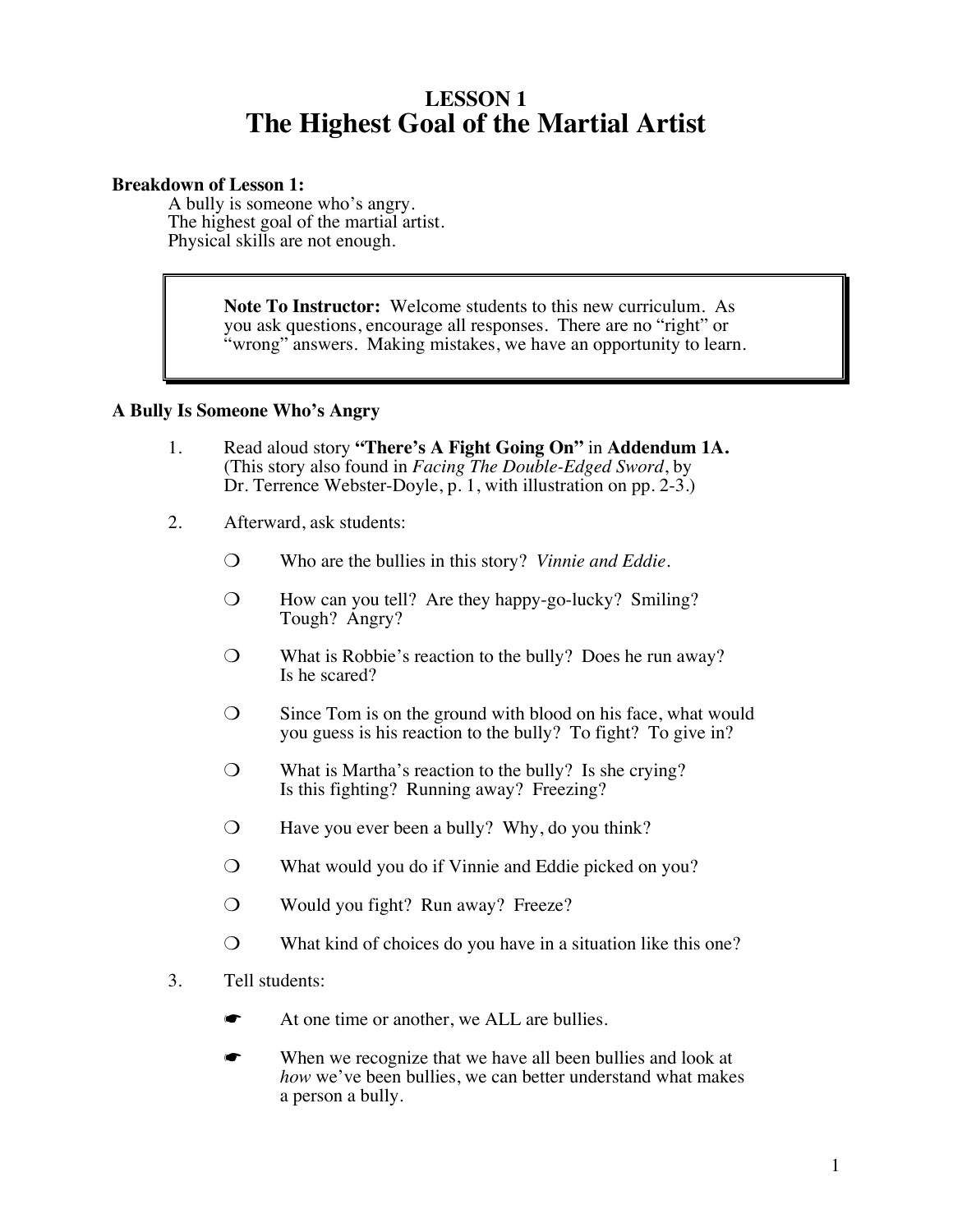**Note To Instructor:** Go to **I Am A Bully!** (Addendum 1B). Follow up with **The Words I Use To Bully** (Addendum 1C) so students begin to recognize key bully words.

## **The Highest Goal Of The Martial Artist**

1. Tell students:

When you are in a situation in which you are bullied, you may feel that you have no choices. In fact, you DO.

- Your choices increase when you have the ability to think on your feet.
- 2. Ask students:
	- ! From the movies you've seen and television you've watched, what do you think the martial arts can teach you?
	- ! Physical skills that make you strong?
	- ! The ability to fight someone and win? The strength to skillfully wipe out an opponent?
	- ! What would you guess is the highest goal of a martial artist?
- 3. Tell students:
	- **The highest goal of a martial artist is to STOP a fight** *before* **it** starts. You'd never know this from watching TV or movies.
	- The highest goal is not to fight and win, but to find a way to NOT fight — in which case *everyone* wins.

## **Physical Skills Are Not Enough**

- 1. Ask students:
	- $\bigcirc$  What do martial arts moves physical skills give you?
	- ! Do they strengthen your arms? Your legs? Your body?
	- ! Do you think that in order to be a strong, healthy, whole person physical skills are enough?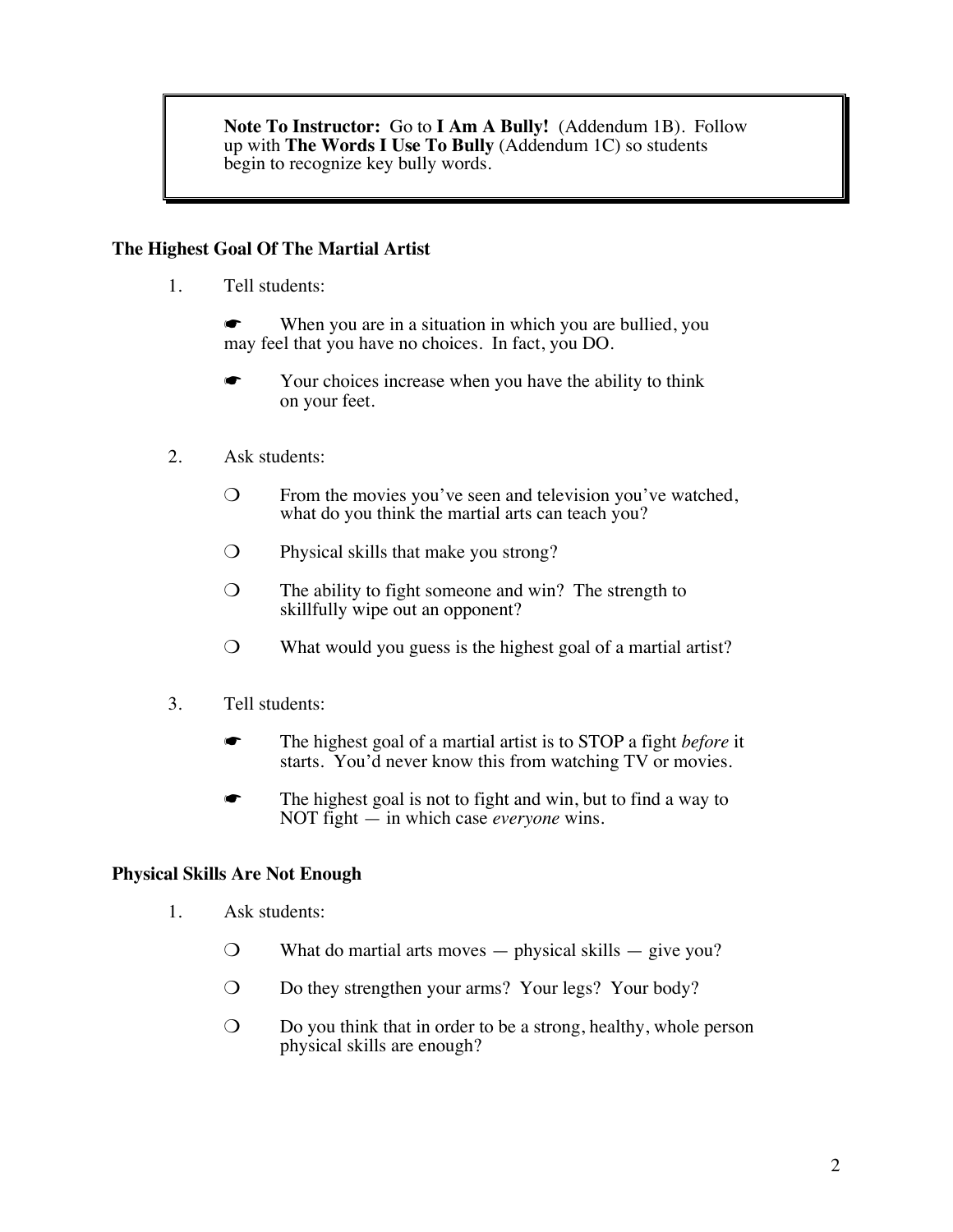- 2. Tell students:
	- Martial arts moves are PHYSICAL skills which help you gain control of your body. This gives you confidence. When you have confidence, you don't *have to* fight.
	- Strong MENTAL skills, however, are JUST AS important. Without them, you have no way to control your physical skills. yYou are like a train with no engine, a computer with no memory, a house with no foundation.
	- To stop a fight before it begins  $-$  which is the highest martial arts goal — you need strong mental skills.

**Note To Instructor:** Go to **Physical Skills Only** (Addendum 1D), in which a victim tries to stop a fight with physical skills only.

**Summary:** *Read all to students as summary, or focus on one.*

- $\star$  When encountered by a bully, most of us either fight, run or freeze.
- $\star$  The martial arts give us more choices in tough situations.
- **★** Martial arts moves give us confidence to *not* fight.
- $\star$  Physical skills are important, but mental skills are JUST AS important; we need both to reach the highest martial arts goal.
- $\star$  The highest martial arts goal is to stop a fight before it ever begins.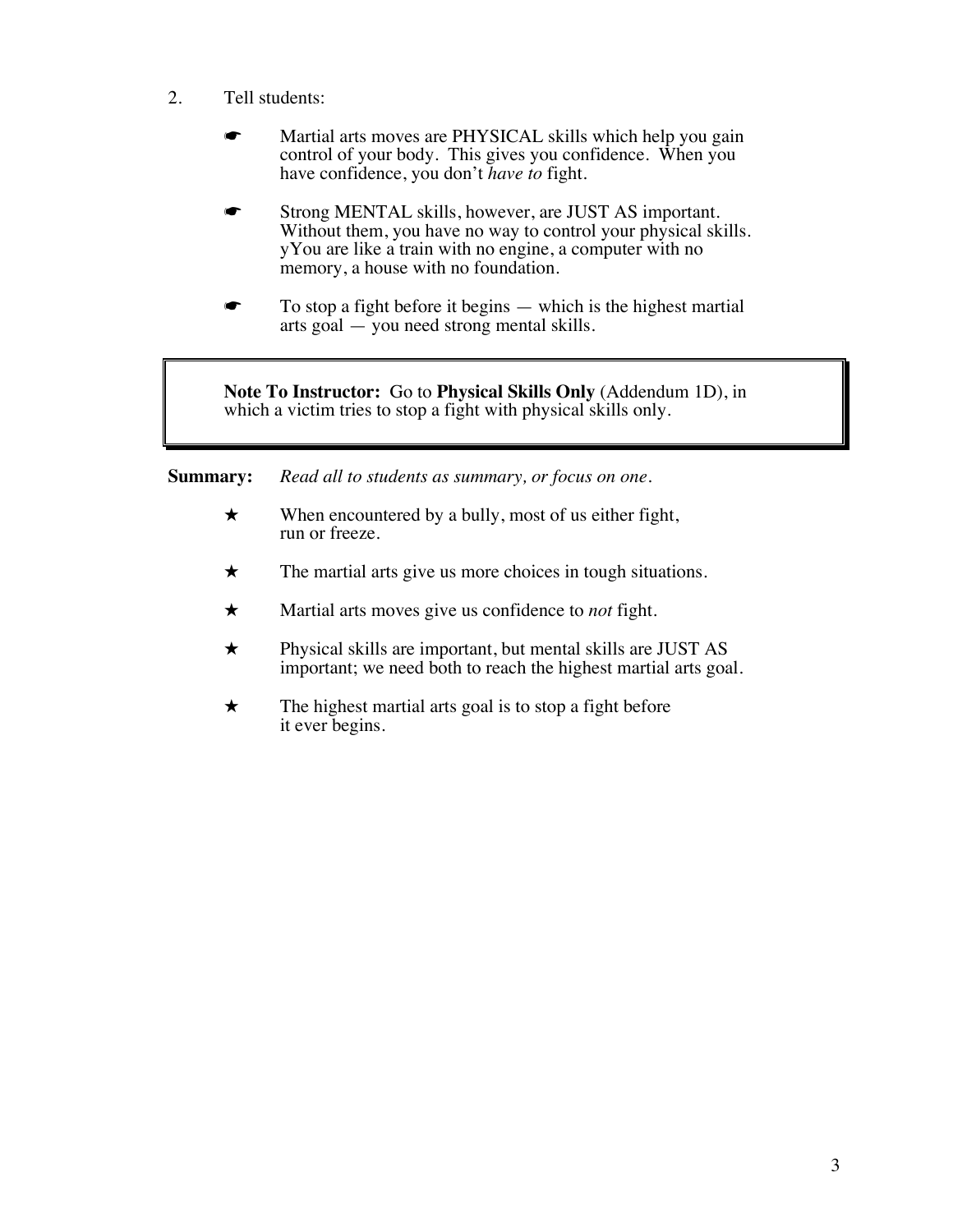#### **Addendum 1A STORY: THERE'S A FIGHT GOING ON!**

You are out on the playground after school when you hear some kids yelling. As you run over to see what is happening, Robbie, one of your classmates, and a good friend, runs past you looking scared. You reach a group of kids standing at the far edge of the school playground, out of sight of any teacher's view. Someone is crying.

You move to the front of the group. You see Tom, your best friend, on the ground. There is blood on his face. His glasses lay broken beside him. Vinnie, the school bully, is on top of Tom holding him down. Martha, Tom's sister, is standing near them crying.

You remember at lunch earlier that day Vinnie pushed ahead of you and Tom in the food line. Tom asked him politely not to do that. Vinnie then pushed Tom and said that he would get him for "mouthing off."

You see your best friend lying there hurt and you wish you could do something to stop the fight. You feel helpless. As you start to move forward to do something, you suddenly feel a pain in your side. Eddie, Vinnie's best buddy, has just elbowed you and is now giving you a challenging glare.

You see that Vinnie is about to hit Tom again. Your stomach starts to hurt as you feel the pain Tom is experiencing. Your side aches also from where Eddie hit you. What can you do? You can run away like Robbie. You also feel like crying, but you fight to hold back the tears of hurt, anger and frustration. If you try to stop the fight, Eddie will probably beat you up. He has threatened to do so in the past and is now waiting for the chance. You feel that your choices are not so great.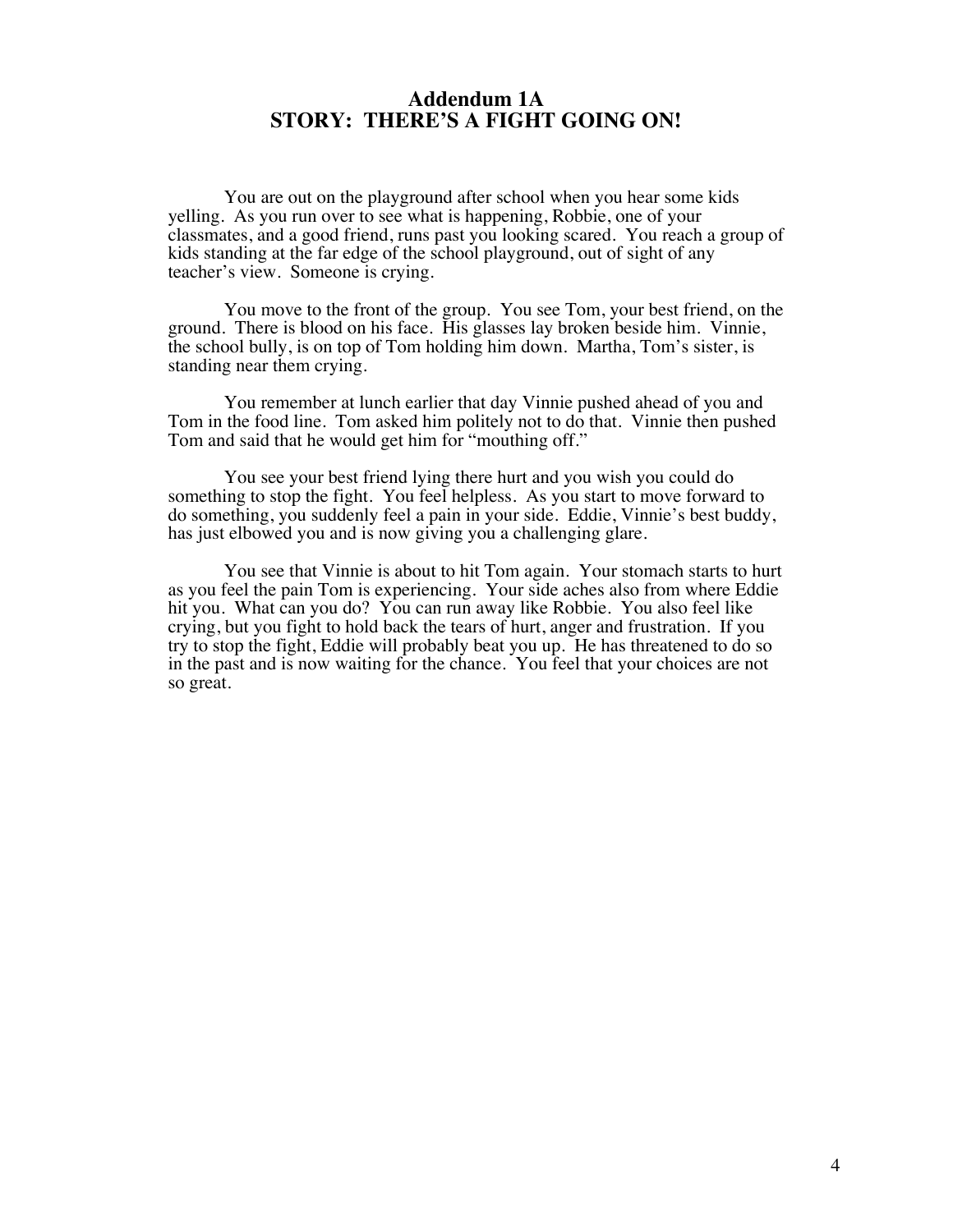## **Addendum 1B I AM A BULLY!**

 $\checkmark$  Tell students you are going to walk around the room and say an unfinished sentence, which you want them to complete. As you walk around the room, stop and indicate that a certain student should finish the sentence. Here are some sentences:

> "I am a bully! Sometimes, when I'm really angry, I know I would probably never do this, but I feel I would *really* like to . . . . ."

"I am a bully! Sometimes, when I'm really angry, but I don't want people to know I'm angry,  $I \ldots$ ."

"I am a bully! The last time I got angry with someone, I . . . . ."

"I am a bully! People make me sick sometimes, and when they do, I have to  $\ldots$ ."

"I am a bully! I enjoy telling people what to do and how to do it, because  $\ldots$ .

"I am a bully! I like feeling strong and pushing other people around because it makes me feel . . . . .

"I am a bully! The thing I really don't like about kids who do martial arts is  $\dots$ ."

- $\checkmark$  Move around the room quickly, giving every student the opportunity to respond.
- $\checkmark$  Have as much fun with this as you can. Create your own sentences that you know apply to your particular students.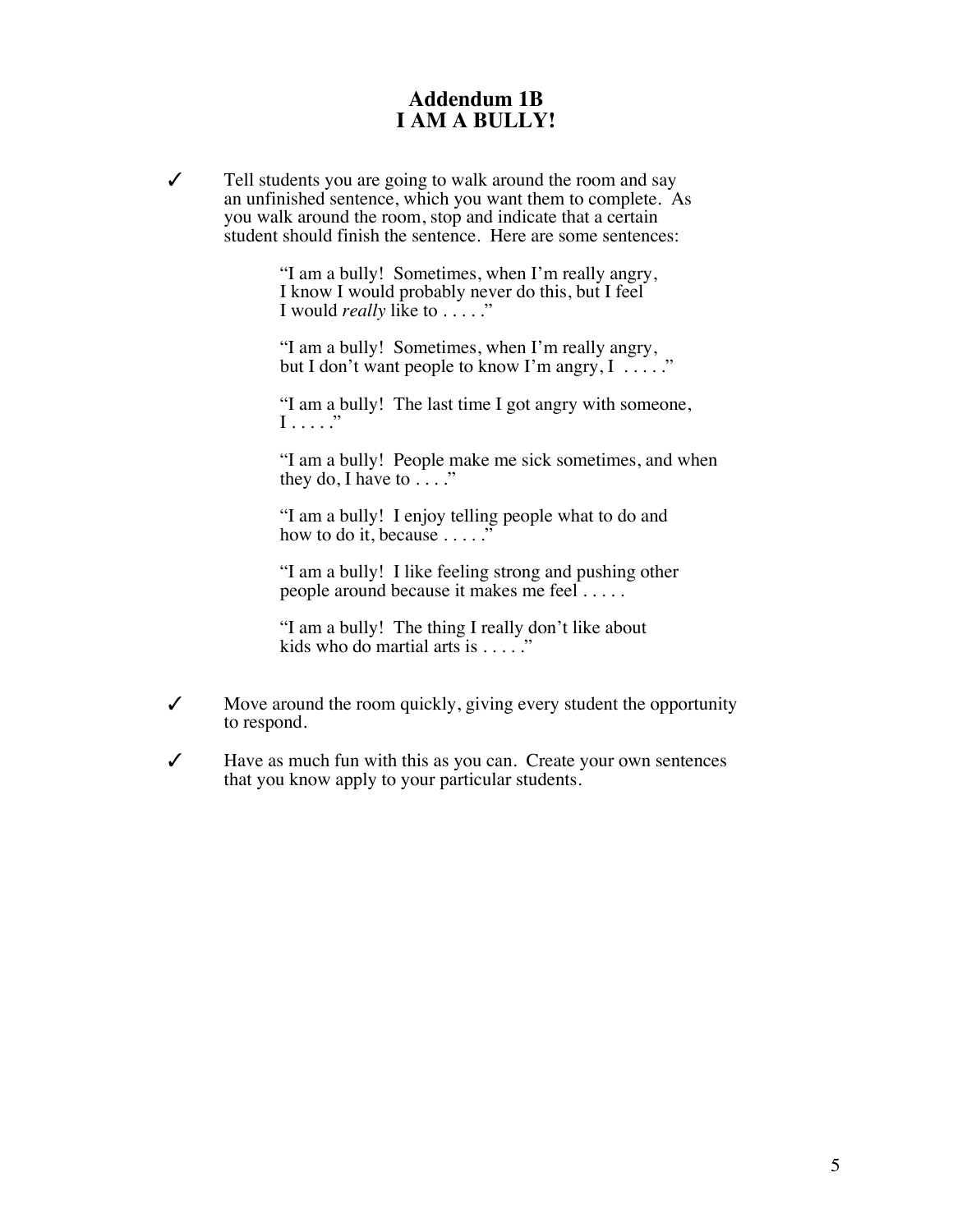## **Addendum 1C THE WORDS I USE TO BULLY!**

- $\checkmark$  Tell students:
	- ! We bullies can be recognized not only by how we look, but what we say.
	- ! We bullies have a certain vocabulary that communicates we are bullies.
- $\checkmark$  Ask students:
	- $\nabla$  Can you think of some examples?

#### **Examples:**

| You're stupid! | Gimme that!                        | Shut up! |
|----------------|------------------------------------|----------|
| You fool!      | I could kill you for that!         | Chicken! |
| Punk!          | Four eyes!                         | Jerk!    |
| Shorty!        | Nerd!                              | Dork!    |
| Sit down!      | Eat your dinner!                   | Dummy!   |
|                | Do that again and you'll be sorry! |          |

## $\checkmark$  Ask students:

- ! What are these words communicating to the person they are spoken to?
- ! Are they meant to cut? Hurt? Embarrass? Tease? Put down?
- ! Do they say, "I'm better than you!" or "I deserve more than you!"?
- $\checkmark$  Make a list or chart of these words that you can hang up in the classroom. Invite students to add to the list whenever they want to.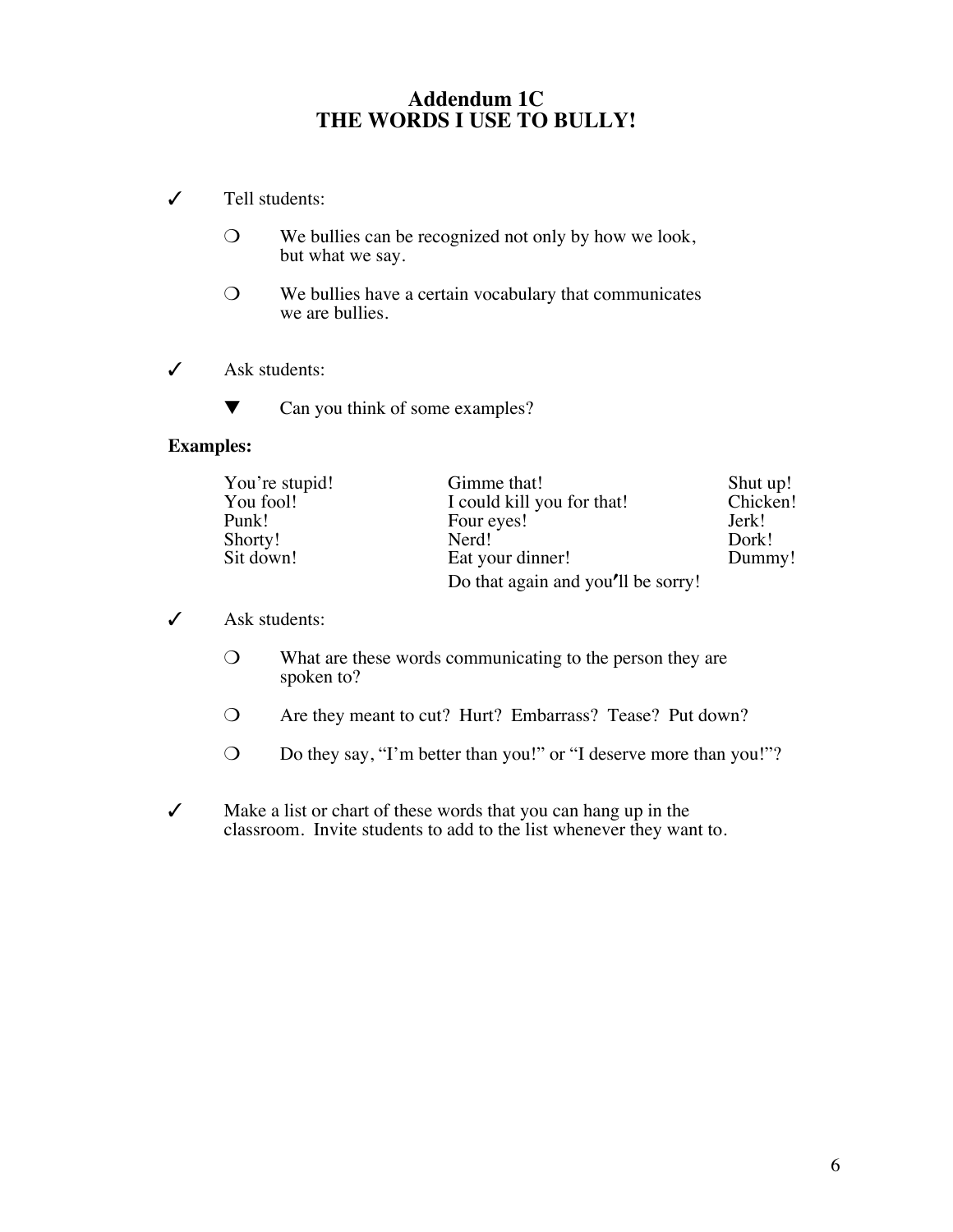## **Addendum 1D CAN I STOP CONFLICT WITH PHYSICAL SKILLS ONLY?**

 $\checkmark$  Present to students several different conflict situations, such as those listed as examples below. Begin with one.

### **Examples:**

- **A.** Someone just knocked you down and said, "Gimme your  $money - now!$
- **B.** One of your parents shouts at you in anger, "You're grounded for a week. No evenings out for seven days — and that's final!"
- **C.** You accidentally knock down someone's bike. The owner says, "You stupid fool! Look what you've done! Come here!"
- **D.** Someone pulls a gun on you and says, "One false move, and you're a goner."
- **E.** A police officer pulls you over and tells you to step out of the car, slowly.
- $\checkmark$  Tell students they must try to work out a resolution to their conflict with *physical* skills only. Review physical skills (kicks, thrusts, blocks, punches, katas) your students already know.
- $\checkmark$  Ask students:
	- 1. Assuming that you carry with you the highest martial arts goal, which is to stop a fight before it begins — how will you stop this fight?
	- 2. Are you finding this difficult?
	- 3. Do you think it's impossible to stop a fight using physical skills only?
	- 4. Do you think the use of physical skills merely encourages the fight to continue?
	- 5. Do you think it's because when someone is attacked, his or her natural instinct is to fight back?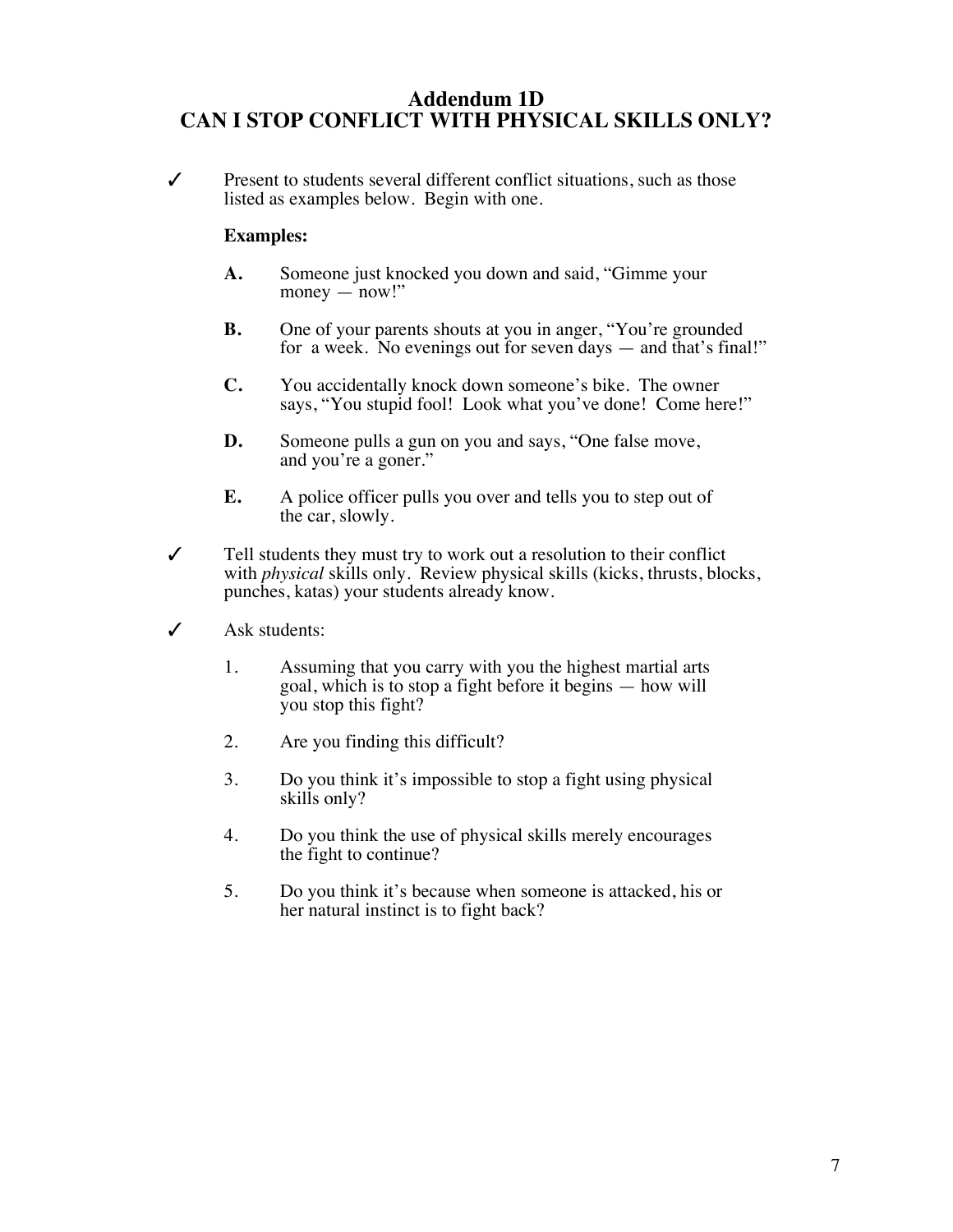## **Addendum 1E A QUOTE TO NOTE**

"A journey of a thousand miles Starts under one's feet."

*—Lao-tzu*

- $\angle$  Ask students:
	- 1. What does this quotation mean to you?
	- 2. Do you think this quotation is referring to a physical journey? A vacation? A road trip?
	- 3. Do you think it's referring to a journey you take in your mind?
	- 4. Could the message mean more than actually travelling or taking a trip?
	- 5. Could it mean that no matter how difficult the road ahead appears, the only way to get where you want to go is to begin?
- $\checkmark$  Tell students:
	- 1. Every day, life presents us with new challenges, and every day we must face them with a beginner's mind.
	- 2. A beginner's mind is one that always sees the world as it is, with fresh eyes and an open mind.
	- 3. With this lesson, we begin a journey of a thousand miles, and we are going to start right here, under our feet.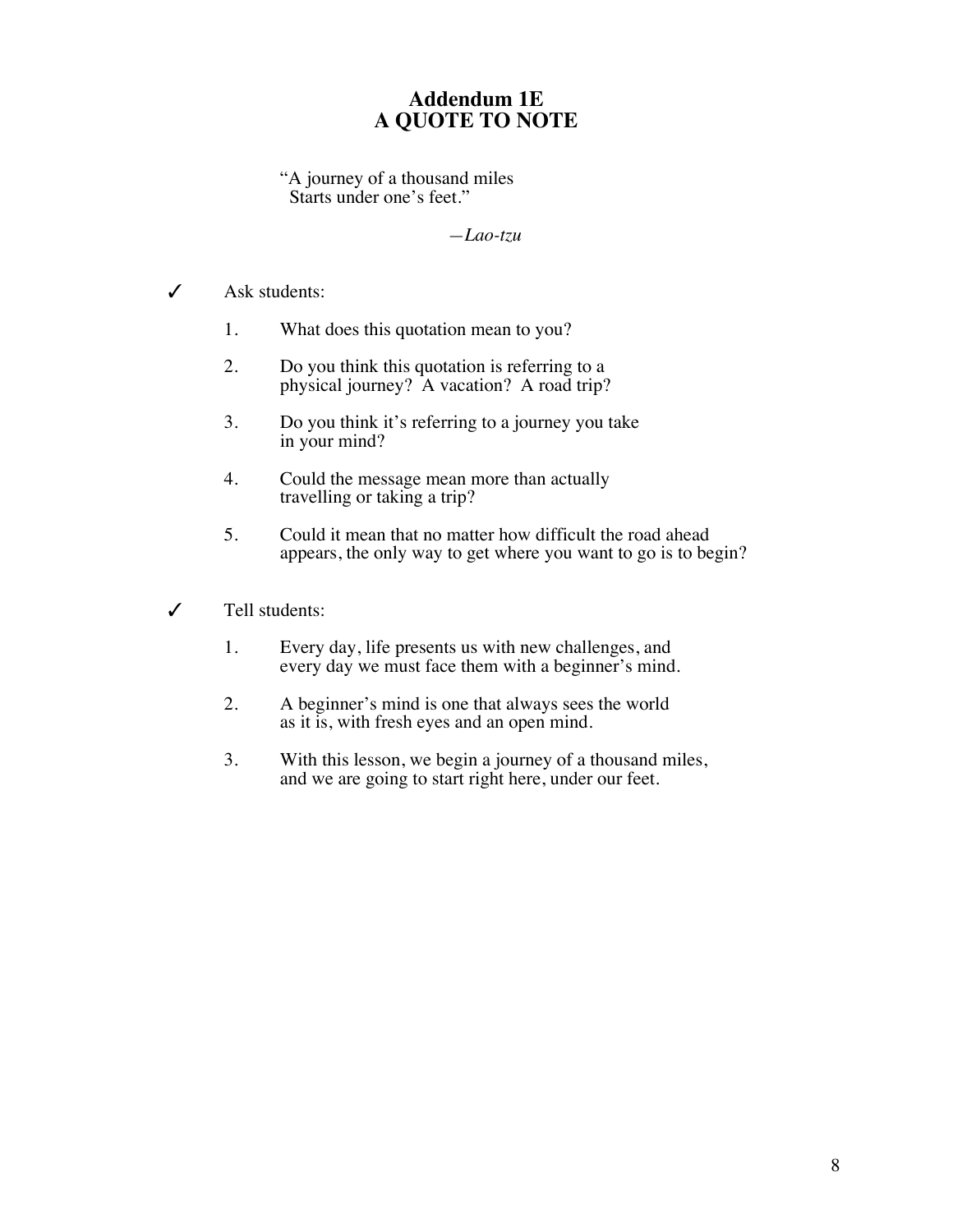## **LESSON 2 Roleplay: A Way To Practice Our Skills**

## **Breakdown of Lesson 2:**

What is roleplay? How can roleplay help us? Your mind is the most powerful weapon you have.

## **What Is Roleplay?**

- 1. Ask students:
	- ! When you want to become a top-notch basketball player, or musician, how do you get to be one? *Practice.*
	- ! If you want to become a black-belt martial artist, what do you have to do? *Practice.*
- 2. Tell students:
	- To get really good at dealing with a bully, we have to practice.
	- The way we practice dealing with a bully is through roleplay. We take turns playing parts, like in a play. One day you play the part of a bully; another, the role of a victim. One day you play yourself; another, you play someone you may know.
	- By pretending, we get to practice dealing with many different situations. Every time we practice, we get stronger and smarter.

**Note To Instructor:** Go to **Roleplay: How Do I Stop This Bully?** (Addendum 2A).

## **How Can Roleplay Help Us?**

- 1. Tell students:
	- When we roleplay, we practice what it's really like to meet up with a bully.
	- When we pretend that a bully is about to attack us, we can practice what we would do in such a situation.
	- Roleplaying is a way to understand. We see a situation from *all* sides, rather than just our own.
- 2. Ask students:
	- ! What are the advantages in playing the role of someone different from you?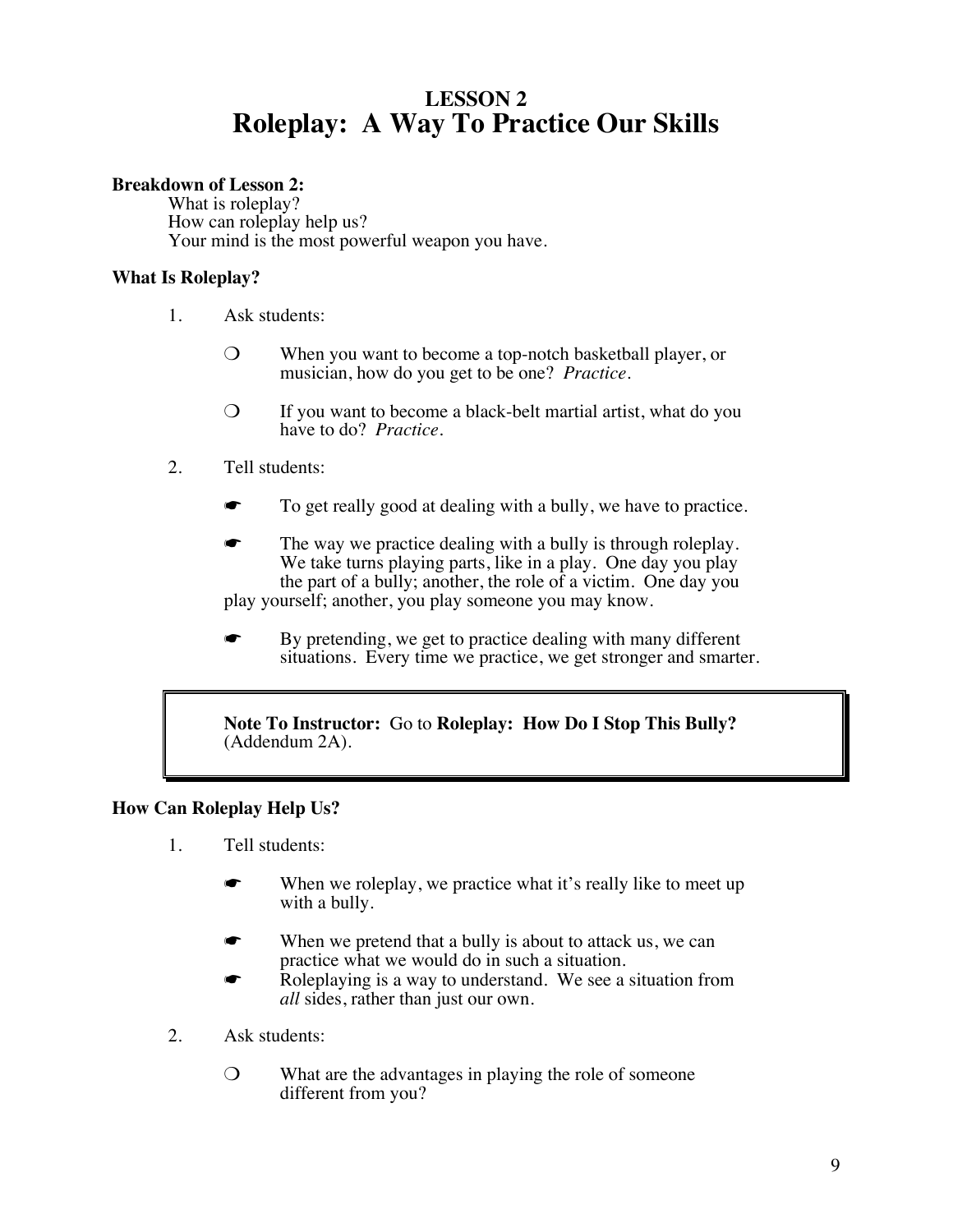- ! Do you get to see things from another point of view? Can you learn from someone different from you?
- $\bigcirc$  What are the advantages to practicing with a pretend bully? Do you get to feel how it is to be that person?
- ! Do you think being that person helps you understand that person's thinking?

**Note To Instructor:** Go to **I'm Protecting Myself!** (Addendum 2B).

## **Your Mind Is The Most Powerful Weapon You Have**

- 1. Tell students:
	- Your mind is the most powerful weapon you have.
	- When you learn to use your mind to STOP conflict before it begins, you become very powerful.

Without fighting, running away or freezing  $-$  you can have control over yourself and the situation you are in.

This reduces your chances of getting hurt, but puts you in a very powerful place.

**Note To Instructor:** Go to **Roleplay: Can I Stop Conflict More Easily When I Have Both Physical And Mental Skills?** (Addendum 2C). If time permits, go to **Hey, Brain!** (Addendum 2D) for another roleplay, and/or to **A Quote To Note** (Addendum 2E).

**Summary:** *Read all to students as summary, or focus on one.*

- $\star$  To get really good at dealing with a bully, we have to practice. We can practice dealing with a bully through roleplay.
- $\star$  Every time we practice, we get stronger and smarter.
- $\star$  Roleplaying is a way to understand. We see a situation from *all* sides, rather than just our own.
- $\star$  Your mind is the most powerful weapon you have. When you learn to use your mind to STOP conflict before it begins, you become very powerful.
- $\star$  Without fighting, running away or freezing you can have control over yourself and the situation you are in, which reduces your chances of getting hurt, and puts you in a powerful place.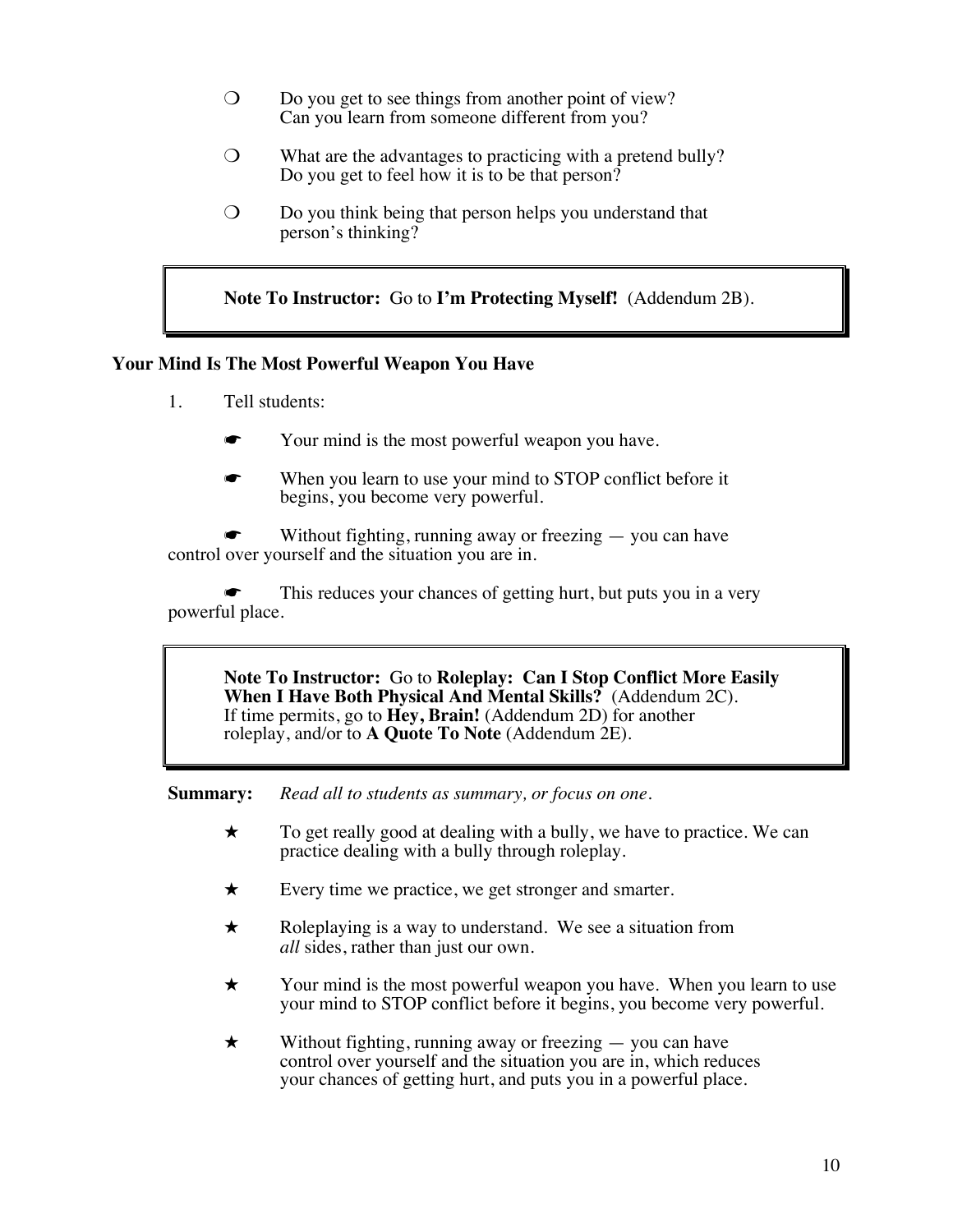## **Addendum 2A HOW DO I STOP THIS BULLY?**

- **EXECUTE THE ROLEPLAY, ask for two volunteers to roleplay** the parts of **Peanut** and **Hook**. (Make two copies of roleplay.)
- $\checkmark$  Instruct volunteers to get the full benefits of roleplaying by really getting involved in the parts they are playing.
- $\checkmark$  Show volunteers the dialogue and explain that words in parentheses, *(in italics),* indicate an action they should take rather than words they should speak.
- $\checkmark$  Give volunteers a minute to look over the parts they will play, as you tell the class:
	- 1. Peanut has been studying the martial arts with an instructor who teaches physical skills only. Peanut has learned many martial arts moves and can do them skillfully when asked to do so in class.
	- 2. Peanut has NOT yet learned any martial arts mental skills.

## $\checkmark$  DO THE ROLEPLAY.

## \$ **AFTER THE ROLEPLAY**, ask:

- 1. Peanut knows some martial arts moves. Was Peanut able to stop the fight?
- 2. Using martial arts moves that you know, would you be able to stop that fight?
- 3. Peanut, did you feel any control in stopping that fight?
- 4. Hook, did you feel any impulse to stop the fight? Were you more inclined to escalate that fight  $-$  fight even more? Why?
- $\checkmark$  Thank students for participating.

— continued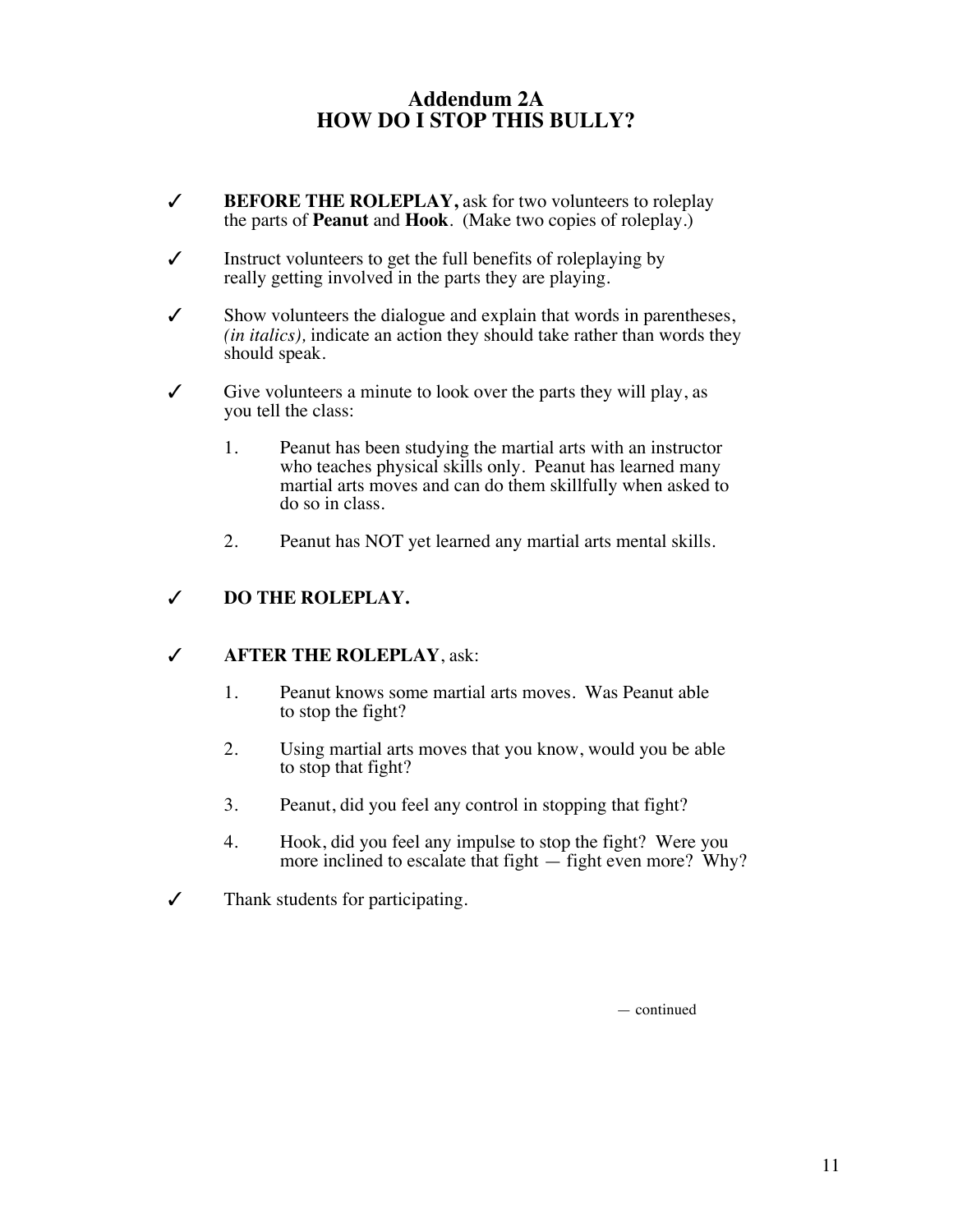## **ROLEPLAY: HOW DO I STOP THIS BULLY?**

#### **PEANUT**

Uh-oh. Here comes Hook, again. That big bully doesn't know that I've been studying martial arts. If I get any trouble, Hook is in for a big surprise.

#### **HOOK**

Well, well, well. If it isn't my little buddy, Peanut. *(Walks up to Peanut and puts a heavy-handed arm on Peanut's shoulder.)* Seems to me we made a deal last time we met and you haven't come through.

#### **PEANUT**

Leave me alone, Hook! I didn't make any deal with you!

#### **HOOK**

You were about to give me your money, when we got interrupted. Now hand over that money, punk.

#### **PEANUT**

You better watch out, Hook! I've never told you this, but I'm learning martial arts, and you could get hurt.

#### **HOOK**

*(Grabs Peanut's shirt.)* HA! You gonna hurt me, squirt? You and who else?

#### **PEANUT**

*(Breaks free and does a kick that throws Hook off balance.)*

#### **HOOK**

Why you little punk! *(Comes at Peanut with his fist clenched, pretending to smash him.)*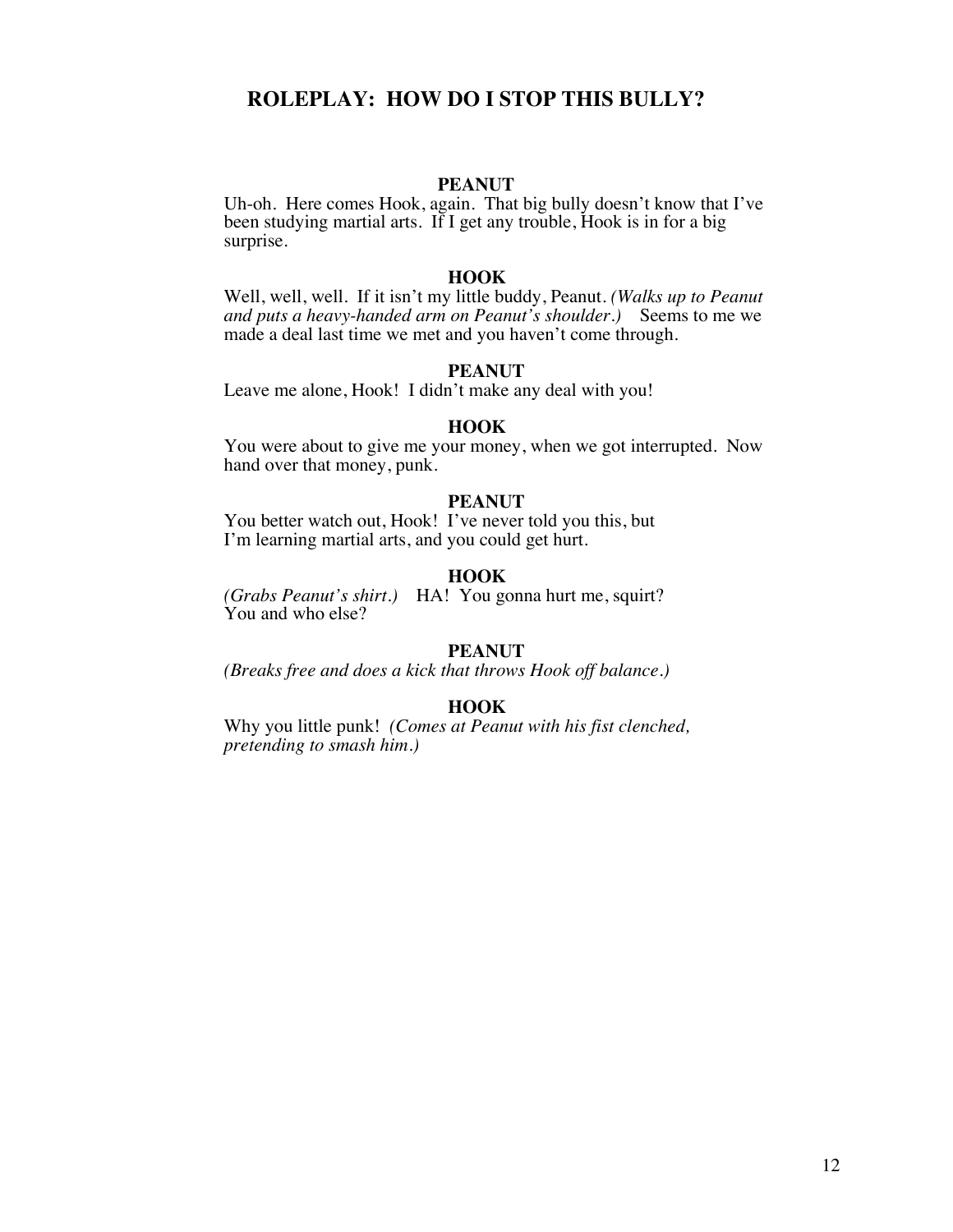## **Addendum 2B I'M PROTECTING MYSELF**

- **SUBEFORE THE ROLEPLAY, ask the same volunteers to roleplay** the parts of **Peanut** and **Hook**. (Make two copies of roleplay.)
- $\checkmark$  Instruct the volunteers to get the full benefits of roleplaying by really getting involved in the parts they are playing.
- $\checkmark$  Tell volunteers that the words in *italics* are **private thoughts** said out loud, but not to the other person in the roleplay.
- $\checkmark$  Give volunteers a minute to look over their parts, as you tell the class:
	- 1. Most bullies bully other people to protect themselves from getting hurt — physically, mentally or emotionally.
	- 2. Notice how Hook bullies what Hook says and does. This time you will hear what Hook is thinking as well as what Hook says.

## \$ **DO THE ROLEPLAY (next page).**

## \$ **AFTER THE ROLEPLAY**, ask:

- 1. Did this roleplay give you a deeper understanding of why Hook bullies people?
- 2. Did you like Hook any better than you did before?
- 3. Do you think Hook needs help?
- 4. What do you think would help Hook?
- 5. What would you do in that situation?
- 6. Would you feel a need to protect yourself too?
- 7. Do you think that if you didn't feel a need to protect yourself, you could act more intelli-*gently*?
- $\checkmark$  Thank students for participating.

— continued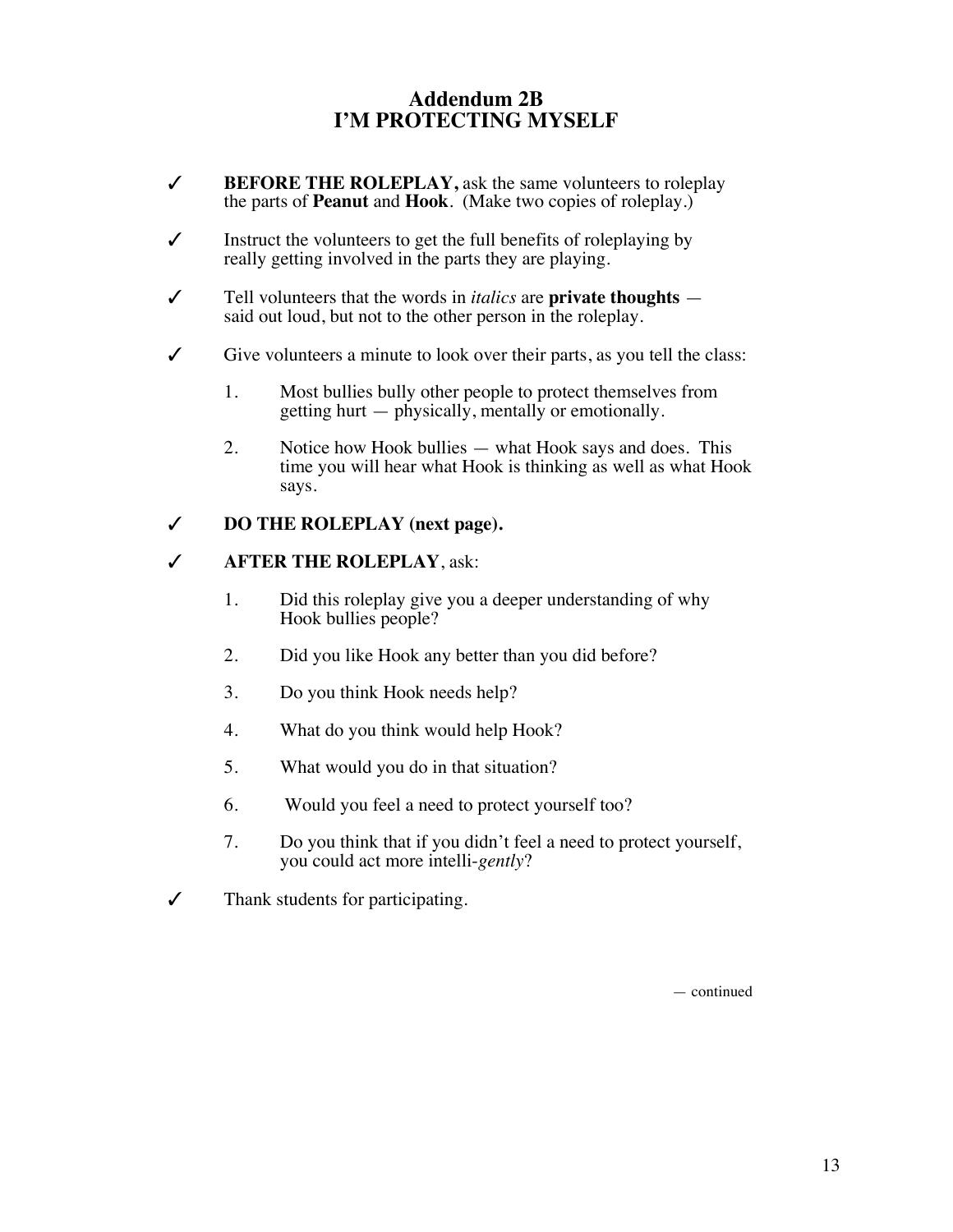## **Addendum 2B I'M PROTECTING MYSELF!**

#### **PEANUT**

Uh-oh. Here comes Hook, again. Maybe I made a mistake by telling him I know martial arts moves. I should use them if he bullies me!

#### **HOOK**

Well, well, well. It's my little buddy, Peanut. *This guy is small enough for me to pick on, and he scares easily. Much different from my father, who beats up on me. I'll just beat up on Peanut and show this kid that I can be tough too!* (To Peanut:) I appreciate the money you gave me last week. Problem is, I need more.

#### **PEANUT**

(Calmly:) Listen, Hook! We had a deal, and I completed my part of the bargain. *This guy could eat me alive. If I don't act tough, he'll just beat up on me and take my money. I better get out of here, fast.*

#### **HOOK**

You talk awfully big for a squeaky little guy, you know? *He's acting tough, but I can tell he's really scared. The martial arts stuff is baloney. Reminds me of my father — always bluffing and puffing and pretending to be something more than what he is.*

#### **PEANUT**

*Do I try a kick or a punch? This guy is getting serious. I'm going to have to do something, or run away. If I run, he'll run after me and that will fuel his fire even more. How do I get out of this?*

#### **HOOK**

*(Grabs Peanut's shirt.)* You better pay up, or you are mincemeat!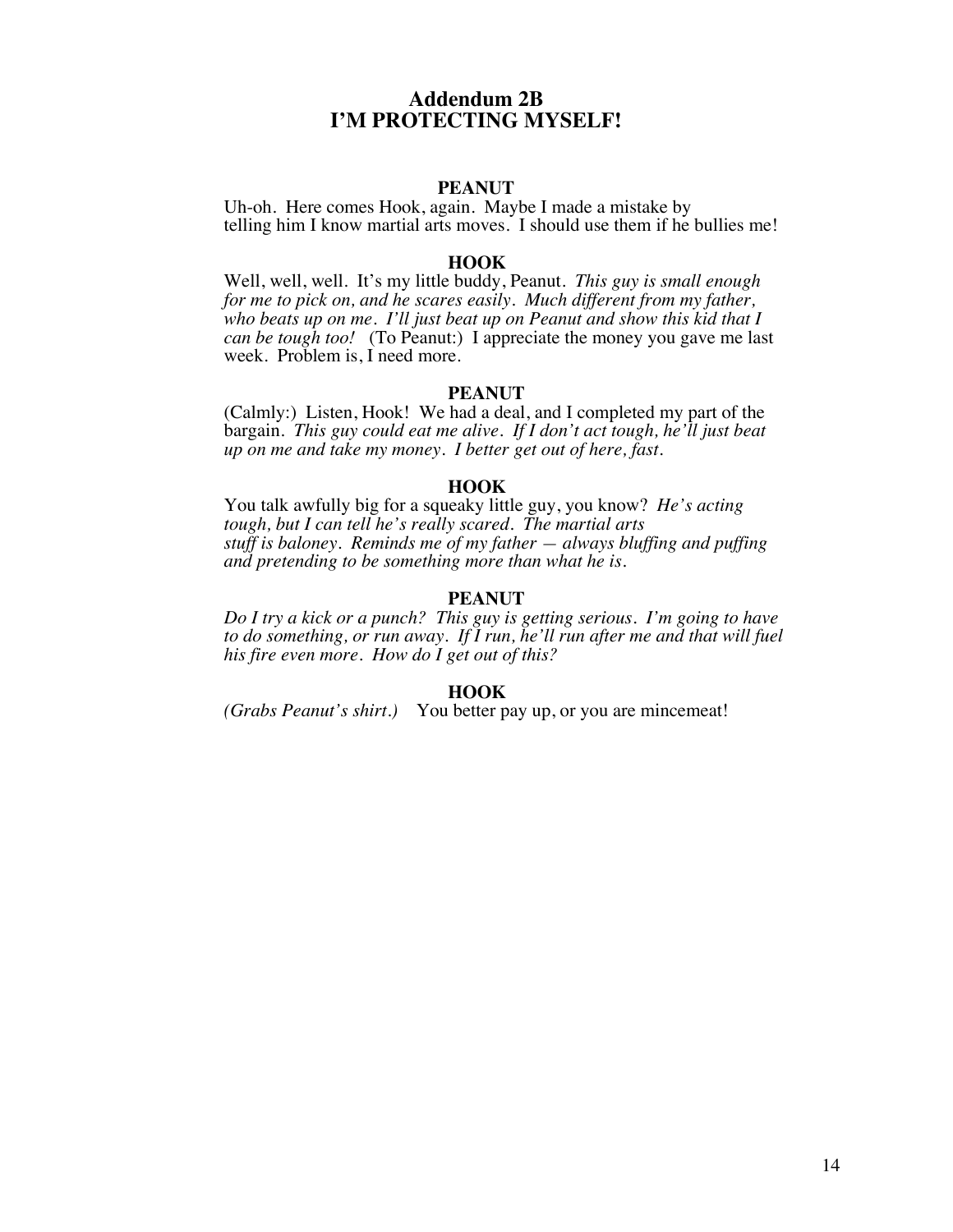## **Addendum 2C CAN I STOP CONFLICT MORE EASILY WHEN I HAVE** *BOTH* **PHYSICAL AND MENTAL SKILLS?**

- **EXECUTE:** BEFORE ROLEPLAY, ask three new volunteers to roleplay the following situation between **Rusty, Topper** and **Mr. Wood**. (Make three copies of roleplay.)
- $\checkmark$  Tell volunteers that *words in italics* are read out loud, but they are **private thoughts**, so they are not spoken directly to the other person.
- $\checkmark$  Tell students that the volunteers will roleplay a situation in which the person being bullied will use mental skills and hopefully not *have to* use physical ones.
- $\mathcal I$  Ask students to watch for how many physical and how many mental skills are being used.

## \$ **DO ROLEPLAY**

## \$ **AFTER ROLEPLAY**, ask:

- 1. Did you see physical skills? Mental skills? What kind?
- 2. Did Rusty trick Topper? Did Rusty really have money? Did Rusty have poison oak? Did Rusty call for help?
- 3. Do you think it was cowardly for Rusty to call for help? Didn't Rusty succeed in attaining the highest martial arts goal, which is to stop a fight?
- 4. Could you see the wheels turning in Rusty's mind as he came up with mental skills to keep Topper from either striking or taking money?
- 5. Do you see how possibilities open up to you when you can use mental skills?
- $\checkmark$  Thank volunteers and class for participating.

continued . . .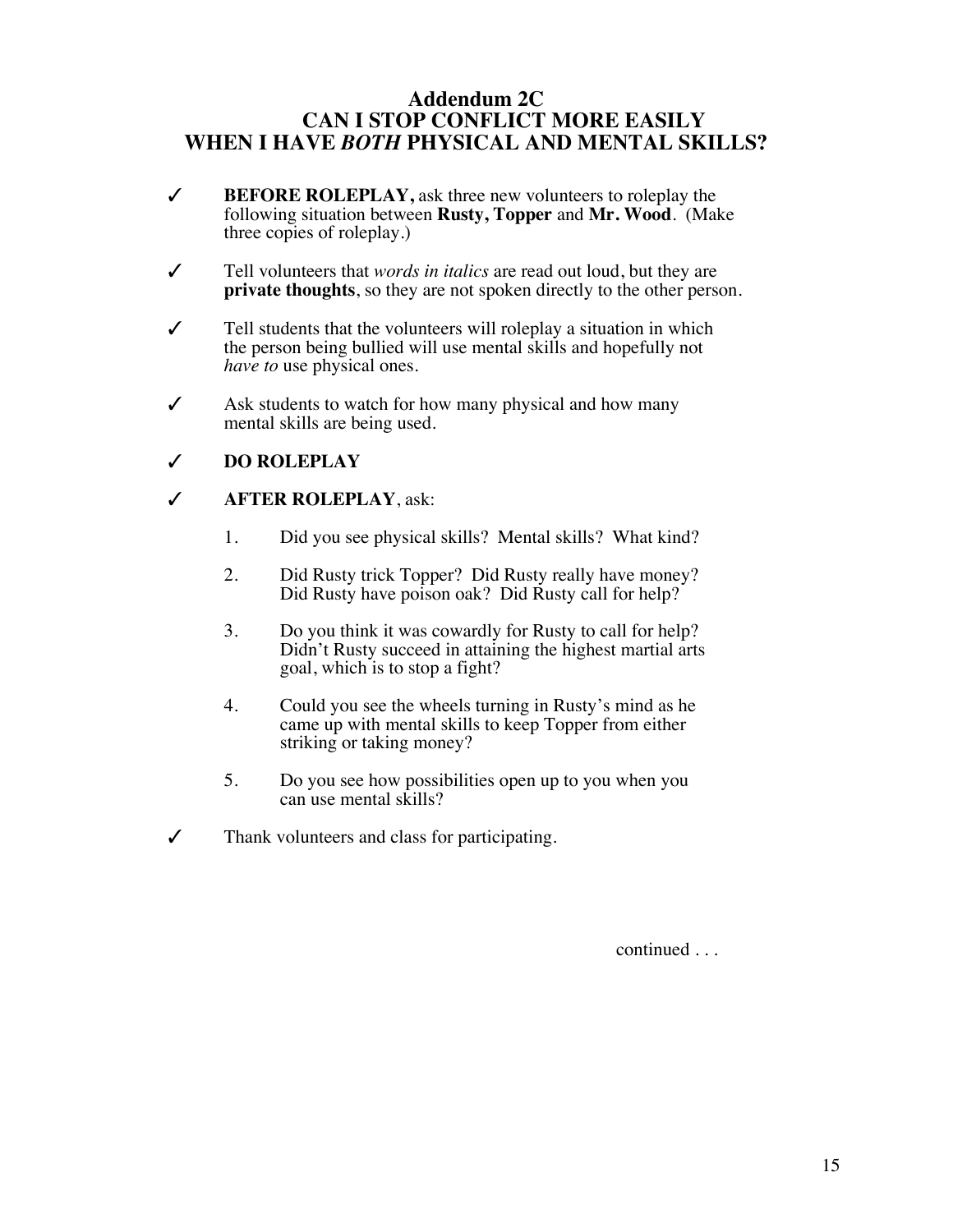## **Addendum 2C: CAN I STOP CONFLICT MORE EASILY WHEN I HAVE** *BOTH* **PHYSICAL AND MENTAL SKILLS?**

#### **TOPPER**

*Boy, it looks like this kid has a lot of money. Look at those nice clothes. I wish I had that kind of money. Obviously has parents who care.* (To Rusty:) Give me your lunch money!

#### **RUSTY**

(Looks at Topper and speaks calmly:) I don't have any money. I bring my lunch from home. *This is scary. I wonder if Topper can tell I'm using trickery. What was it my teacher told me about getting out of this type of situation without fighting? Take a deep breath and FEEL the scared feelings.* (Takes a deep breath.)

#### **TOPPER**

(Reaches out and grabs Rusty.) I don't believe you!

#### **RUSTY**

(Still speaks calmly:) Be careful! I've got poison oak! You could get it from me!

#### **TOPPER**

(Quickly lets go of Rusty.) I still want your money!

#### **RUSTY**

(Pretend you see your teacher coming.) Mr. Wood! Mr. Wood! We need some help here! Topper needs some money!

#### **MR. WOOD**

You need money, pal? (Reaches into his own pocket.) I'll be glad to loan some to you for now. (Hands Topper some money.) I can also help you find ways to earn money, if you're interested and need it badly.

#### **TOPPER**

Yeah, I need it badly. What's it to you?

#### **RUSTY**

Mr. Wood. Topper's family is in trouble. He needs it. He'll pay you back, maybe my dad will hire him to mow our lawn or something.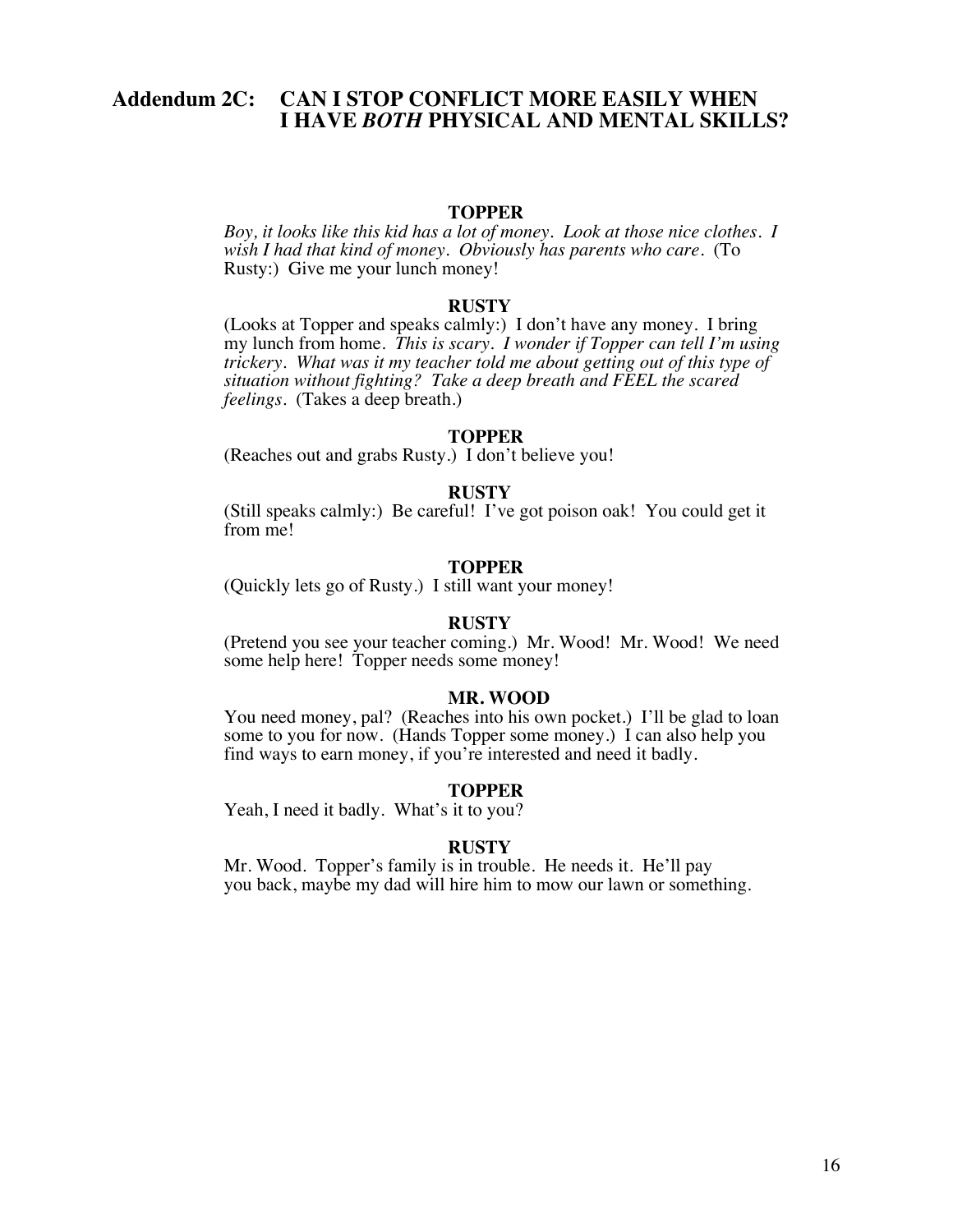## **Addendum 2D HEY, BRAIN!**

- **EXECUTE:** BEFORE ROLEPLAY, ask three new volunteers to roleplay the following situation between **Totem** and **Reggie**. (Make two copies of roleplay.)
- $\checkmark$  Tell volunteers that *words in italics* are read out loud, but they are **private thoughts**, so they are not spoken directly to the other person.
- $\checkmark$  Tell students that the volunteers will roleplay a situation in which the victim will use mental skills and hopefully not *have to* use physical ones.
- $\checkmark$  Ask students to watch for which skills are being used.

## \$ **DO ROLEPLAY**

## \$ **AFTER ROLEPLAY**, ask:

- 1. What skills did you notice being used?
- 2. If you were Reggie, the victim in this roleplay, how would you feel if the Bully demanded your homework?
- 3. As a Bully, what would you gain by getting Reggie to do your homework for you?
- 4. If you were Reggie, how would you feel about offering to help Totem to get the focus away from bullying?
- 5. Do you think it might make Totem, the bully, feel good to know that Reggie's heard Totem is a great basketball player?
- 6. Do you think someone like Totem could feel good about helping someone like Reggie? Why?
- $\checkmark$  Thank volunteers and class for participating.

continued . . .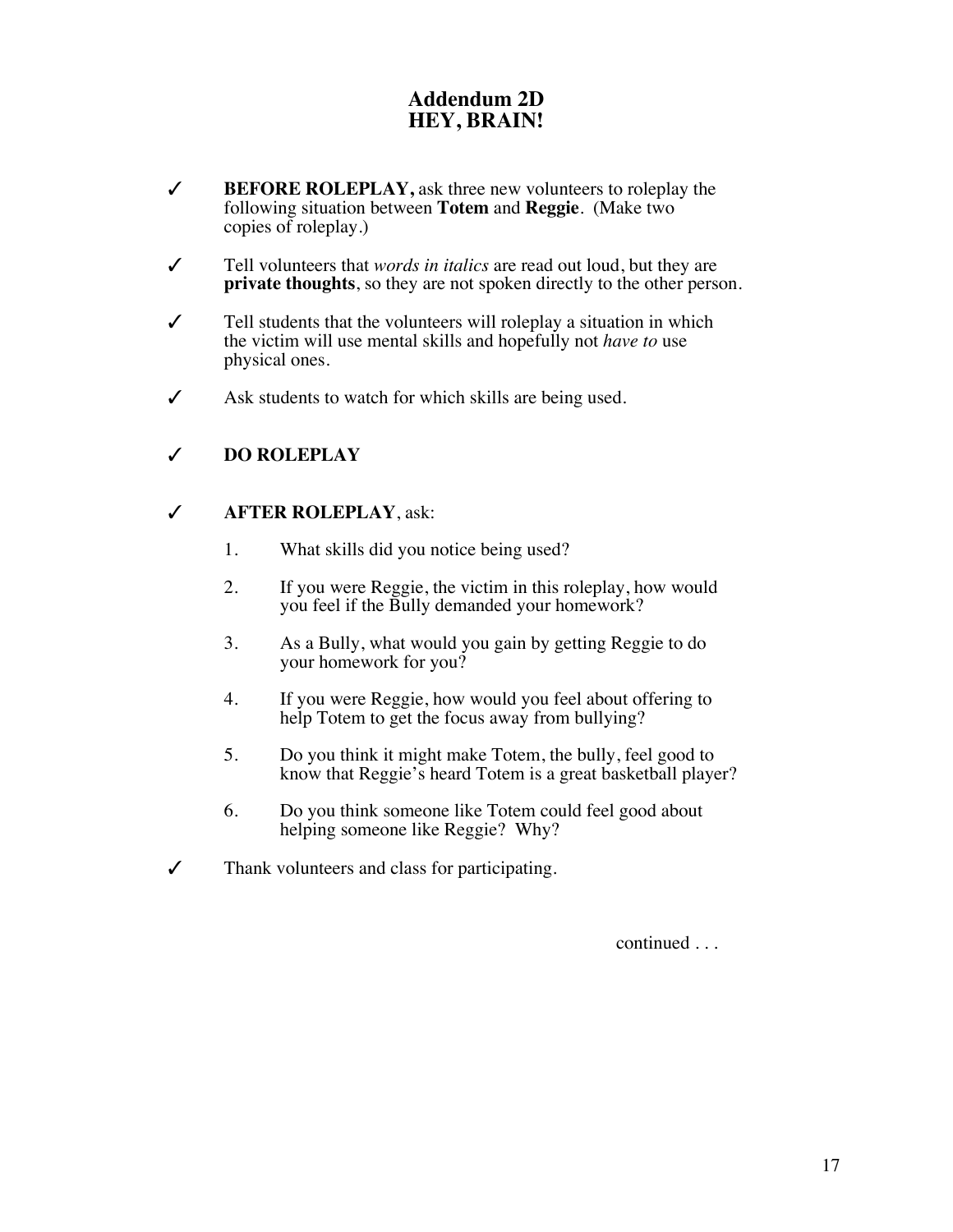## **Addendum 2D HEY, BRAIN!**

#### **TOTEM**

*This kid always gets the teacher's attention — knows all the answers. Must be good. Schoolwork is hard for me; I don't like it when the teacher calls on me and I don't know the answers. No way I can please the teacher; I guess I must be dumb. No way to get the teacher's attention; I must be no good.* (To Reggie:) Hey, Brain! Give me your homework!

#### **REGGIE**

(Looks at Totem and calmly and thinks:) *Oh, no. It's Totem again! How do I get rid of this bully?* (Then says to Totem:) I'd like to help you, but I already turned it in this morning.

#### **TOTEM**

You always get good grades, so you're gonna do my homework from now on, or else you're in big trouble.

#### **REGGIE**

I can't do your homework for you, Totem. It's not honest, for one thing. And you don't learn anything, for another. But I've got a better idea.

#### **TOTEM**

Okay, Brain. What's your brilliant idea?

#### **REGGIE**

I'll help you with your homework, if you do something for me. We'll make a deal.

#### **TOTEM**

Like what?

#### **REGGIE**

Let's meet after school today and talk. Maybe we can help each other. I hear you're pretty amazing at basketball. I'm lousy at it. Maybe you can teach me something.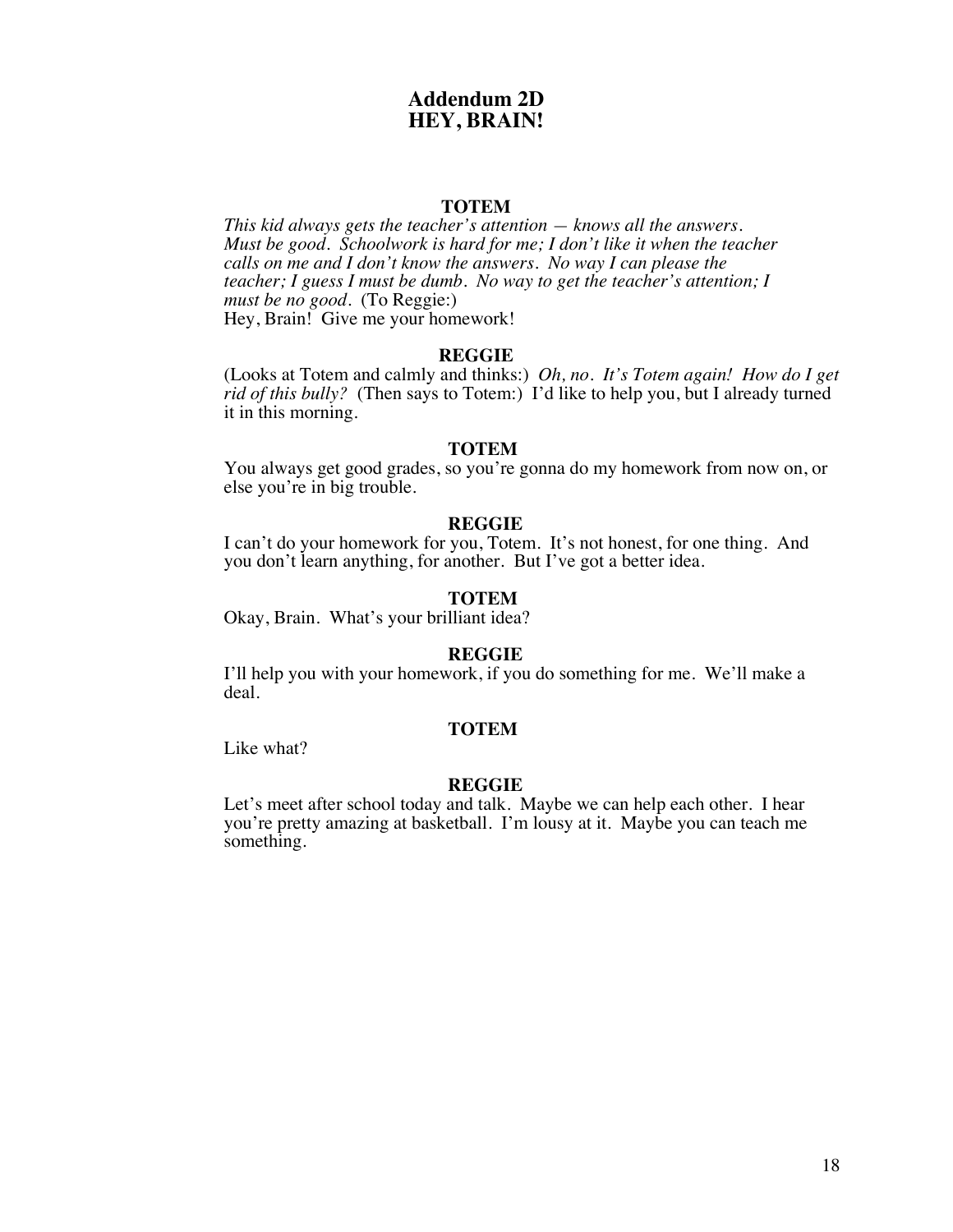## **Addendum 2E A QUOTE TO NOTE**

"All the world's a stage, and all the men and women merely players. They have their exits and their entrances; and one man in his time plays many parts."

*— William Shakespeare*

- $\angle$  Ask students:
	- 1. What does this quotation say to you?
	- 2. Is it literally about actors who perform on stage?
	- 3. Can you see a meaning beyond the apparent one?
	- 4. Can you see how we all play certain parts in our lives? What are some parts you play?
		- Child Daughter Son Cousin, niece, nephew **Student** Learner Martial Artist Friend Bully Victim
	- 5. Do you agree that all of us, in our time, play many parts?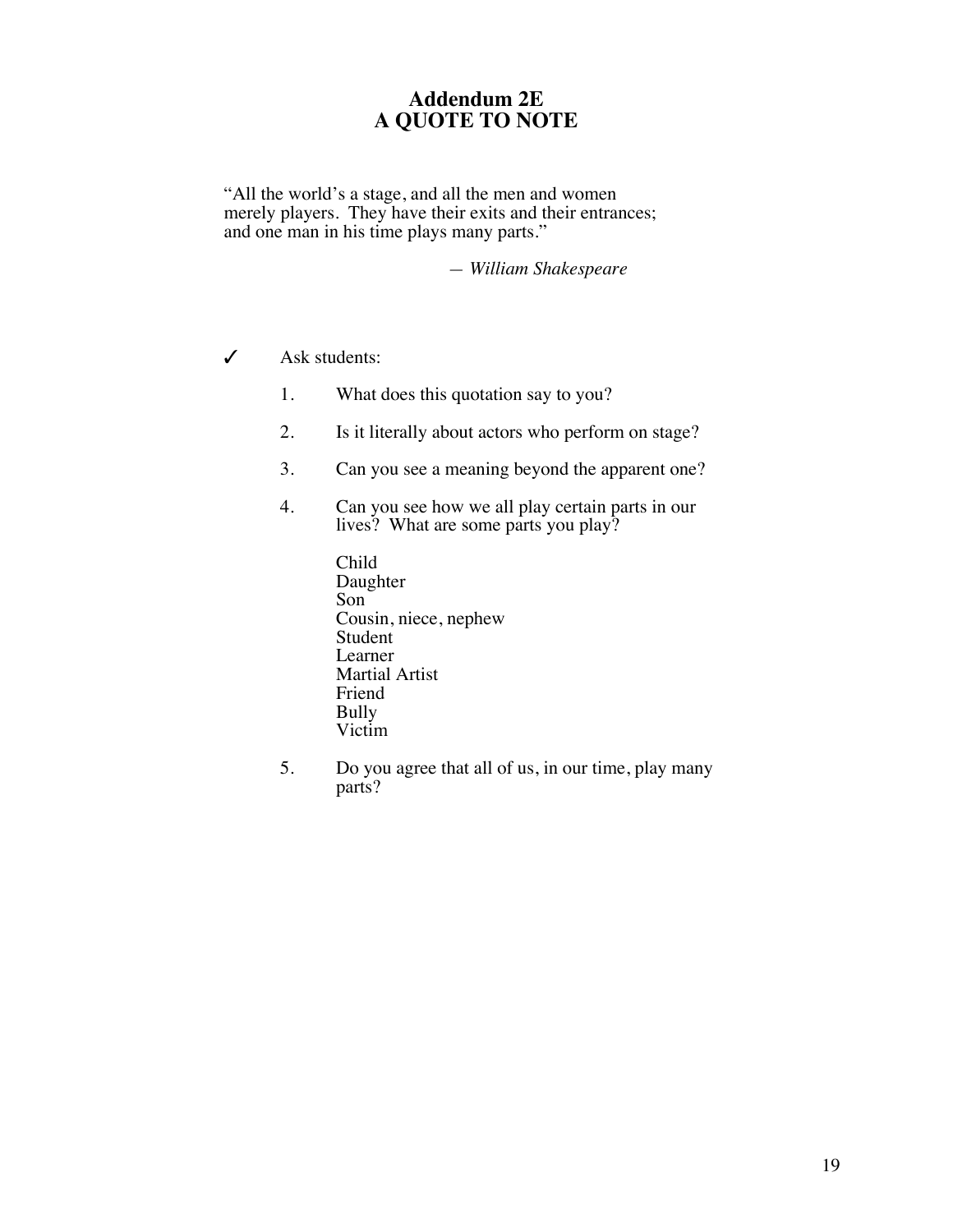## **LESSON 3 Scared Fighter, Or Confident Non-fighter?**

#### **Breakdown of Lesson 3:**

When there's conflict, both sides can learn. How did the martial arts begin? Twelve ways to walk away with confidence.

### **When There's Conflict, Both Sides Can Learn**

- 1. Read aloud story **"Bofu & Matsu"** in **Addendum 3A.** (This story is also in *Facing The Double-Edged Sword,* by Dr. Terrence Webster-Doyle, p. 8.)
- 2. Ask students:
	- $\bigcirc$  Are there any bullies in this story? Who are they?
	- ! Who started the conflict between Bofu and Matsu?
	- O Why did Bofu whack Matsu?
	- O Did Matsu see himself as a victim?
	- ! Did this victim then become a bully?
	- $\bigcirc$  How do you know he became a bully? What did he say? What did he do?
	- $\bigcirc$  Matsu learned in this conflict situation that he had not yet attained real peace and nonviolence, even though he thought he had. If he had, how would he have acted?

## **Note To Instructor:** Go to **Bofu & Matsu Revisited** (Addendum 3B).

#### **How Did the Martial Arts Begin?**

- 1. Tell students:
	- The martial arts have developed into a system of self-defense over many centuries.
	- More than a way to protect yourself, the study of martial arts is also a healthy physical fitness program; and, most important of all, a means to understand and go beyond the violence and disorder we all live with every day.
	- The earliest record of martial arts began many hundreds of years ago when a famous Buddhist monk named Daruma Taishi (Dar-u-ma Tie-she) taught monks how to stay fit and protect themselves against bandits. He called this "Shaolin-szu" or "Kempo," which translates as "fist way."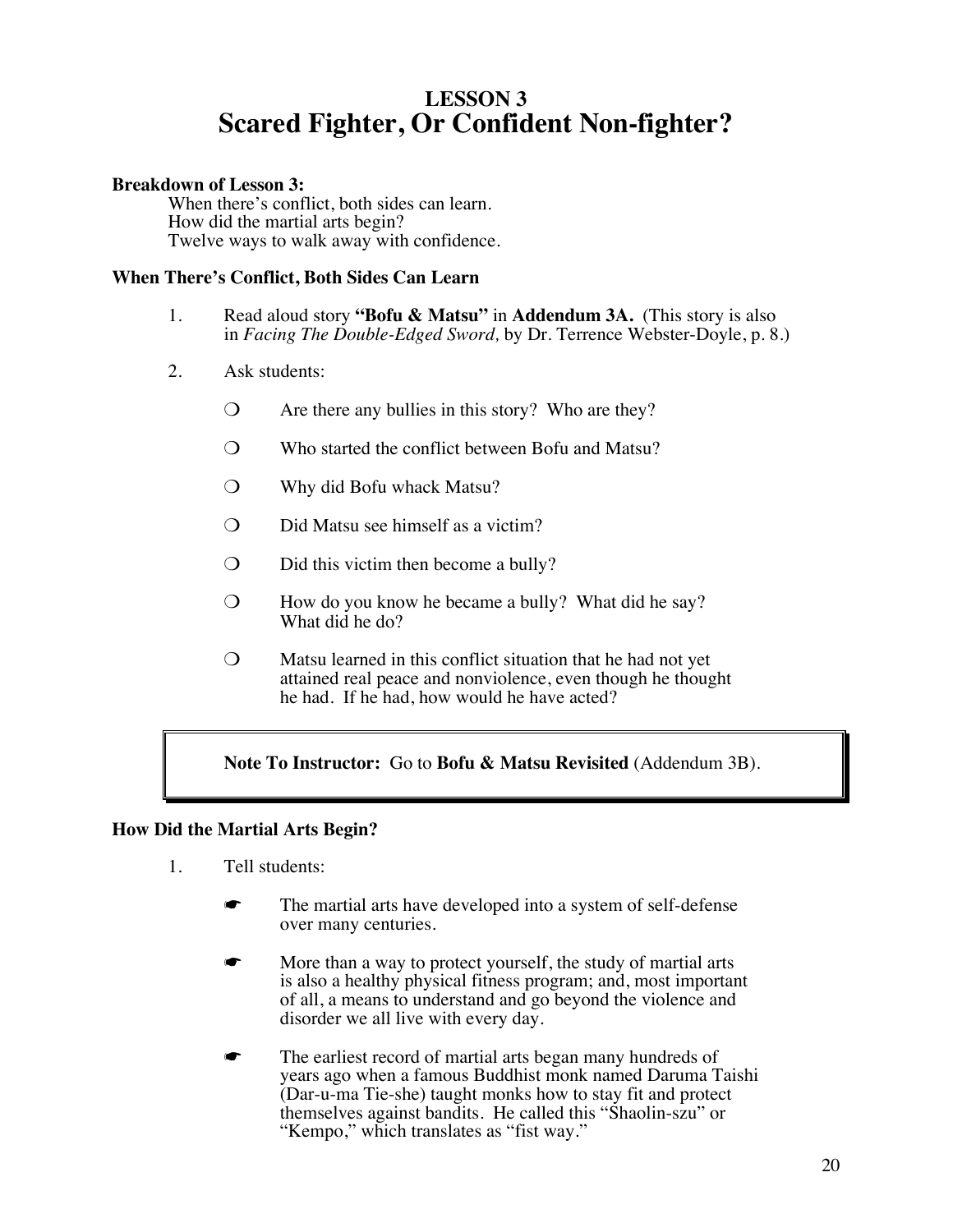- Kung Fu, another style of Karate, was styled after movements of such animals as the tiger, crane, monkey, leopard, snake and even the dragon.
- Kempo and Kung Fu spread to Korea and Okinawa, where they were called Karate, meaning "Chinese hands." At the time it was a crime for common people to have weapons. So, the people developed parts of their bodies into weapons. The side of the hand (Karate "chop") was used like a sword. The tips of the fingers were made hard and strong like a spear (spearhead). The bottom of a clenched fist became a hammer or mace.
- An elementary school teacher named Gichin Funakoshi gave up teaching to study Karate full time under two Masters. He eventually developed his own style of Karate and spent 77 years of his life studying and teaching this art form.
- In Japan, the meaning of Karate ("Chinese hands") evolved into "empty hands," which evolved into the philosophy behind the martial arts, which is "emptying" your mind of thoughts that frighten you or make you worry too much.
- One method of emptying the mind is called "Zazen." In Zazen, a person just sits and watches his or her breathing, without thinking of anything else. Concentration on breathing tends to make our minds quiet, relaxed, more able to focus.
- Frightening, hurtful thoughts waste time and energy and prevent us from responding instantly to an attack.
- The martial arts help us "empty" ourselves of anger, hurt and confusion that cloud our minds and cause them pain.
- The martial arts help develop a confident, gentle, yet powerful person.
- The martial arts can help a fighter become a non-fighter and grow stronger in the process!

## **Twelve Ways To Walk Away With Confidence**

- 1. Tell students:
	- No matter how a fight starts, we can stop it before it begins using the twelve basic ways to walk away with confidence.
	- If we don't stop a fight before it begins, that fight could harm someone for life — physically, mentally, or both.

## **Note To Instructor:** Go to **Twelve Ways To Walk Away With Confidence** (Addendum 3C). Follow immediately with **Hurt For Life** (Addendum 3D).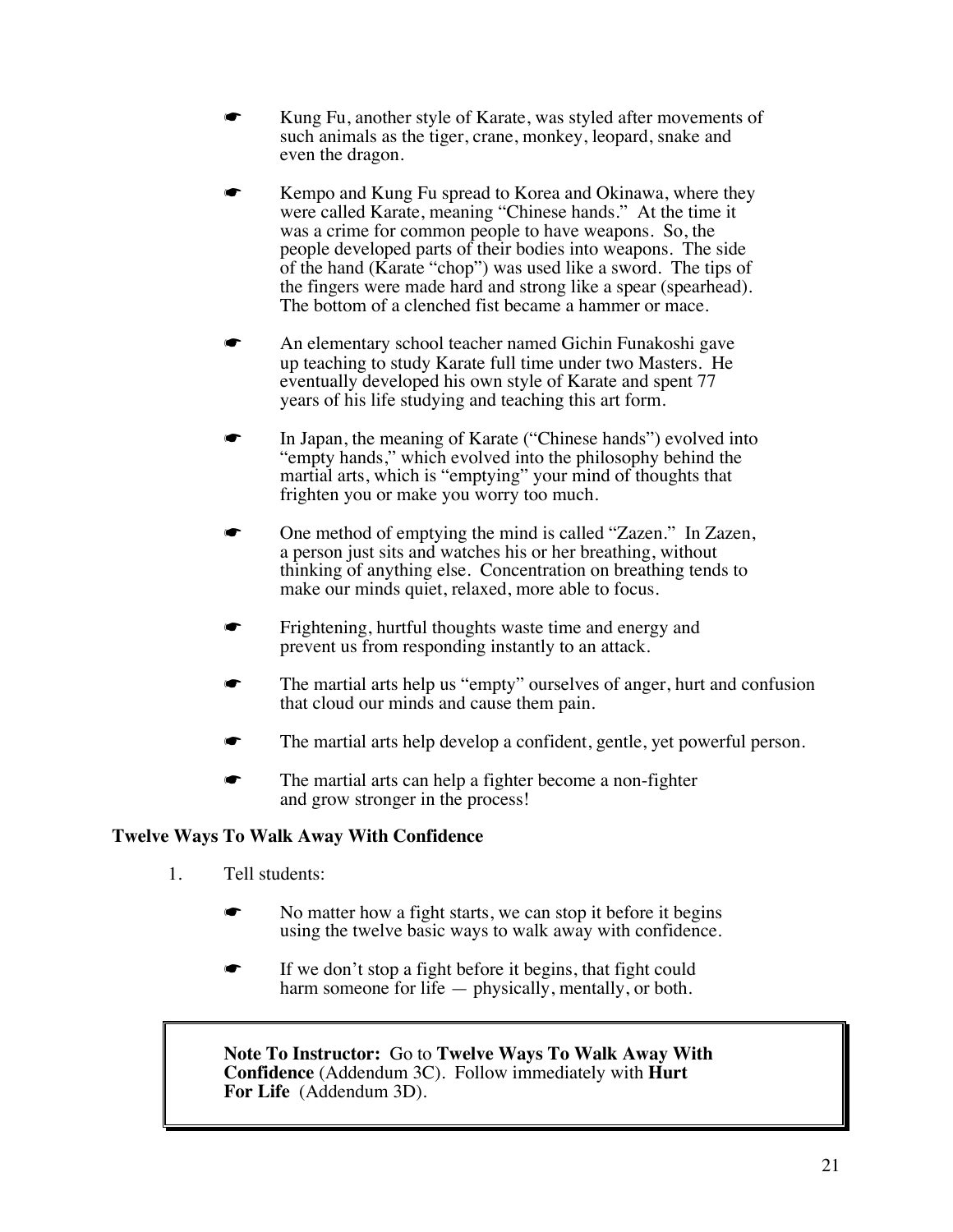**Summary:** *Read all to students as summary, or focus on one.*

- $\star$  The martial arts have developed into a system of self-defense over many centuries.
- $\star$  Many different forms in different countries evolved into a philosophy: As your hands are empty, so empty your mind of thoughts that frighten you or make you worry too much.
- $\star$  The martial arts develop a confident, gentle, yet powerful person.
- $\star$  The martial arts can help a scared fighter become a confident non-fighter, and grow stronger in the process.
- $\star$  We can try to stop a fight before it begins by using twelve basic ways to walk away with confidence.
- $\star$  A fight can hurt someone physically, or mentally, or both  $$ for life.
- $\star$  When there is conflict, rather than fight, both sides can learn.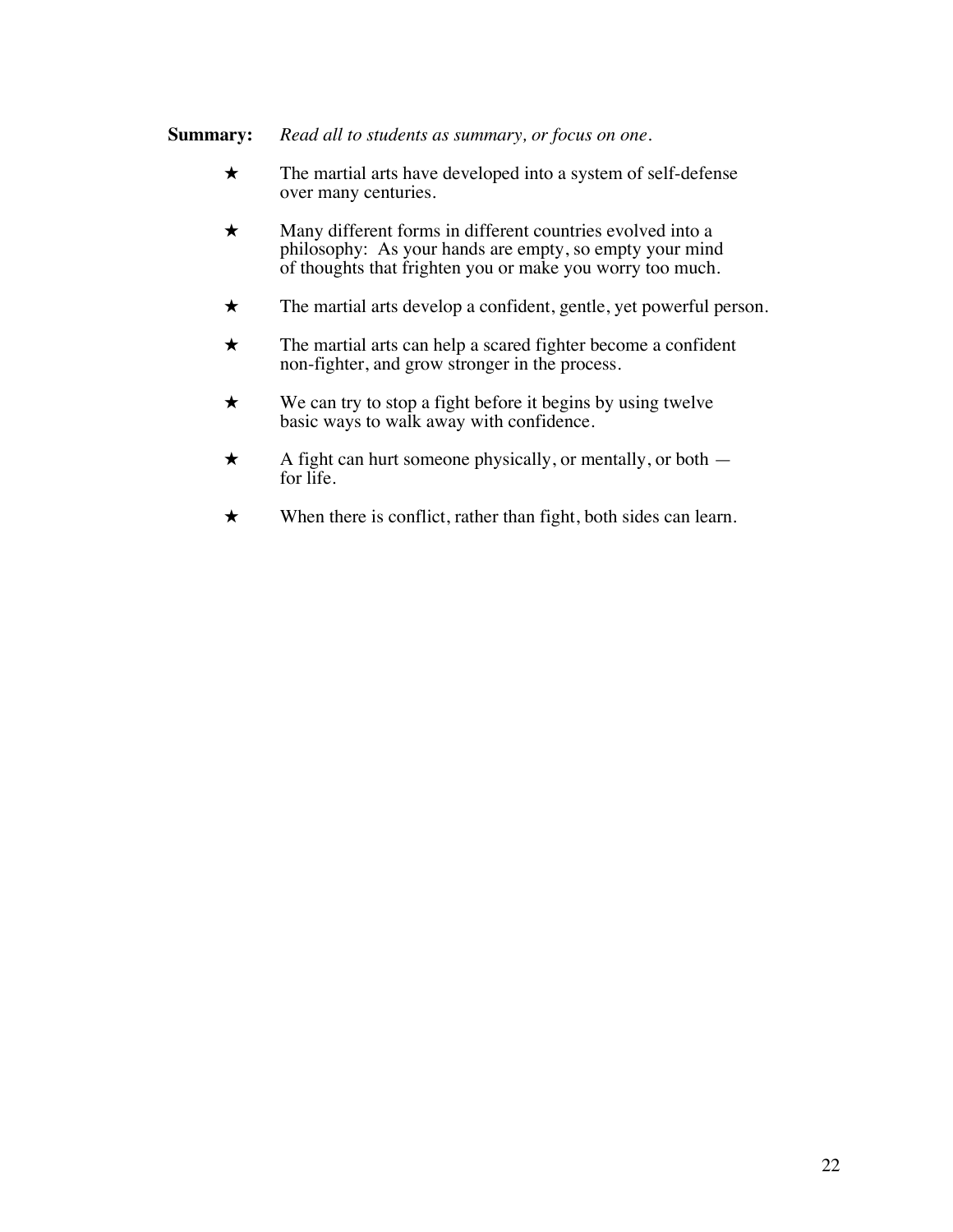## **Addendum 3A BOFU & MATSU**

One day as Bofu, the well-known Japanese Karate teacher, was sitting carving a long stick, he was approached by Matsu, a famous Samurai (a Japanese warrior). Matsu exclaimed excitedly that he had finally understood the real meaning of true Karate (Kara...empty). He was finally empty, he said. He was free from his mind; he had attained real peace and nonviolence.

Expressionless, Bofu listened quietly for a few minutes as Matsu went on. Bofu suddenly whacked Matsu sharply on the head with his stick.

Enraged, the Samurai leaped to his feet and shouted, "You stupid old fool! That hurt! I could kill you for that!"

"My, my," said Bofu calmly. "This emptiness is certainly quick to show anger, isn't it?"

After a few moments, Matsu smiled sheepishly and crept away.

*— an Old Story*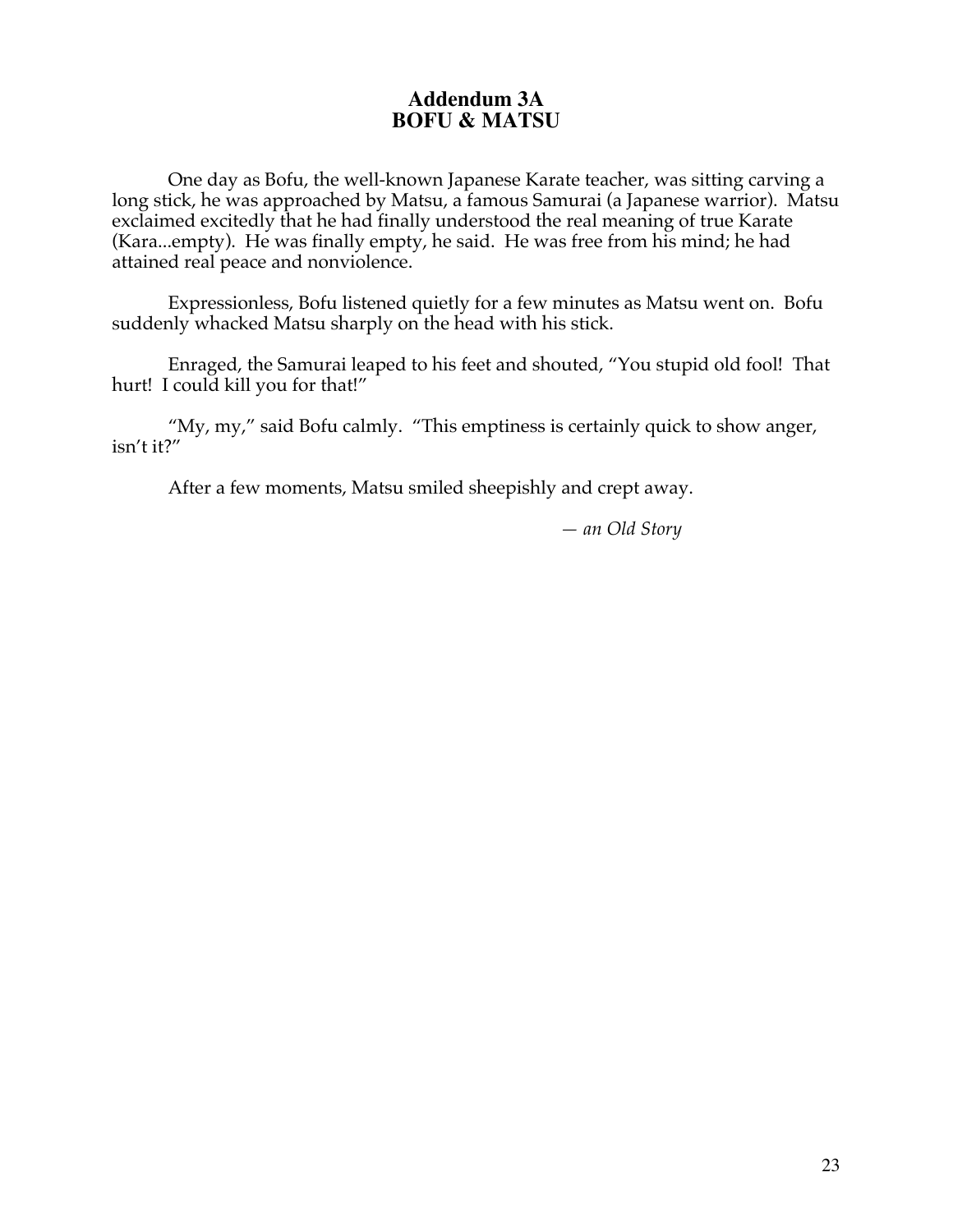## **Addendum 3B BOFU & MATSU REVISITED**

**EXECUTE:** BEFORE ROLEPLAY, tell students we are going to revisit Bofu and Matsu and re-do the ending of their story.

- $\checkmark$  Ask for two volunteers to roleplay **Bofu** and **Matsu**. Select students who have not yet had a chance to roleplay. (Make copies of roleplay.)
- $\checkmark$  Give volunteers time to look over their parts. Remind the volunteers:
	- 1. Instructions to roleplayers will appear in parentheses ( ).
	- 2. Dialogue that is *private thoughts* will appear in *italics*  to be read aloud, but not directed at the other person in the roleplay.

## \$ **DO ROLEPLAY**

## \$ **AFTER ROLEPLAY**, ask:

- 1. What did you think of this ending?
- 2. Was the fight stopped before it ever started?
- 3. What do you think of Matsu now?
- 4. Do you think you could have responded the way Matsu did if someone had whacked you on the head?
- 5. Which reaction do you think takes greater mental skills: shouting at Bofu for striking him, or thanking him for showing Matsu the way?
- 6. Do you think you could, in a similar situation, stop your hurt, angry feelings, learn something about yourself, and thank the person whom you believe has started those hurt feelings?
- 7. Do you think with practice you will learn to do this well?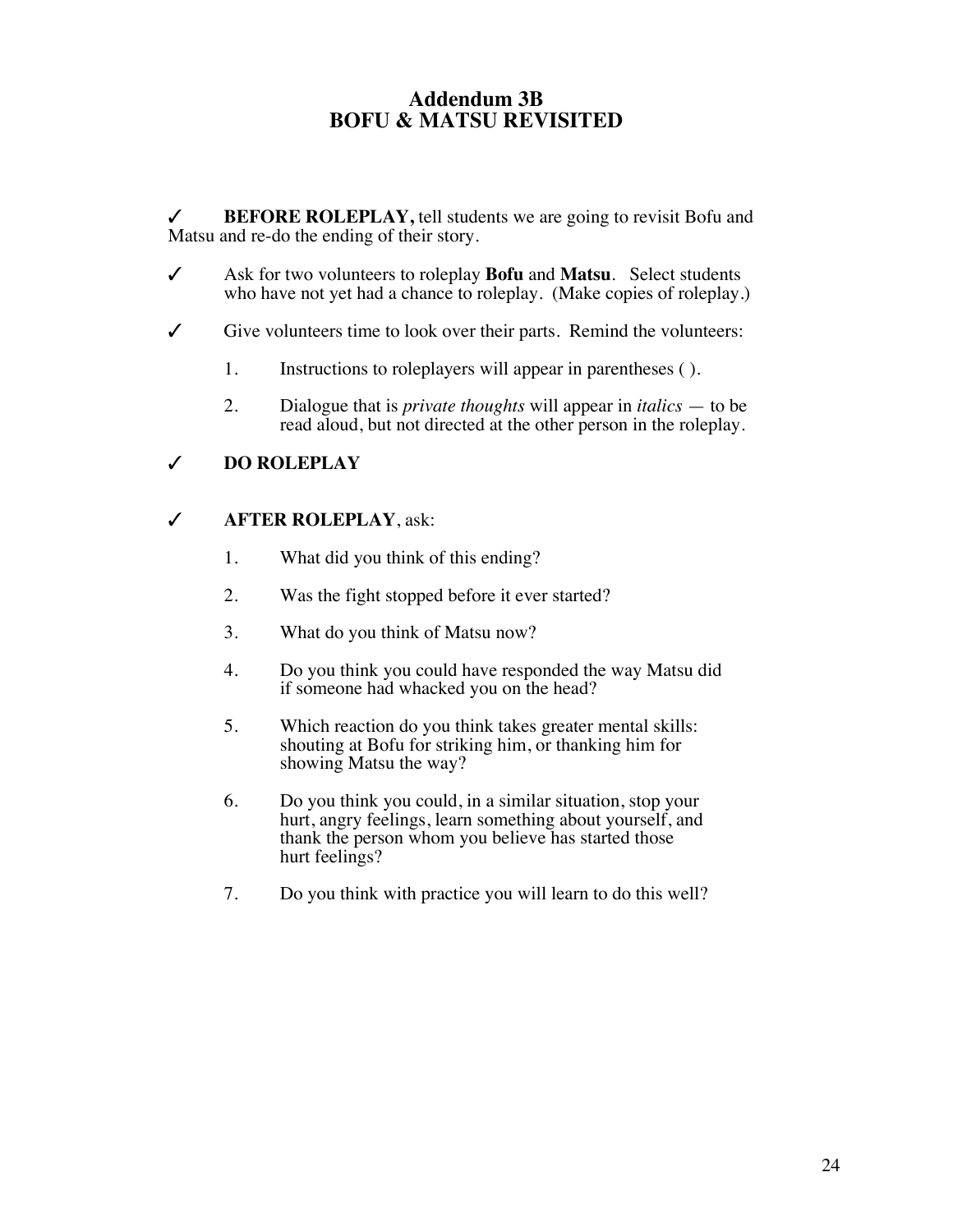## **Addendum 3B: Bofu & Matsu Revisited**

## **BOFU**

(Sitting carving a long stick.)

#### **MATSU**

Bofu! Now I am complete! I finally understand the real and true meaning of Karate! I am finally empty! I am free from my mind! I have at last attained real peace and nonviolence!!

## **BOFU**

(Slowly gets up while Matsu is speaking. When Matsu is done, Bofu pretends to WHACK Matsu sharply on the head with his stick.)

#### **MATSU**

(Enraged for a second. Then STOPS himself to regain his composure. He takes a deep breath and says:) Your test is a good one, old friend. *(Bows to Bofu.)* I see now that I am CLOSE to empty, but not quite there. Thank you, Master, for showing me the way. (He bows.)

#### **BOFU**

(He bows in return.)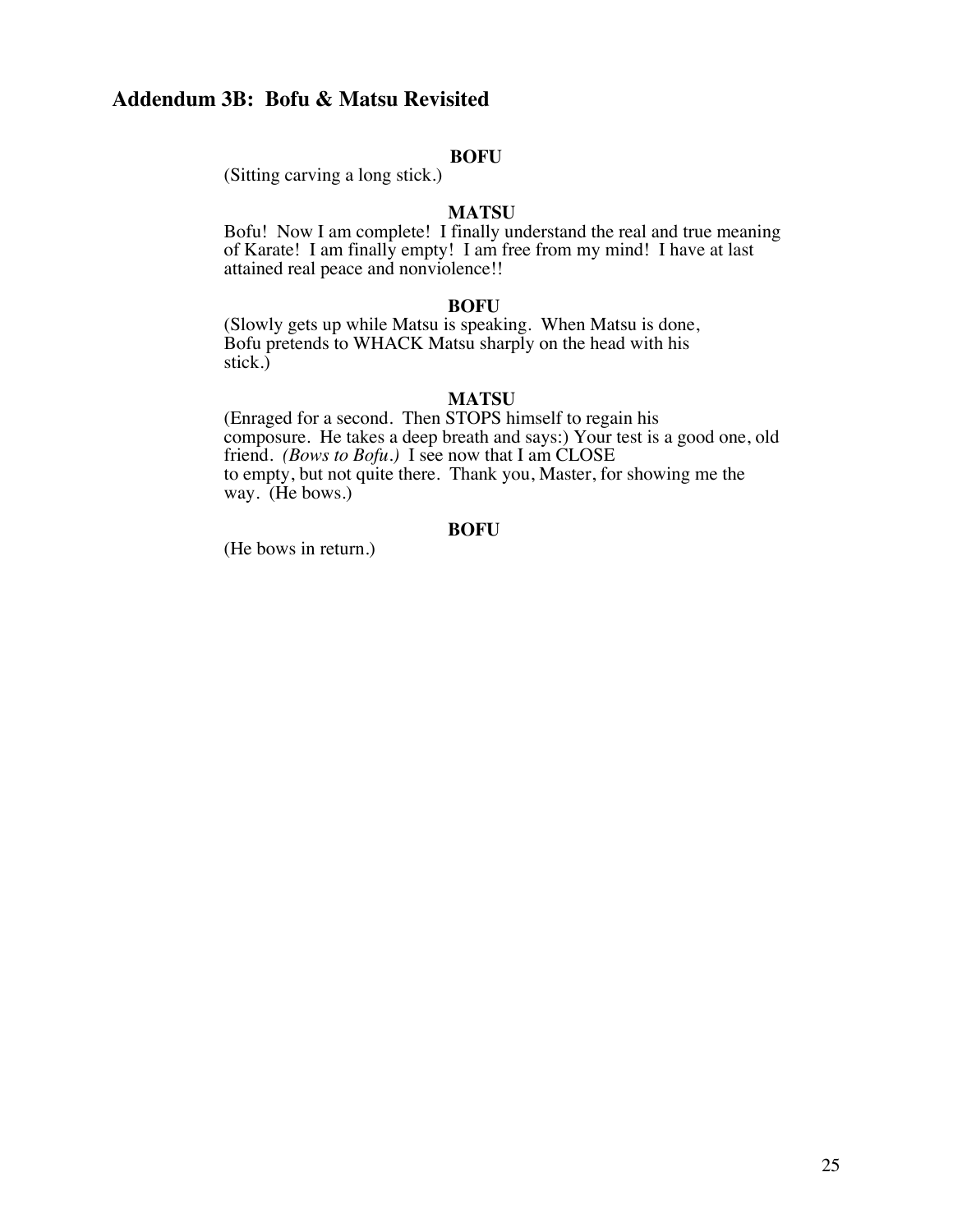## **Addendum 3C TWELVE WAYS TO WALK AWAY WITH CONFIDENCE**

Here is a list of twelve ways you can powerfully avoid conflict and walk away with confidence. These are basic ways to use your *head* to stop a fight before it ever starts.

1. **Make Friends**. Treat the bully as a friend instead of an enemy. All bullies need admiration and respect.

2. **Use Humor.** You can turn a scary situation into a funny one, but be careful. Have fun *with* the bully rather than making fun *of* the bully.

3. **Use Trickery.** Pretend you are sick. Pretend you have poison oak. Pretend you have some disease or infection the bully will get if he/she fights with you. Tell the bully someone is about to meet you. Pretend to faint.

4. **Walk Away.** Don't get into it. Walk away. This is a simple and often overlooked way to end conflict before it ever begins. Keep walking.

5. **Agree With Bully.** If a bully insults you, agree with him/her. If you feel insulted, let your anger rise up, watch it, and let it go.

6. **Refuse To Fight.** This probably sounds contrary to what you have always been told, but one way to stop conflict is to not fight, no matter what happens.

7. **Stand Up To The Bully.** This can work, but it can also make some bullies angrier. You must decide if you think this alternative will work in this situation, with this bully.

8. **Scream/Yell.** A good shout or yell (Kiai) can shock the bully and distract him or her for a moment, so you can get away.

9. **Ignore The Threats.** This is similar to simply walking away. You hear the threats and you turn and walk away from the bully, even though the bully is calling you a coward and trying to get you angry enough to react.

10. **Use Authority.** Call a teacher, a police officer, a parent, or someone you know who can help stop the bully from hurting you. This is not being a coward. This is stopping violence before it begins.

11. **Reason With The Bully.** If you are a good talker, perhaps you and the bully can talk it out. If you don't argue or get angry, if you act friendly, you might convince the bully to not hurt you.

12. **Take A Martial Arts Stance:** As a last resort, take a strong martial arts stance. This tells the bully that you are prepared to protect yourself if you are attacked. But hopefully, one or more of the other ways will work.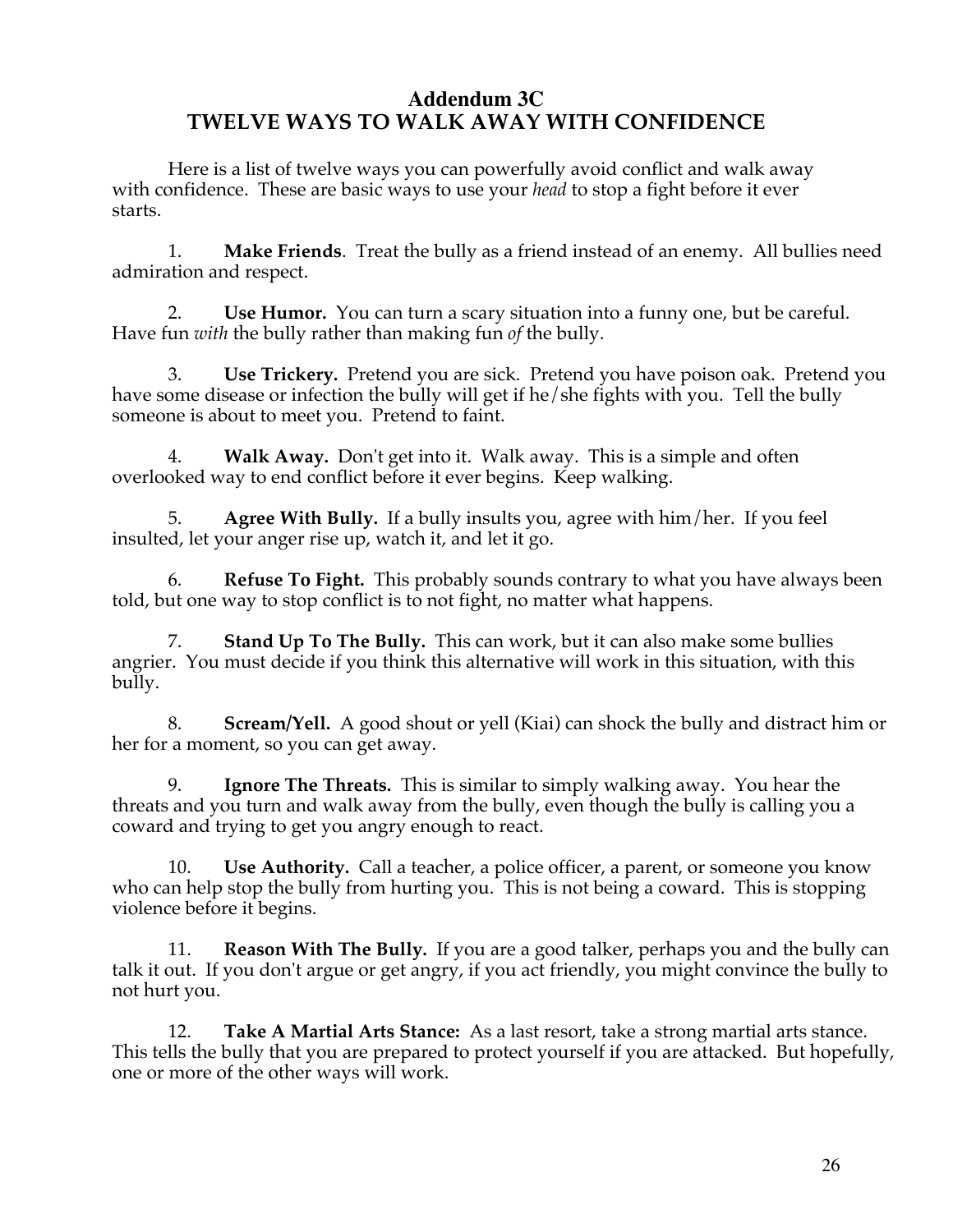## **Addendum #7A, Twelve Ways To Walk Away With Confidence**

Ask students:

- 1. How is "making friends" using your head?
- 2. Is "refusing to fight" using your head?
- 3. Is "agreeing with the bully" using your body or your mind?
- 4. How do you feel about using trickery?
- 5. When you walk way, do you take the wind out of a bully's sails?
- 6. Mahatma Gandhi refused to fight, no matter what abuse was put upon him. Do you think this takes greater strength than fighting? Physical strength? Mental strength?
- 7. If you stand up to the bully and lose, do you think you'll feel better than if you give in?
- 8. Do you think screaming and yelling is cowardly? In fact, it can get you help and stop the fighting, which is your primary goal.
- 9. Is there a danger if you ignore a bully's threats? Isn't there also danger in acknowledging them?
- 10. We've been trained to believe that "telling on" someone is cowardly. In fact, you are preventing violence before it happens.
- 11. Are you a good talker? Reasoning with a bully could be your best approach to stopping a fight.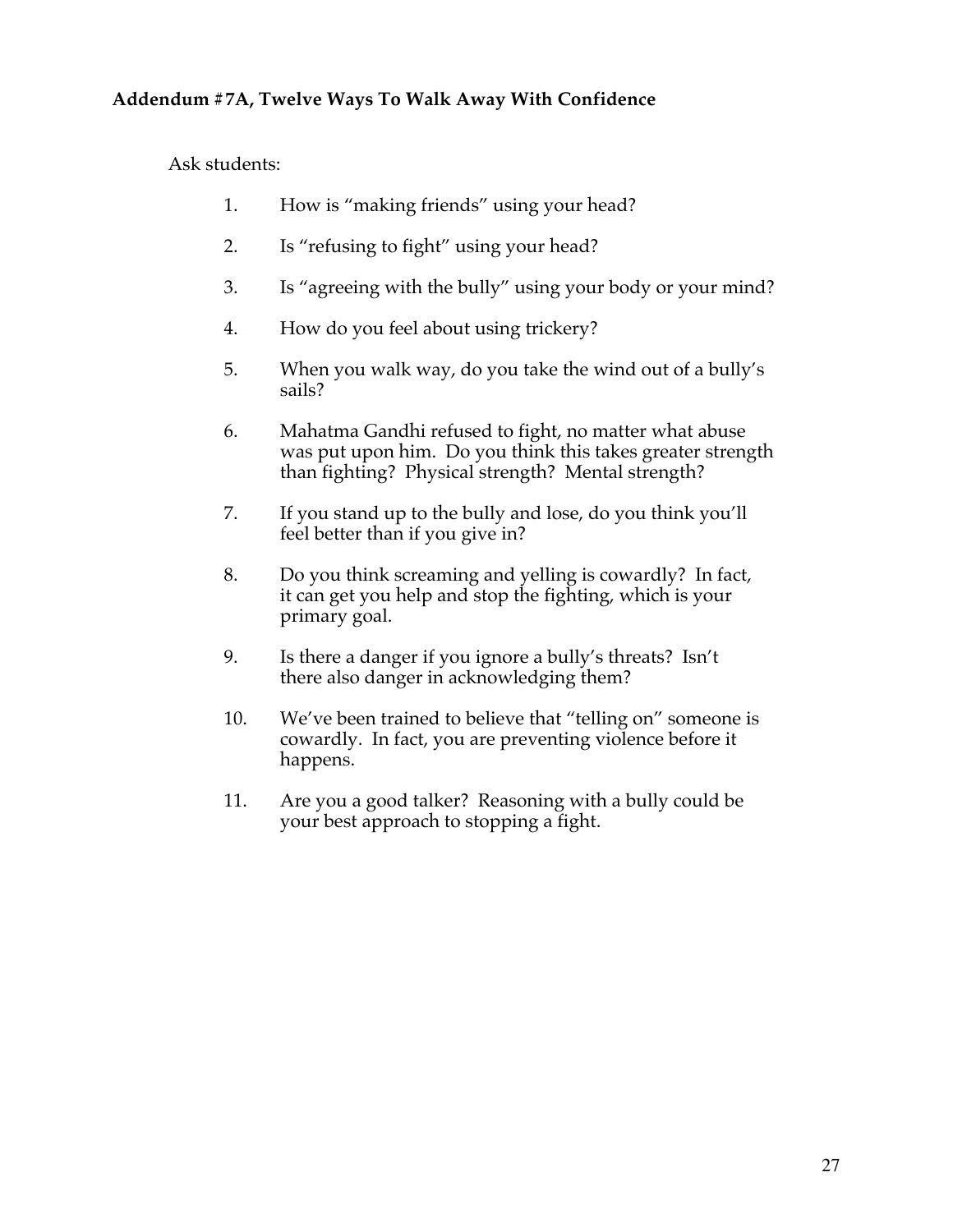## **Addendum 3D HURT FOR LIFE**

- $\checkmark$  Read to students the introduction in Chapter 2, How Does Bullying Affect Us?, in *Why Is Everybody Always Picking On Me?,* p. 23.
- $\checkmark$  Then read the story "The Day Of The Bee Sting," p. 23.
- $\checkmark$  Afterward, ask students:
	- 1. This man is now 50 years old and he still gets scared thinking about the bullies who attacked him. Would you say that he's been hurt for life?
	- 2. Why do you think he's still afraid to mention the names of the bullies who attacked him, even though it's 40 years later?
	- 3. Do you think a bully could have an effect like that on you?
	- 4. If you've ever bullied anyone, do you think you could have an effect like that on someone else?
	- 5. Why would a bully want to hurt someone for life?
	- 6. Do you think the bully is hurting inside? Or scared? But is too afraid to talk about it?
	- 7. The greatest goal in the martial arts is to stop a fight before it begins. Do you think you'd be in favor of achieving that goal as opposed to fighting, which could hurt someone for  $\text{life}$  — maybe even YOU?
	- 8. Which would you rather be: a scared fighter, or a confident non-fighter? Why?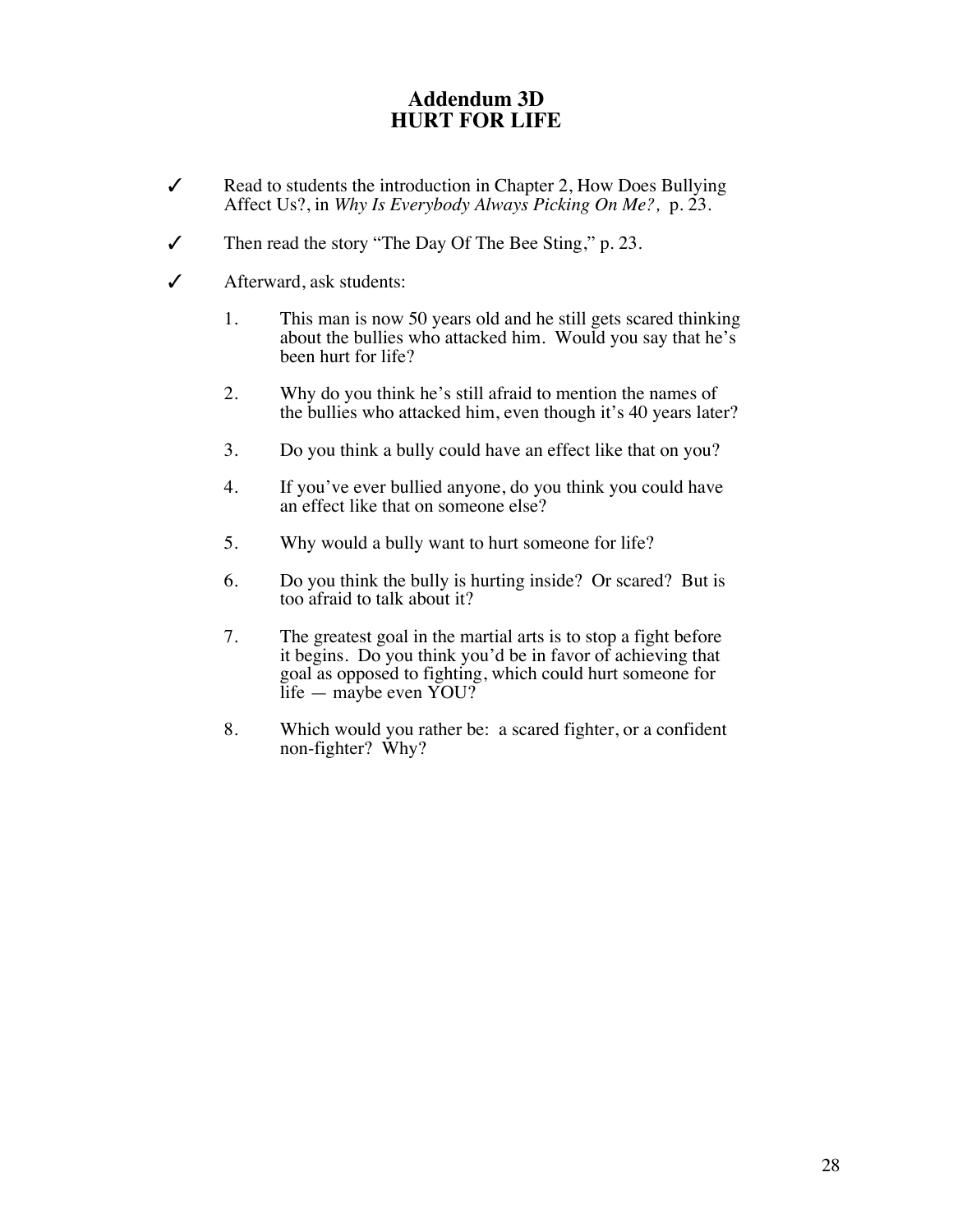## **Addendum 3E A QUOTE TO NOTE**

"The only way to make a man trustworthy is to trust him; and the surest way to make him untrustworthy is to distrust him and show your distrust."

*— Henry Lewis Stimson*

- $\checkmark$  Ask students:
	- 1. What does this quotation mean to you?
	- 2. Do you like to feel confidence and trust in someone?
	- 3. If someone trusts you, how does that make you feel?
	- 4. If you get the feeling that someone distrusts you, how does that make you feel?
	- 5. Have you stopped to think how another person can pick up your "vibrations" if you don't trust him or her?
	- 6. Do you think we communicate how we feel about other people in ways we may not be aware of?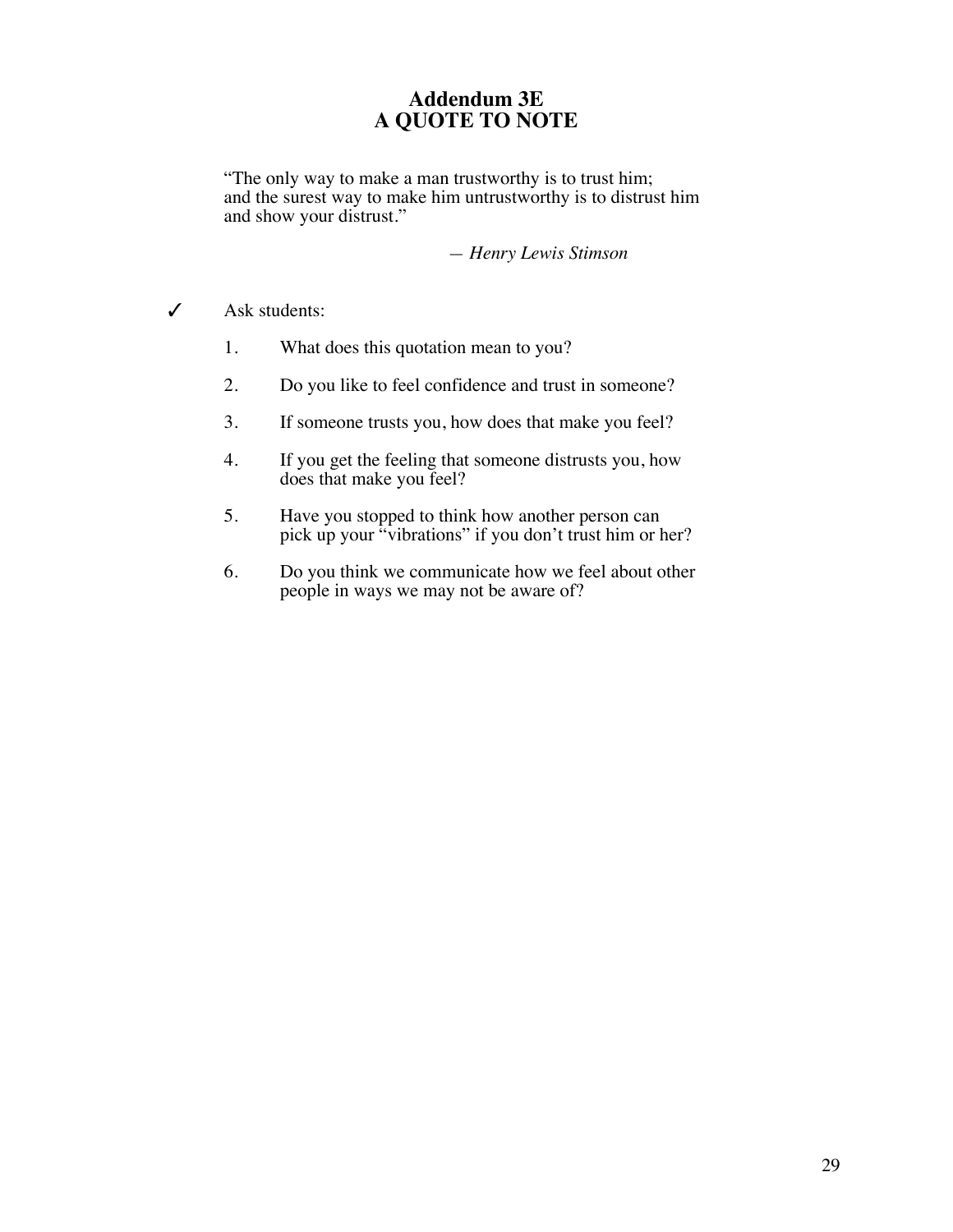## **LESSON 4 Making My Hands "Empty"**

#### **Breakdown of Lesson 1:**

One fight always leads to another. Karate means empty hands. Making friends.

### **One Fight Always Leads To Another**

- 1. Read aloud story **"The Danger Of Pride"** in **Addendum 4A** (This story also appears in *Facing The Double-Edged Sword*, by Dr. Terrence Webster-Doyle, p. 18. Show illustration, p. 19.)
- 2. Afterward, ask:
	- O Are there bullies in this story? More than one?
	- $\mathcal{O}$  Why do you think the boys bullied Funakoshi into fighting?
	- ! Why do you think Funakoshi fought?
	- ! Was he teased? Accused of being a coward? Physically attacked?
	- ! Is it difficult to not fight when this happens?
	- O After he fought the first opponent, was the fight over? After the second? Third?
- 3. Tell students:
	- This is the way of all fights. Once there is one, there is always another.
	- Funakoshi was ashamed that he allowed himself to enter the hand-wrestling competition because of his belief in the highest martial arts goal — which is to stop a fight before it begins.
	- Funakoshi was aware that once one person fights, there will be more fights.
	- If one person can stop a fight, there is a better chance that all fighting will be prevented.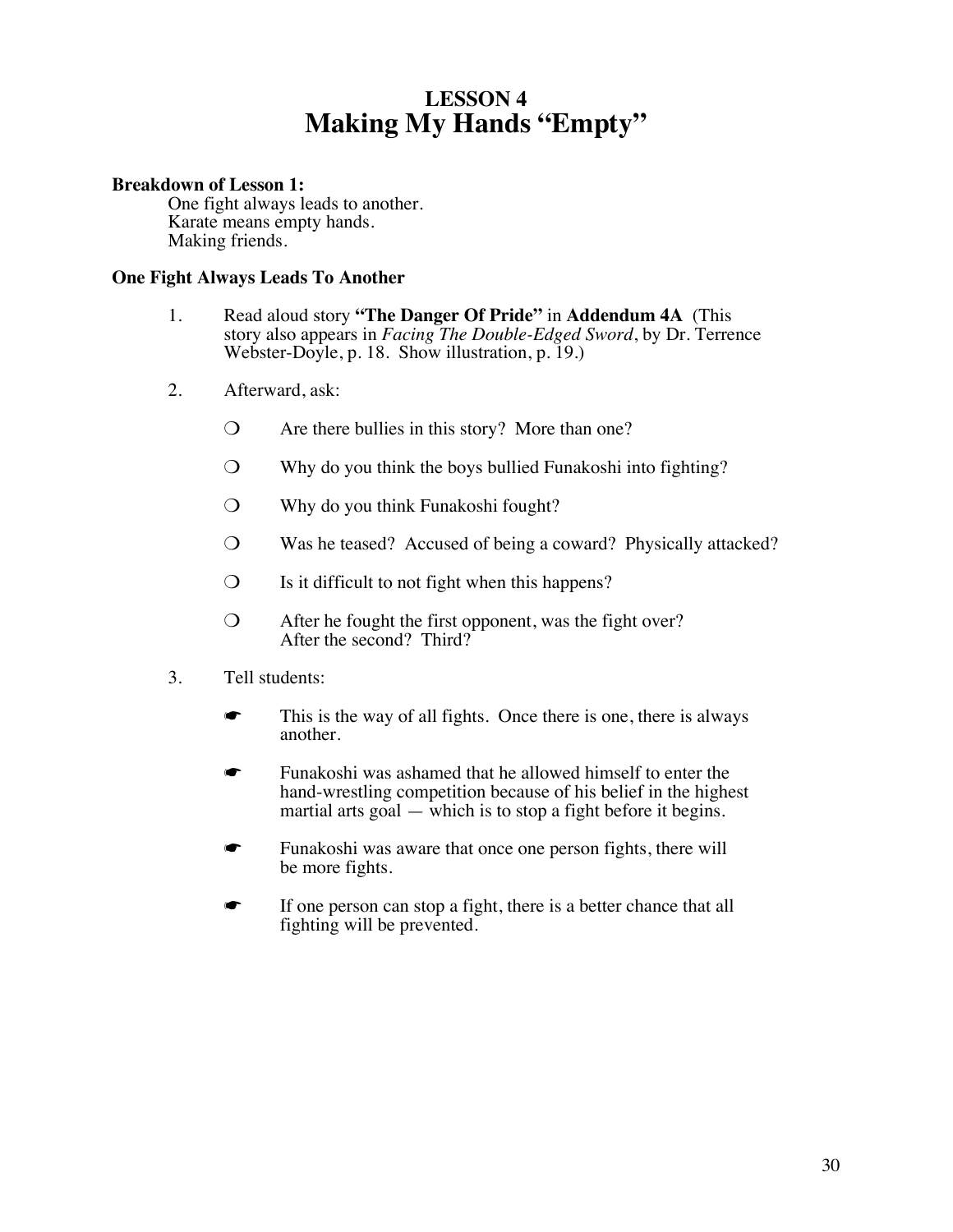## **Karate Means Empty Hands**

- 1. Tell students:
	- The word "Kara-te" means "empty hands."
	- Karate has three functions. It is:
		- A. A system of self-defense<br>B. A healthy physical fitness
		- B. A healthy physical fitness program<br>C. A means to understand violence and
		- A means to understand violence and disorder and go beyond them.
- 2. Ask students:
	- $\bigcirc$  Why do you think this system of self-defense is called "empty hands"?
	- ! Isn't it a perfect description of physical power without weapons?
	- $\bigcirc$  How are Karate and other martial arts a healthy physical fitness program?
	- ! Do you tone muscles? Keep your body in balance?
	- $\bigcirc$  How do you think Karate and other martial arts can help you understand violence and disorder, and go beyond them?
	- $\degree$  Can we go beyond violence and disorder using physical skills only?
	- ! Are you ready to develop your mental skills today?

## **Note To Instructor:** Go to **Make Fun Of Me, Please!** (Addendum 4B).

## **Making Friends**

- 1. Tell students:
	- One way to strengthen your mind is to make it think in ways that are different from the ways you usually think.
	- For example, let's look at one of the twelve ways to walk away with confidence — making friends.
- 2. Ask students:
	- ! Have you ever considered treating a bully as a friend instead of an enemy?
	- $\bigcirc$  Do you think bullies need admiration and respect, just like the rest of us?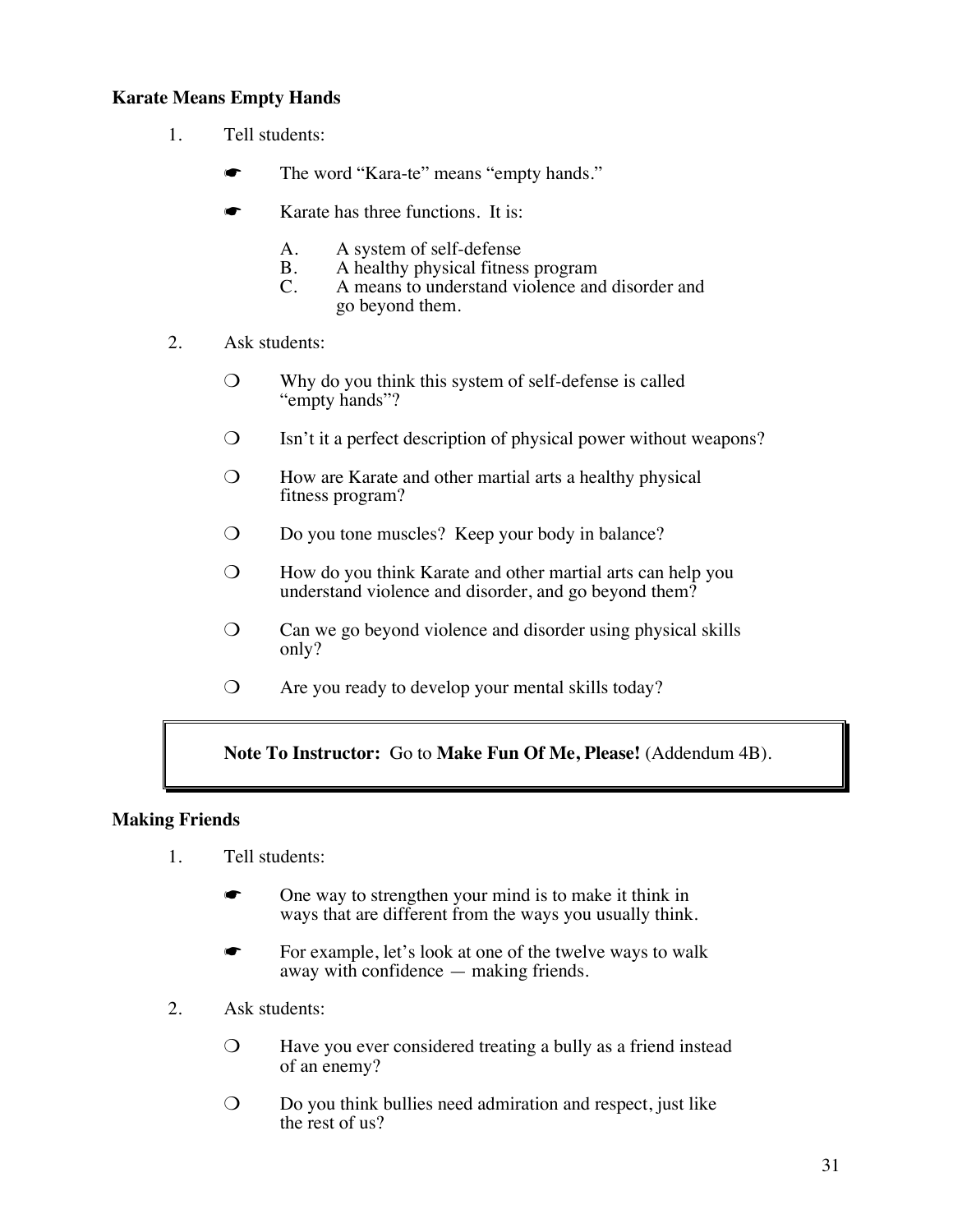- 3. Tell students:
	- Trying to make friends with a bully doesn't always work. If what you try does not work, and you feel you could get hurt, get away as soon as possible. Don't stay and argue with someone who's threatening you. But try to make friends first!

**Note To Instructor:** Go to **Aren't You.....?** (Addendum 4C). Then go to **Insert** (Addendum 4D) and/or to **A Quote To Note** (Addendum 4E).

**Summary:** *Read all to students as summary, or focus on one.*

- $\star$  One fight always leads to another.
- $\star$  If we can stop a fight before it begins, there is a chance we will preventing many more fights to come.
- $\star$  "Kara-te" means "empty" hands, a perfection description of this method of self-defense.
- $\star$  Karate is also a healthy program for physical fitness, and, very important, a means to understand violence and disorder — and go beyond them.
- $\star$  One way to strengthen your mind is to make it think in ways that are different from the ways you usually think.
- $\star$  When approached by a bully, instead of letting our fear take over the way we act, we can try to make friends with the bully.
- $\star$  Don't stay and argue with someone who is threatening you, but try to make friends first.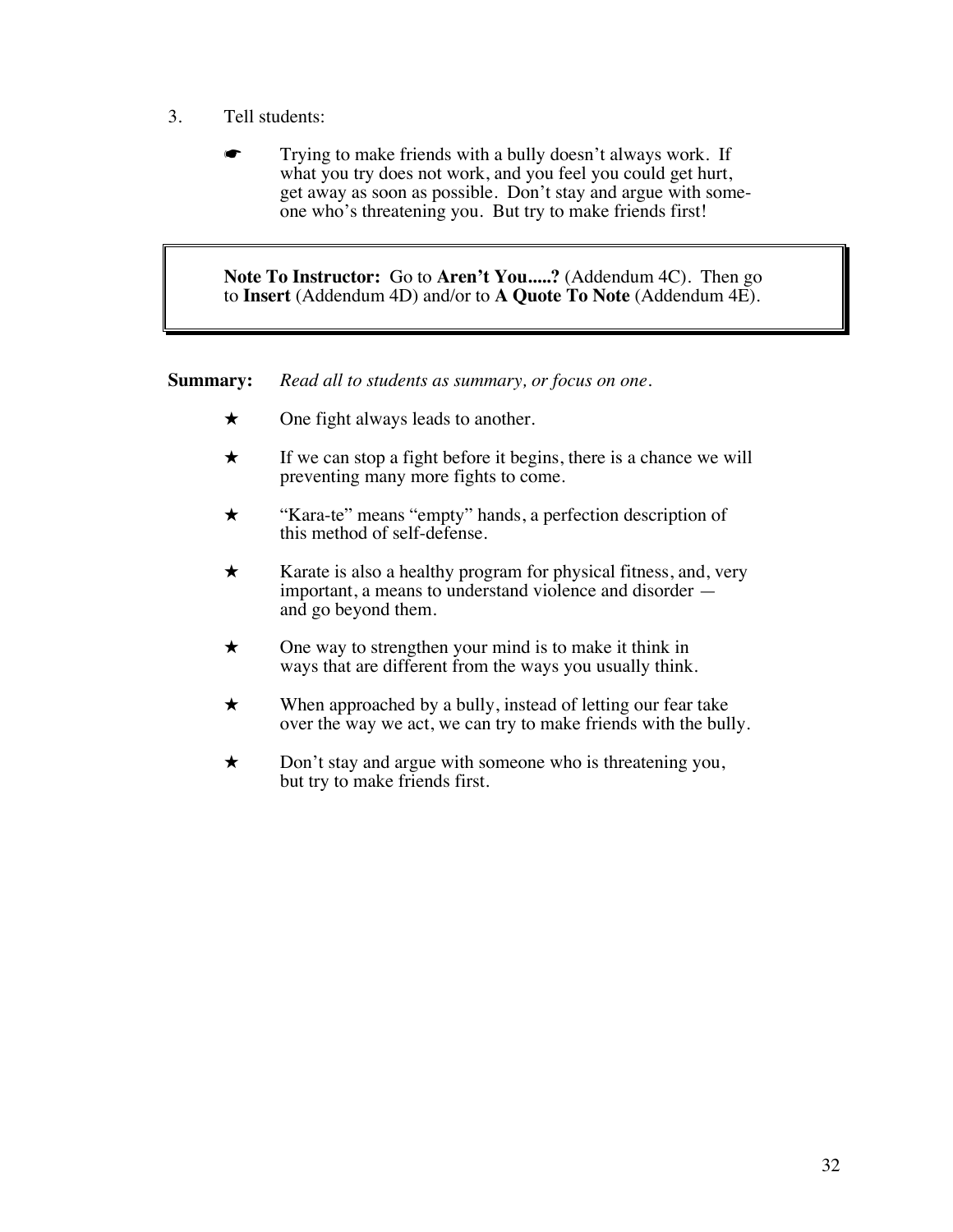### **Addendum 4A THE DANGER OF PRIDE**

Gichin Funakoshi, who is considered the "father" of Karate, was just 13 years old when he walked down a long and lonely road on his way to a neighboring town. On his journey he came upon a group of young people on a grassy hillside who were in the midst of an exciting and challenging game of hand wrestling.

Since Funakoshi was quite fond of this sport, and felt confident in it, he stopped and watched for a time. Suddenly one of the young boys called to Funakoshi, "Hey you! Come on and try to beat us! But maybe you're afraid to take one of us on?" Another of the youths called to him and challenged him again.

Since Funakoshi didn't want to cause trouble he said, "Thank you, no; excuse me, but I have to go." He started down the path.

"Hey, you can't go!" A few of the boys ran up to the young Funakoshi.

"Scared? Running away?" jeered one of the group.

"Come on, kid, that's not polite to leave," said another.

Two of the boys grabbed Funakoshi's shirt and dragged him back to where the remaining boys were waiting. Funakoshi realized that, after having studied Karate for the last two years, he could have used his skills and made a fast escape, but instead he decided to try his hand at the contest. His first bout, with the weakest and youngest of the group, he won easily. His second opponent he also defeated with ease. He went on to win the next three challenges. Now there were only two left, and they both looked strong.

"All right," said one of the strong, large boys, "it's my turn now. You won't get away so easily. Are you ready to take me on?"

Funakoshi looked at these last two larger boys. "I'm afraid I'm not; I've had enough, and I'm sure I can't beat you anyway." He excused himself. But the young boys blocked his way. One of the two boys grabbed his hand so Funakoshi had to take him on. Funakoshi won again. "Now I really must leave," he said. "Thank you." And he excused himself again.

This time they let him go, but as he began walking down the road away from the group, he heard sounds behind him. That morning when Funakoshi had left home, he had taken his umbrella with him as it had been raining. Now that the rain had stopped he was using the umbrella as a walking stick. He opened it quickly and held it over the back of his head as a defense from any blows that might come from behind.

As he reached his destination, Funakoshi was filled with regret and sorrow. He was ashamed that he ahd let himself enter that hand-wrestling competition. He wondered why he had done so. "Was it mere curiosity?" he asked himself. But the true answer came to him: It was his over-confidence in his strength, in his ability to defeat those other boys at a game he felt good at. It was, in other words, his pride. He felt he had let his Karate teachers down and violated the spirit of the Art of Karate.

As he told this story almost 75 years later, he still felt deeply ashamed, because the great teacher truly believed: "To subdue the enemy without fighting is the highest skill."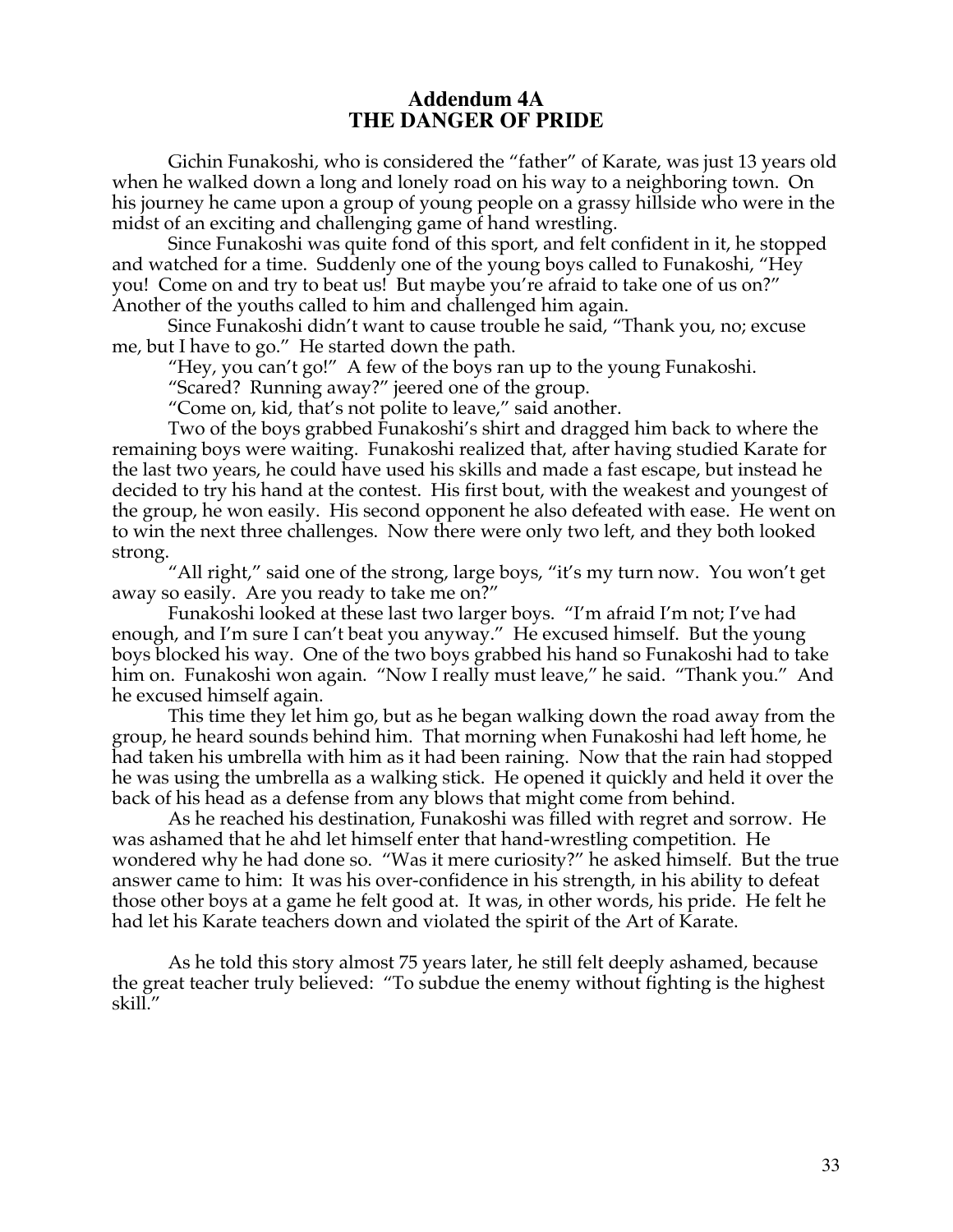## **Addendum 4B MAKE FUN OF ME, PLEASE!**

## **SEFORE ROLEPLAY**, tell students:

- 1. The more practice we get LISTENING to things we do not want to hear, the better we get at handling them.
- 2. The more practice we get WATCHING our thoughts rather than fighting back, the stronger our minds become.

 $\checkmark$  Ask for two volunteers to read the following roleplay between **Tex** and **Sonoro** in front of the class.

- \$ Tell **Sonoro**:
	- 1. LISTEN to the hurtful words.<br>2. WATCH the hurtful feelings.
	-
	- 2. WATCH the hurtful feelings.<br>3. Let the hurt COME UP so that 3. Let the hurt COME UP so that you can feel it.<br>4. Let the hurt GO AWAY.
	- Let the hurt GO AWAY.

## \$ **DO ROLEPLAY**

As **Tex** keeps yelling and criticizing, encourage **Sonoro** as you go along, saying, "Just LISTEN! Just WATCH! You don't have to do anything.

- Let the feelings come up. You know they're there! Let them come up because you don't want to hang onto them! Then, let them go!"
- $\checkmark$  **AFTER ROLEPLAY,** divide students into groups of three or four.
- $\checkmark$  Tell students they will take turns doing the same thing; this time, three or four people will shout insults *without getting physically violent.*  Students can use Tex's dialogue or make up their own.
- $\checkmark$  Talk them through it. Walk around the room to make certain students are LISTENING, WATCHING, letting HURT come up, then go away.
- $\checkmark$  Afterward, ask students:<br>1. How did i
	- 1. How did it feel to have someone lay into you?<br>2. Were you able to just listen? Just watch?
	- 2. Were you able to just listen? Just watch?<br>3. Did you try to stifle what you were feeling
	- 3. Did you try to stifle what you were feeling?<br>4. Were you able to let it come up?
	- 4. Were you able to let it come up?<br>5. Were you able to let it go away.
	- 5. Were you able to let it go away, or is it still on your mind?<br>6. Do you think it's difficult to let go of feelings that hurt you
	- 6. Do you think it's difficult to let go of feelings that hurt you?

— continued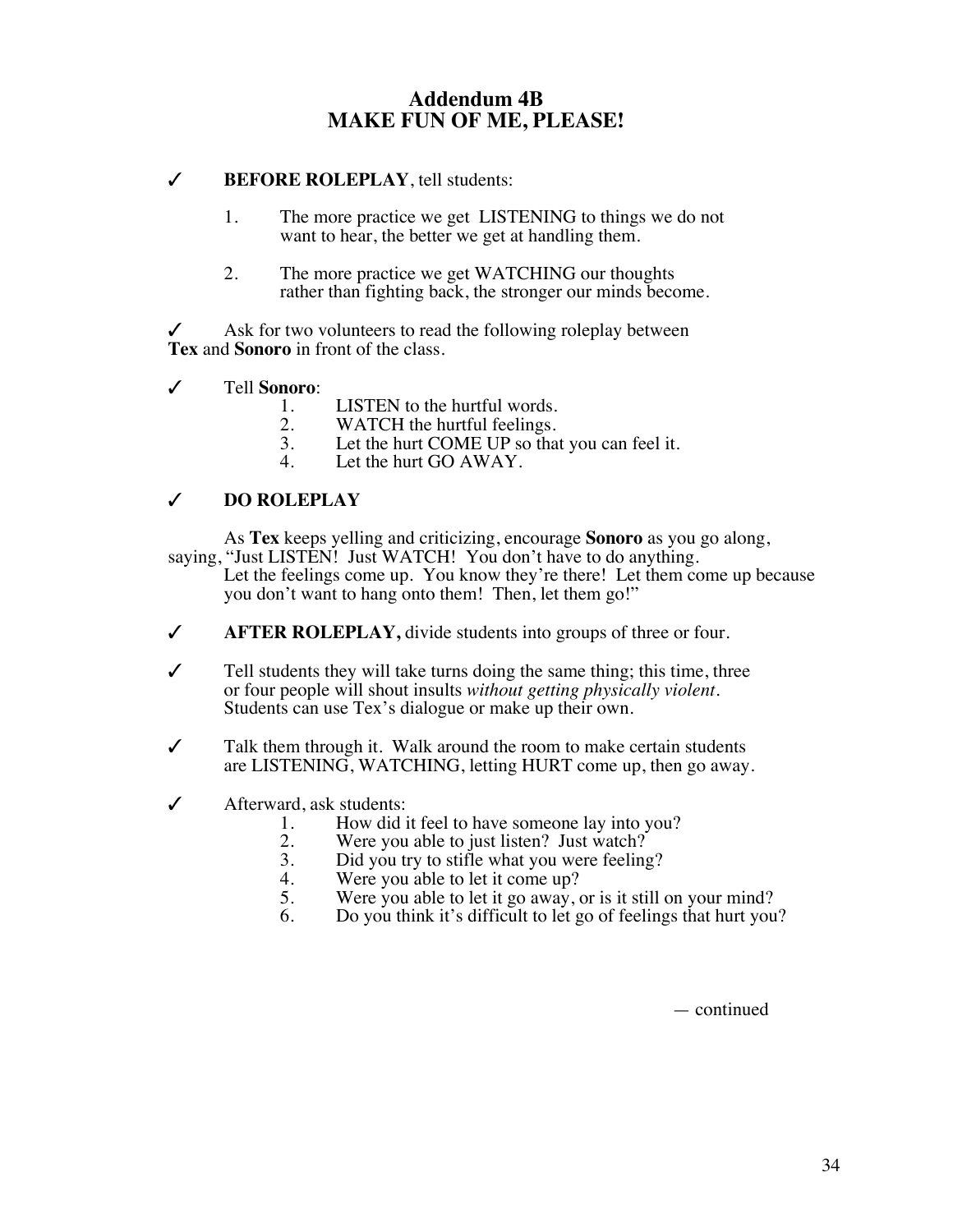## **ROLEPLAY: MAKE FUN OF ME, PLEASE!**

#### **TEX**

Hey, you! Punk! What are you doing just sitting there like a dummy?

### **SONORO**

(Just sits and says nothing. Listens and watches feelings.)

#### **TEX**

You are the stupidest looking person I have ever seen in my life! Where did you get those ugly clothes? I'll bet your mother picked those out, huh! I'll bet you still go shopping with you mommy and she buys you sissy stuff to wear! And your hair! Man, oh, man, I'll bet you think it looks cool, huh? That hairstyle went out in about 1980! Don't you know how to get with it? What's the matter with you? Are you too dumb to know anything at all? Well, it shouldn't surprise me, I guess, considering where you live and the crazy people in your house. I've seen those fat, sloppy, putty-for-brains people hanging around. No wonder you're such an idiot! There's no hope for you, kid! Give up trying to get anywhere in your life! You are worthless! Stupid! Unimportant! Why don't you just die!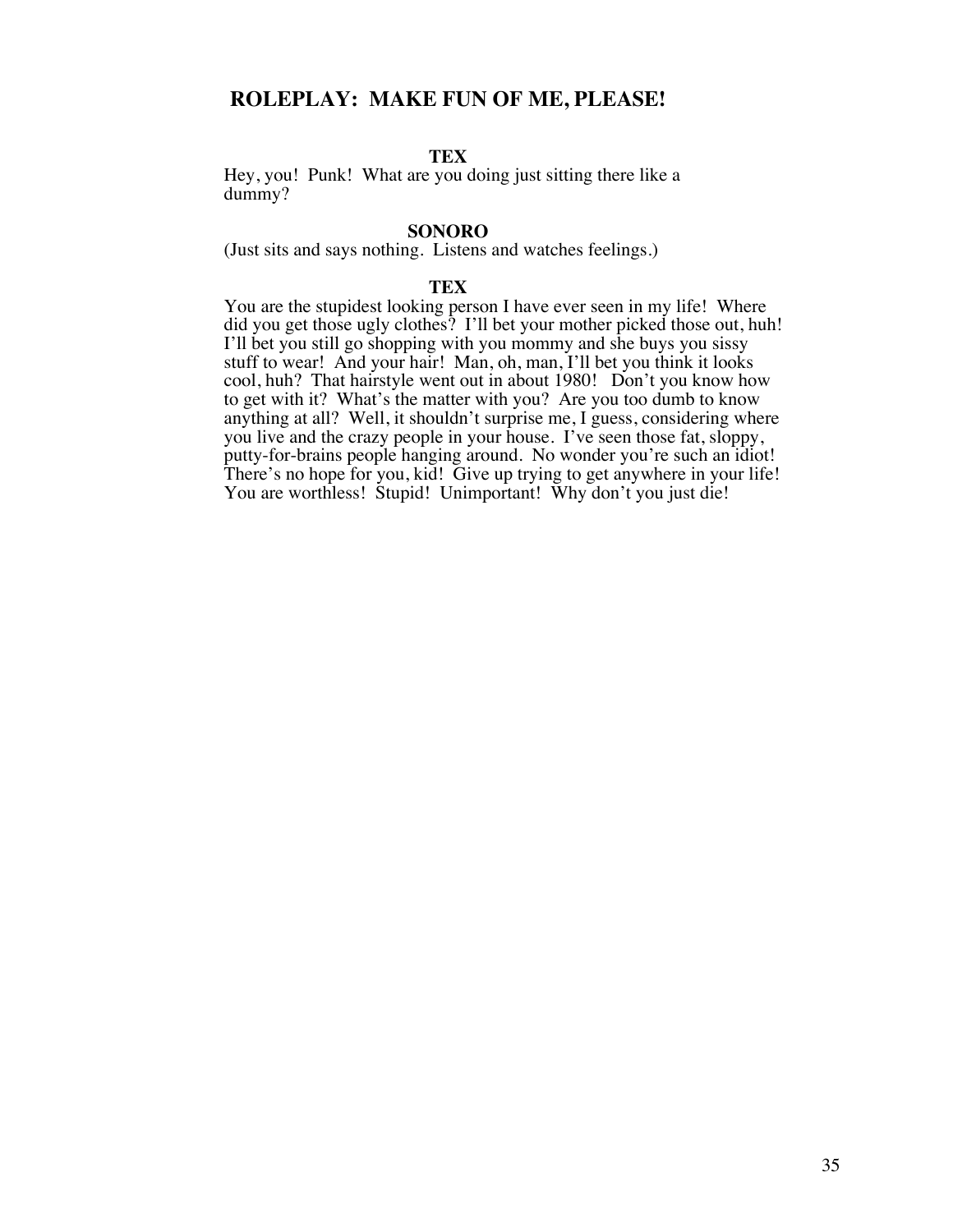## **Addendum 4C AREN'T YOU......?**

## **SEFORE ROLEPLAY**, tell students:

- 1. We are going to practice using a new technique in dealing with bullies, called "making friends."
- 2. Sometimes this technique works and sometimes it does not. Practice helps us get a better sense of what will work.
- $\checkmark$  Ask for two volunteers to read the following roleplay between **Bulldog** and **Catbird** in front of the class.
- \$ Tell **Bulldog**:
	- 1. LISTEN to the hurtful words.<br>2. WATCH the hurtful feelings.
	- 2. WATCH the hurtful feelings.<br>3. Let the hurt COME UP so that
	- $\overline{3}$ . Let the hurt COME UP so that you can feel it.<br>4. Let the hurt GO AWAY.
	- Let the hurt GO AWAY.

## \$ **DO ROLEPLAY**

## \$ **AFTER ROLEPLAY,** ask students:

- 1. Have you ever considered treating a bully as a friend instead of an enemy?
- 2. Do you think bullies need attention, respect, to laugh at jokes as much as, or more than, other people?
- 3. What did Catbird do to distract Bulldog?
- 4. How did Catbird try to make friends?
- 5. Do you think this would work with the bullies you know?
- 6. What do you think might work best with a bully you know?

— continued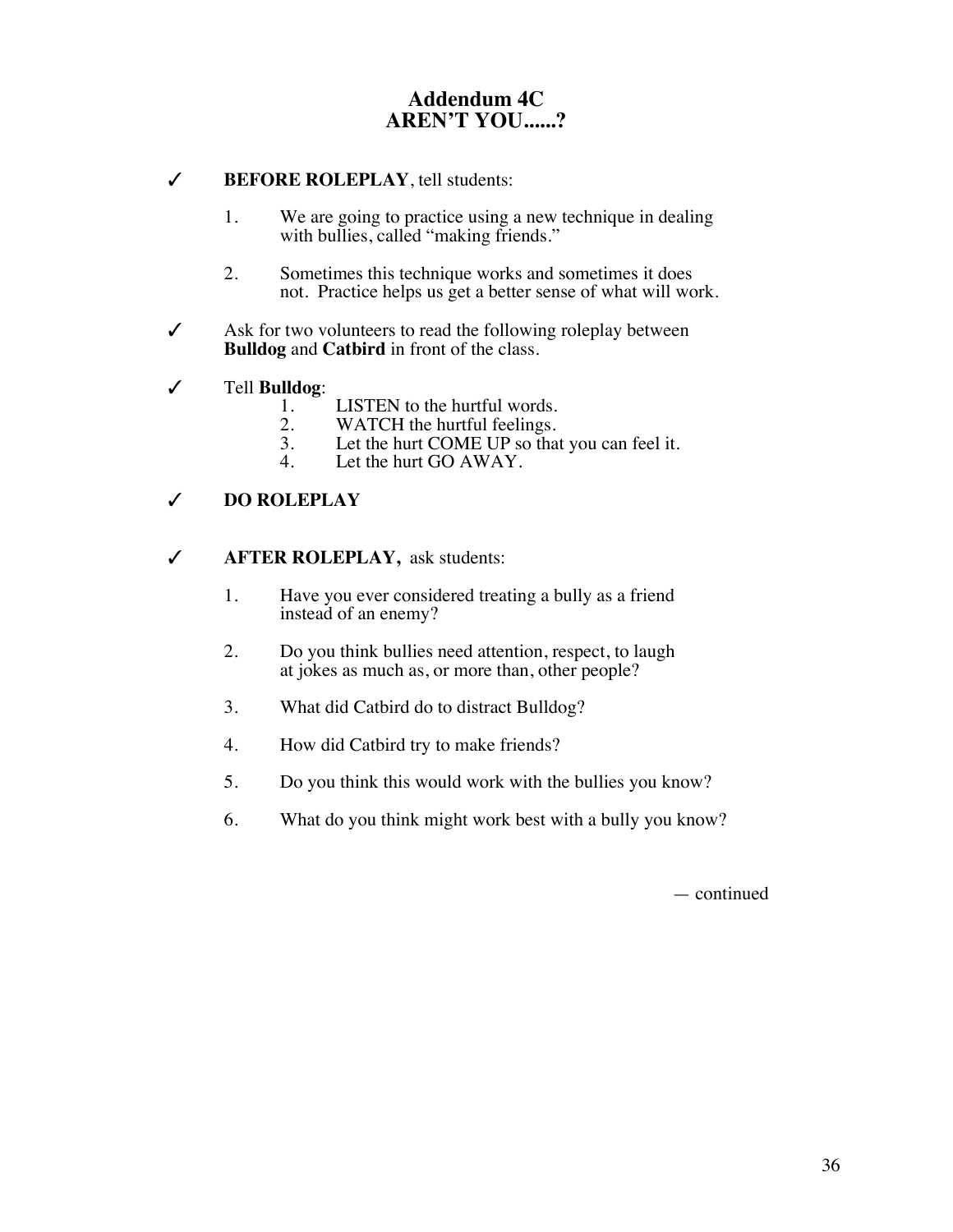### **Addendum 4C AREN'T YOU......?**

### **BULLDOG**

(To self:) *This guy looks easy to beat. Now it's my turn to win. I'm always getting it at home and the big kids at school beat me up. I feel like busting! I feel like hurting someone else for a change!* (To Catbird:) Hey, you stupid jerk — you sat in my seat! If you do it again, I'll break your face! Understand?

#### **CATBIRD**

(To self:) *Wow! This character could hurt me. I wish I could run away, but that just makes me feel lousy. Okay, let's take a deep breath and try to make friends.* (To Bull-dog:) Sorry. I guess I was stupid all right. Here's your seat. I didn't know it was YOUR seat. Aren't you Bulldog?

### **BULLDOG**

Everyone knows this is MY seat. I don't have to tell you my name, punk.

### **CATBIRD**

I'm new at this school, and I don't know my way around yet. Maybe you can help me, Bulldog. By the way, my name is Catbird.

#### **BULLDOG**

(Laughs.) That's a stupid name! I don't help punks, punk! I think you need a lesson in good manners! (Makes a threatening gesture.)

#### **CATBIRD**

(Thinks fast.) Wait! Wait! I gotta tell you this. You're gonna love it. I know this kid who's crazy about you  $-$  would love to go out on a date with you  $-$  told me so. Wants to kiss you!

### **BULLDOG**

(Stops making threatening gesture.) Give me a break! Yuk! I ain't gonna let nobody kiss me, you fool! Hey, are you joking? That's a laugh. What a clown! Get out of here, stupid, before I bust your nose.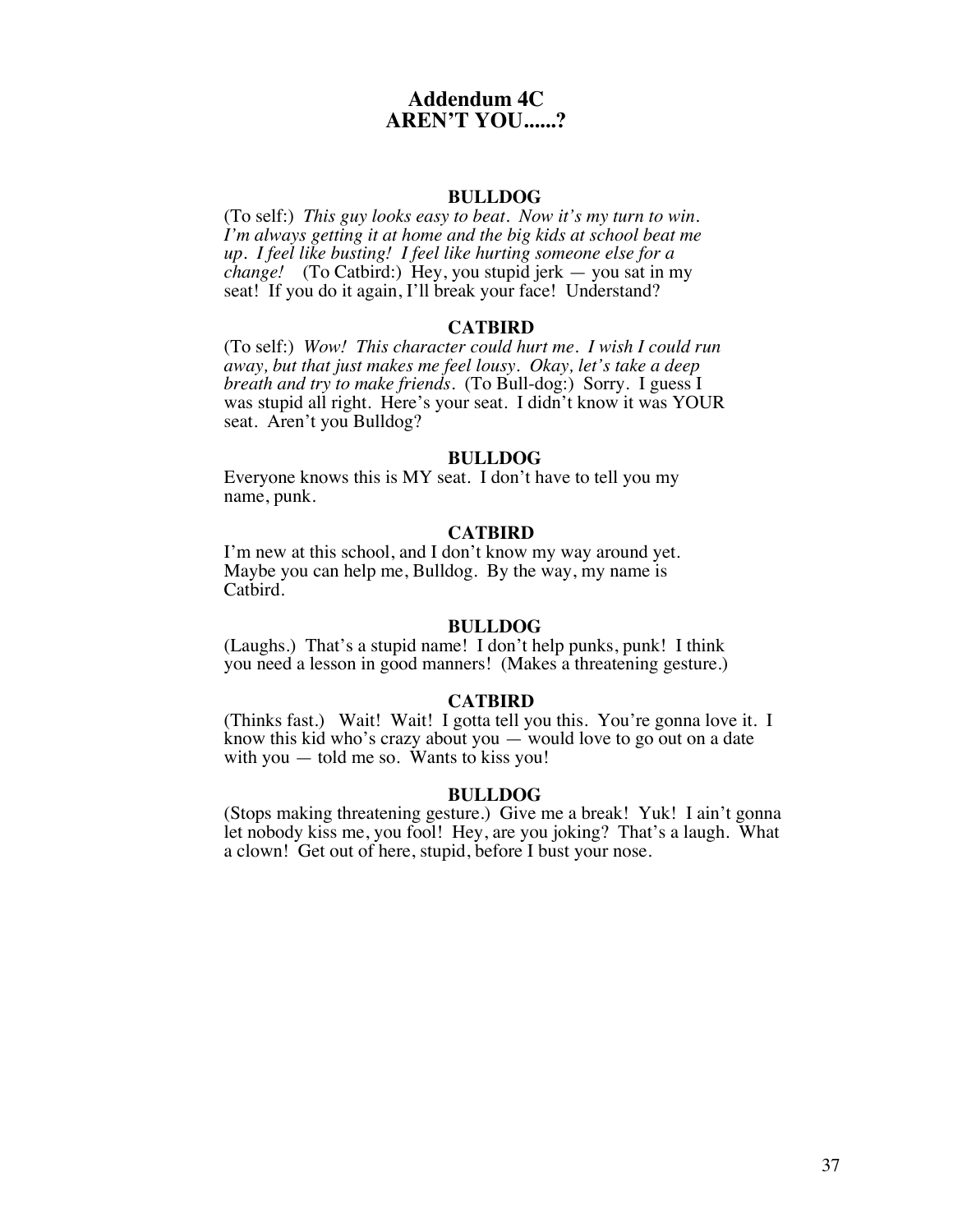## **Addendum 4D BULLIES ARE VICTIMS IN DISGUISE**

## \$ **BEFORE ROLEPLAY**, tell students:

- 1. The reason most bullies are bullies is because they are angry, in conflict, because of things that have happened to them.
- 2. Often a bully was once a victim who now carries such bad feelings that, with feelings of revenge, s/he bullies others.
- $\checkmark$  Ask for three volunteers to read the following roleplay between **Avery. Harewood** and **Mr. Jin** in front of the class.
- $\checkmark$  Tell students: Watch how the victim becomes a bully in this roleplay.

## $\checkmark$  DO ROLEPLAY.

## $\checkmark$  AFTER ROLEPLAY, ask students:

- 1. What was it that turned Harewood into a bully?
- 2. Do you think Harewood would not have become a bully if Harewood had not been bullied first?
- 3. Think of the bullies you know. Can you imagine how they became bullies?
- 4. Are you a bully? How did you get to be one? Have people been unkind to you?
- 5. What do you think you can do to NOT be a bully?
- 6. What do you think you can do to help someone NOT be a bully?

— continued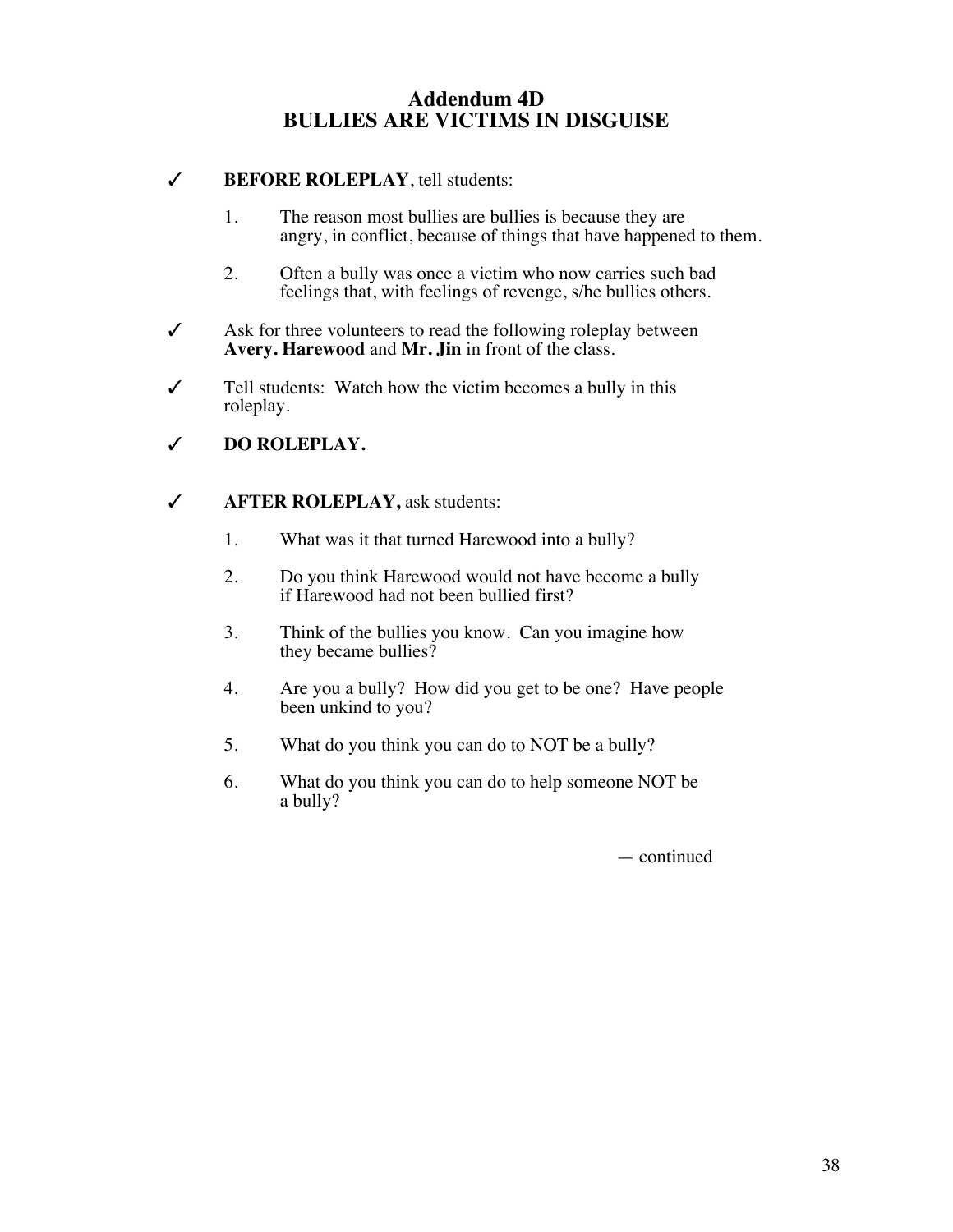### **Addendum 4D BULLIES ARE VICTIMS IN DISGUISE**

### **HAREWOOD**

Dad, I'm not gonna mow the lawn today. There's a martial arts gathering downtown  $-$  lots of bouts. I want to see them. So, I can get the lawn tomorrow, okay?

### **MR. JIN**

(Angry:) I think you need to mow the lawn *before* you go to the bouts.

### **HAREWOOD**

But, Dad, they start in fifteen minutes!

### **MR. JIN**

You should have thought of that earlier. You could have mowed the lawn an hour ago.

#### **HAREWOOD**

But you sent me to the store to get wood and nails. Here they are!

### **MR. JIN**

(Speaks with great authority:) I appreciate it. Thank you. However, you have a job to do, and you better do it before you leave the house. (He walks away.)

#### **HAREWOOD**

(Starts to mow the lawn, mumbling to self:) This is not fair. This is not right. I could mow the lawn LATER.

### **AVERY**

(Walks up to Harewood:) Hi, Hare! Let's get going to the bouts.

#### **HAREWOOD**

(Angry:) Forget it! Get out of here! Leave me alone!

### **AVERY**

(Surprised:) What's the matter with *you*?

#### **HAREWOOD**

(Angry:) I SAID, GET OUT OF HERE! IF YOU'RE NOT GONE IN FIVE SECONDS, I AM GOING TO BEAT YOU TO A PULP!!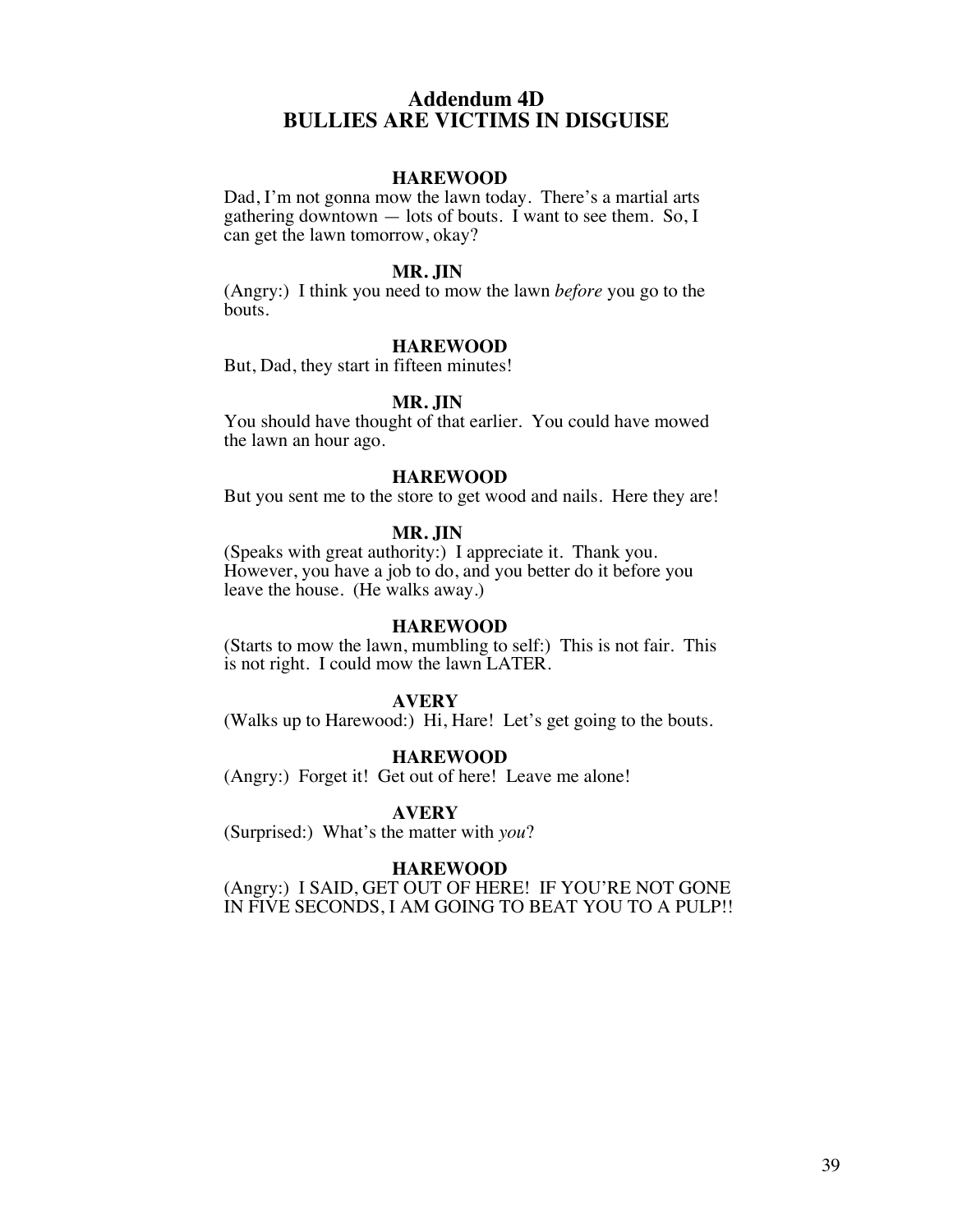## **Addendum 4E A QUOTE TO NOTE**

"This is the true nature of home  $-$  it is the place of Peace; the shelter, not only from injury, but from all terror, doubt and division."

—*John Ruskin*

- $\angle$  Ask students:
	- 1. What does this quotation say to you?
	- 2. Is your home a place of peace?
	- 3. What kind of home do you think the quote is talking about? A real home? Your mind?
	- 4. If this "home" is your mind, what is the quote saying about your mind?
	- 5. Why do you think it's important to keep our minds as free from "division" as possible?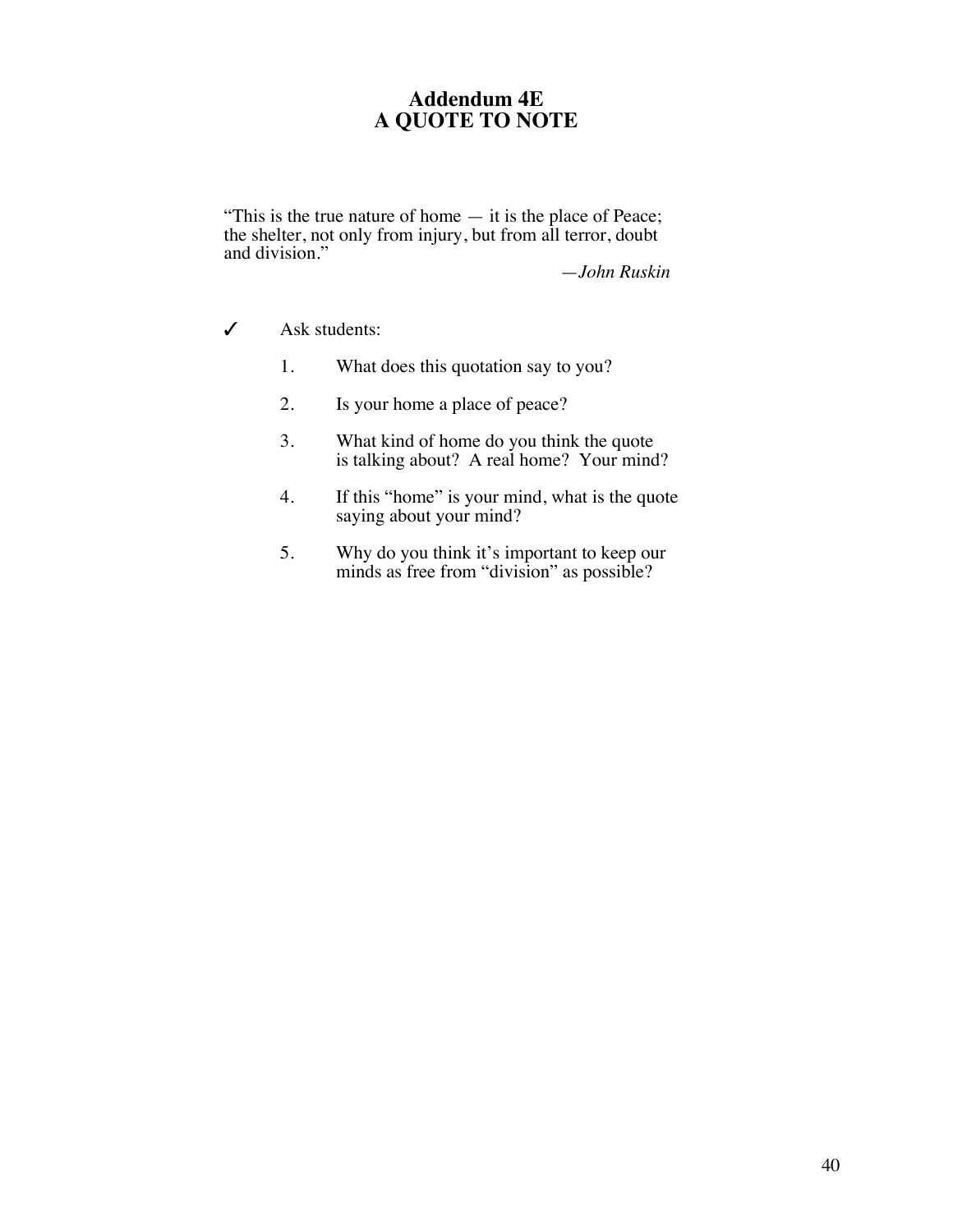# **LESSON 5 Seeking My "Empty" Self**

### **Breakdown of Lesson 1:**

Emptying the trash in my mind. Life is an ever-changing wonder. Using humor.

### **Emptying The Trash In My Mind**

- 1. Read aloud story **"The Empty Cup"** in **Addendum 5A.** (This story also appears in *Eye Of The Hurricane,* by Dr. Terrence Webster-Doyle, p. 5. Show illustration, p. 4.)
- 2. Afterward, ask:
	- $\bigcirc$  Why did the Martial Arts Master keep pouring tea when the cup was already full?
	- O Did the professor understand what the Master was doing?
	- ! What did the professor learn from the Master?
	- ! Does your mind sometimes feel so full, like a packed trash can, that you cannot let anything else in?
- 3. Tell students:
	- There are so many different things that happen to us every day, it's difficult to always work out all our problems.
	- We worry. We get upset. We feel offended. We feel hurt. We get angry. We lack confidence. We're confused.
	- All these feelings can clutter up our minds and keep us from experiencing what's happening to us right here, right now.
	- In the martial arts, paying attention to here and now is very important, as it is in life.

### **Note To Instructor:** Go to **My Mind Is On Overload!** (Addendum 5B).

### **Life Is An Ever-Changing Wonder**

- 1. Ask students:
	- $\bigcirc$  How often do you take the time to notice a beautiful flower growing in a garden, or wild on a plot of land?
	- $\bigcirc$  How often do you notice the stars at night in the same pattern they've been in for centuries?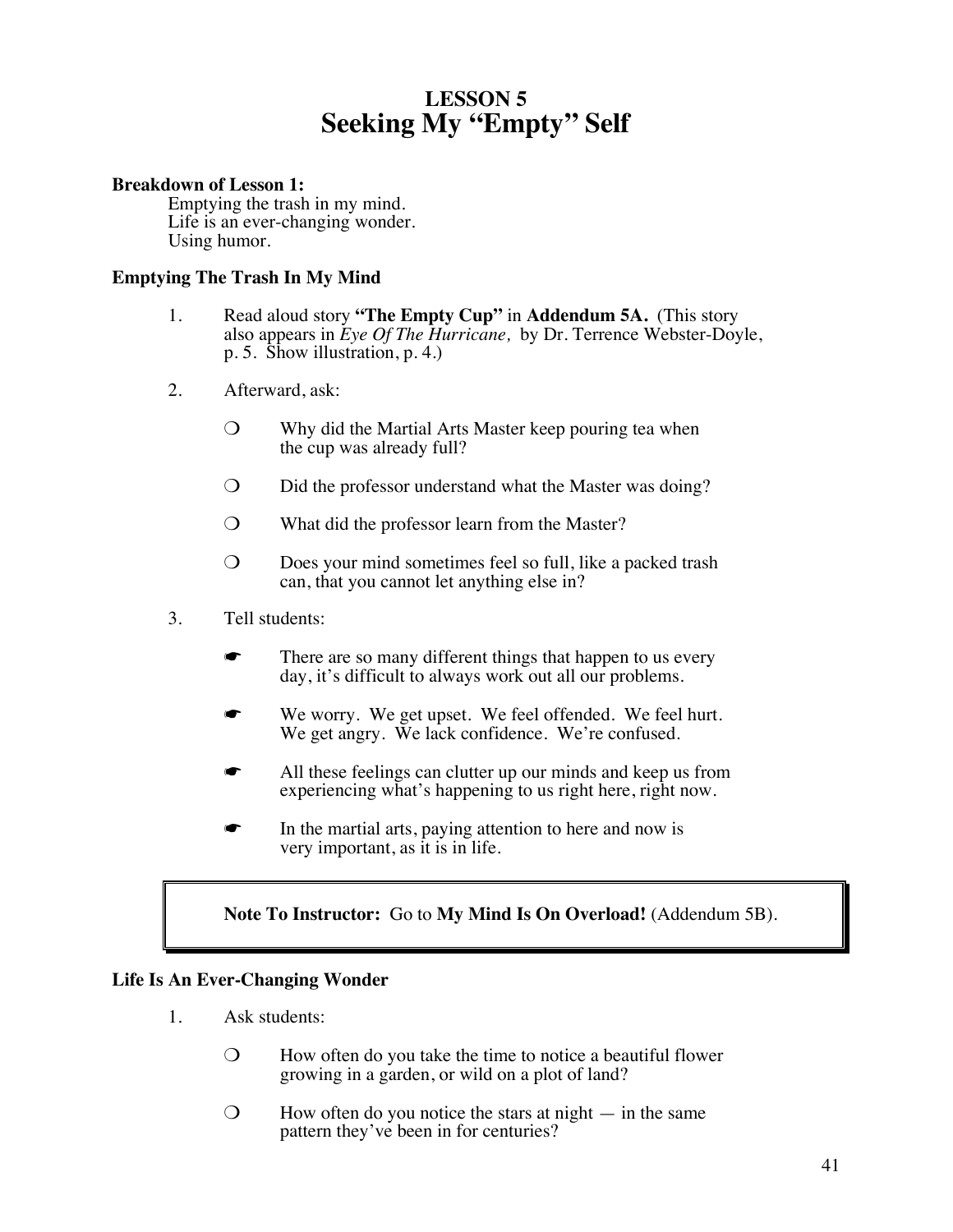- $\bigcirc$  Do you notice what your mother is wearing, what kind of aftershave your father is using, the smell of coffee or chocolate or bread wafting out of a shop?
- $\bigcirc$  Do you ever pay close attention to birds and how different their songs are?
- 2. Tell students:
	- Life is an ever-changing wonder. Nothing stays the same. A flower is different every day. The way the stars look in the sky is different every day.
	- It is important to be aware of people and things around you. They help unclutter your mind, and relax it.
- 3. Ask students:
	- $\Omega$  Can you guess why it would be important for you to be able to quickly unclutter your mind and be keenly aware of what is around you?
	- ! Guitarists and piano players have to tune their instruments. Can you guess what you have to tune to be aware? *Your senses — of smell, sight, taste, touch and hearing.*

## **Note To Instructor:** Go to **Stop! Look! Freeze!** (Addendum 5C).

## **Using Humor**

- 1. Tell students:
	- When our minds are clear to respond to a bully, we are free to try any of our basic twelve ways to walk away with confidence.
	- It is sometimes possible to turn a scary situation into a funny one. But, be careful! Laugh *with* the bully, not *at* the bully.
	- Trying to use humor goes along with making friends with the bully. You are approaching the bully in a way totally different from what the bully expects, which throws the bully off guard.
	- Remember, the idea is to distract this person from wanting to hurt you. Then, get away.

**Note To Instructor:** Go to **Using Humor** (Addendum 5D).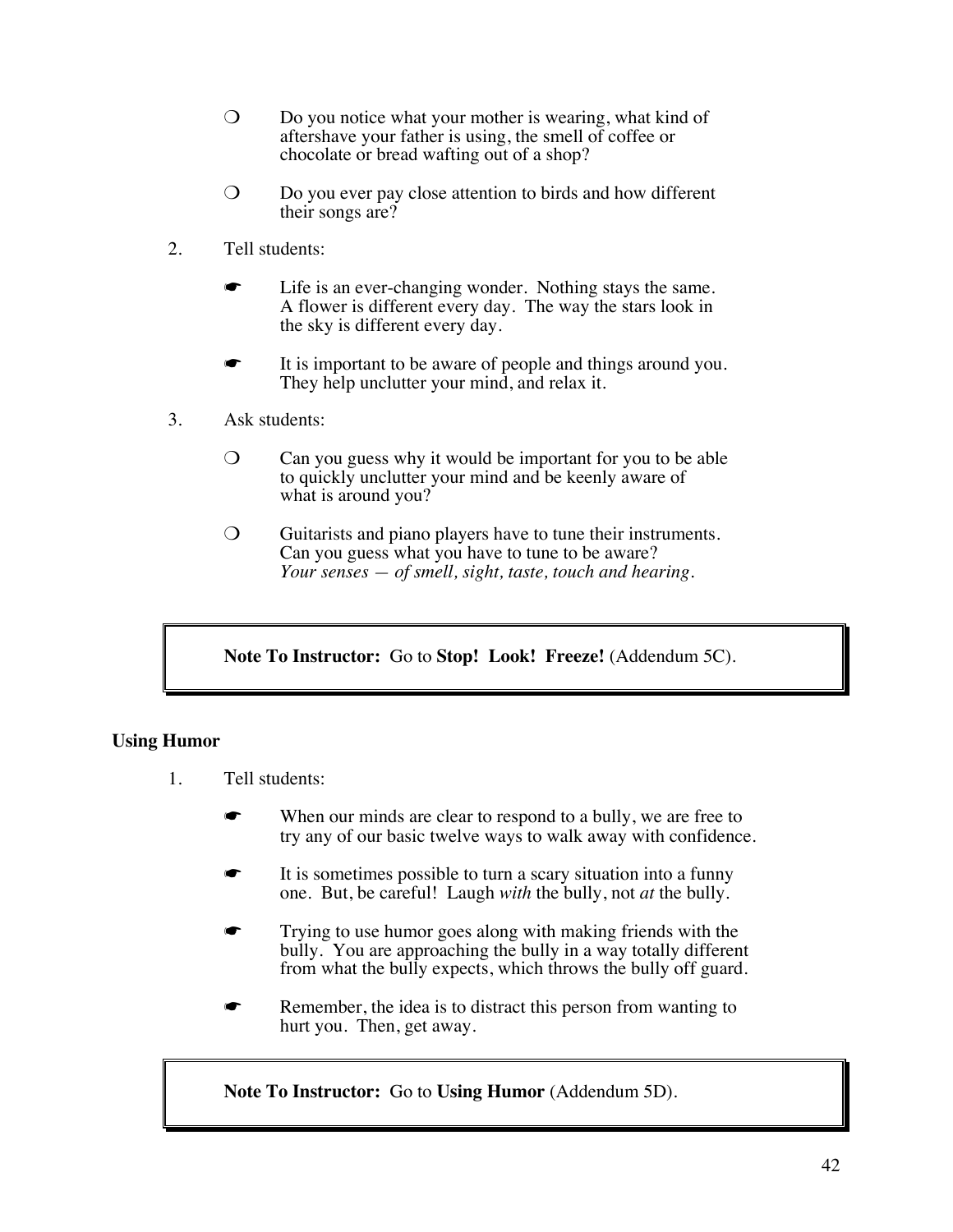## **Addendum 5A THE EMPTY CUP**

One day a well known and respected university professor visited two great and wise Martial Arts Masters.

"I have come a long way to see you both, since I have heard that you are great Masters of *Kara-te,* the Art of Empty Self. I have studied very hard for many years to understand the essence of what you teach. Can you tell me the meaning of *Kara-te*, of Empty Self, and how it can bring peace to the world? What is the secret of this teaching?

The older Martial Arts Master was serving tea as the professor spoke. He poured the visitor's cup full, and still kept on pouring until the tea was running off the table onto the floor.

The professor watched the cup overflowing until she could no longer stand it. "The cup is full, no more will go in!" she exclaimed.

"Like this cup," said the Master, "your mind is full of questions and seeking answers. Until you empty your cup, no more can go in. Likewise, until you empty your mind, you cannot receive anything."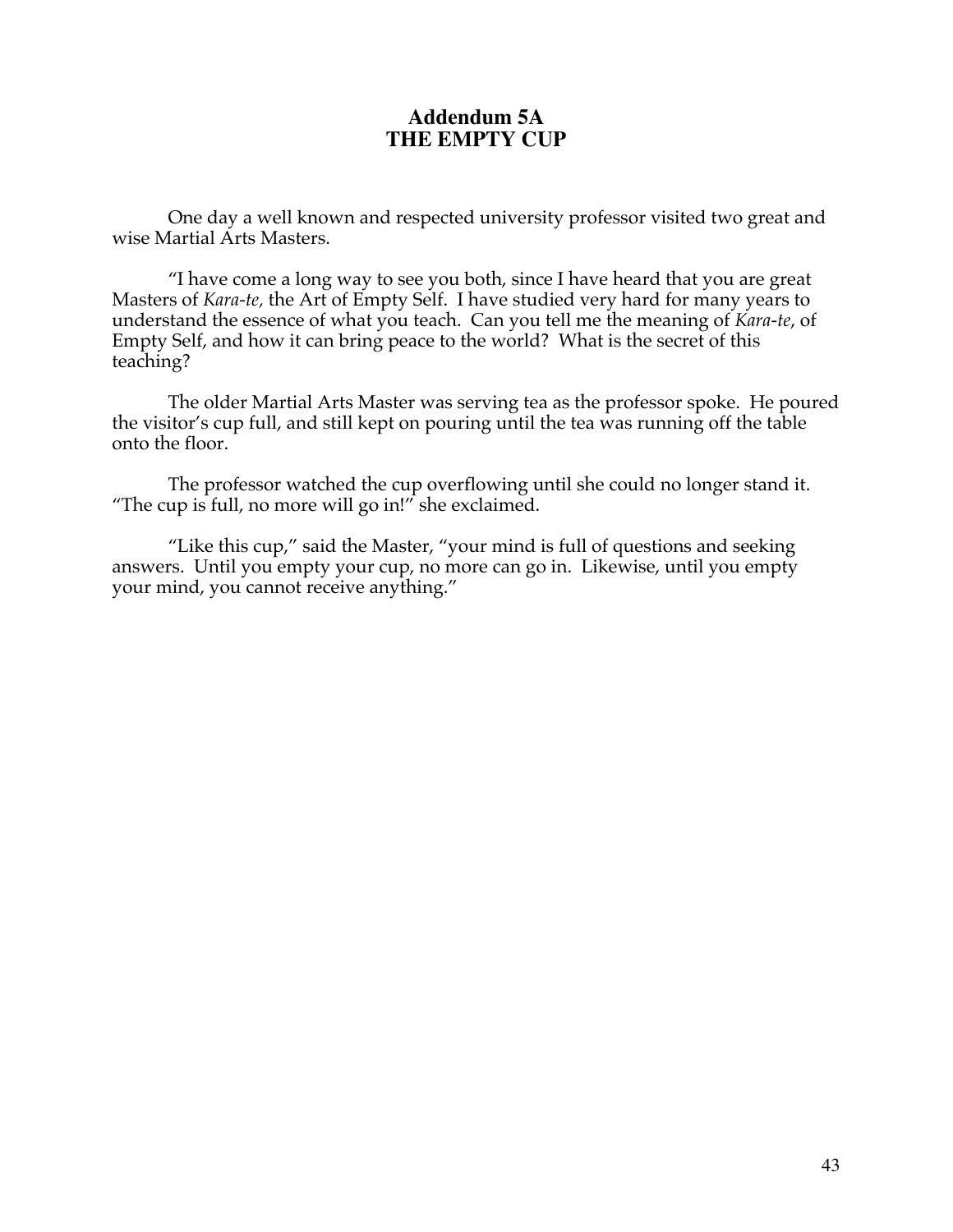## **Addendum 5B MY MIND IS ON OVERLOAD!**

## \$ **BEFORE ROLEPLAY**, tell students:

- 1. What makes us afraid and angry are memories of things that have happened to us in the past.
- 2. We need to become AWARE of how these memories affects us.
- $\checkmark$  Ask for two volunteers to read the following roleplay between **Elefondi** and **Rhino** in front of the class.
- $\checkmark$  Tell **Elefondi**:
	- 1. You are a bully angry and afraid of people.
	- 2. Your mind is on overload with hurtful things that have happened to you.

### Tell **Rhino:**

1. You are talking to Elefondi, trying to have a normal conversation.

## \$ **DO ROLEPLAY**

- $\checkmark$  **AFTER ROLEPLAY, ask students:** 
	- 1. Do you think Elephondi's mind is on overload?
	- 2. What's troubling Elephondi? How can you tell?
	- 3. Have you ever seen someone like Elephondi? When? Who did you see?
	- 4. Have you ever felt like Elephondi? Do you remember the situation? What was it?
	- 5. Did Rhino say anything that set Elephondi off? Was Rhino pretty friendly?
	- 6. Do you dislike Elephondi?
	- 7. Do you understand that Elephondi is on overload, and needs help?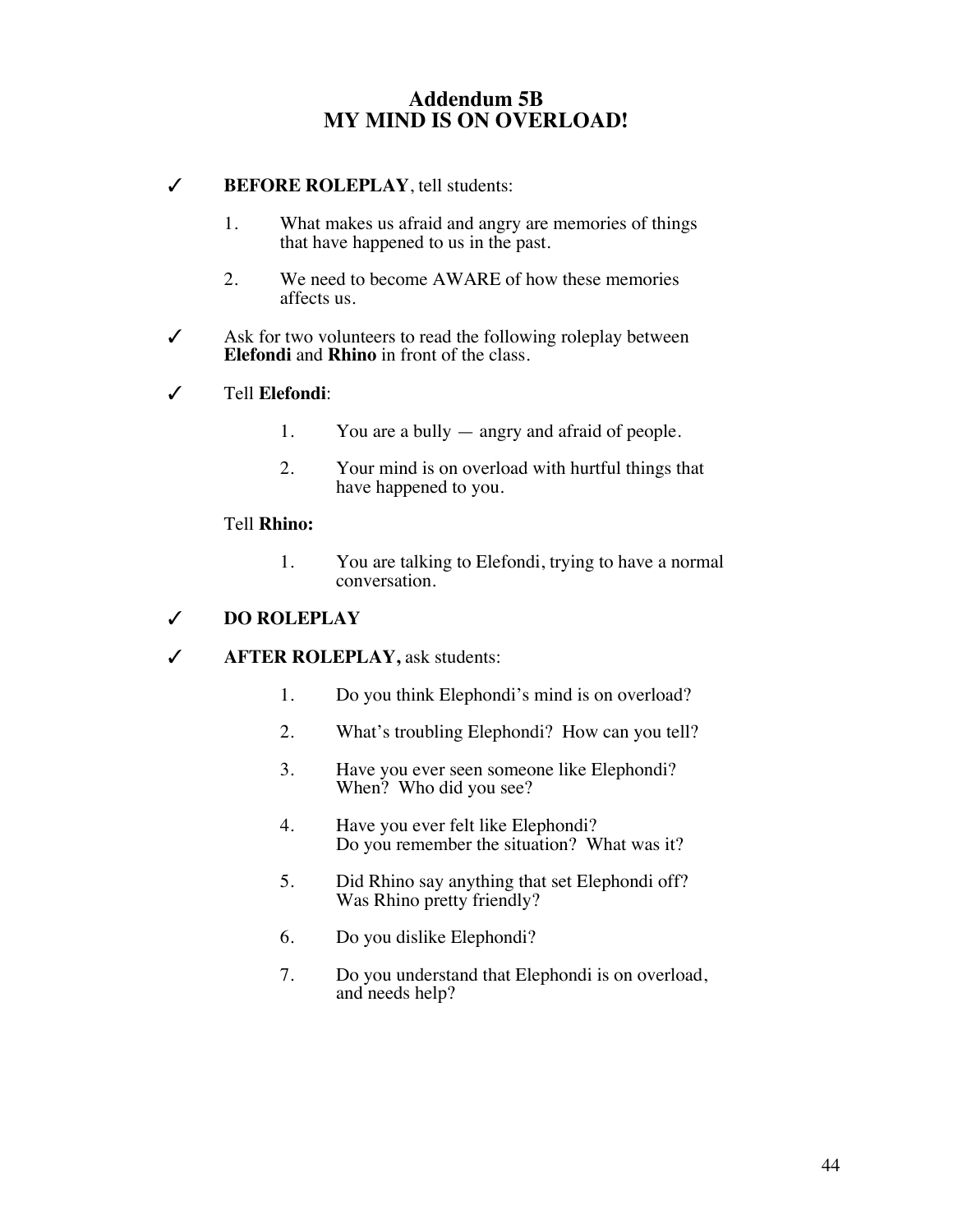### **Addendum 5B ROLEPLAY: MY MIND IS ON OVERLOAD!**

#### **ELEPHONDI**

What the hell are you doing here, you feeble-brain!?

#### **RHINO**

Hi, Elephondi. Are you going to the game today?

### **ELEPHONDI**

Why would I go to a stupid game, you potato head?

### **RHINO**

Because it's the championship game for our school. Everyone's going. You gotta go!

#### **ELEPHONDI**

(Makes threatening gesture.) What'd'ya mean I gotta go? Are you telling me what to do, you butthead? Just what I wanna hear is one more person telling me what to do!!

### **RHINO**

Hey, you can do whatever you want. I thought you'd enjoy going. I'm going with Peanut and Totem. You wanna come with us?

#### **ELEPHONDI**

When I go somewhere  $-$  IF I decide to go somewhere  $-$  you KNOW I go alone. I go on my bike, and there's nobody on it but me, butthead. You get it?

#### **RHINO**

Listen, Elephondi. You do whatever you please. I'm being friendly asking you to come along. You want to do your own thing? Fine. (Leaves.)

#### **ELEPHONDI**

(Shouts after Rhino:) You bet, I'm gonna do my own thing, because nobody, but nobody, tells me what to do and how to do it! Besides, football is for creeps! The coach wouldn't let me on the team even though I'm a hot player. He says I got an attitude. I'll give him attitude! I'm riding my bike to the desert. Get lost!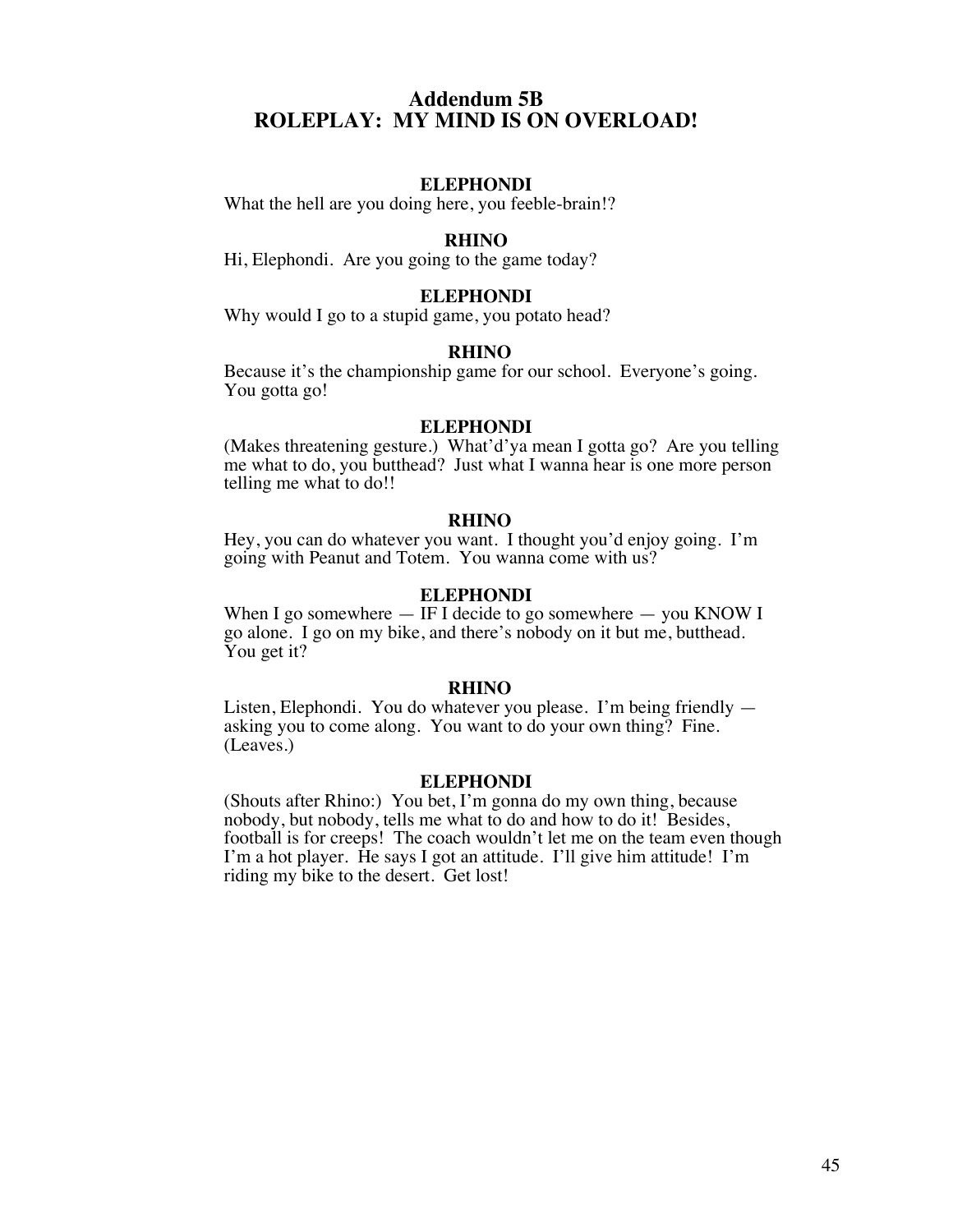## **Addendum 5C STOP! LOOK! FREEZE!**

- $\checkmark$  Tell students they will now practice increasing their power of awareness.
- $\checkmark$  Ask students to walk around the classroom casually (or ask them to do slow katas).
- $\checkmark$  At some point, shout "Stop! Look! Freeze!" At this time, students must hold whatever position they are in and say *to themselves*:

### **"Right now, I am aware of . . . (fill in the blank)."**

- $\checkmark$  Most often, students will be aware of body posture, sights, sounds, smells and even tastes. Since this is a silent game, have students sit down afterward and share with the class what they experienced. Encourage ALL responses.
- $\checkmark$  Encourage students to practice Stop! Look! Freeze! in their schoolyard, or at home, with family and friends.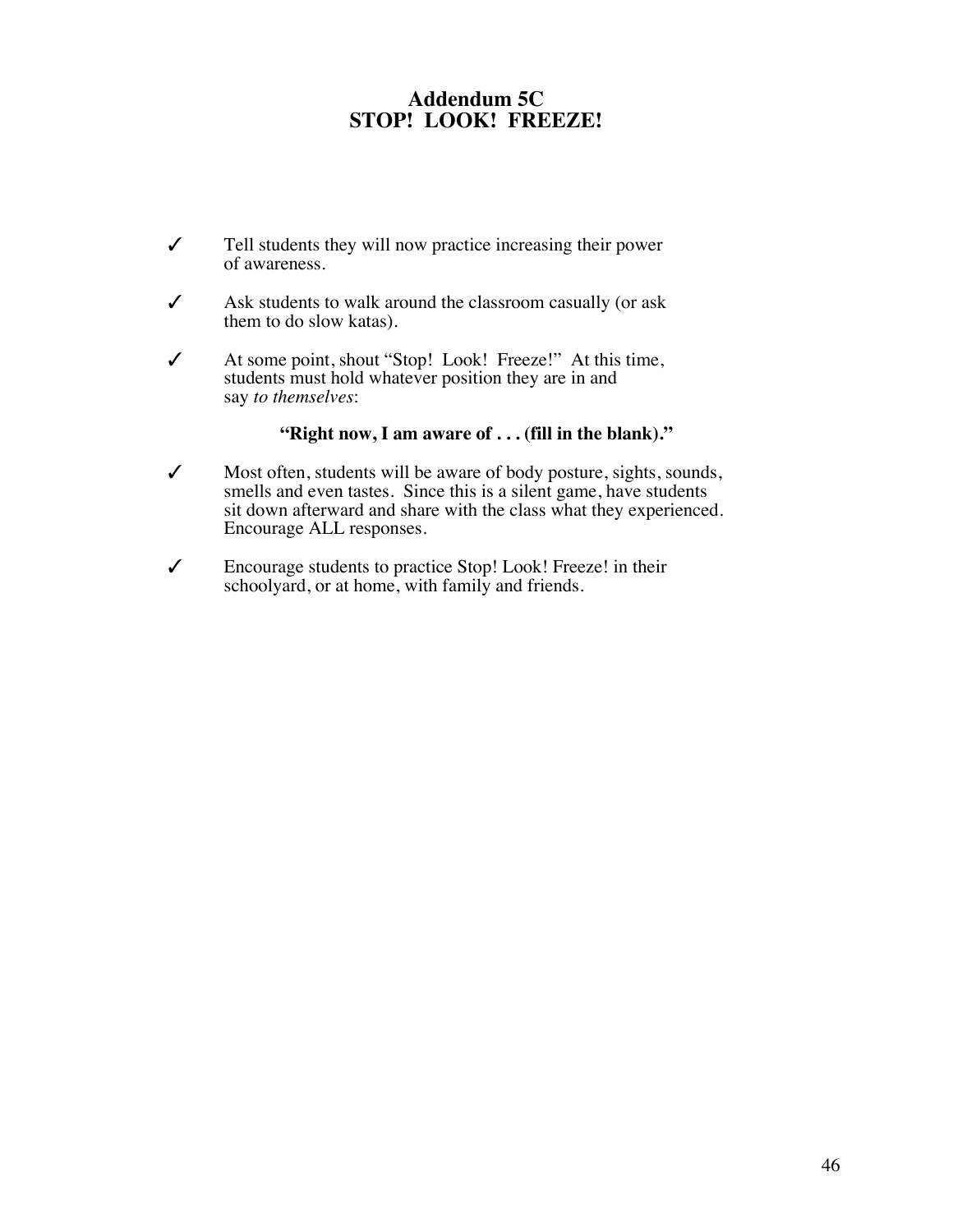## **Addendum 5D USING HUMOR**

## **✓ BEFORE ROLEPLAY**, tell students:

- 1. Sometimes we can turn a scary situation into a funny one.
- 2. But be careful! Have fun, but don't make fun of the bully!
- $\checkmark$  Ask for two volunteers to read the following roleplay between **Laurel** and **Hardy** in front of the class. Select volunteers who have not yet had the opportunity to roleplay in front of the class.
- $\checkmark$  Remind students that words in parentheses () are instructions for them to do, rather than words to be read. And that words in *italics* are words read aloud to themselves.
- $\checkmark$  **Tell Laurel**: You are a bully who is picking on Hardy. **Tell Hardy:** You are trying to use humor to stop this bully.

## \$ **DO ROLEPLAY**

- \$ **AFTER ROLEPLAY,** ask students:
	- 1. Did Hardy succeed in putting Laurel off from fighting?
	- 2. Did Hardy have a gift for gab that delayed the fight? Did Hardy give Laurel something to think about?
	- 3. Do you think Hardy is still in trouble?
	- 4. What would you do in Hardy's place?
	- 5. Do you have a gift for gab are you good at telling jokes and making people laugh?
	- 6. Do you think this is a good alternative for you to try with a bully?

\$ Tell students: **REMEMBER: If you find that an alternative is not working, and a bully is getting angrier, find the best moment to leave as quickly as you can. Don't stay around someone who is violent. Your goal is to stop a fight BEFORE it ever begins.**

— continued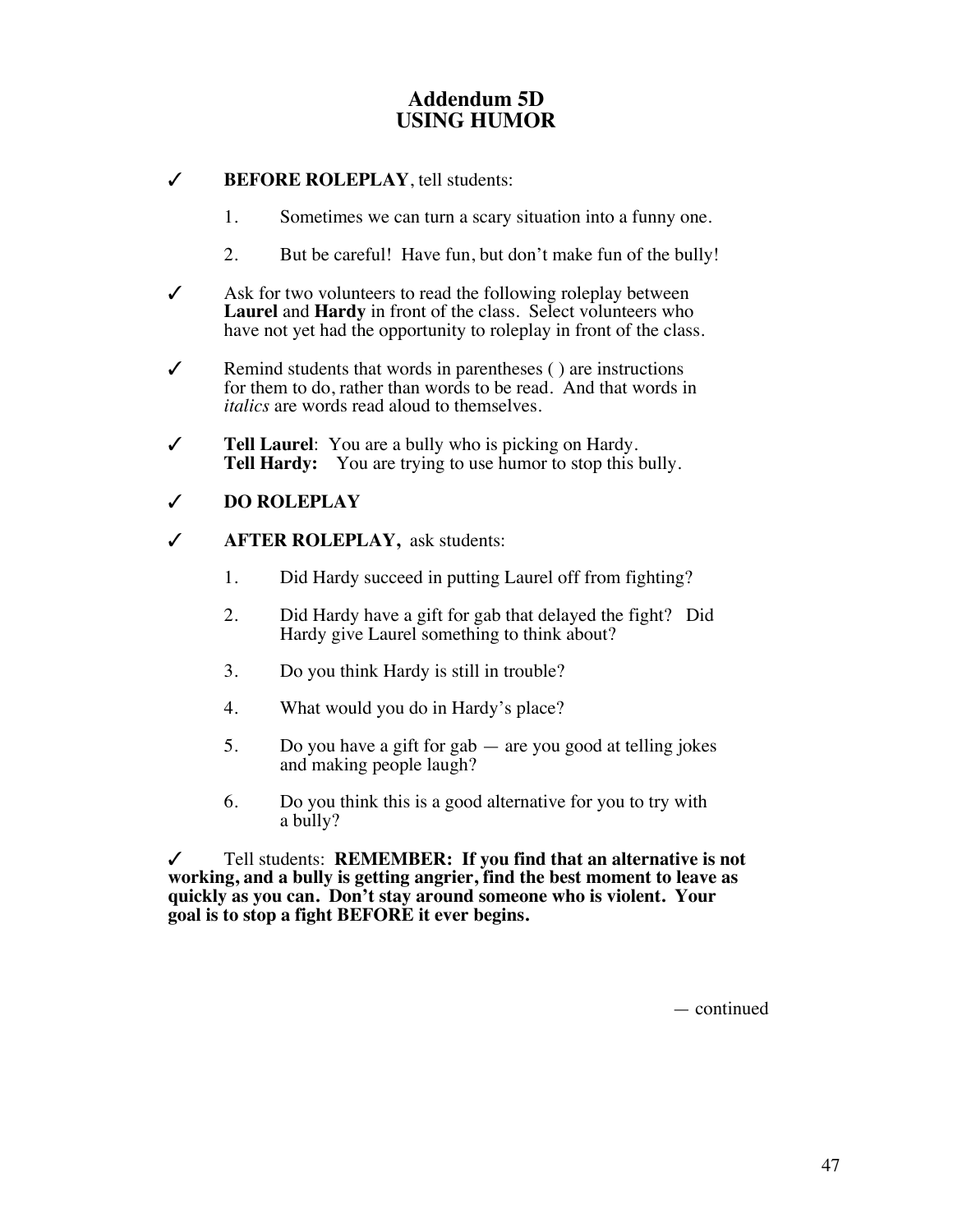## **Addendum 5D USING HUMOR**

### **LAUREL**

The time has come for me to pulverize you, you twerp! You have been getting on my nerves for too long. (Makes a threatening gesture.)

#### **HARDY**

(To self:) *Why does this always happen to me? No matter what time I leave school, this bully is right here waiting.* (To Laurel:) Oh, it's you, Laurel. What a great surprise to see you! You must be the toughest person I have ever met in my life. Never, in my life, have I seen a tougher, taller or stronger person. Never. And I like your hat, too. Did you hear about the man who mistook his wife for a hat? He kept trying to put her on!

#### **LAUREL**

Listen, you dunce. You are always trying to sing and dance your way out of my busting your jaw, but this time, I'm gonna do it.

#### **HARDY**

Laurel, it'll only hurt you more than it'll hurt me. Don't you understand? You are a decent, upstanding citizen. I am a lousy, little twerp. If the word gets out that you wasted your time on a lousy little twerp, your reputation goes to the dogs, you know? Unless, of course, you pay me.

#### **LAUREL**

What are you yakking about, clown?

#### **HARDY**

I think if you're going to ruin my face, destroy my arm, you ought to pay me: Today I have a big sale on jaw restructuring. Normally, I charge ten bucks a punch. For you, five. Most days, it's twenty bucks for a karate chop to the belly  $-$  that's because the belly is a very tender place. For you, ten bucks. Is this a steal, or what?

#### **LAUREL**

Hey! What a great idea! From now on, I'm gonna charge people ten bucks a punch, and YOU are gonna collect the money for me! How's that, twerp?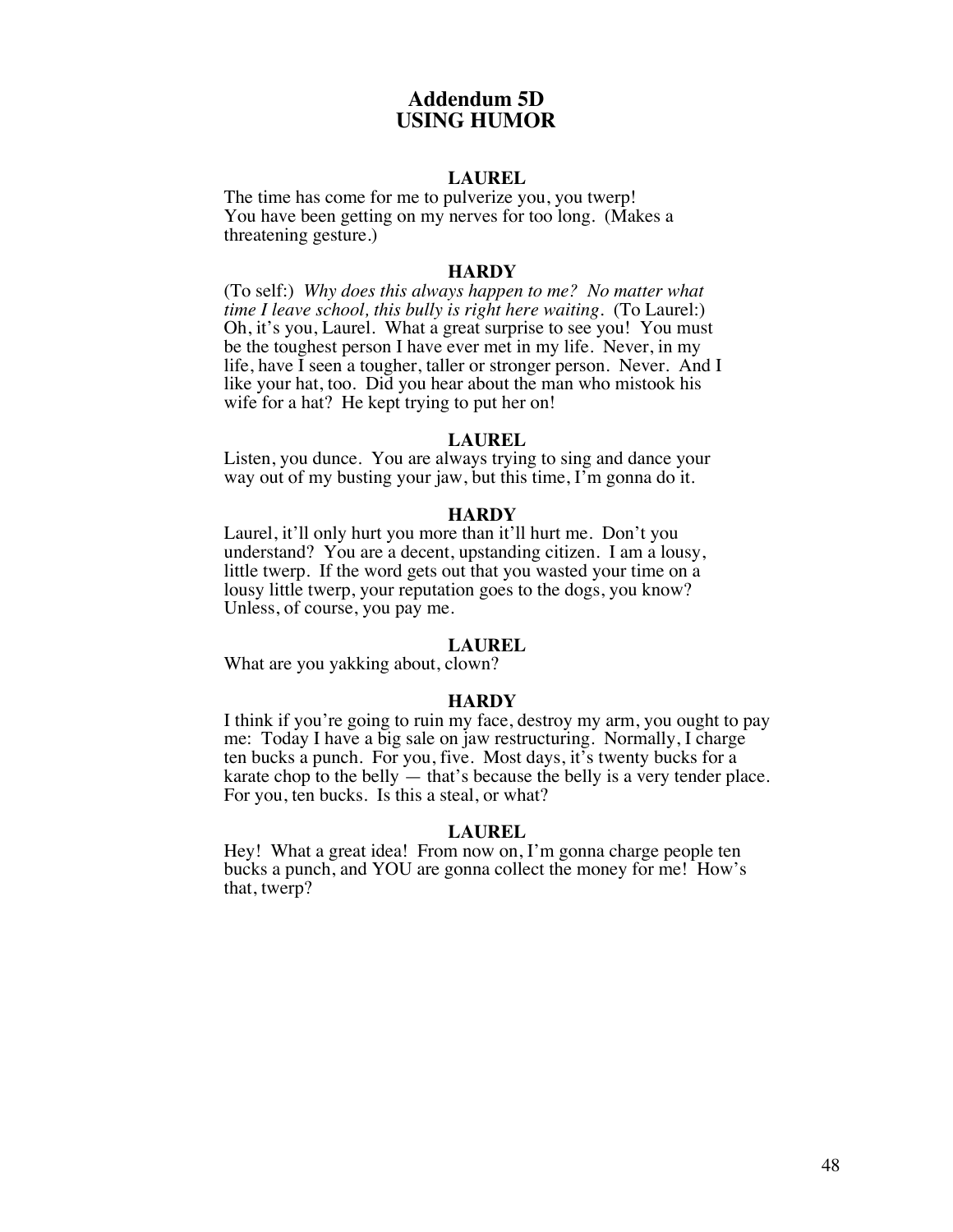## **Addendum 5E A QUOTE TO NOTE**

"Mastering others requires force; mastering the self requires enlightenment."

*— Lao-tzu*

- $\checkmark$  Write the quotation on the board, or on a chart, or simply say it several times so students can grasp it.
- $\checkmark$  Ask students to look at the quotation and think about it for a couple of minutes, silently.
- $\checkmark$  Ask students:
	- 1. What do you think the quotation means?
	- 2. Have you tried mastering someone else? Were you successful?
	- 3. Have you tried mastering yourself? Were you successful?
	- 4. Which do you think you have a better chance of mastering: yourself or someone else?
	- 5. When you attempt to master yourself (tell yourself: "Don't overeat!" "Don't use drugs!" "Don't smoke!" "Don't steal!" "Don't be violent!"), who must you convince?
	- 6. Can you convince yourself of anything if your mind is on overload?
	- 7. Do you think "mastering" yourself is simply seeing yourself as you are — forgetting hurtful things that people have said to you?
	- 8. Do you think seeing yourself as you truly are is enlightening? How so?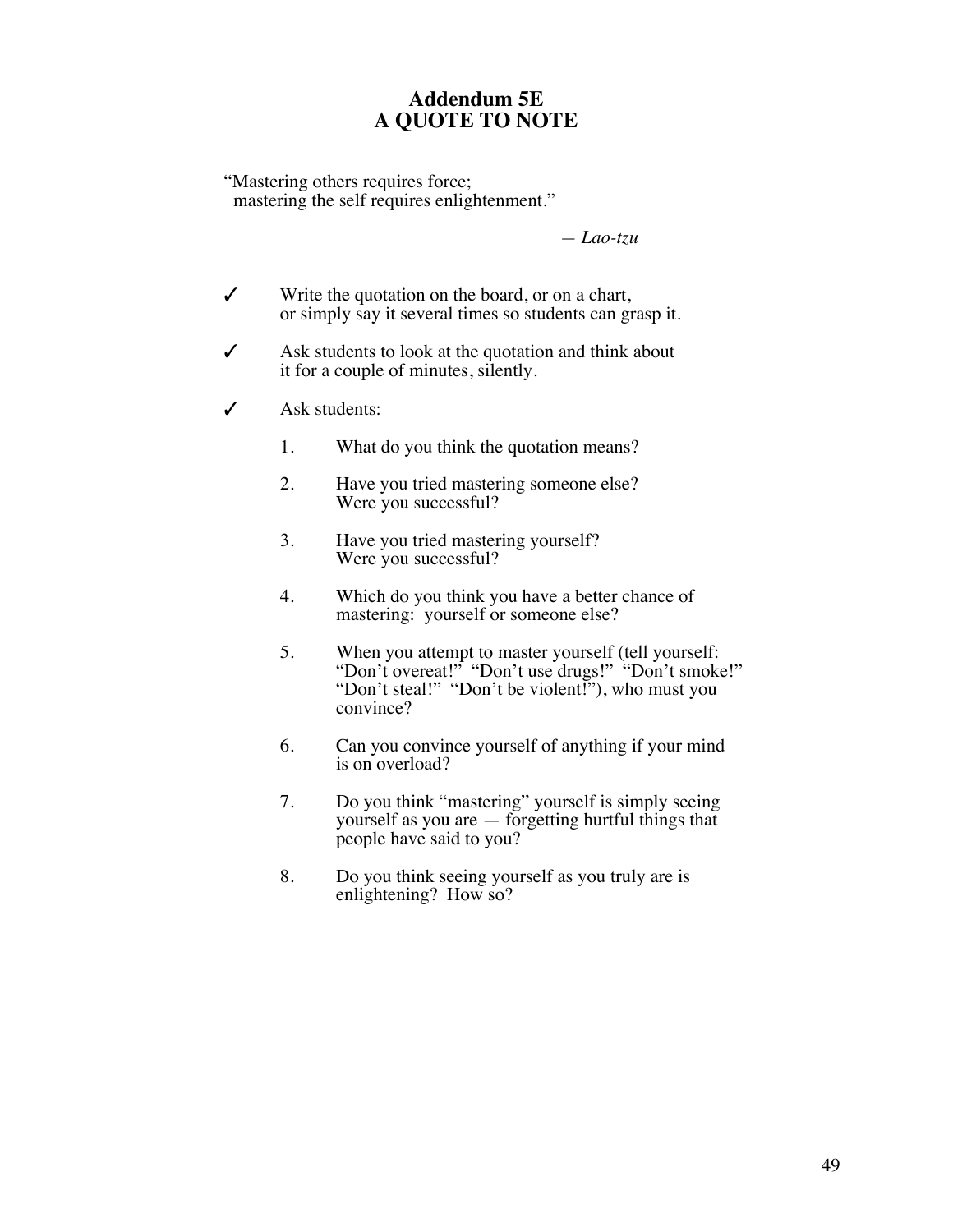# **LESSON 6 I Am Here — Now**

### **Breakdown of Lesson 2:**

Seeing what's there. What is Zazen? Using trickery.

### **Seeing What's There**

- 1. Read aloud to students the story **"The Test Of The Wild Horse"** in **Addendum 6A.** (This story also appears in *Eye Of The Hurricane,* by Dr. Terrence Webster-Doyle, p. 29, with illustration on p. 28.)
- 2. Afterward, ask:
	- ! What was the difference between the three approaches?
	- ! What was so different about the last student's approach?
	- ! Was she able to find her "empty" self?
	- ! Was she focused on her fear or on the horse?
	- O Did she bully the horse?
	- ! Did she stay tuned to what was happening right then, right there, in that moment?
- 3. Tell students:
	- More and more, we talk about the importance of finding your "empty" self.
	- When we are "empty," we are free to think clearly and to feel confident.
	- When we are "empty," we are free to focus on whatever is happening now. Fear is not seeing what is there  $-$  now.
	- When our minds are clear and uncluttered with daily cares and old frustrations, we are more in touch with what is happening in life.
	- To be a strong martial artist, it is essential to be in touch with what is happening right here, right now.

### **Note To Instructor:** Go to **I Sense You!** (Addendum 6B).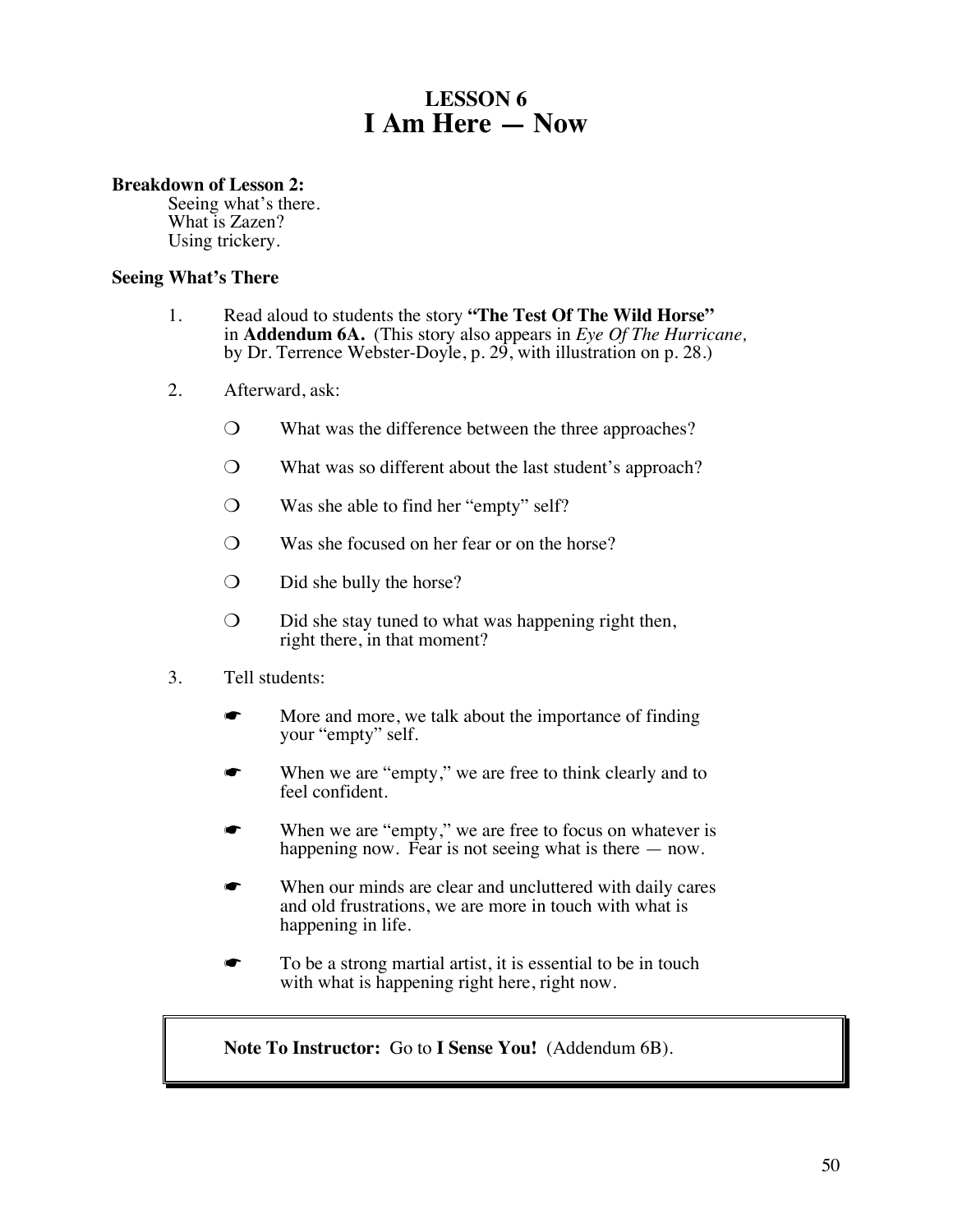## **What Is Zazen?**

- 1. Tell students:
	- One method of emptying the mind is called "Zazen."
	- In Zazen, we sit and watch our breathing  $-$  that's all.
	- It is simple because it is natural to be quiet and let our minds rest. It is difficult because our thoughts often run wild and make us feel confused.
	- Doing Zazen quiets the mind so that unnecessary thoughts slow down and eventually disappear.

**Note To Instructor:** Go to **Clearing The Clouds In My Brain** (Addendum 6C).

## **Using Trickery**

- 1. Tell students:
	- Once your mind is "empty," you can respond to your situation with a nonviolent alternative  $-$  a way to walk away with confidence.
	- We have talked about making friends and about using humor. Let's work on a new one.
	- Tricking a bully out of becoming violent is very positive. You are fooling the bully because your number one, highest martial arts goal is to prevent a fight.
	- When our main goal is to stop a fight before it begins, we use whatever method we can to get us there.
- 2. Ask students:
	- O What could you do to trick a bully?
	- ! Pretend to speak another language? Say you have poison ivy? Say you are sick and had a recent operation? Walk to a nearby house and yell, "Mom! Dad!" Look for an adult to help you?

**Note To Instructor:** Go to **Trick or Treat?** (Addendum 6D). Then go to **A Quote To Note** (Addendum 6E).

**Summary:** *Read all to students as summary, or focus on one.*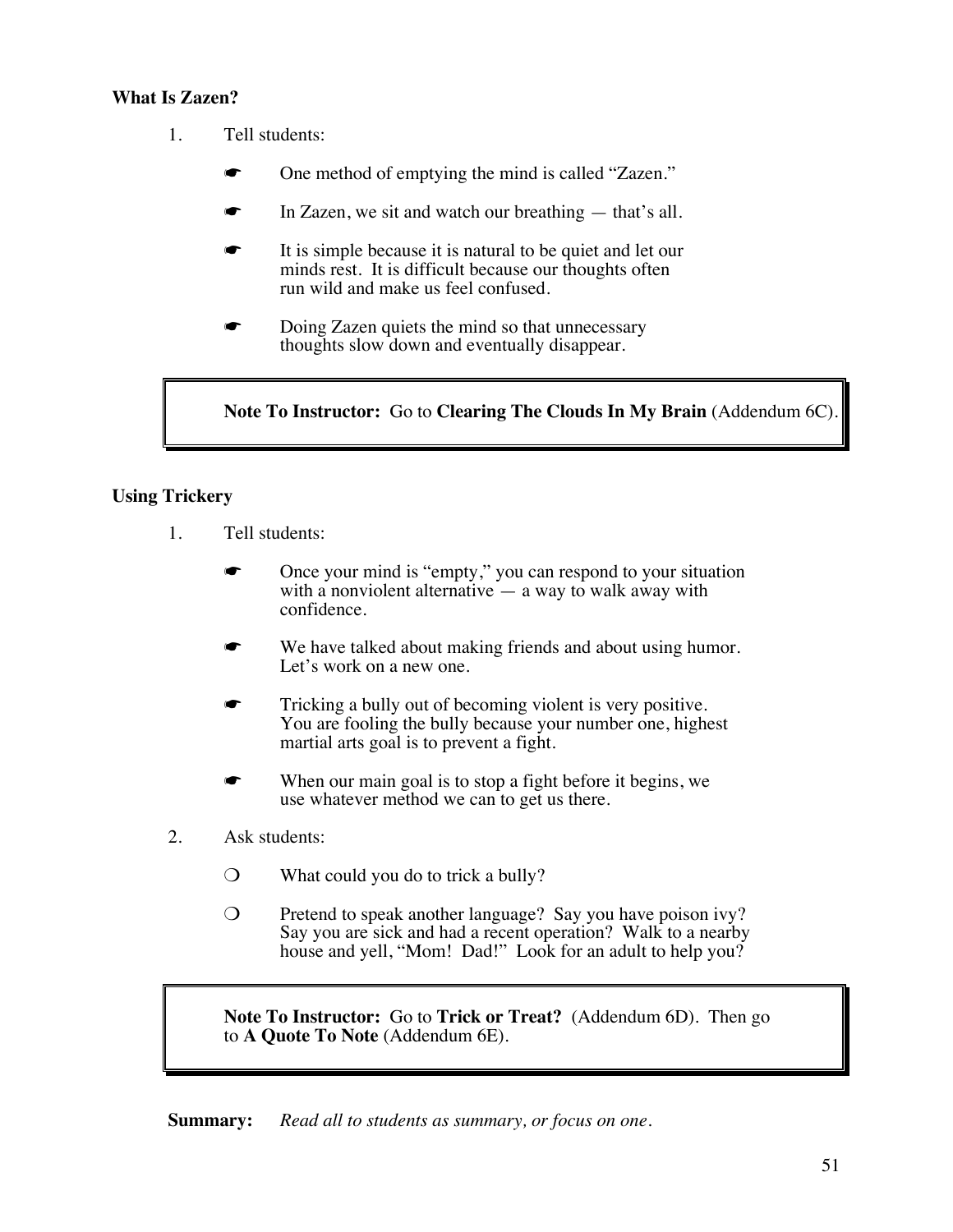- $\star$  When we are "empty," we are free to think clearly and to feel confident.
- $\star$  When we are "empty," we are free to focus on whatever is happening now.
- $\star$  Fear is not seeing what is there  $-$  now.
- $\star$  When our minds are clear and uncluttered with daily cares and old frustrations, we are more in touch with what is happening in life.
- $\star$  To be a strong martial artist, it is essential to be in touch with what is happening right here, right now.
- $\star$  One method of emptying the mind is called "Zazen." In Zazen, we sit and watch our breathing — that's all.
- $\star$  Doing Zazen quiets the mind so that unnecessary thoughts slow down and eventually disappear.
- $\star$  Tricking a bully out of becoming violent is very positive. You fool the bully because of your number one, highest martial arts goal: to stop a fight before it begins.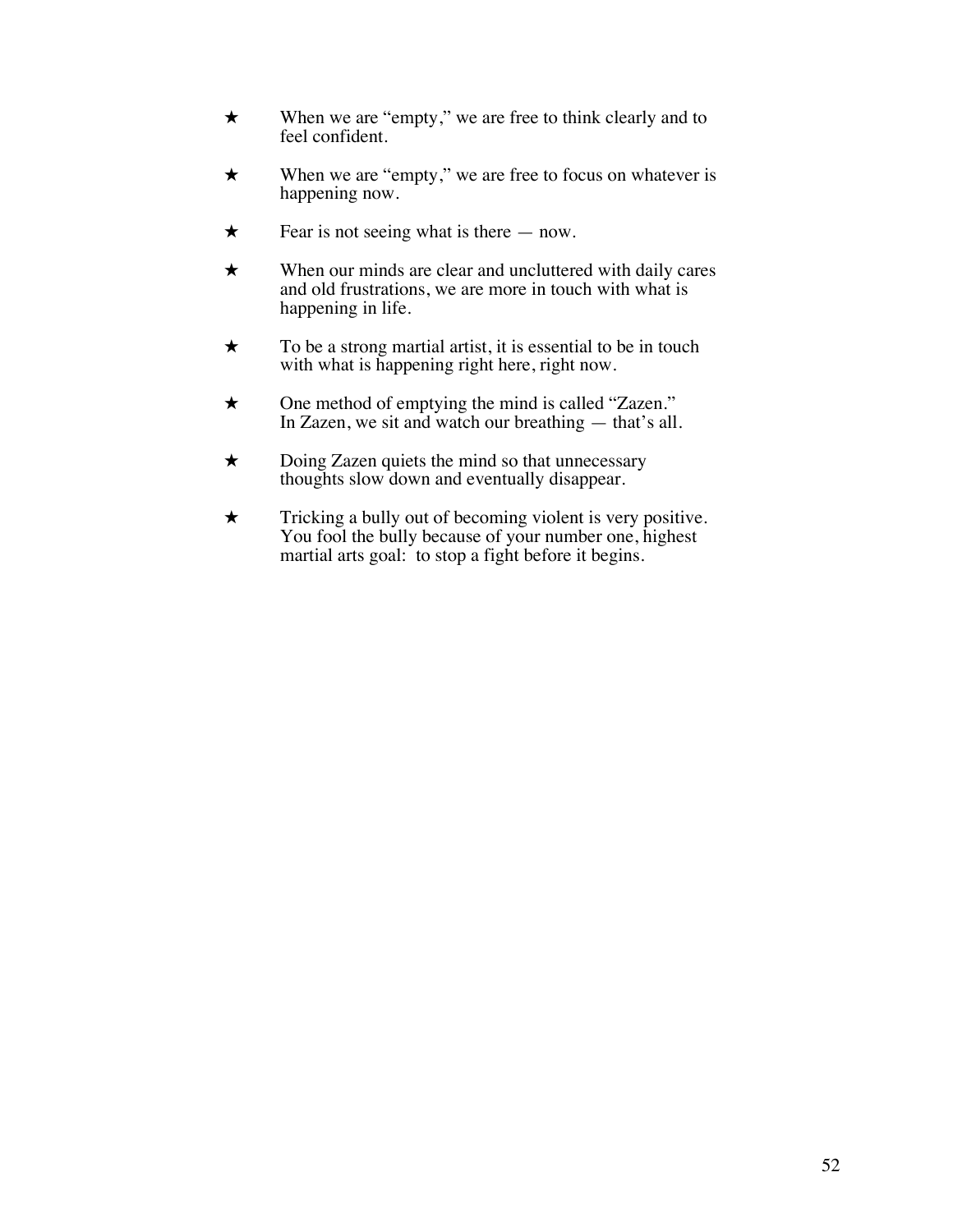### **Addendum 6A THE TEST OF THE WILD HORSE**

"Students, today you will be tested by a wild horse." The chief instructor directed her three senior students to a narrow ravine where a wild horse grazed. She instructed them to go through the ravine and meet her on the other side where she would wait for them.

The first student stood and started through cautiously. Part way in, the wild horse charged him, flailing his hooves. The student skillfully blocked and dodged the hooves and made it through to the other side.

The next student stood at the entrance, deep in thought. Instead of entering the ravine directly, he decided to climb up the sides of the ravine and pass above the horse. The horse tried to charge the student, but the student was too high up. He successfully passed the wild horse and reached the other side.

The third and last student stood at the entrance of the ravine. Both students and the instructor at the other end waited and watched. The third student sat down on the ground and started to play as if she were a child. The wild horse, curious, came up to the student who was playing with sticks in the dirt. Calmly and gently, the student reached out and stroked the horse's nose and slowly stood up and patted its neck and mane. The horse, sensing the student's calmness and kindness, stood still as the student got up on its back. Together they rode through the ravine to where the other students and their teacher were waiting.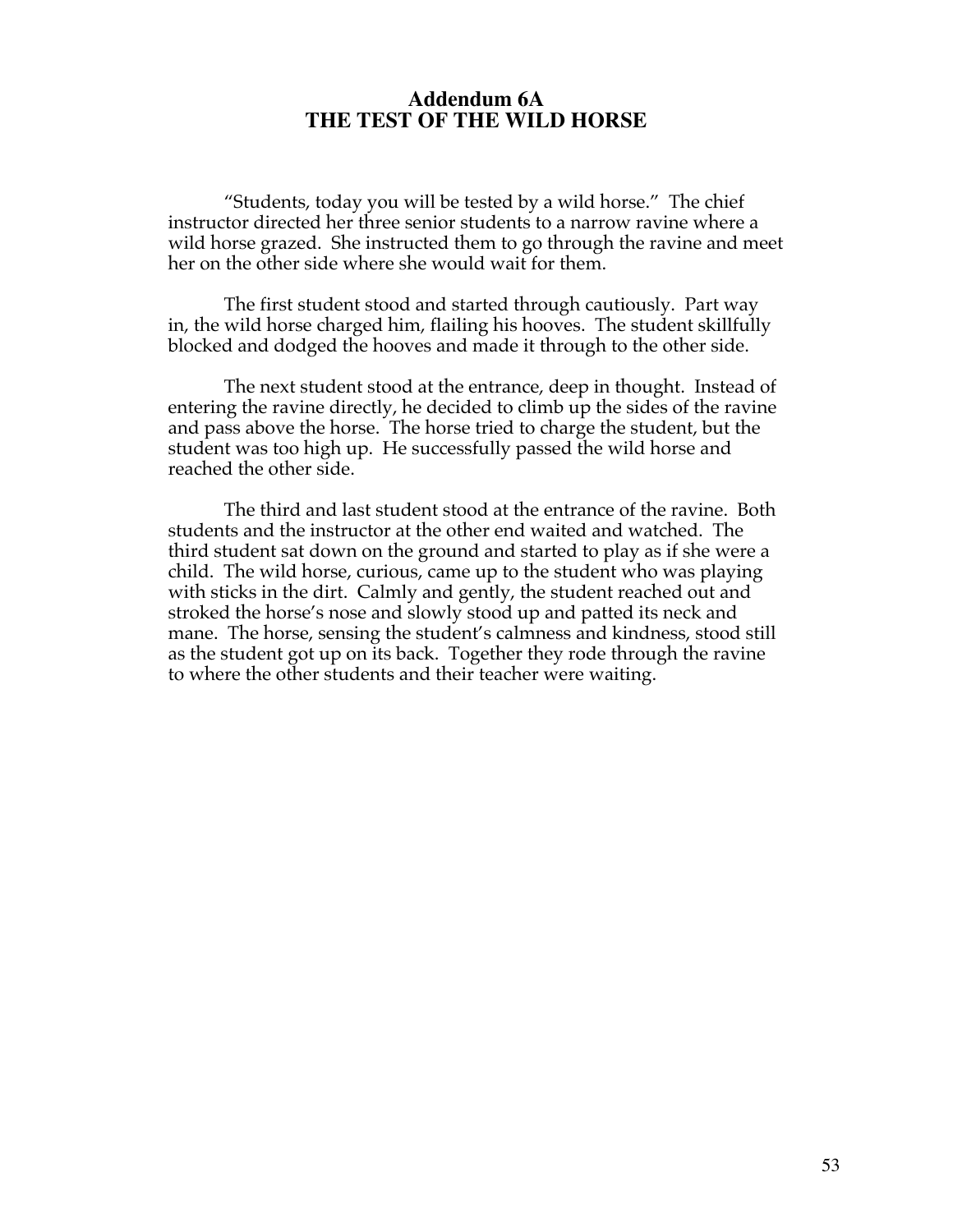## **Addendum 6B I SENSE YOU!**

- $\checkmark$  Divide the students into partners.
- $\checkmark$  Tell students:
	- 1. Face your partner and stretch your right arm out in front of you until your palm touches the palm of your partner.
	- 2. Close your eyes and try to feel the energy between your hand and that of your partner.
	- 3. Drop your hands, and take two giant steps backward, and turn in place three times.
	- 4. Keep your eyes closed and try to reconnect the palms of your right hand with the right hand of your partner. NO FAIR PEEKING!
	- 5. Keep your outstretched arm slightly bent so that it will "give" in case of a collision.
	- 6. When you connect with your partner, you can open your eyes and watch everyone else.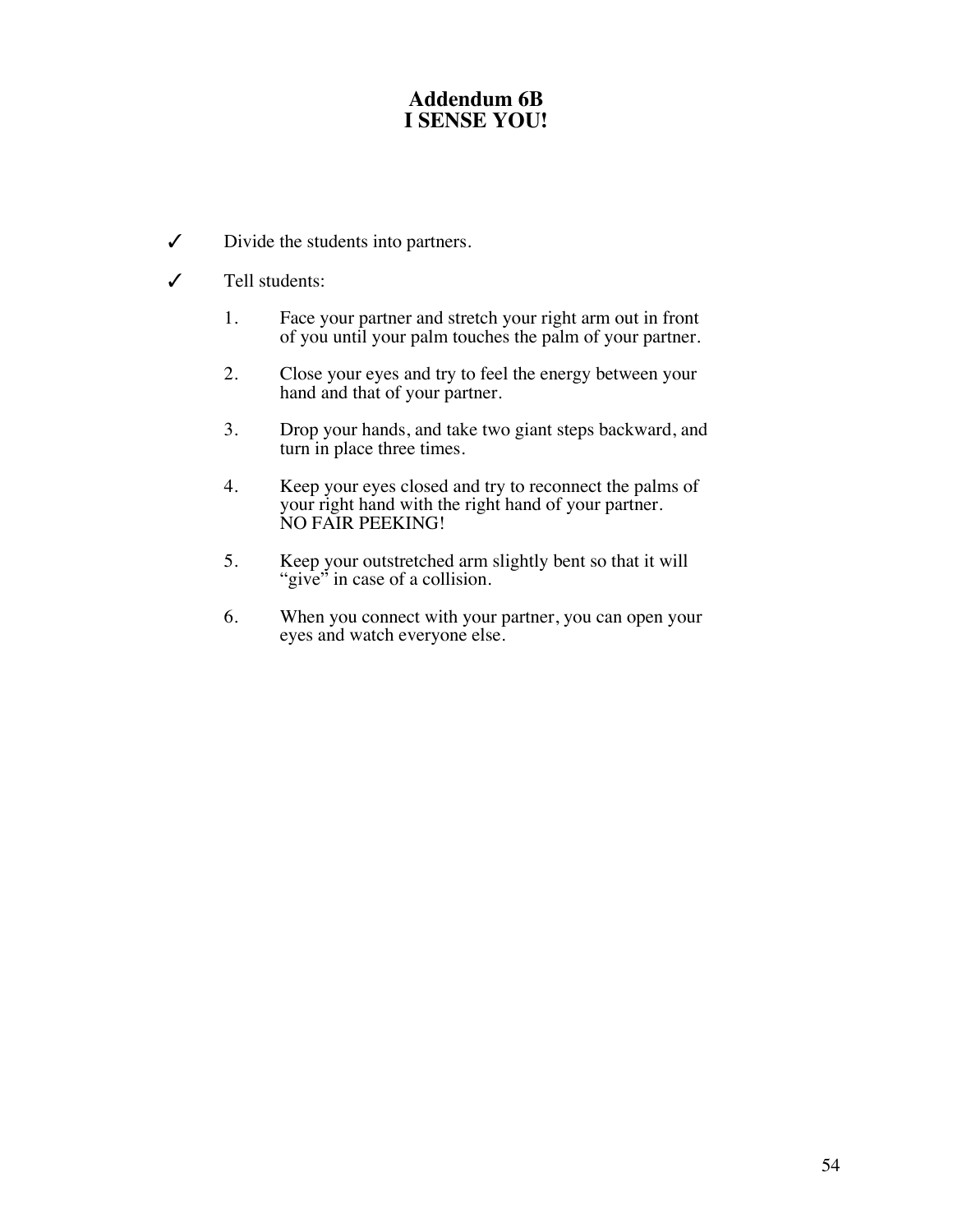## **Addendum 6C CLEARING THE CLOUDS IN MY BRAIN**

- $\checkmark$  Ask students to sit, on the floor or in a chair, as comfortably as they possibly can. Give them a minute to settle in and get calm.
- $\checkmark$  Ask students to simply sit and watch their breathing.
- $\checkmark$  Tell students, in a soft, slow, peaceful voice:
	- 1. This seems like a simple thing to  $d\sigma$  and it is but sometimes it becomes difficult because our thoughts can run wild and create temporary confusion and anxiety.
	- 2. Concentrate on your breathing, something that's constant and always there, and you will notice that your mind gets quiet, and your unnecessary thoughts slow down and eventually disappear.
	- 3. Zazen teaches us **relaxation** and **focus** two essential elements in becoming strong martial artists.
	- 4. Select one of your martial arts basic moves a kick, punch, block or strike — or select one of your favorite Katas. Focus on that move or Kata. See yourself doing it in your mind.
- $\checkmark$  Give students a minute or two to get into focus and to feel calm. Tell them, still speaking softly, slowly and calmly:
	- 1. This mode that you are now in peaceful, calm, quiet is the best place for you to be aware of an opponent. Otherwise, you are not able to respond instantly to an attack.
	- 2. This kind of focus empties your mind of anger, hurt and confusion, which clouds your mind and causes you pain.
	- 3. The better we get at zazen, the sooner we develop the confident, gentle, yet powerful person inside us.
- $\checkmark$  Use this practice of zazen any time you feel students can use it, and encourage them to use it anywhere — at home, at school, at work.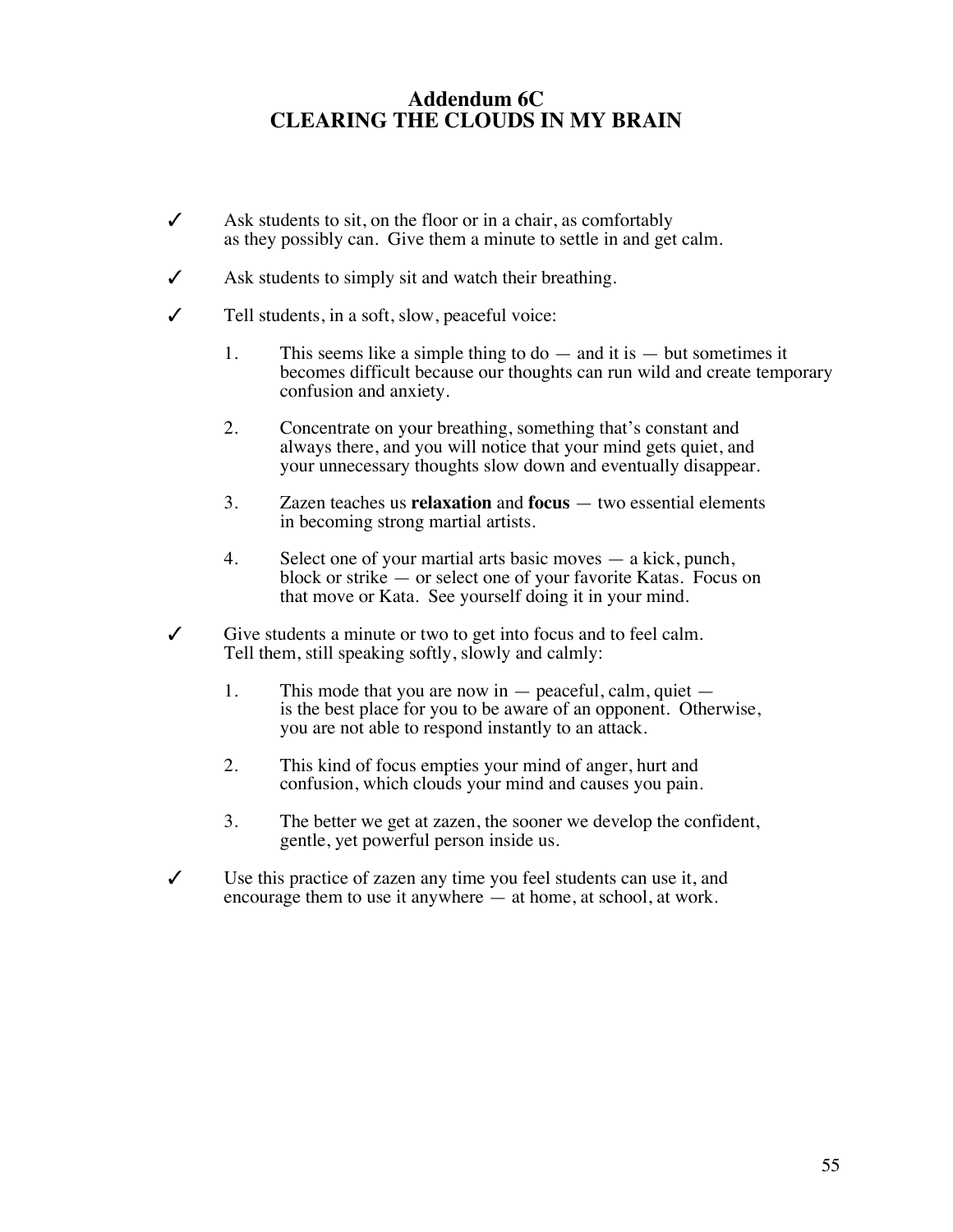## **Addendum 6D TRICK OR TREAT?**

### **SEFORE ROLEPLAY**, tell students:

- 1. Using trickery requires a positive attitude.
- 2. Rather than thinking of this alternative as lying to someone, it is best to focus on this as a way to stop a fight before it happens.
- $\checkmark$  Ask for two volunteers to read the following roleplay between **Trickle** and **Vickster** in front of the class.

Tell **Vickster:** You are a bully who is intent on attacking Trickle for your own reasons.

Tell **Trickle**: You are going to use your best trickery to keep this bully, Vickster, from attacking you.

 $\checkmark$  Remind students that words in parentheses ( ) are instructions to them, and words in *italics* are spoken out loud to themselves.

## $\checkmark$  DO ROLEPLAY.

- $\checkmark$  AFTER ROLEPLAY, ask students:
	- 1. Was Trickle successful in using trickery on Vickster?
	- 2. What kind of trickery did Trickle use? A "widget" on the bike? The measles? A father who is a police officer?
	- 3. Do you think Trickle was thinking very clearly, using mental skills quickly and effectively?
	- 4. How would you handle a situation like this one?
- $\checkmark$  Tell students:
	- 1. Practice using your new alternatives with friends and/or family.
	- 2. The more you practice these nonviolent alternatives, the better at them you will be.
	- 3. Be creative and make up some of your own.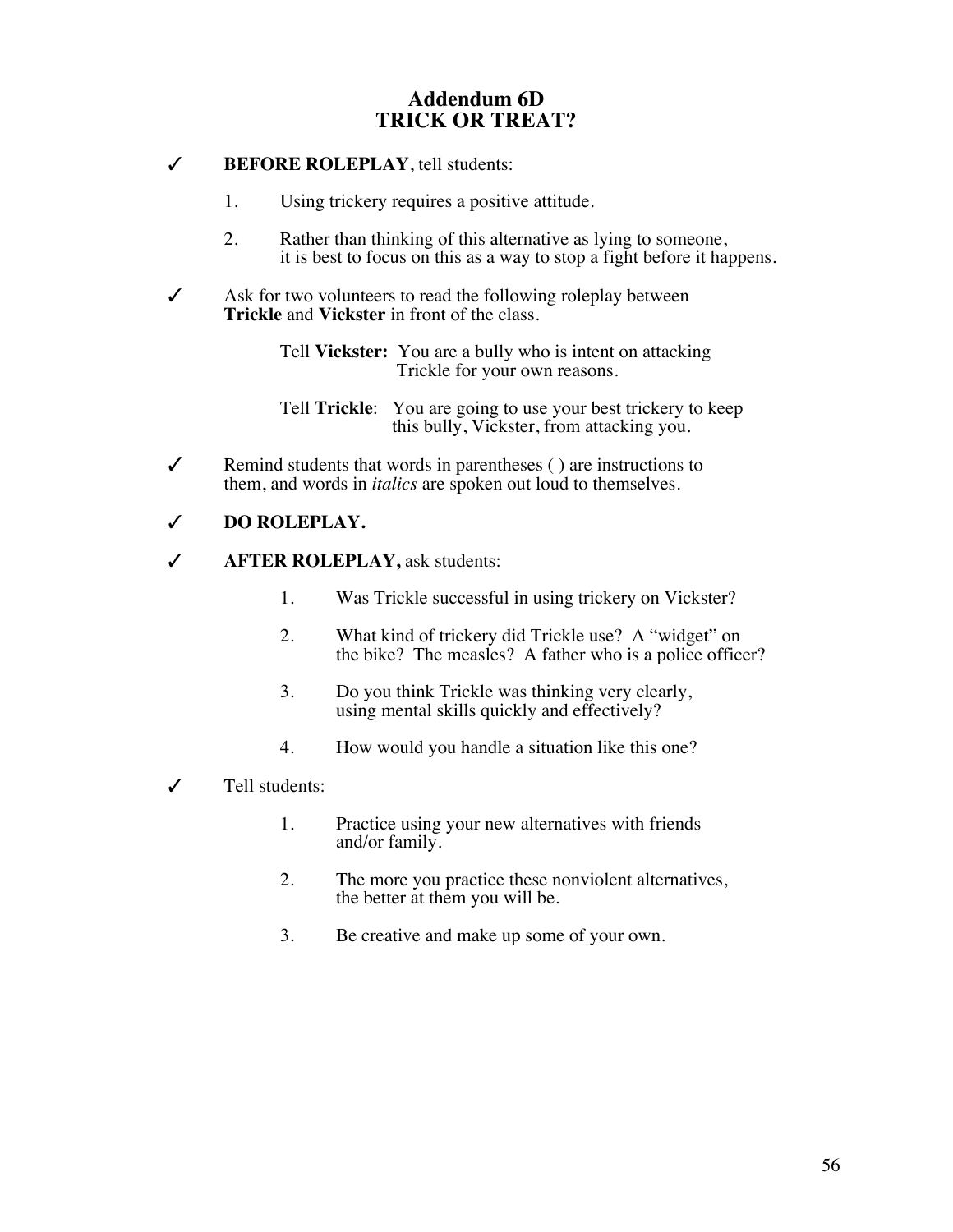## **Addendum 6D ROLEPLAY: TRICK OR TREAT?**

### **TRICKLE**

(To self:) *Uh-oh, here comes that bully again. Why, oh why does this gonzo think I'm the only mincemeat in town?*

#### **VICKSTER**

Well, well, well. If it isn't my favorite punk, trying to sneak away again! I like that bicycle of yours, punk. I think I'd like to own it!

### **TRICKLE**

Hey, Vick. I like the bicycle too. Great thing about it is it's got a little widget on it that makes the bike fold and fall out right from under you, if you don't know where it is.

### **VICKSTER**

Oh, yeah? Well, maybe you better show me where it is. (Reaches for the bike.)

### **TRICKLE**

Whoa! Whoa! Not so close! I'm just getting over the measles, and you can get 'em from me! Watch it! Trust me, you don't want the measles they make you itch EVERYWHERE, and when you scratch you make 'em worse! Better keep your distance.

### **VICKSTER**

(Backs away from Trickle.) You are a real creep, you know that?

### **TRICKLE**

I not only know it, I say it  $-$  every day. I look in the mirror and I say, "Trickle, you are a creep, and you need to get home before your father, who is a very angry police officer, sees you wasting time having fun when you should be getting some work done. (*Turns away from Vickster*.) Bye, Vick. See you soon — I'm sure. (*Rides away*.)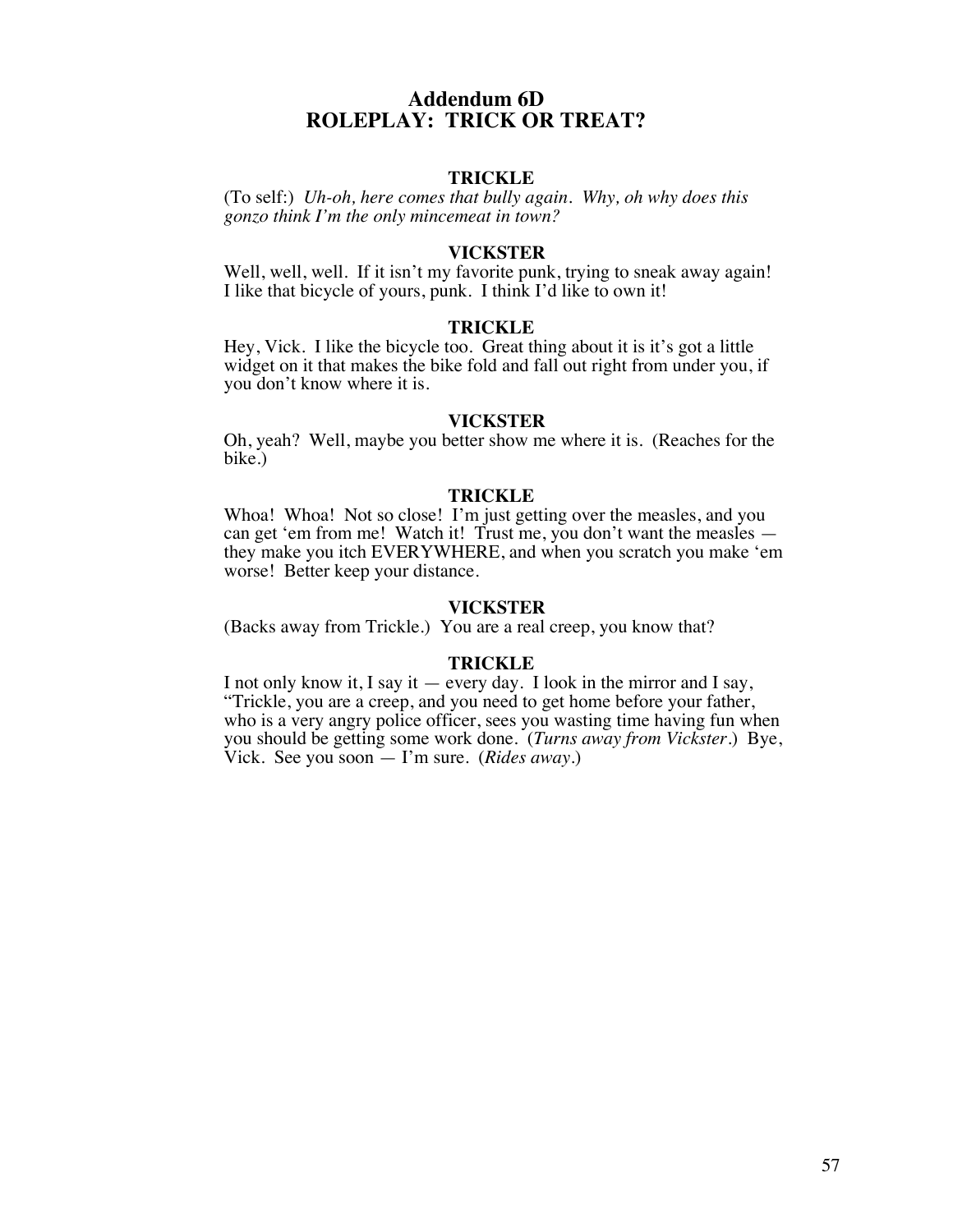## **Addendum 6E A QUOTE TO NOTE**

"As a mirror's polished surface reflects whatever stands before it, and a quiet valley carries even small sounds, so must the student of Karate empty one's mind of selfishness in order to respond appropriately to anything one might encounter. This is the meaning of Kara, or 'empty' in Karate."

*— Gichin Funakoshi*

- $\checkmark$  Ask students to listen quietly as you read this quotation.
- $\checkmark$  Read the quotation as many times as you think your students need to develop some kind of feeling for it or understanding of it.
- $\checkmark$  Ask students to contemplate the quotation silently for a minute.
- $\checkmark$  Afterward, ask:
	- 1. What does this quotation mean to you?
	- 2. Which of the words stick out in your mind?
	- 3. Have you noticed how a mirror reflects everything just as it is?
	- 4. Have you been in a large valley and heard the echoes of the smallest sound?
	- 5. What do you think is meant by emptying oneself of selfishness?
	- 6. Encourage all responses; there are no "right or "wrong" answers.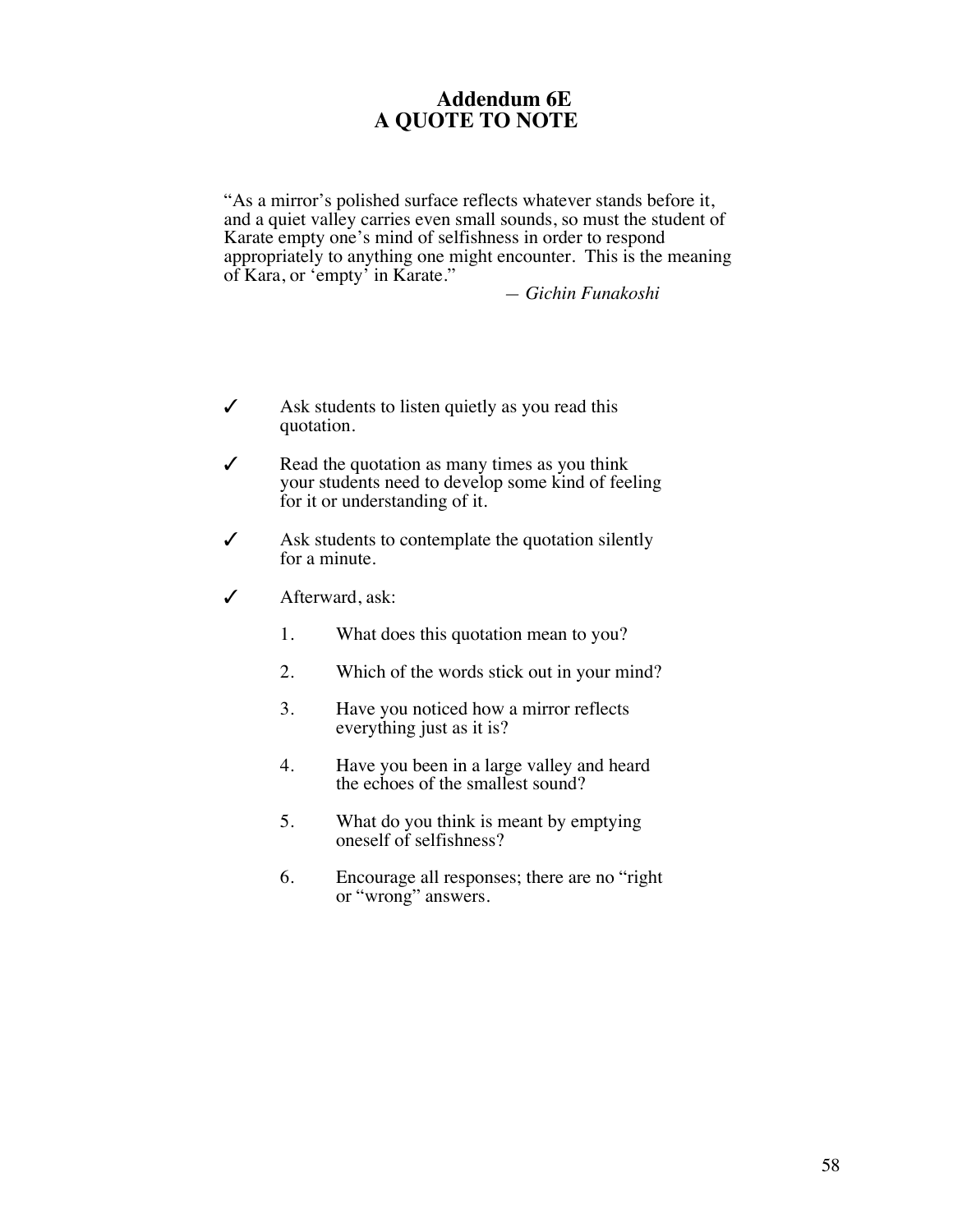# **LESSON 7 I Can Bend Instead Of Break**

### **Breakdown of Lesson 7:**

We can bend instead of break. Mukuso: Letting the fear rise up. Learning to just walk away.

## **We Can Bend Instead Of Break**

- 1. Ask students:
	- ! When you've been hurt, what have you wished you could do?
	- ! Duck or dodge? Get out of the way? Hit someone back?
	- ! Because it didn't feel good when someone made fun of you, or hurt you in some way, was your immediate instinct to hurt that person back?
	- ! Did you hit back? If you did, did you feel better afterward, or did you still not feel good?
- 2. Tell students:
	- There is something else you can do. You can be like bamboo.
	- In Japanese, "Take Nami Do," a form of self-defense, means "block like bamboo-wave-way."
	- Bamboo is a plant so strong that when the wind blows, it bends instead of breaking. When the wind stops, the bamboo comes back to its original form unharmed.
	- You can be like bamboo. You can listen to hurtful words, or avoid a hurtful punch.
	- Your mental strength comes from NOT punching back, NOT hurting back.
	- The trick is to LISTEN to all your feelings but not act on them!

**Note To Instructor:** Go to **It Hurts Like Hell!** (Addendum 7A).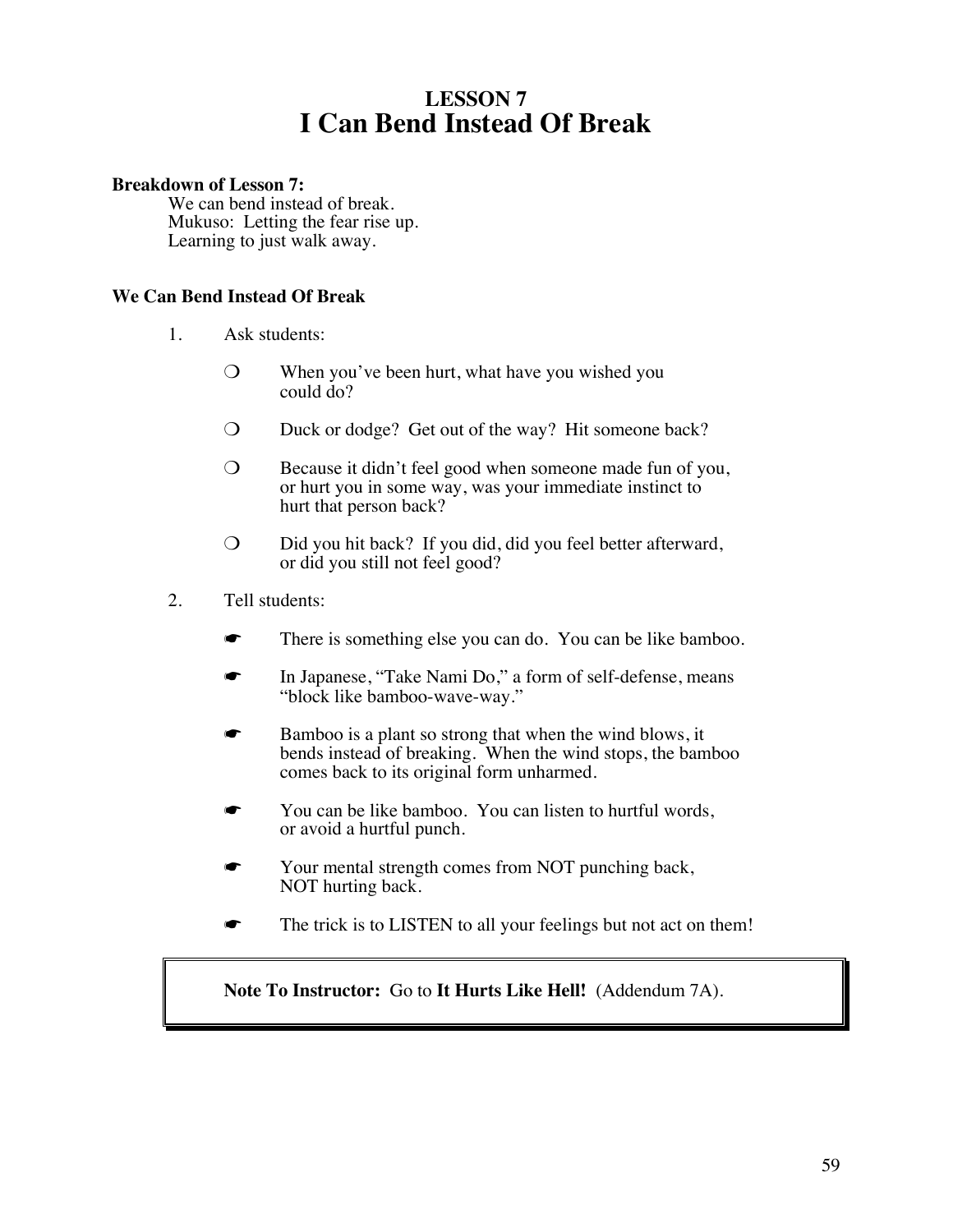### **Mukuso: Letting The Fear Rise Up**

- 1. Tell students:
	- As part of the Art of Karate, the Japanese teach Mukuso (mock-so), which means to meditate.
	- When you meditate, you sit quietly and watch your thoughts and feelings without doing anything about them — like being bamboo.
	- You can do Mukuso with your eyes opened or closed and simply watch your feelings and thoughts come up like bubbles in a glass of soda.
	- One by one, your hurt feelings rise to the surface and disappear.
	- Mukuso helps us learn to discover where our hurt comes from. When you know where your hurt comes from, your mind is very strong, because it can then understand your hurt, move it aside, and find your "empty" self.

**Note To Instructor:** Go to **Bubbles In A Glass Of Soda** (Addendum 7B).

- 2. Read aloud story **"Hey, You! Punk!"** in **Addendum 7C.** (This story also appears in *Facing The Double-Edged Sword,* by Dr. Terrence Webster-Doyle, bottom of p. 24.)
- 3. Afterward, ask:
	- O Are there any bullies in this story?
	- $\bigcirc$  Who is the bully? How can you tell? What does Brian look like? What kind of words does Brian use?
	- O What kind of feeling did Luke's teacher tell him "fear" is?
	- $\bigcirc$  How did Luke handle this situation? Did he let his fear distract him? Did he let his anger take over? Did he resist his feelings of fear and anger — try to make them go away?
	- ! How was Luke like bamboo? Did he bend with his fear and angry feelings, without snapping?
	- $\bigcirc$  How did Luke use his mukuso? Did he let his feelings rise up and then fade away, so that he was ready to face whatever was going to next happen in his life?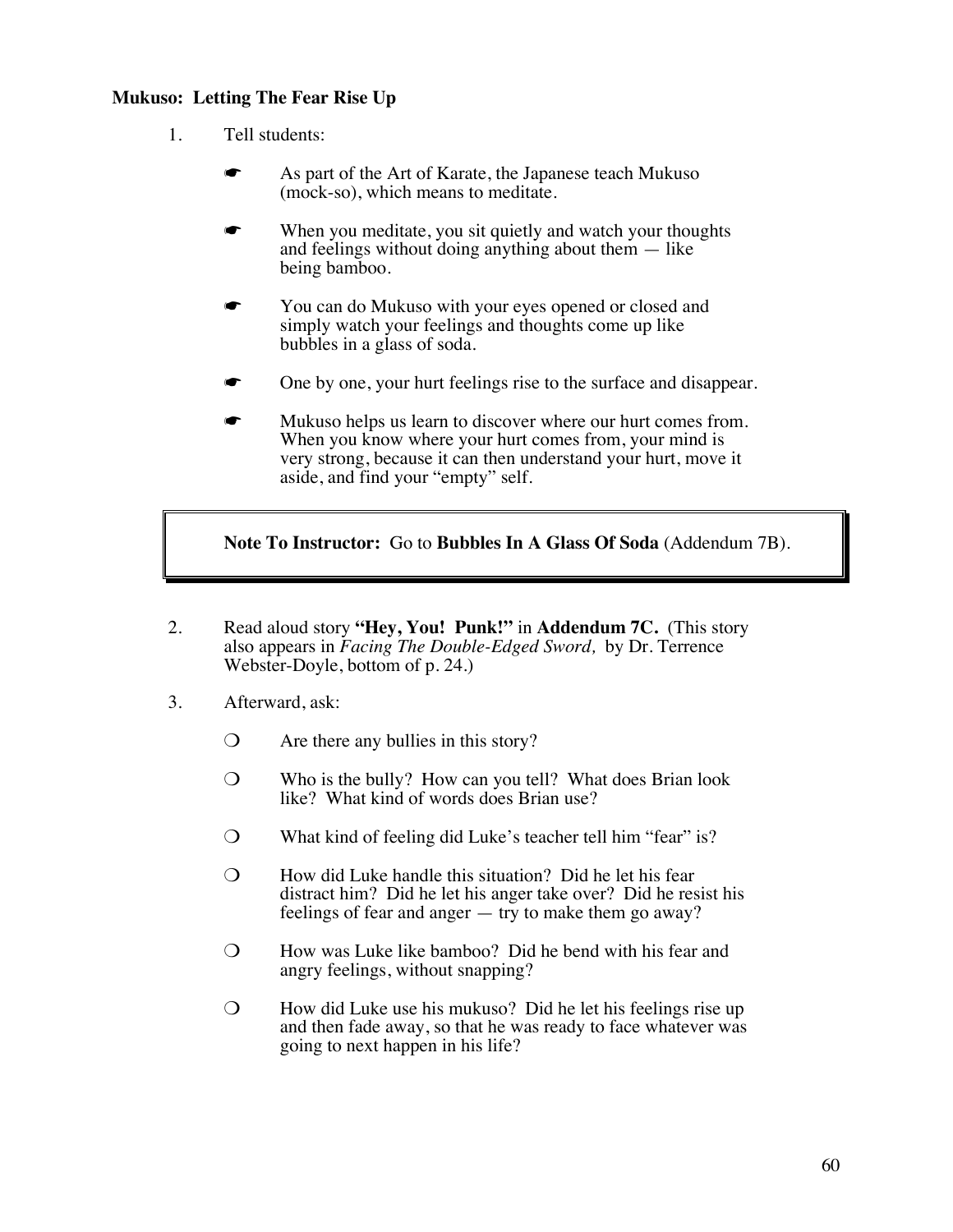## **Learning To Just Walk Away**

- 1. Tell students:
	- Here is another way to walk away with confidence that is simple and nonviolent: Just walk away.
	- You don't get into the argument. You don't fight. You refuse to let anything the bully says trick you into fighting.
	- Whatever you are feeling  $-$  anger, fear, revenge  $-$  you watch your feelings, and you walk away.

**Note To Instructor:** Go to **Just Walk Away** (Addendum 7D). Then, to **A Quote To Note** (Addendum 7E).

**Summary:** *Read all to students as summary, or focus on one.*

- $\star$  When we hurt, our instinct is usually to hurt back.
- $\star$  Since the greatest martial arts goal is to STOP a fight before it begins, we can take other actions besides hurting someone back.
- $\star$  We can be like bamboo watch our thoughts and feelings of anger, hurt, revenge — and bend in the wind, without breaking.
- $\star$  It takes a strong mind to be like bamboo.
- $\star$  Mukuso helps us discover where our hurt comes from. When we understand our hurt, move it aside and find our "empty" self, we can walk away with confidence — without fighting!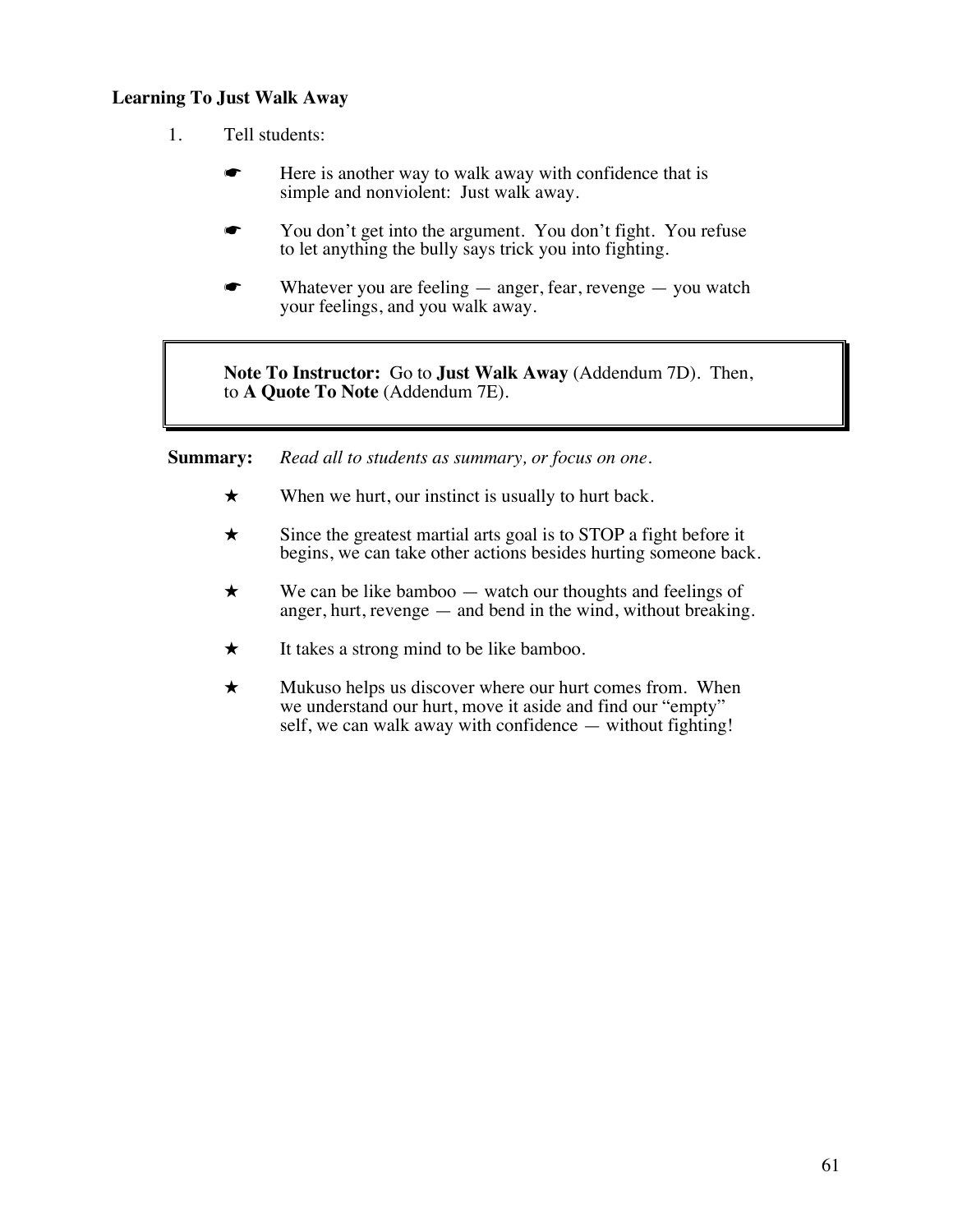## **Addendum 7A IT HURTS LIKE HELL!**

## \$ **BEFORE THIS EXERCISE,** tell students:

- 1. The more practice we get LISTENING to things we do not want to hear, the better we get at handling it.
- 2. The more practice we get WATCHING our thoughts rather than fighting back, the stronger our minds become.
- $\checkmark$  Ask students to reveal words or phrases that hurt their feelings. Make a list of them on the board or on a chart.
- $\checkmark$  Ask for a volunteer to come to the front of the class and be willing to have students shout the words and phrases that are most hurtful to this volunteer. Remind students that this kind of volunteering helps strengthen their minds.

## \$ **DO THE EXERCISE.**

Ask the volunteer to sit in a comfortable position and to keep an open mind. Tell volunteer to:<br>1. LISTEN to the

- 1. LISTEN to the hurtful words.<br>2. WATCH the hurtful feelings.
- 2. WATCH the hurtful feelings.<br>3. Let the hurt COME UP so that
- 3. Let the hurt COME UP so that you can feel it.<br>4. Let the hurt GO AWAY.
- Let the hurt GO AWAY.
- $\checkmark$  Ask four or five students to come up and shout the hurtful words and phrases at the volunteer.
- \$ **Give as many volunteers as you can an opportunity to do this exercise.**
- \$ **AFTER THE EXERCISE**, ask volunteers:
	- 1. How did it feel to have someone shout hurtful words at you?
	- 2. Were you able to just listen? Just watch?
	- 3. Did you try to stifle what you were feeling, or were you able to let it come up?

— continued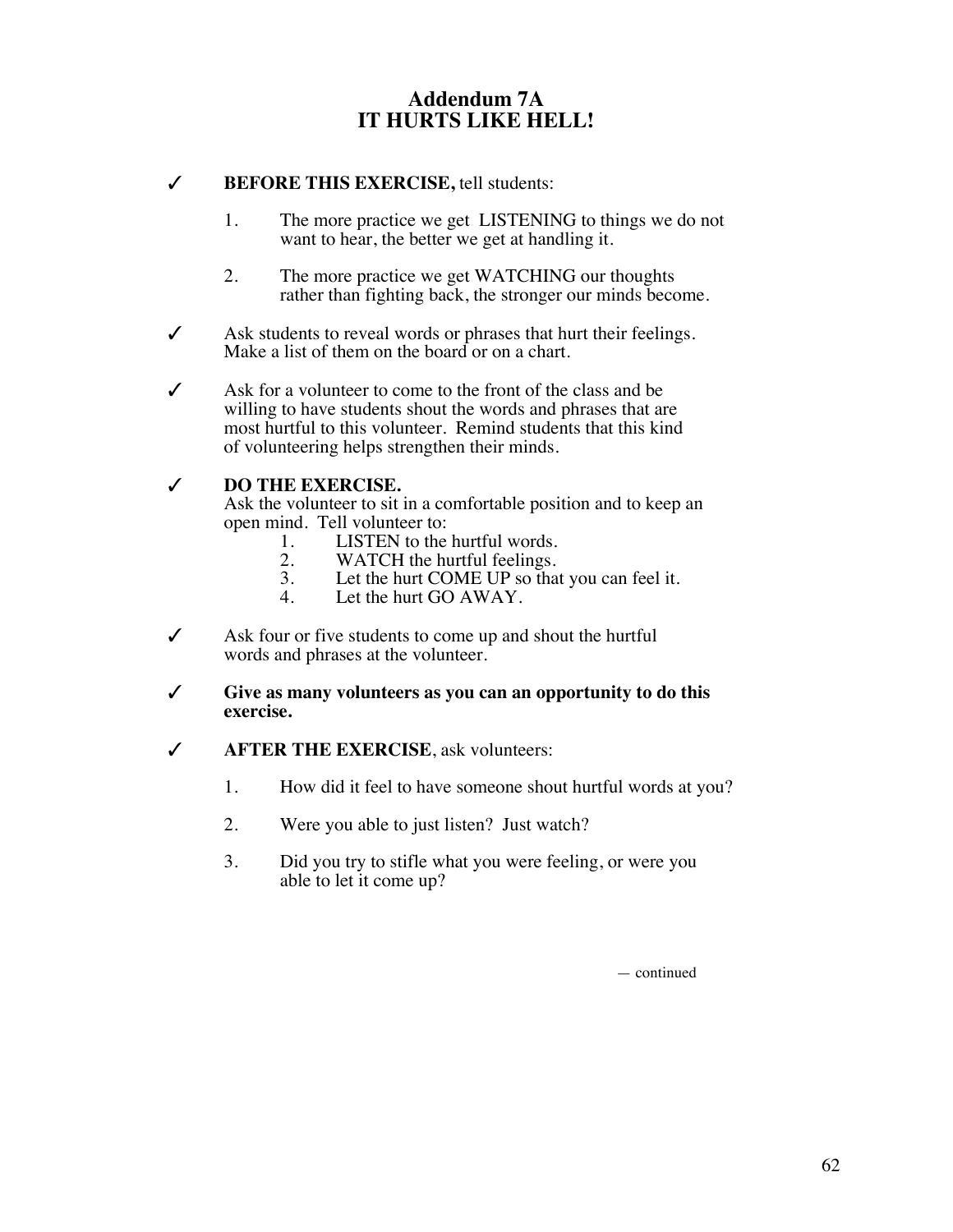- 4. Were you able to let it go away, or is it still on your mind?
- 5. Do you think the more you do this, the better you will get?
- $\checkmark$  Ask other students:
	- 1. How did you feel shouting those awful words and phrases at the volunteers?
	- 2. Did it make you feel good to shout?
	- 3. Did you feel guilty verbally attacking someone, knowing that you were hurting that person?
	- 4. Were you able to put yourself in that seat and realize that you wouldn't like it if you were there?
	- 5. Did you feel like a bully?
	- 6. Why do you think people say hurtful words and phrases to one another?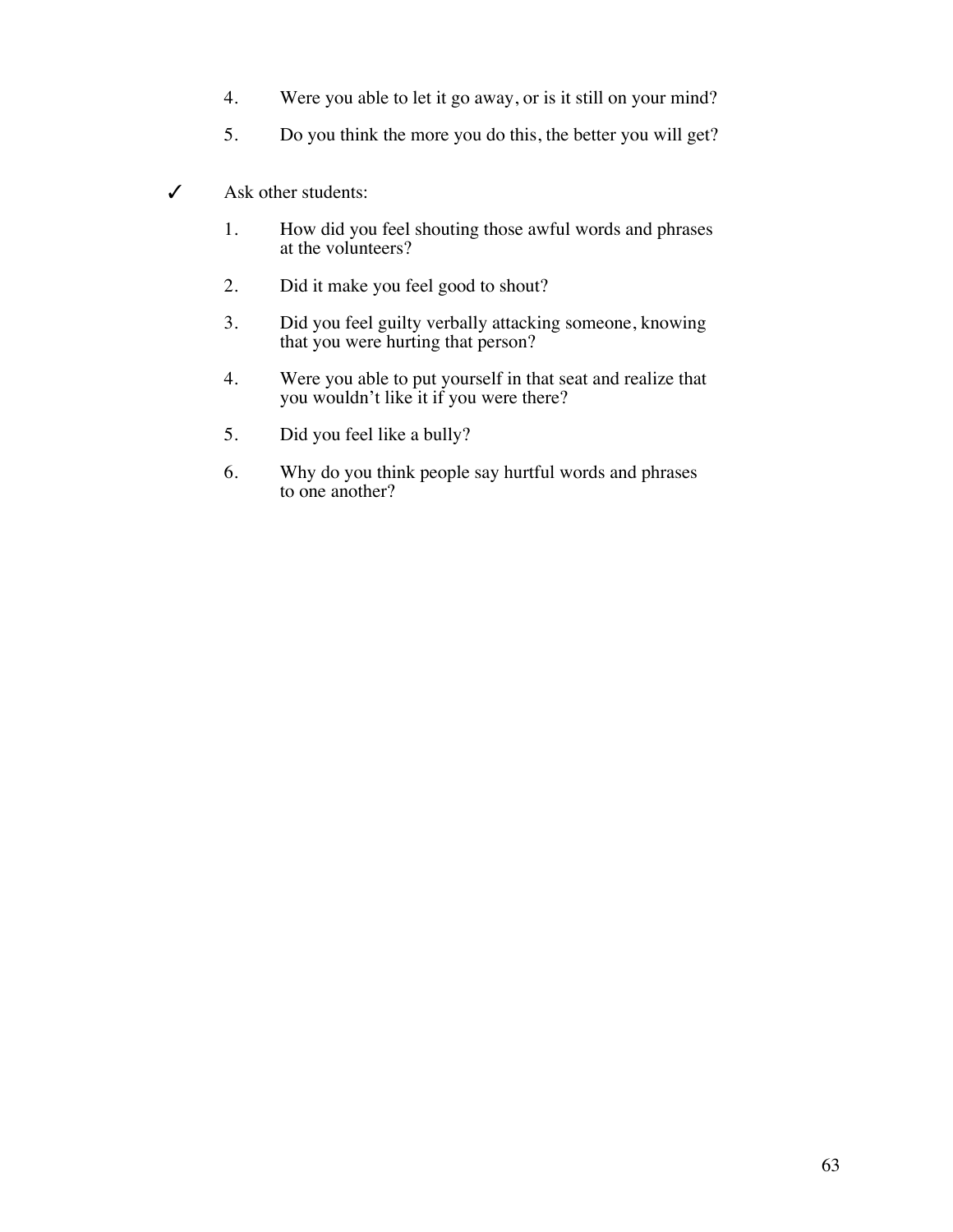## **Addendum 7B BUBBLES IN A GLASS OF SODA**

- $\checkmark$  Ask students to sit comfortably, wherever they are, so they can relax.
- $\checkmark$  Tell students:
	- 1. Think of someone who has been on your mind lately, or something that you have thought a lot about lately — your father, mother, teacher, close friend, the kids at school, your homework. Pick just one thought.
	- 2. Perhaps you might want to think about someone or something you feel angry or hurt about.
	- 3. As you are sitting comfortably, close your eyes and look inside at your hurt or angry feelings. Don't do anything — just watch. Be like the bamboo — bending with your thoughts.
	- 4. Whatever your hurt or angry thoughts and feelings, let them come up like bubbles in a glass of soda. Watch them bubble up, and then watch how they disappear, without any effort.
	- 5. You don't have to do anything. All you have to do is watch.
	- 6. Try not to judge what you see, by saying that's good or that's bad. If you do, just watch that you are doing that.
	- 7. The point is to let the thoughts and feelings come and go without ever acting on your fearful or hurtful thoughts.
	- 8. When you can do this, you are bending like bamboo in the wind. You are able to NOT hurt back even when you have been hurt.
	- 9. This is the true essence of the study of martial arts: learning how to NOT hurt back — stopping conflict, whether it's in you mind or with another person — before it ever starts.
	- 10. Congratulations on a successful Mukuso.
- $\checkmark$  Tell students that they can do this anytime, anywhere when they feel angry, hurt, frustrated, alone, discouraged. Mukuso and Zazen help us feel the hurt and NOT hurt back.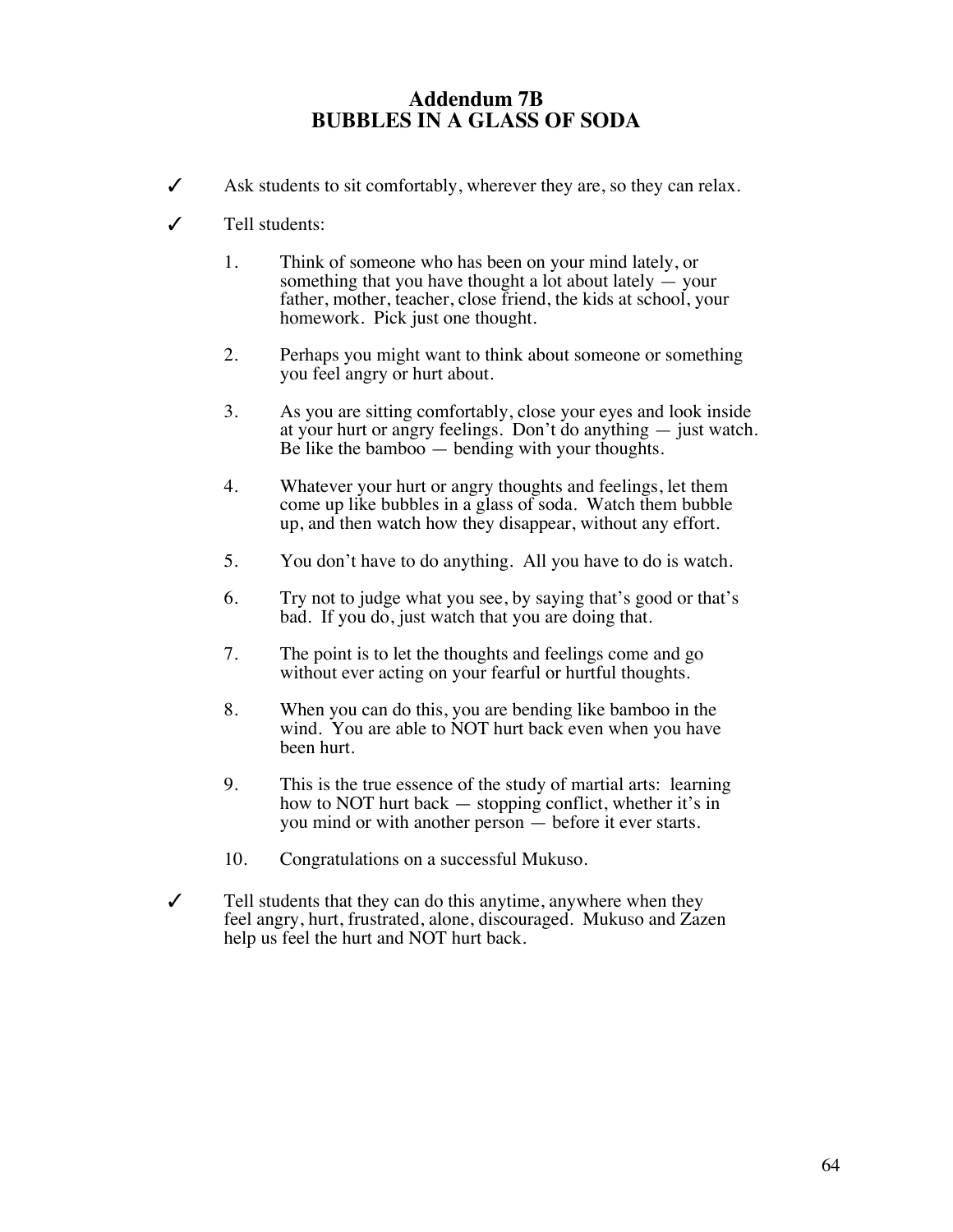### **Addendum 7C "HEY, YOU! PUNK!"**

"Hey, you! Punk! You with the four eyes. You look stupid," yelled Brian, a tall, rough-looking, red-haired kid.

He was yelling at Luke in the playground. The playground super-visor was on the other side of the yard and couldn't hear what Brian was yelling. Luke got a queasy feeling in his stomach, a feeling he was used to but was not worried about any longer since he was taking Karate. He remembered his Karate teacher saying, "Look, Luke, fear is a natural feeling. Sometimes it helps you get out of trouble, like when you realize you've run out into the street without looking. It helps you act quickly so you can prevent yourself from being harmed. But fear can cause probelms, like when it makes you act at a time you know you shouldn't."

"You heard me, jerk!" Brian was coming across the yard towards Luke.

Luke felt the fear rise up inside him. But this time, instead of running away from Brian, as he usually did, he stopped and looked at the fear. He let the feeling come up but didn't act on it. Luke turned in Brian's direction and stood very still, watching and waiting.

"So, you wanna fight me, shorty? Is that it?" Brian continued to push.

Luke felt a sudden flare of anger rise up in himself, but instead of acting out his anger, he just watched it. He heard his teacher's words, "Be like bamboo, Luke. Let the wave come up and crash on you. Just bend with it, don't resist."

Suddenly Brian stepped forward. Luke, looking up at the larger boy, stood his ground. Although he noticed a slight weakness in his knees, he didn't let it bother him. He felt fear, but, again, he just watched it come up like a wave, and then go. Luke noticed that Brian was unsure of himself now that Luke was taking a stand.

"Aw, you ain't worth it anyhow," Brian blurted out in disgust. "You're a coward! You know I could beat you if I wanted."

"You may be right," Luke replied calmly. "So why fight?"

At this, Brian turned away and went back across the schoolyard looking for someone else to pick on.

"Good for you, Luke," his teacher said when Luke told him what had happened that day. "You have learned the lesson well of the bamboo and the wave."

Luke's teacher rang the bell at the beginning of class and all the students sat down quietly in Mukuso. As they sat they just watched what was going on — inside and out. Luke saw that his mind was going over what had occurred with Brian. Little by little the thoughts faded as he sat.

When the bell rang again and it was time for practice, Luke got up quickly, his mind now ready and alert in the moment for whatever should happen.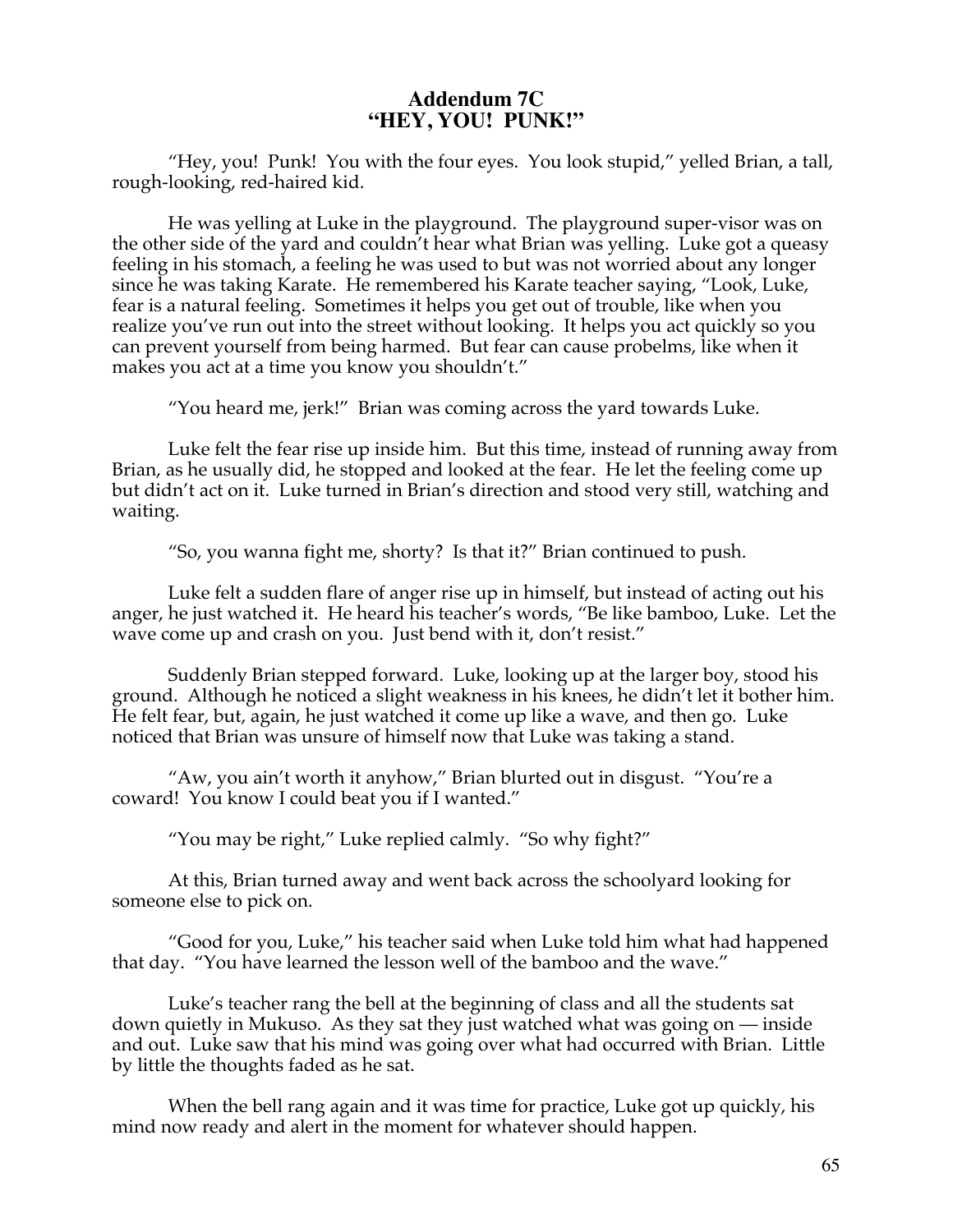## **Addendum 7D JUST WALK AWAY**

### **SEFORE ROLEPLAY**, tell students:

- 1. Just walking away requires a very strong mind.
- 2. No matter what someone says to you, you do not fight, and you do not shout back. You walk away.
- $\checkmark$  Ask for two volunteers to read the following roleplay between **Talker** and **Walker** in front of the class.

Tell **Talker:** You are a bully and the fact that Walker does not acknowledge you makes you very angry.

Tell **Walker**: You do not give in to Talker's shouts, no matter what. You look, you walk.

 $\checkmark$  Remind students that words in parentheses () are instructions to them, and words in *italics* are spoken out loud to themselves.

## \$ **DO ROLEPLAY**

- \$ **AFTER ROLEPLAY,** ask students:
	- 1. Was Talker pretty abusive? Why was Talker being a bully?
	- 2. Do you think Talker needed to get attention?
	- 3. Do you think that sometimes that's all bullies need is attention, and they don't know a positive way to get it?
	- 4. Did Walker have a strong mind? Was Walker scared?
	- 5. Do you think Walker listened to the fear inside, watched the thoughts and feelings inside and just let them go?
- $\checkmark$  Remind students:
	- 1. Practice new alternatives with friends and/or family.
	- 2. The more you practice, the better you get.
	- 3. Be creative and make up some of your own.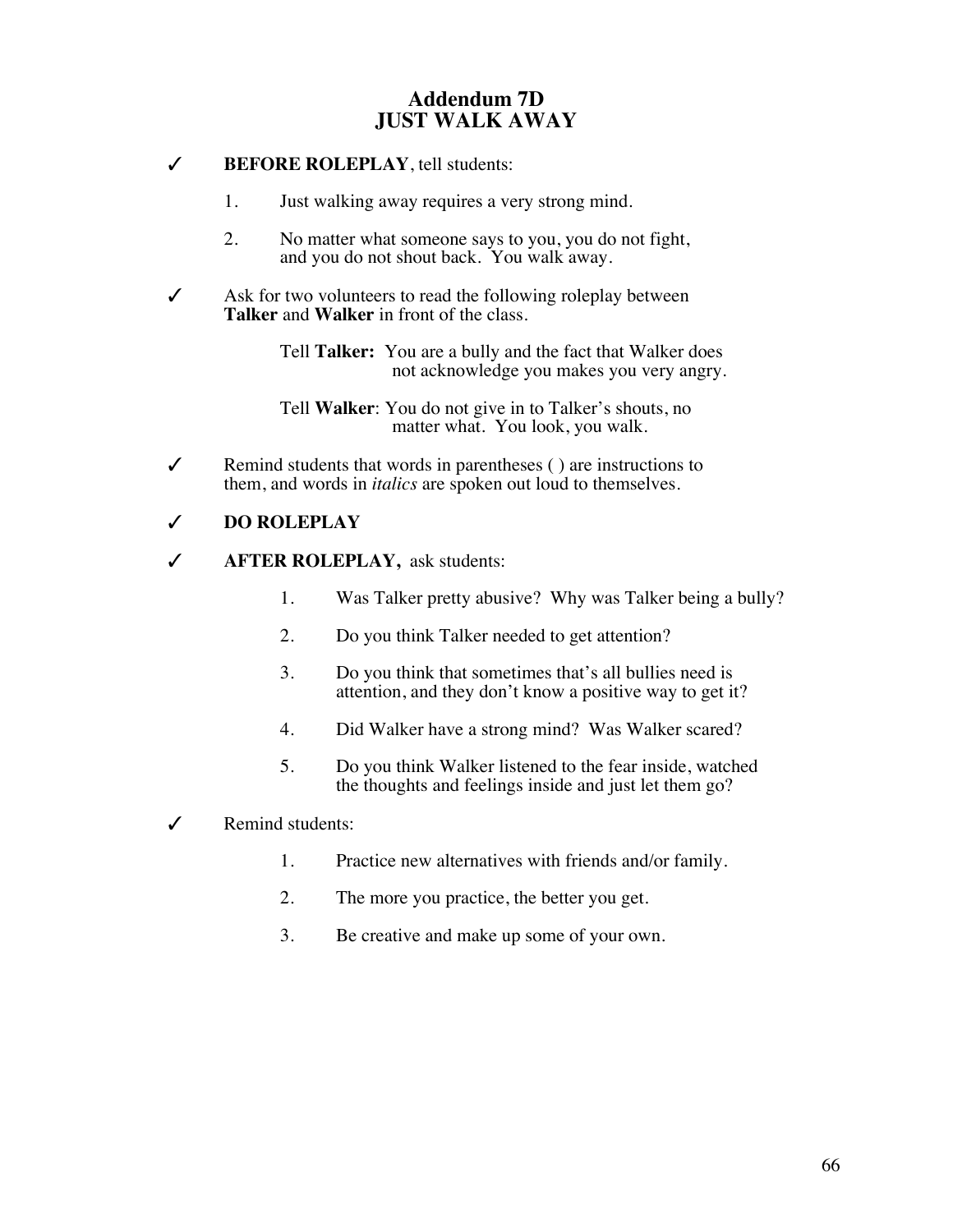### **Addendum 7D ROLEPLAY: JUST WALK AWAY**

### **TALKER**

(Shouts:) Walker! Hey, Walker! I've been looking for you!

### **WALKER**

(Looks at Talker and says nothing.)

#### **TALKER**

I'm gonna bust you wide open for what you did today! You made a fool outa me! Everybody laughed at me when you walked outa the room when I told you to stand there and wait. It's time for you to understand who's boss around here, smart aleck.

### **WALKER**

(Looks at Talker and starts to walk away.)

### **TALKER**

(Shouts and gets angrier and angrier:) You are a chicken! You don't have any guts, do you, Walker? You think you're such a big deal because you don't say anything, don't you? Well, I know and everybody knows that all you are is a lousy chicken, because you won't fight me. Well, you know what? You don't have to fight me. You know why? Because I can beat the crap out of you, and everybody knows it!! That's why you run away, isn't it? You're scared I'm gonna beat you to a pulp, aren't you?

### **WALKER**

(Looks at Talker and keeps walking away, saying nothing.)

#### **TALKER**

(Loud:) Well, I'm telling everybody around that you are the worst chicken I've ever seen in my life!! You're gonna get a reputation around here that you're gonna regret! I'm gonna get you, Walker. You'll see!!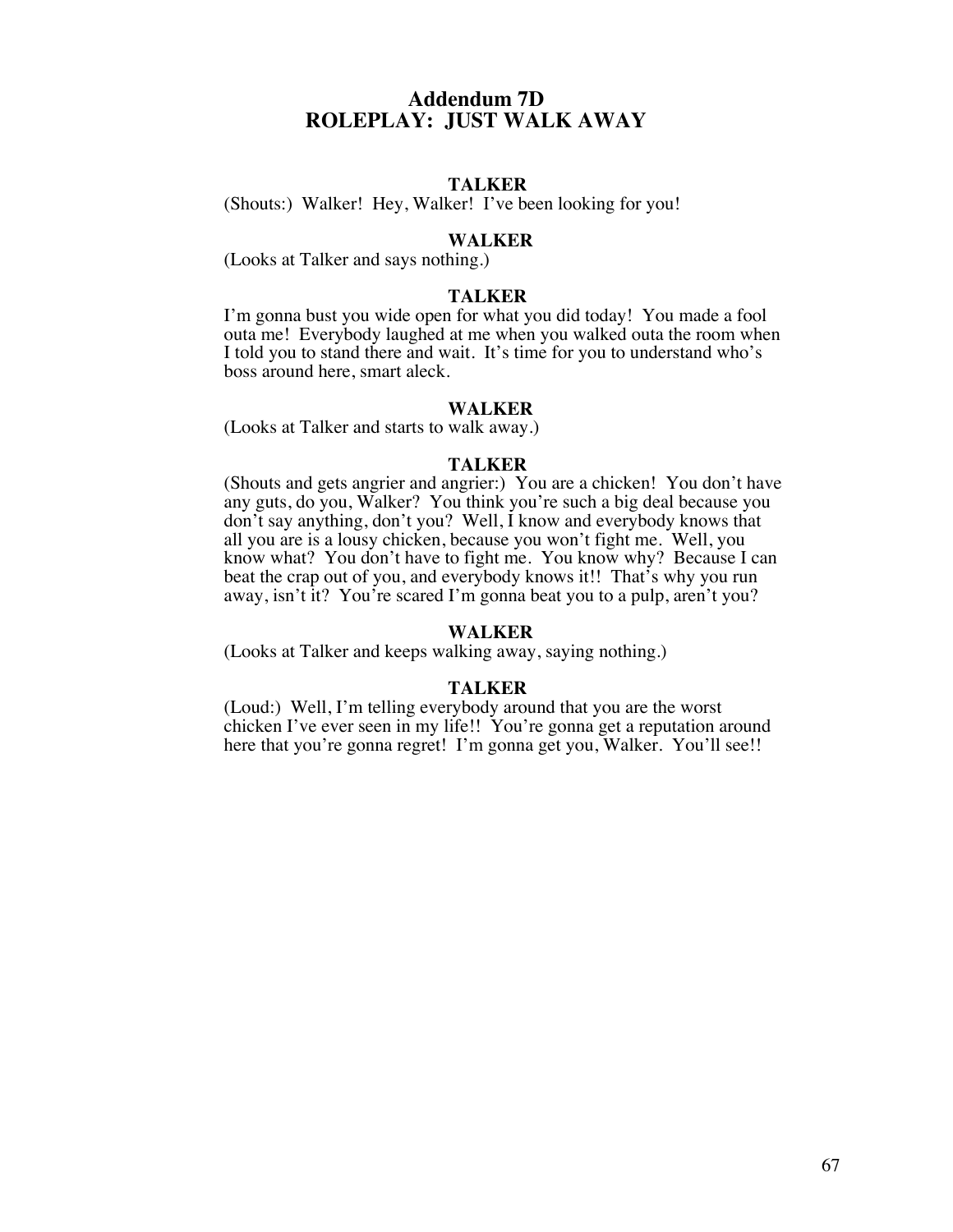# **Addendum 7E A QUOTE TO NOTE**

- $\checkmark$  Ask students to sit in Mukuso and let their feelings come up like bubbles in a glass of soda.
- $\checkmark$  As they become calm and relaxed, read them the following quotation:

"When walking, just walk; when sitting, just sit. Above all, don't wobble."

— *Old Saying*

- $\checkmark$  Allow students to contemplate the quotation for a minute or two. Repeat the quotation a few times.
- $\checkmark$  Ask students to keep their eyes shut, and ask:
	- 1. What does this quotation mean to you?
	- 2. Does it mean to do only one thing at a time?
	- 3. Does it mean to focus on whatever you're doing now?
	- 4. Does it mean to LOOK AT what is happening right now because this is how to feel balanced?
	- 5. Do you think this quotation can mean different things to different people?
	- 6. Do you feel different after mukuso?
	- 7. Do you think, after mukuso, it's easier to just walk away?
	- 8. Does mukuso help you stop and think?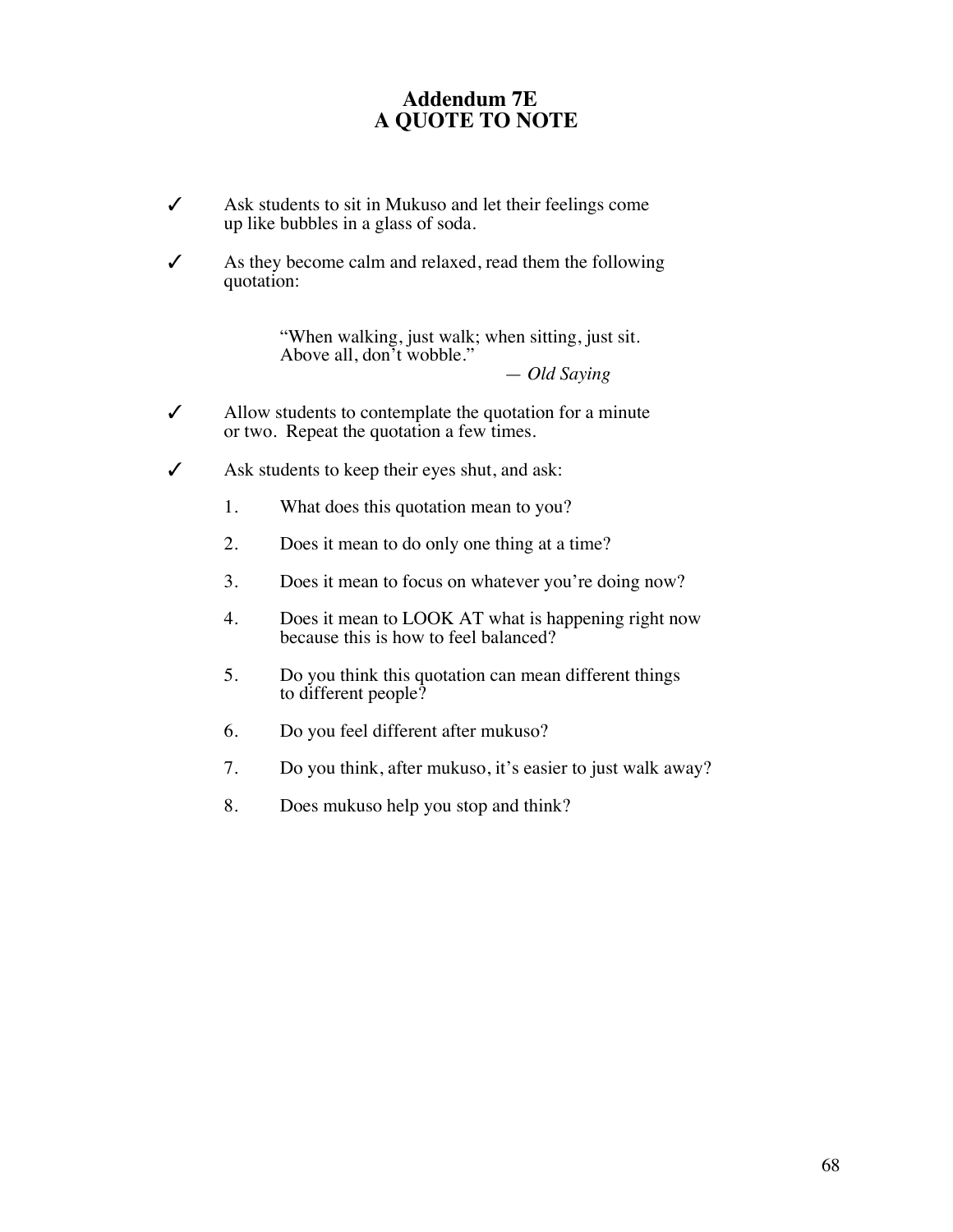# **LESSON 8 My Mind Is Like The Moon**

### **Breakdown of Lesson 8:**

The unbroken flame of attention. Shining my light on all things. Agreeing with the bully.

### **The Unbroken Flame Of Attention**

- 1. Read to students "**The Unbroken Flame Of Attention"** in **Addendum 8A.**  (This story also appears in *Eye Of The Hurricane,* p. 94, with illustration, p. 96.)
- 2. Afterward, ask:
	- ! What kind of combat is this story about?
	- $\bigcirc$  Is it a combat in which two opponents work together to find a balance?
	- ! What is the meaning of death in martial arts terms?
	- ! Do you think that death of all your hurts, fears, confusion and violence can make you a stronger martial artist? How so?
	- ! Did you get a sense of the awareness going on between the two instructors?
	- ! What is the unbroken flame of attention?
- 3. Tell students:
	- The martial arts is not about breaking boards and bricks, or doing flying kicks in the air.
	- The martial arts is about being aware, paying close attention, relating sensitively and cooperatively with other people.

## **Note To Instructor:** Go to **A Simple, Natural Magic** (Addendum 8B).

### **Shining My Light On All Things**

- 1. Tell students:
	- An important principle of the art of Karate is called "mind" like moon."
	- Picture a full moon on a dark night and see in your mind how it shines equally on everything within its range.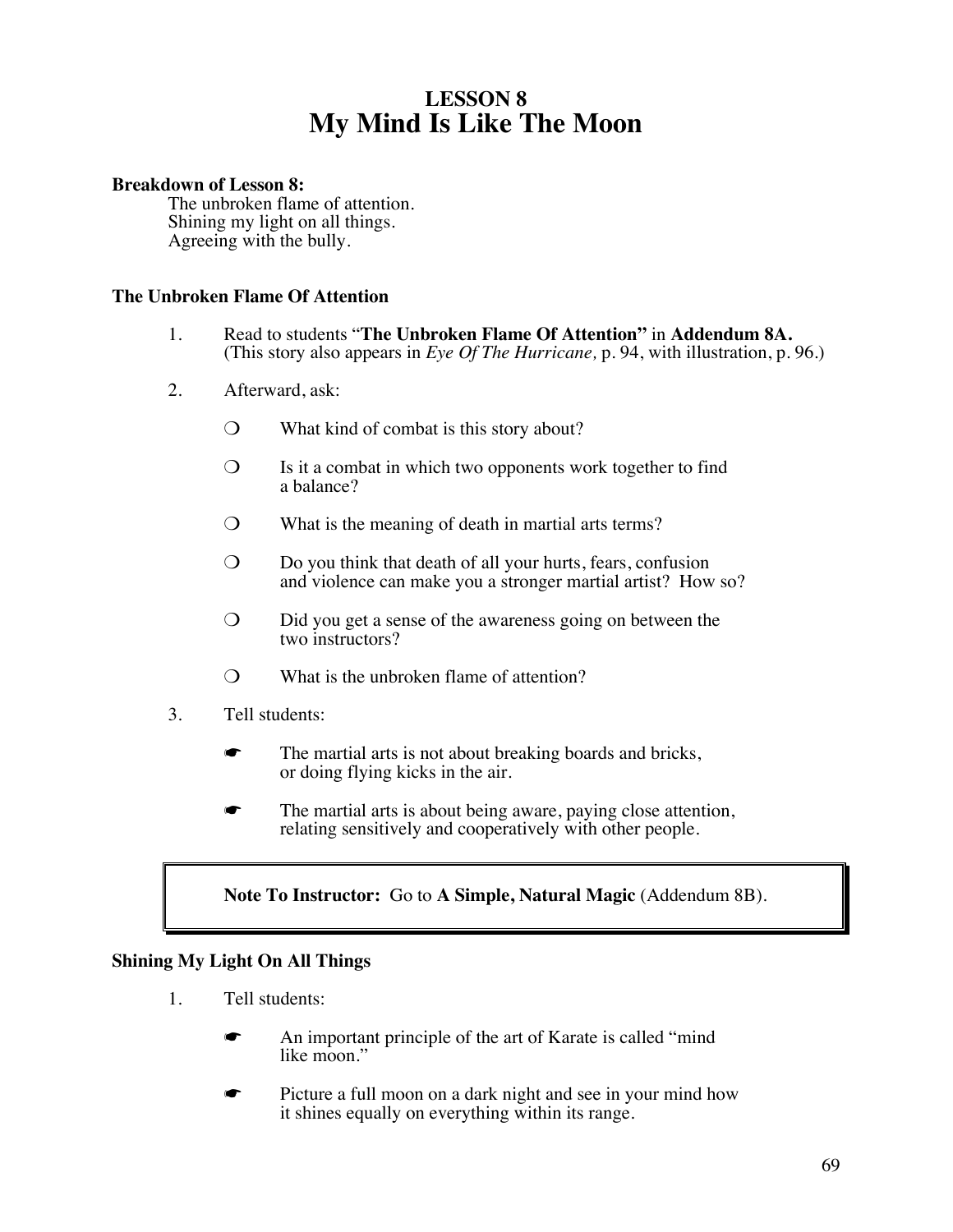- Your mind is like the moon. If it shines equally on everything within its range, it will be open, aware of all things.
- In the art of self-defense, it is important for you to be constantly aware of all your opponent's movements. Then you can be aware of an attack and react immediately to get out of the way of someone trying to harm you.
- Mind like moon also means that you must see and understand violence — have an open mind to why someone would want to do you harm.
- Mind like moon means you must look at what causes the violence.
- 2. Ask students:
	- $\bigcirc$  Do you think you can focus on the hurt, fear and anger you feel if you are attacked?
	- $\bigcirc$  Do you think you could learn to see reasons why you might want to hurt someone, and understand why you feel hurt?
	- ! Can you get a sense that "hurt" is what causes violence?
	- ! Can you see that when you defend yourself against an attack, your defense must be more than physical?

# **Note To Instructor:** Go to **Clearing The Clouds From The Moon** (Addendum 8C).

# **Agreeing With The Bully**

- 1. Tell students:
	- Many fights start when a person feels insulted.
	- When a bully insults you, you find your mind like moon. You WATCH your feelings of insult, let them come up, let them go, without reacting!
	- When you feel calm, agree with the bully. If the bully calls you a name, like "Shorty" or "Four Eyes" or "Stupid," say "That's right! I AM short and I AM stupid."
	- You can calmly tell the bully he or she is wrong and just walk away, but the most important act is to not give in to what the bully wants: which is, to make you angry and fight!
	- With a strong mind, you will be like bamboo in the wind: you will bend without breaking. AND you prevent a fight!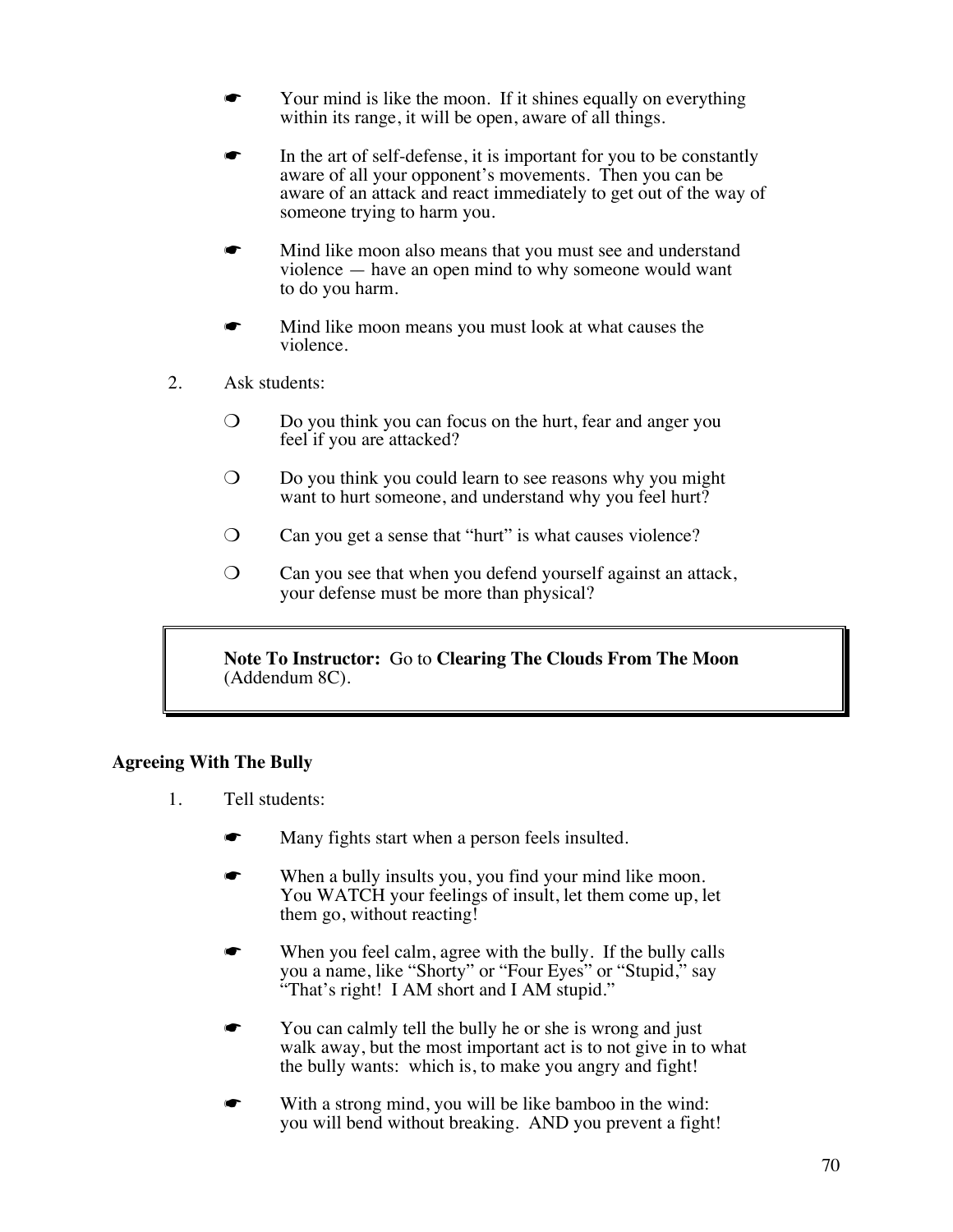### **Note To Instructor:** Go to **You're Absolutely Right!** (Addendum 8D). Afterward, if time allows, go to **A Quote To Note** (Addendum 8E).

### **Summary:** *Read all to students as summary, or focus on one.*

- $\star$  Death of our hurts, fears and confusion helps us find our "empty" self.
- $\star$  Once empty, our minds can shine, like the moon, on everything around us and SEE what's there.
- $\star$  The unbroken flame of attention is a focused, total awareness that prevents us from being attacked by an opponent.
- $\star$  The martial arts is about being aware, paying close attention, relating sensitively and cooperatively with other people.
- $\star$  With a strong mind, we can be like bamboo in the wind: we can bend without breaking. AND we prevent a fight!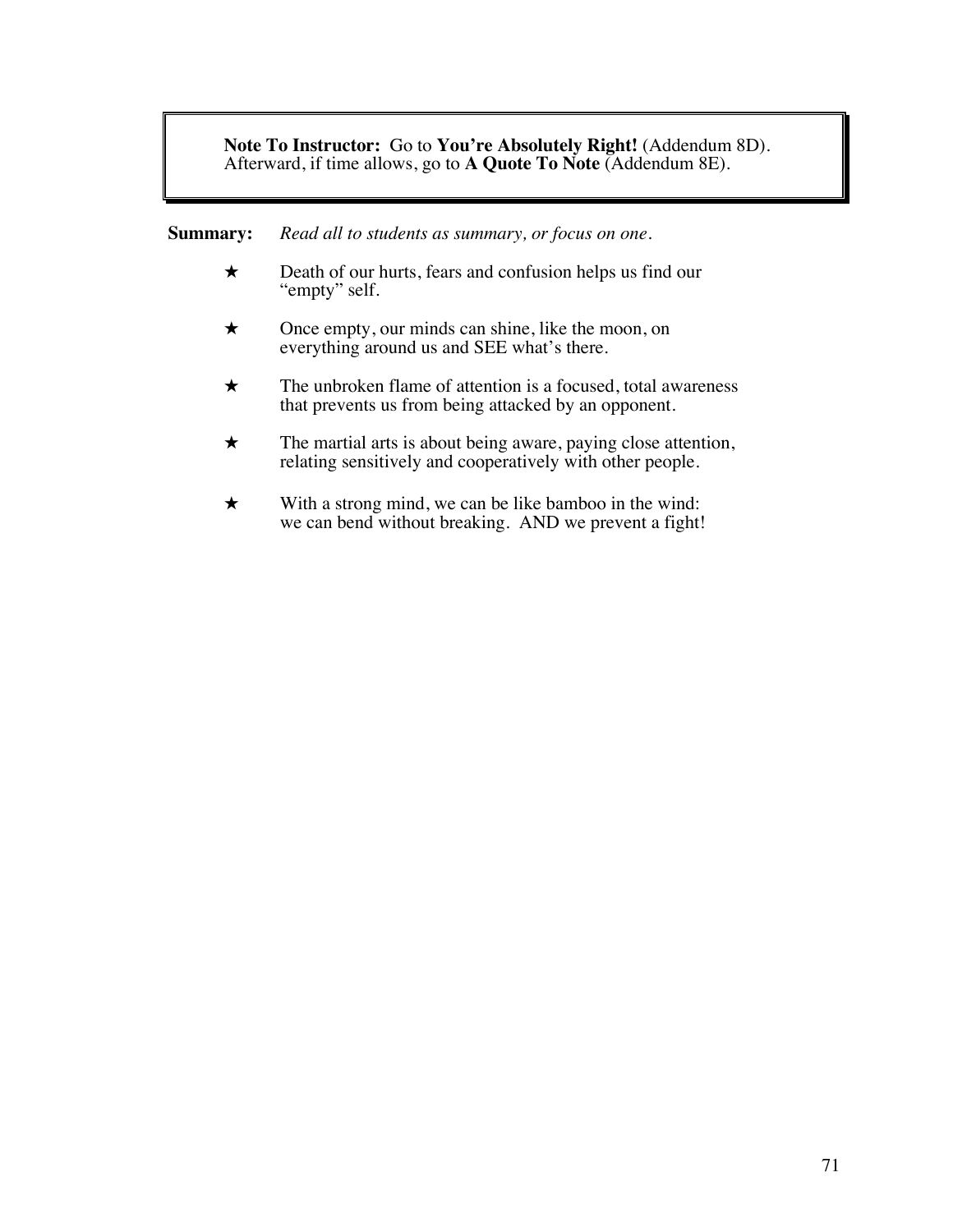## **Addendum 8A "THE UNBROKEN FLAME OF ATTENTION"**

A bell sounded and the students sat up straight. Their two chief instructors came in from opposite sides of the room, walking slowly to the center, to that red bordered area. Students moved aside. The chief instructors entered the area and knelt down, facing their students. A bell sounded again and they all bowed to each other — student to teacher — teacher to student — one movement in unison.

The senior assistant instructor arose. "Students, this evening you will be given the opportunity to see your chief instructors in combat."

The air became electric with excitement. The students held their breaths. *Combat! Our chief instructors! But can they fight each other? Isn't that against everything we have been taught?* wondered the bewildered students.

"And this fight will be to the death!" the instructor added.

"What? No! Death?!" the students blurted out. There was confusion, disbelief, fear — and quite a commotion in that training hall.

"Dear students, you read too many ninja tales! No one is going to be hurt. Death in this context is death of the self, not the body. Do you, by now, know the difference? Death is the emptying of that which you are — all the memories, hurts, fears, confusion — the violence of the 'me,' the 'self.' There is nothing to fear! Yet your chief instructors are abso-lutely serious. This is mortal combat! It is not a demonstration. It is for real! This is life and death, the greatest challenge of all, the ultimate test of one's skill in action."

The students quieted down on heaing these words. *Death of the self?* they thought. *How do you die to yourself in combat?* They had been told over and over again about Empty Self. It had been shown to them in many ways, mostly by observing nature. They remembered the time the school cat caught a mouse and was cruelly playing with it — in a slow death dance. They had tried to stop it, and felt that nature was cruel. But they realized that this was just the way of things. There is life and death. Once cannot be separated from the other. Without facing the reality of death, they could not really live fully. They had to empty themselves of all thoughts of right and wrong, good and evil, and let their natural response to life run through them. They had learned that spontaneous natural action brings about real feelings, real emotions and right action. But they had never been shown Empty Self in serious human combat.

The students became very quiet as the two chief instructors turned towards each other. *Won't the man overpower the woman? Isn't he stronger than she is? Even though they are both chief instructors, doesn't the male have the advantage over the female?* they thought. This had been a secret debate among the students for a long while. Now they were going to find out.

Slowly the chief instructors rose, staring intently at each other. Everyone in the room was focused on them. The instructors bowed slowly and with great dinity to each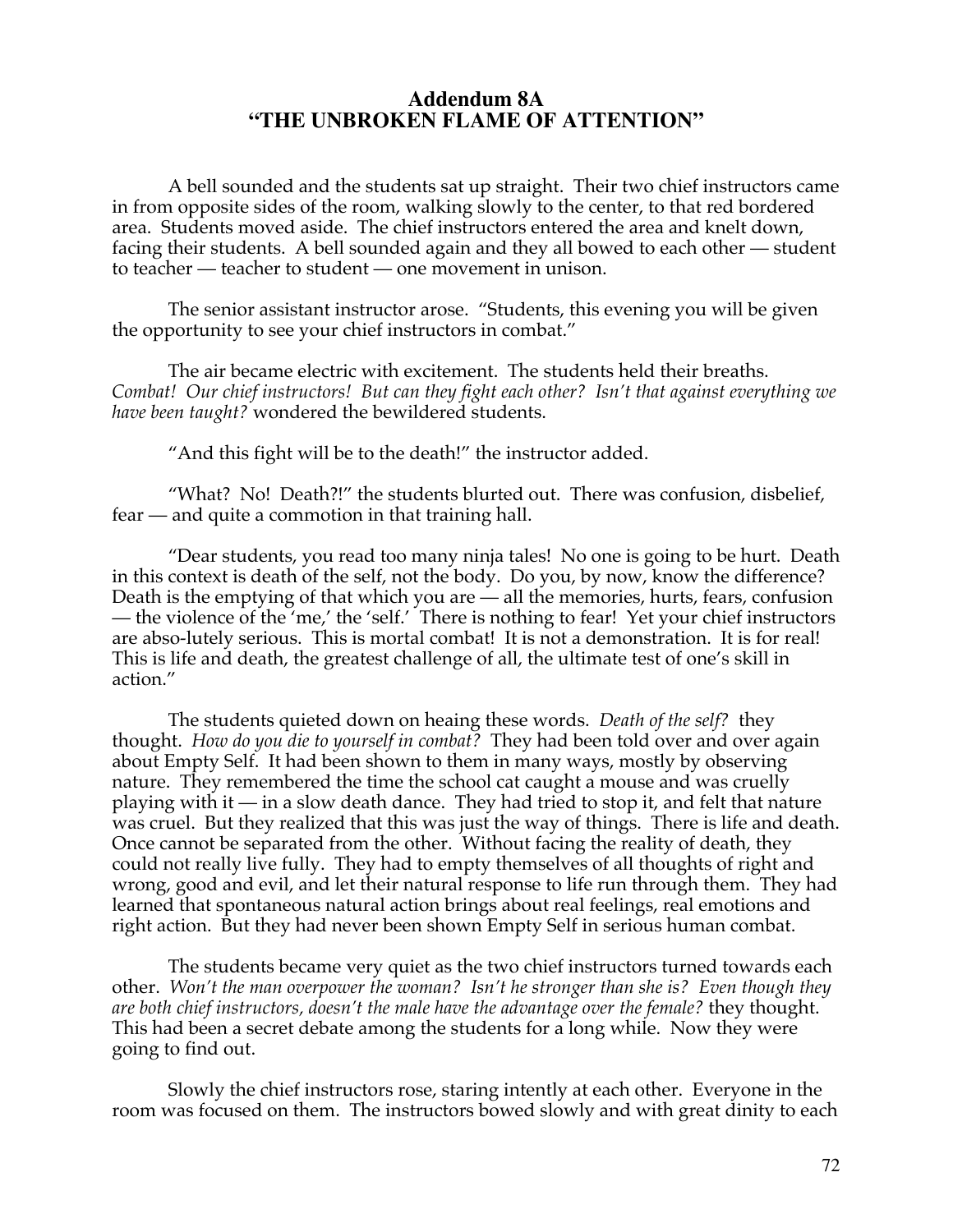other. Both were wearing their formal outfits — white *gi* tops and black *hakama* skirts. They both took their fighting stances. Like colossal mountains, they faced each other.

For what seemed like years, these two chief instructors faced each other! There was not a flicker of inattention, not a moment's lack of awareness; their eyes were locked, as if they were one. It was incredible, and yet so natural, like when a dog spots a squirrel before the chase.

Then, ever so slowly, at a snail's pace, the two circled each other, never at any time letting down their guard. This was the lesson of the unbroken flame of attention. This absolute intensity left no room for the past and its distractions. Even the tiniest lapse of attention was not possible. It was as if they were one whole, undivided movement, working together to create an incredible yet simple event. There was nothing magical about what was happening, yet there was a beauty, a magic that occurs naturally and simply in nature.

There were no spectacular displays of superhuman power. No boards, bricks, blocks of ice, stones or bones being broken by gnarled and hardened hands. No incredible flying kicks through the air, as if off springboards. No frightening sound effects to excite the mind into a frenzy of blood lust. There was only a quiet yet deafening attention, a relationship of sensitivity and cooperation. This was true Mastership!

After what seemed like a long, long while, the two chief instructors — without ever offensively striking out at each other — lowered their guard and resumed the ready stance. Kneeling down, they bowed to each other, touching their foreheads to the bare worn wooden floor. It was over! And yet — it had just begun!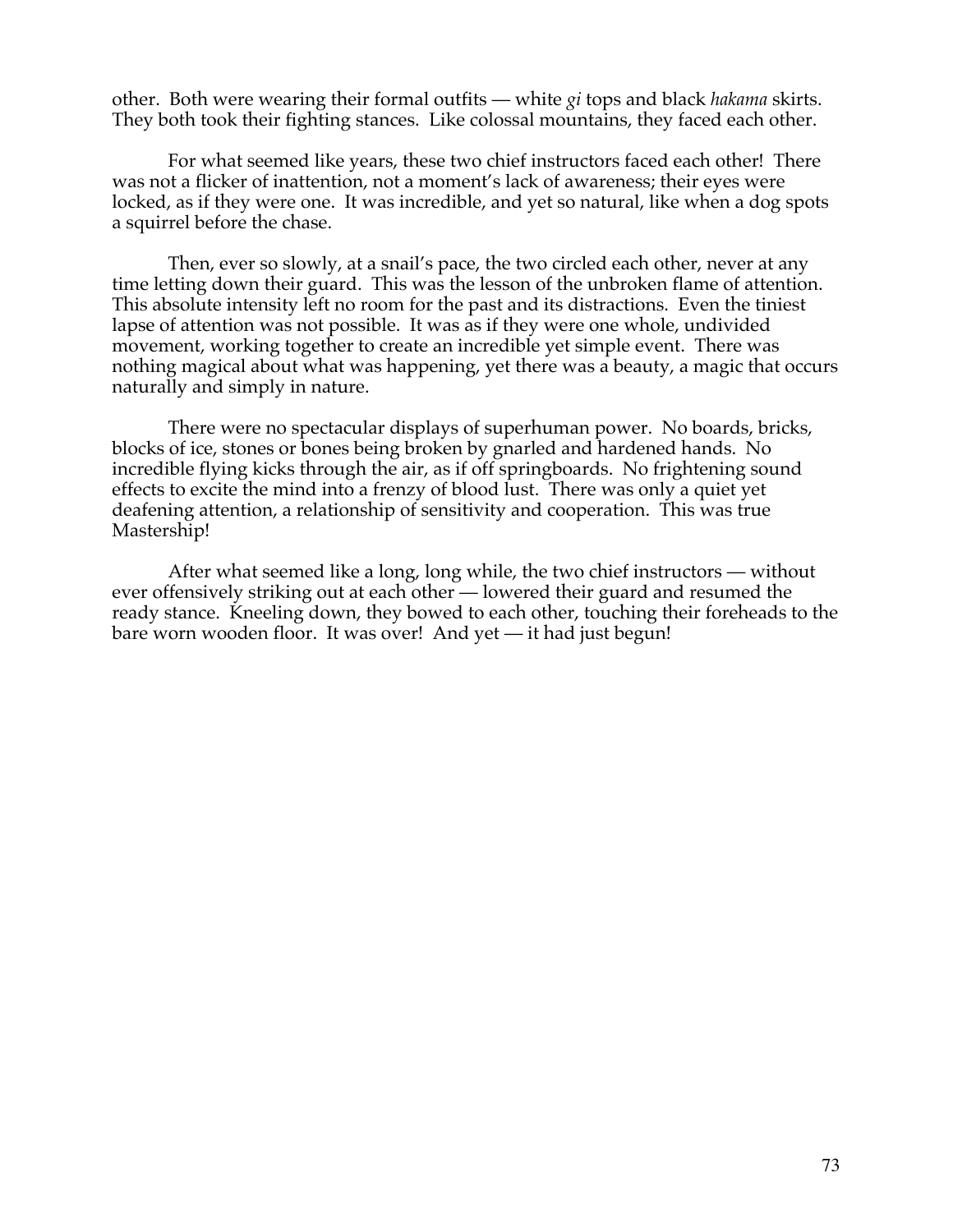# **Addendum 8B A SIMPLE, NATURAL MAGIC**

- $\checkmark$  Divide students into partners. Encourage students to pair off with other students they have not partnered with before.
- $\checkmark$  Select moves or specific katas for the partners to do, just as the instructors did in the story "The Unbroken Flame Of Attention."
- $\checkmark$  Tell students:
	- 1. Decide which of you will go first, and that will be Partner 1.
	- 2. **Partner 1:** Begin your moves or katas.
	- 3. **Partner 2:**

Face your partner and begin now to clear your mind of any thoughts and feelings that have been keeping you from thinking only of here and now.

Begin to focus on your partner: how your partner is looking at you, his/her arms, legs, stance — how your partner is moving.

Create an unbroken flame of attention on what your partner is going to do next, totalling removing thoughts of what YOU do.

Every one of your moves is going to be based only on what your partner is doing. Your focus: your partner.

- $\checkmark$  Ask students to change places and do the exercise again.
- $\checkmark$  Afterward, ask:
	- 1. Were you able to pay total attention to your partner and your partner's moves?
	- 2. How did it feel to create an unbroken flame of attention?
	- 3. Was it too difficult for you to focus strictly on your partner?
	- 4. Do you think such focus helps you become a stronger martial artist? How?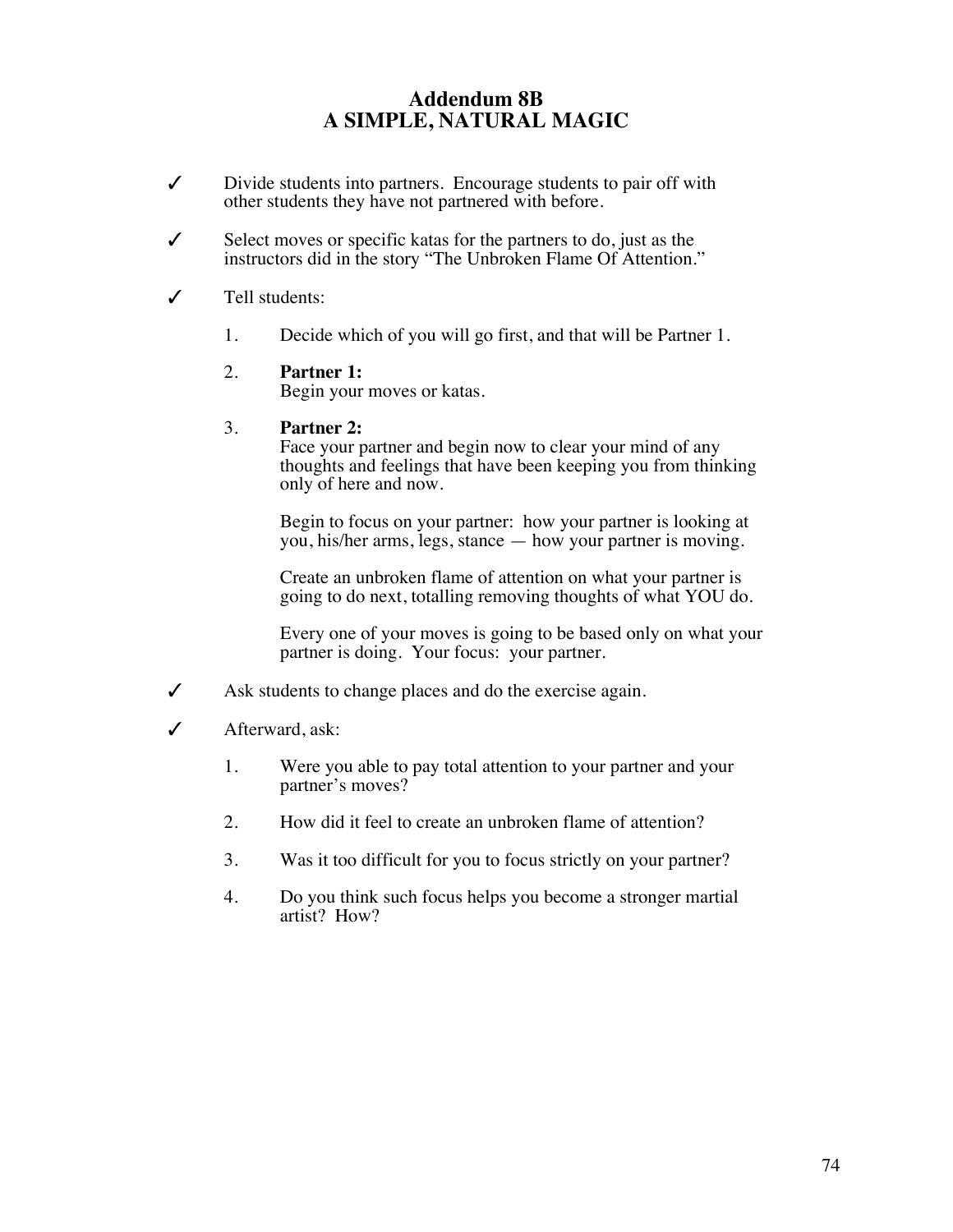# **Addendum 8C CLEARING THE CLOUDS FROM THE MOON**

# **SEFORE ROLEPLAY, tell students:**

- 1. Sometimes we can clear the clouds from the moon better if we talk with someone.
- 2. Talking with someone gives you a perspective you didn't have before and often helps you figure out what you can do to make yourself better.
- $\checkmark$  Ask for two volunteers to play the parts of **T. J.** and **Q. T.** Ask for volunteers who have not yet had the chance to roleplay.
- $\checkmark$  Tell the volunteers that they are just a couple of people sitting around talking. Give them a minute to look over their lines.

# \$ **DO ROLEPLAY.**

- $\checkmark$  **AFTER ROLEPLAY**, ask volunteers:
	- 1. How did you feel about this roleplay? Was it helpful?
	- 2. Were you able to learn anything new?
	- 3. Do you think the roleplay was realistic?
- $\checkmark$  Ask all students:
	- 1. Do you have conversations like this with people you trust?
	- 2. Do you ever stop to think about WHAT CAUSES violence?
	- 3. Do you think that if we understand what causes violence, we have a better chance of doing something about it?
	- 4. Do you think understanding can come only from physical martial arts moves? Do we need to use strong mental skills?
	- 5. Why would a bully want to harm you, or anyone?
	- 6. Is a bully just a victim in disguise?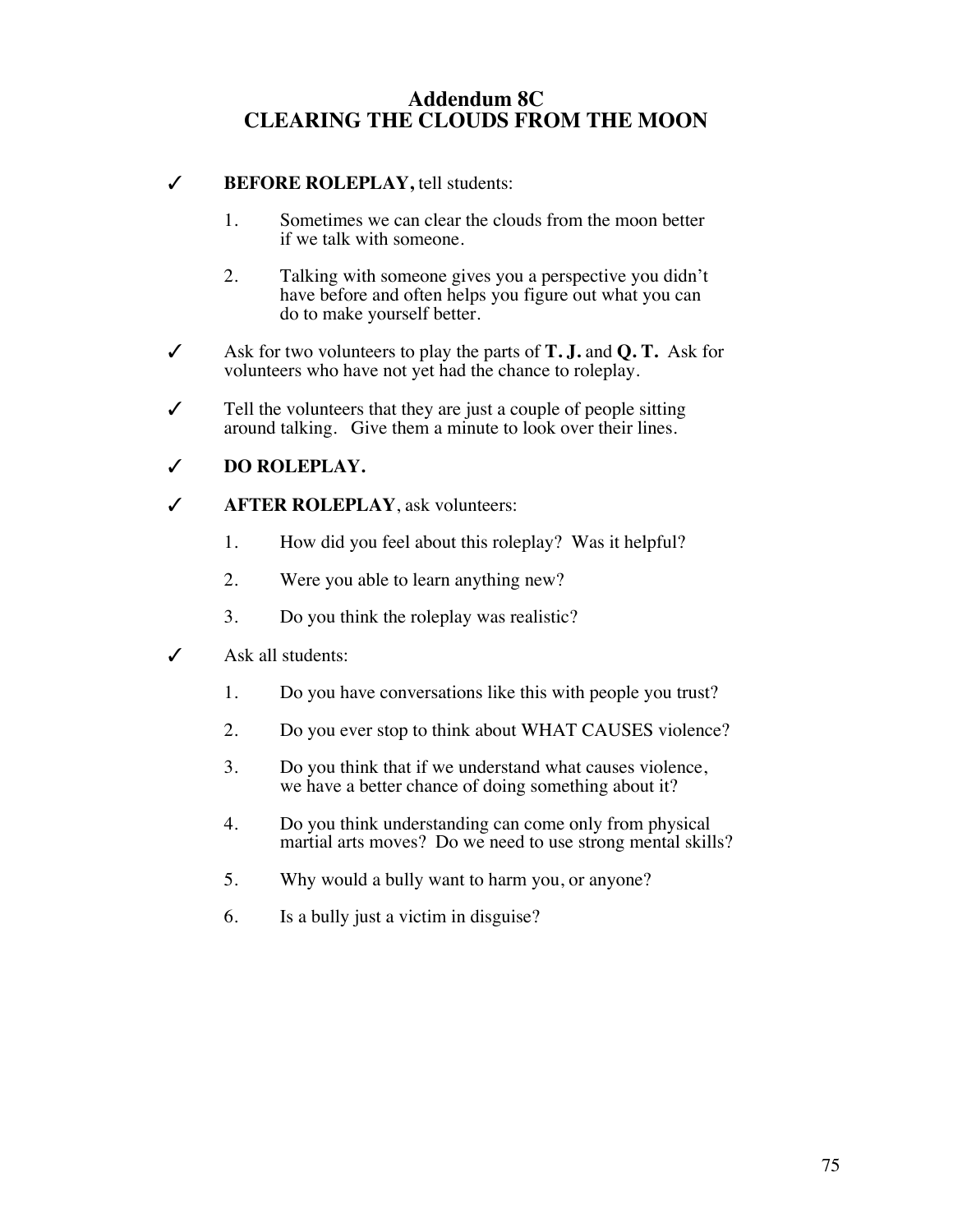# **Addendum 8C ROLEPLAY: CLEARING THE CLOUDS FROM THE MOON**

### **T. J.**

Hi, Q. T. You seem a little out of it today. Is something wrong?

### **Q. T.**

I guess I'm pretty upset. This kid I know in the neighborhood next to ours got shot today. He's dead.

#### **T. J.**

Oh, no! Not another one! When is it gonna stop?

### **Q. T.**

I don't think it's ever gonna stop. It makes me feel helpless, like I can't do anything. I feel like, in a way, it's my fault. He asked me to go to a movie with him, and I said no. Maybe if we had gone, he'd be okay.

#### **T. J.**

That's not your fault! Listen, you've gotta relax. You wanna try something I learned in my martial arts class?

#### **Q. T.**

I don't think it would help right now for me to do a Karate chop.

#### **T. J.**

No! No! This is different. Here's what you do. You sit as comfortably as you can. Come on, try this! You close your eyes. Then you let the stuff you're feeling and thinking come up. You don't try to hide it or anything. You just let it be there, and all you do is WATCH it. Like you feel guilty now? Just WATCH that guilt. You see it?

### **Q. T.**

Yeah. I see it. It's killing me.

#### **T. J.**

Okay, okay. Let it be there. Don't tell yourself you're to blame. Just LOOK AT the guilt, like you're watching a movie on TV, you know? Just like, there's Tom Cruise, and there's your guilt. Got it? Okay, let the guilt just float up in your throat, like bubbles in a soft drink, see?

Okay, yeah.

#### **T. J.**

**Q. T.**

Then, just let the guilt go.

# **Q. T.**

What do you mean, let it go?

#### **T. J.**

You see the guilt, right?

#### **Q. T.**

I see it. I feel it.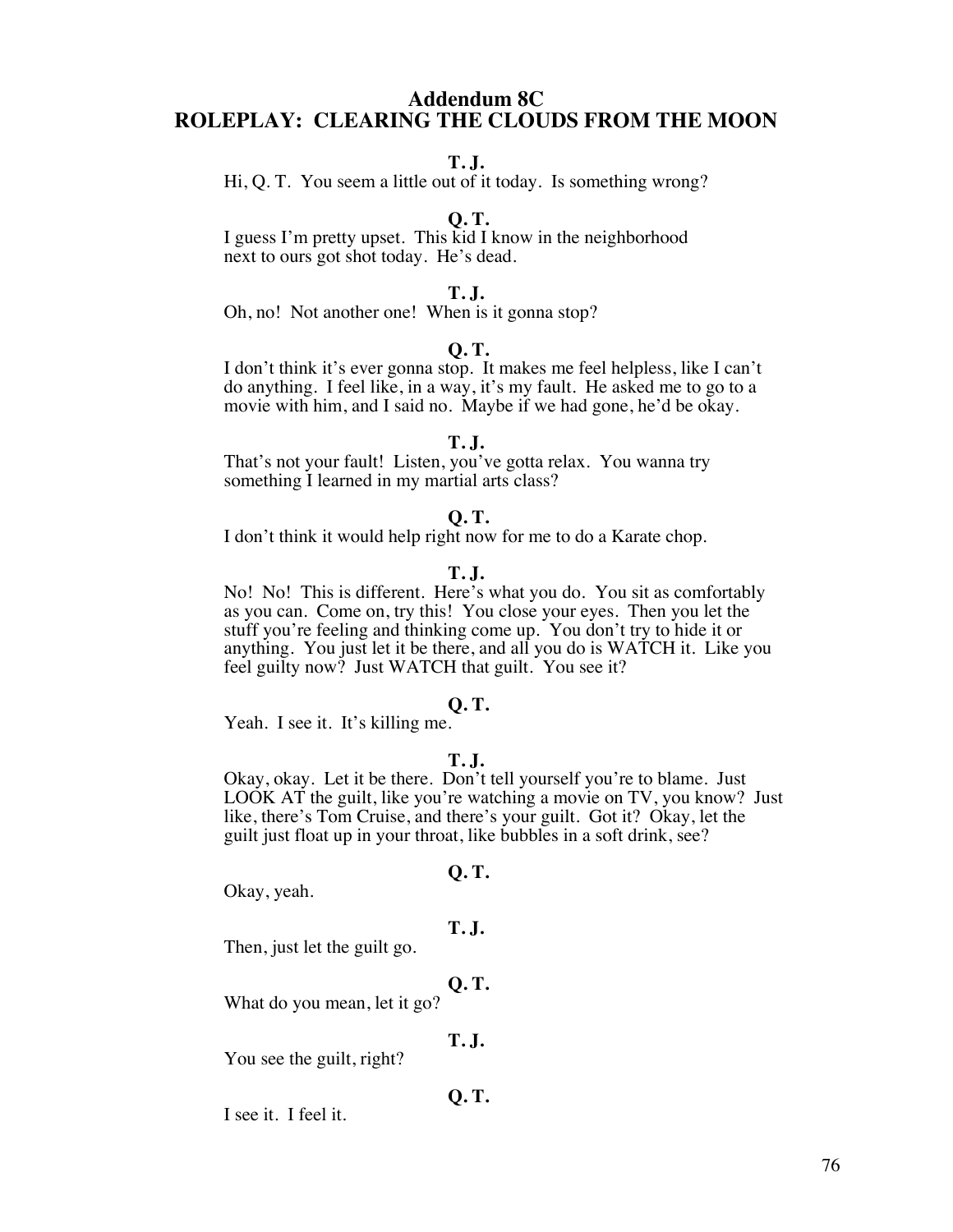**T. J.**

Let it go, like you let go of a rope that someone's pulling from the other side. Just let it go, and let the rope and the guilt fly!

### **Q. T.**

Okay, it's gone.

#### **T. J.**

Okay, open your eyes. How do you feel?

#### **Q. T.**

I feel all right. Better, anyway.

#### **T. J.**

It helped me too when my dad died. I felt guilty too, like it was my fault, because I didn't tell him I loved him, you know?

#### **Q. T.**

Yeah. You know what would be the best? If we could know why people keep shooting each other. Guess they're not happy, huh. People feel lonely or something, and they watch TV and see a big shootout, and they wanna shoot out too. Be like the big heroes. Maybe they're not such big heroes after all, huh? What d'ya think?

#### **T. J.**

Maybe you and me  $-$  we can be quiet heroes. We stop fights  $BEFORE$ they start. How about it? We'll make a pact. Did you know that in the real martial arts  $-$  not the kind you see in the movies or on  $TV -$  the number one goal is to STOP a fight before it starts? Honest! (Pause.) I stopped a fight today.

You did? When?

#### **T. J.**

Just now.

#### **Q. T.**

**Q. T.**

I don't understand.

#### **T. J.**

You had a fight going on — inside your head, right? You were having a fight with the guilt inside you, right? I helped you get rid of the guilt, so you don't have to fight with it anymore. See?

#### **Q. T.**

So we stop fights INSIDE us in addition to the ones OUTSIDE us.

#### **T. J.**

That's it! And you know what? If you can stop the ones INSIDE, there ain't gonna be any OUTSIDE! You get cool inside and then you don't have to get hot outside.

#### **Q. T.**

This is good stuff. Where are you taking this martial arts class?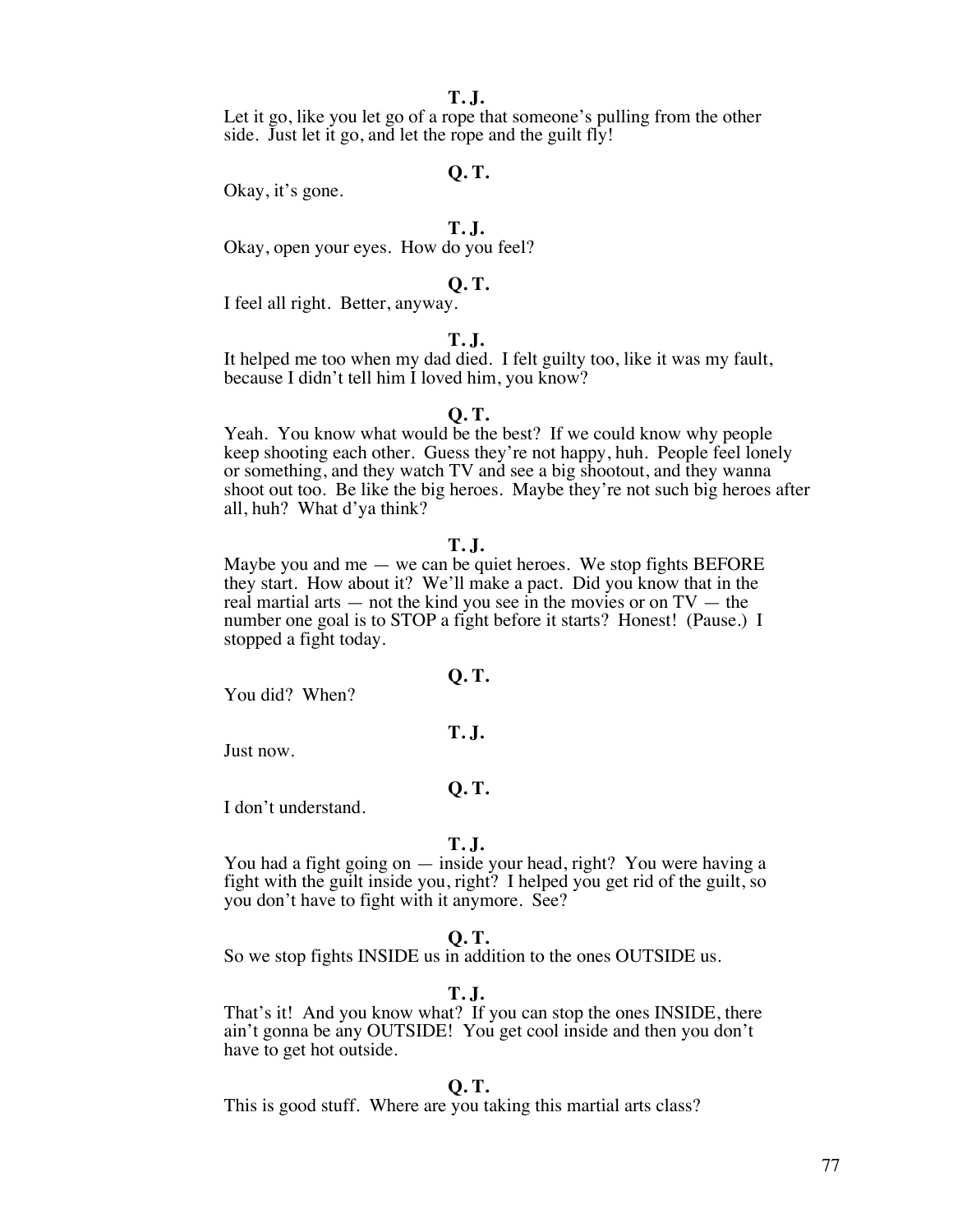# **Addendum 8D YOU'RE ABSOLUTELY RIGHT!**

# **SEFORE ROLEPLAY, tell students:**

- 1. There are many occasions in which agreeing with a bully can be very important.
- 2. If you've ever watched our country's senators and representatives in action, you know that they could benefit from learning this essential nonviolent alternative.
- $\checkmark$  Ask for three volunteers to play the parts of **Minister Utopia**, **Minister Atlantis,** and **Minister La Paz.** Ask for volunteers who have not yet had the chance to roleplay.
- $\checkmark$  Give the volunteers a minute to look over their lines. Then, tell them they are like senators or congress-people.

# \$ **DO ROLEPLAY**

# \$ **AFTER ROLEPLAY**, ask students:

- 1. What did you notice about the ministers that they had in common?
- 2. Did they both seem to insist on fighting with each other?
- 3. Had they been fighting for a long time?
- 4. Did it seem that they both really wanted peace?
- 5. Could you tell the difference between the freedom fighters and the terrorists?
- 6. Is it difficult sometimes in any wars our world has had to distinguish between the freedom fighters and the terrorists?
- 7. Do you think both sides are BOTH freedom fighters AND terrorists?
- 8. Did the ministers seem to enjoy AGREEING and finding a solution to their war?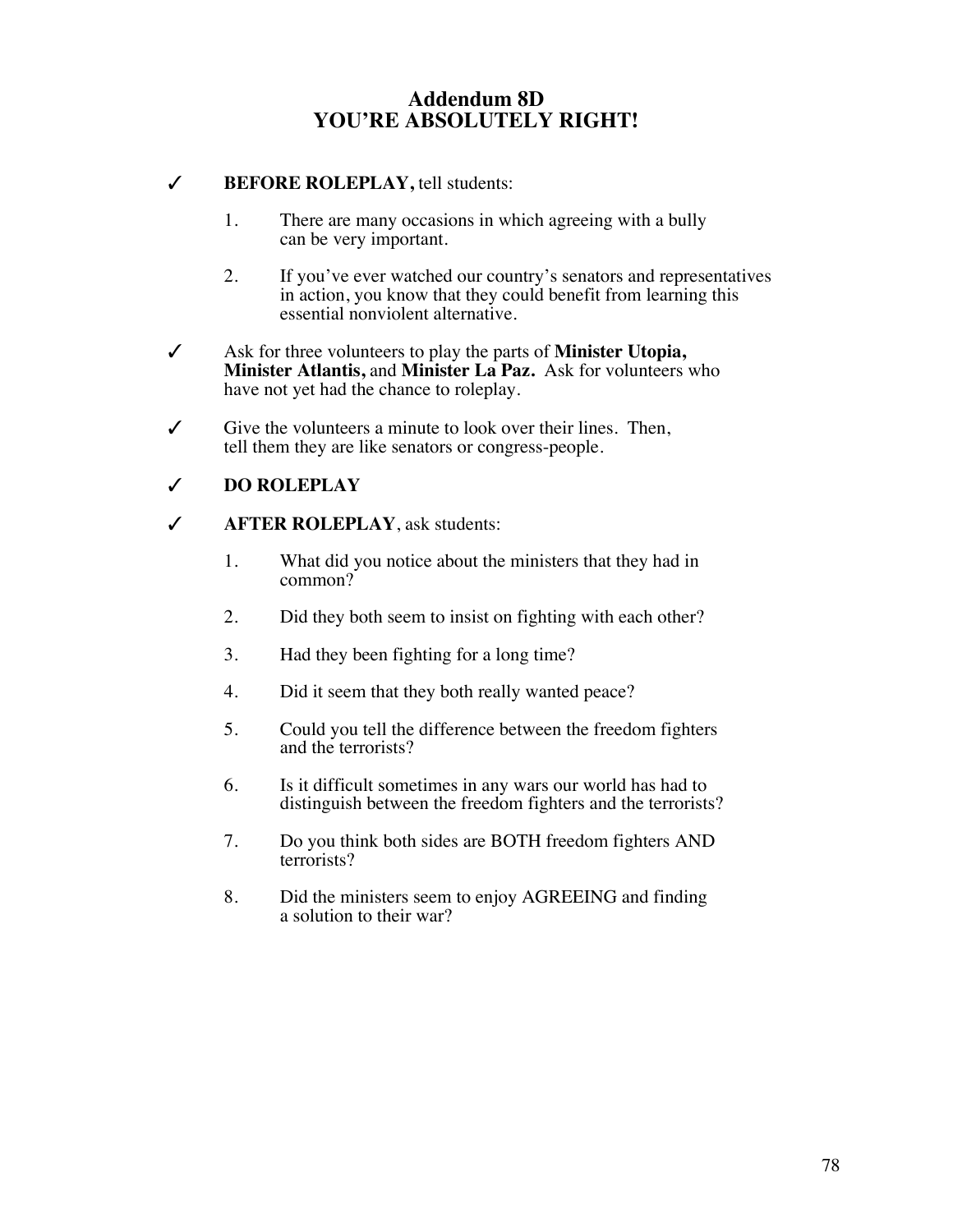# **Addendum 8D ROLEPLAY: YOU'RE ABSOLUTELY RIGHT!**

### **MINISTER OF UTOPIA**

I don't know how many times I have to repeat myself, but I will do it once again. WE are the freedom fighters, and YOU are the terrorists!

#### **MINISTER OF ATLANTIS**

No! WE are the freedom fighters and YOU are the terrorists! It is clear to us that you are the ones who started this war. Therefore, we have no recourse but to fight back!

### **MINISTER OF UTOPIA**

My dear minister, I do not know how else to drum this simple fact into your head. You are the ones who started this war, because you are the ones who refused to accept our offer to you of a fair trade between your apples and our oranges.

#### **MINISTER OF ATLANTIS**

Any high minister would immediately understand that it is impossible to compare apples and oranges and make a fair trade out of them. I'm afraid we will have to continue this war, because we are fighting for freedom and you are terrorizing our people!

### **MINISTER OF LA PAZ**

My colleagues! Forgive my interruption, but I couldn't help notice something I would like to share with you both. (Pause) Thank you for your attention. You both say you are fighting for freedom, correct?

### **MINISTER OF UTOPIA**

Correct.

### **MINISTER OF ATLANTIS**

Correct.

#### **MINISTER OF LA PAZ**

Therefore, I have two questions. Number one: How is it possible to "fight" for freedom? Shouldn't we be making peace for freedom? (Pauses and looks at the two other ministers.) When we fight, we only encourage more fighting, and then the fighting never ends. Number two: If you are both fighting for the same thing  $-$  freedom  $-$  then, you both agree.

#### **MINISTER OF UTOPIA**

Well, I never thought of it like that before. But it's impossible, we can't possibly agree.

### **MINISTER OF LA PAZ**

Why not?

#### **MINISTER OF ATLANTIS**

Because we never have, and we never will.

#### **MINISTER OF LA PAZ**

How can you be certain?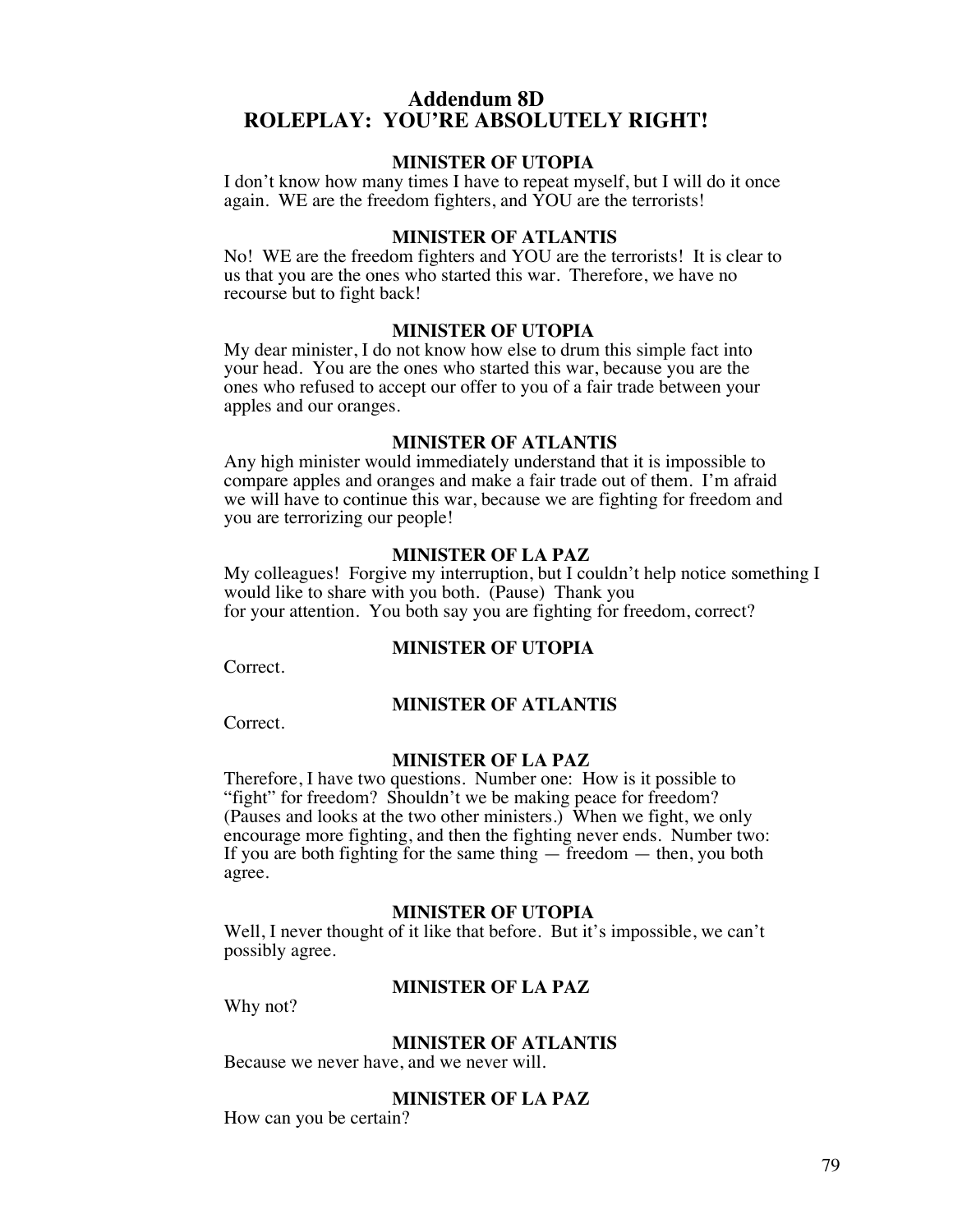#### **MINISTER OF UTOPIA**

Well, I suppose you have a point, dear Minister of La Paz. Just because we've always been at war doesn't mean we always HAVE TO be at war.

#### **MINISTER OF ATLANTIS**

And since we both agree that freedom is what we are fighting.... I mean....what we are.....hoping for — there is no reason to fight!

### **MINISTER OF UTOPIA**

You are absolutely right! We can call all our troops home and celebrate!

#### **MINISTER OF ATLANTIS**

You are absolutely right, too! We can celebrate together!

#### **MINISTER OF LA PAZ**

What a fascinating idea! You could laugh together, eat good food together, dance together, tell jokes together, get along together — forever — and never have to fight again.

### **MINISTER OF UTOPIA**

What a concept!

#### **MINISTER OF ATLANTIS**

Do you think the world is ready for us?

#### **MINISTER OF UTOPIA**

Maybe this is a new disease we could spread, called "understanding."

#### **MINISTER OF ATLANTIS**

Or we could call it "mind like moon."

### **MINISTER OF UTOPIA**

Or, "finding our empty selves!"

#### **MINISTER OF ATLANTIS**

I think "mind like moon" is better.

**MINISTER OF UTOPIA**

Actually, "mind like water" is much better.

**MINISTER OF ATLANTIS**

No, I think "mind like moon" is it.

#### **MINISTER OF UTOPIA**

No! You're wrong!

#### **MINISTER OF ATLANTIS**

I am NOT wrong! YOU are wrong!

#### **MINISTER OF LA PAZ**

Ministers! Ministers! Please! Let's find our mind like moon, mind like water right now!

(The three ministers bow to one another.)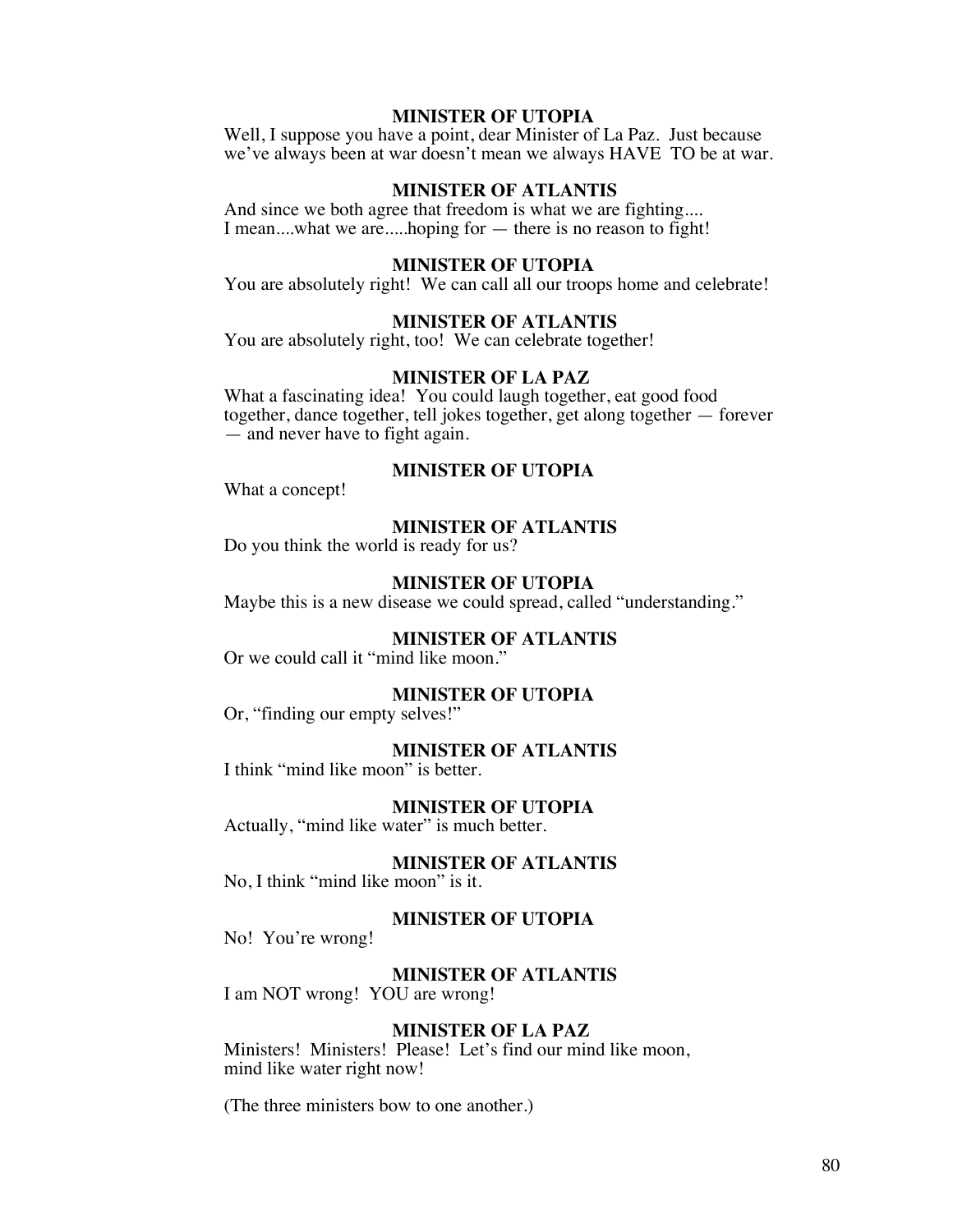# **Addendum 8E A QUOTE TO NOTE**

"Birds in their little nests agree: 'Tis a shameful sight When children of one family Fall out, and chide, and fight."

— *Isaac Watts*

- $\angle$  Ask students:
	- 1. What does this quotation mean to you?
	- 2. Do you think the poet is saying that other creatures in nature, such as birds, seem to know how to agree with one another, but human beings do not?
	- 3. How do you think agreeing with a bully can help you?
	- 4. Do you think that if you can get your mind to be like the moon, and like water, you can agree with a bully easily?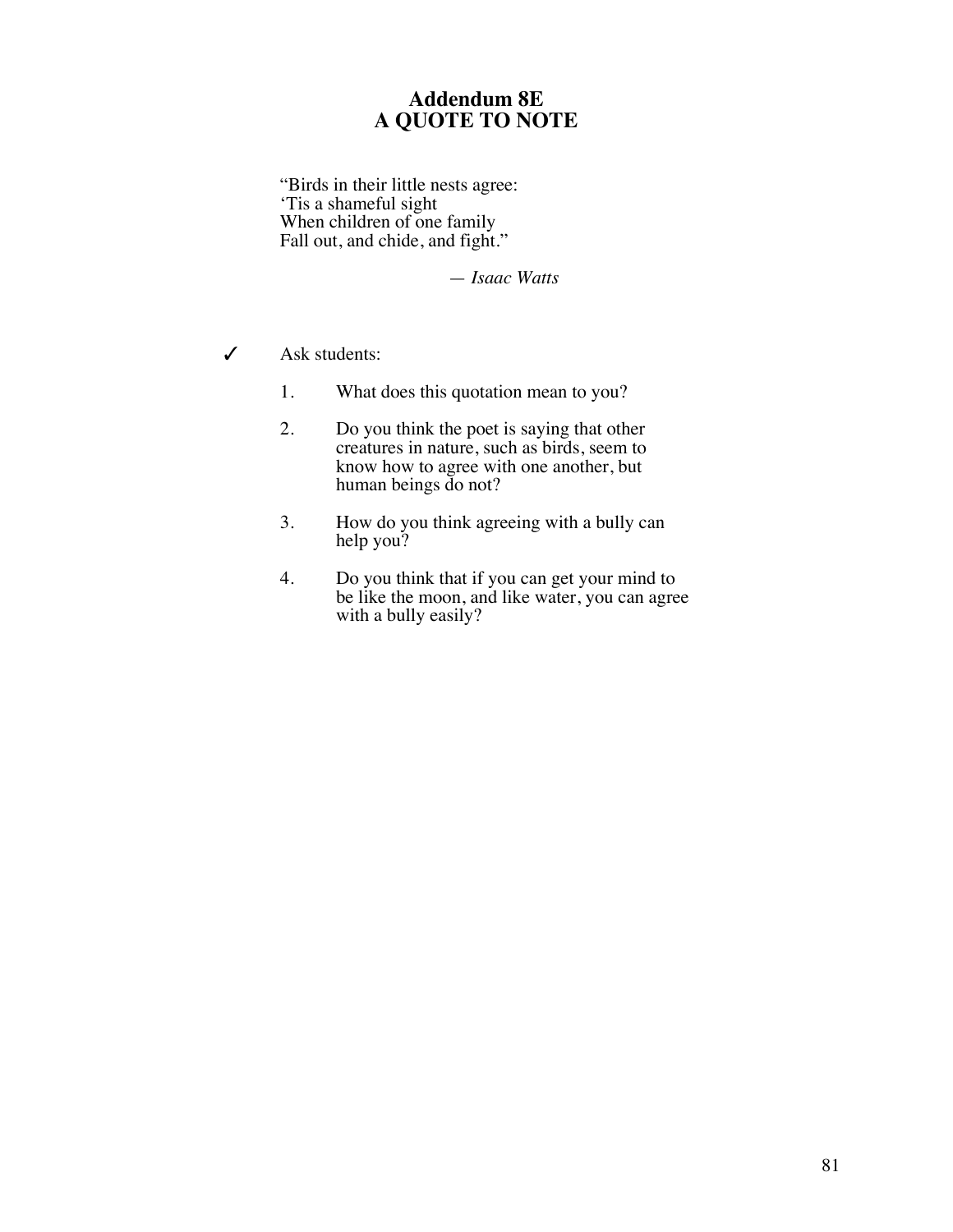# **LESSON 9 My Mind Is Like Water**

### **Breakdown of Lesson 9:**

One encounter — one chance. A stone thrown into water causes ripples. Refusing to fight.

### **One Encounter — One Chance**

- 1. Read to students the story about "**Emily & John"** in **Addendum 9A**. (This story also appears in *Facing the Double-Edged Sword,*  p. 33, with illustration, p. 26.)
- 2. Afterward, ask:
	- $\bigcirc$  Is there a bully in this story?
	- ! Did Emily think of John as a bully, because he hit her?
	- ! Do you think sometimes accidental "hits" are misinterpreted as intentional "hits"?
	- $\bigcirc$  Why did Emily get hit?
	- ! Were both Emily and John focused on what they were doing when the hit happened?
- 2. Tell students:
	- You can be hurt if you let thoughts interfere with your action.
	- When your mind is clear, your action is clear.
	- When your mind is still and unclouded, it can see to the depths of yourself and another.
	- A clear mind sees where the attack comes from, and sees the hurt and anger just below the surface.
	- There is only one encounter and once chance. When you become inattentive, you are in danger.

**Note To Instructor:** Go to **Listening To My Thoughts** (Addendum 9B).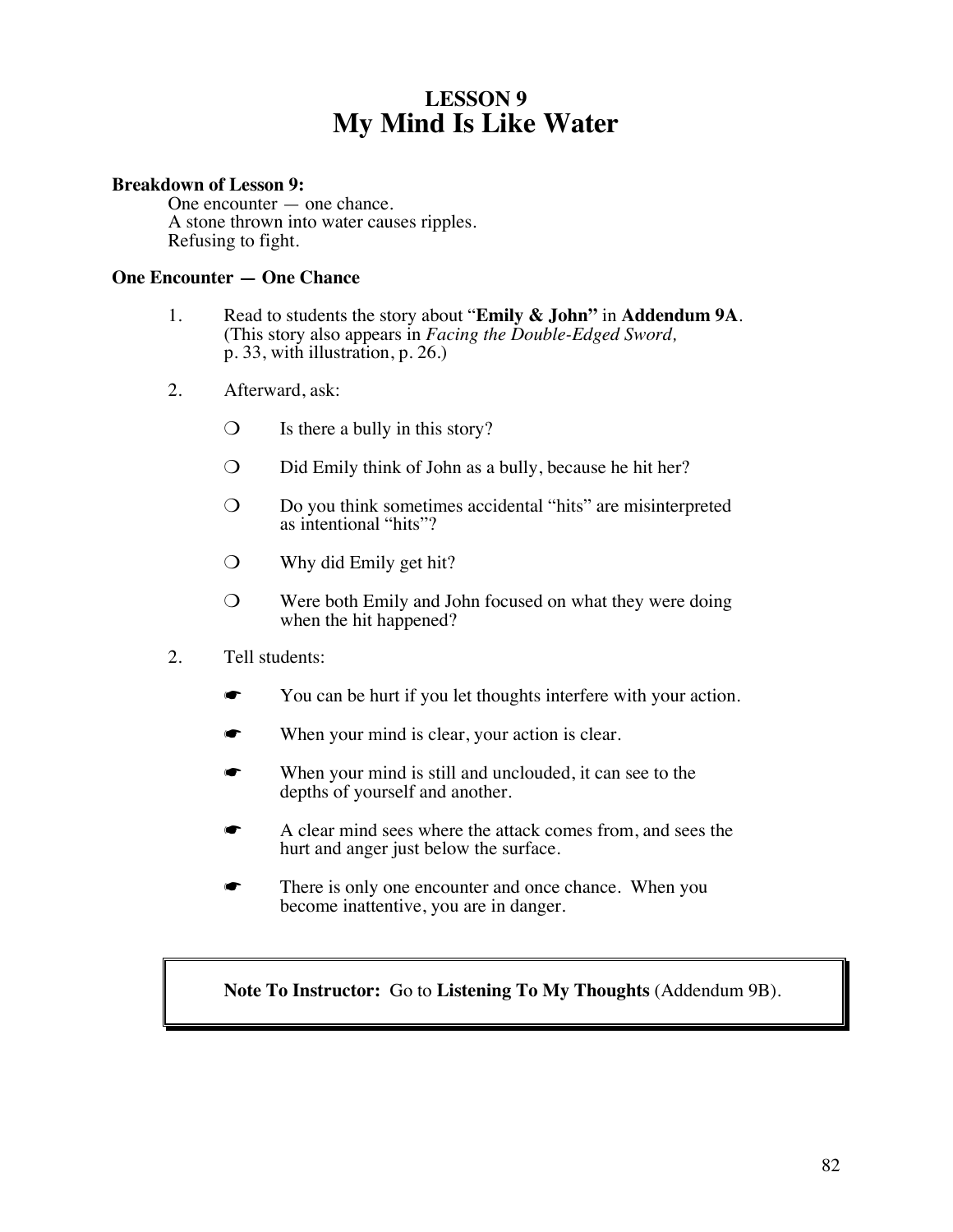# **A Stone Thrown Into Clear Water Causes Ripples**

- 1. Ask students:
	- $\bigcirc$  Still water reflects, like a mirror, exactly what is there, with no distortion. How does it help you to have a mind like water?
	- ! If your mind is still and calm, can you see an attack coming and, at the same time, respond to it immediately and accurately?
- 2. Tell students:
	- A distracting thought is like a stone thrown into water. It causes ripples which throw the water off its clear course.
	- A mind filled with thoughts of attack and defense won't correctly understand what the opponent is trying to do. Such unnecessary thought could bring harm to you and your opponent.
	- Mind like water reflects what is there, without judging. A still, clear mind does not think about what should or should not be there; no right or wrong; no good or bad. Judging stirs the water and makes it muddy.
	- A still mind can achieve INSIGHT, the ability to see, understand and act immediately to handle a problem.

# **Note To Instructor:** Go to **I See What's There!** (Addendum 9C).

## **Refusing To Fight**

- 1. Ask students:
	- ! How many people does it take to have a fight?
	- ! Does a fight start with two people?
	- ! Does it take one to start a fight and two to complete it?
	- O So, if you REFUSE to fight, can there be a fight?
	- ! What is your highest goal in the martial arts?
- 2. Tell students:
	- If you refuse to fight, you are achieving the highest martial arts goal.
	- If you refuse to fight, you can stop a bully from hurting you.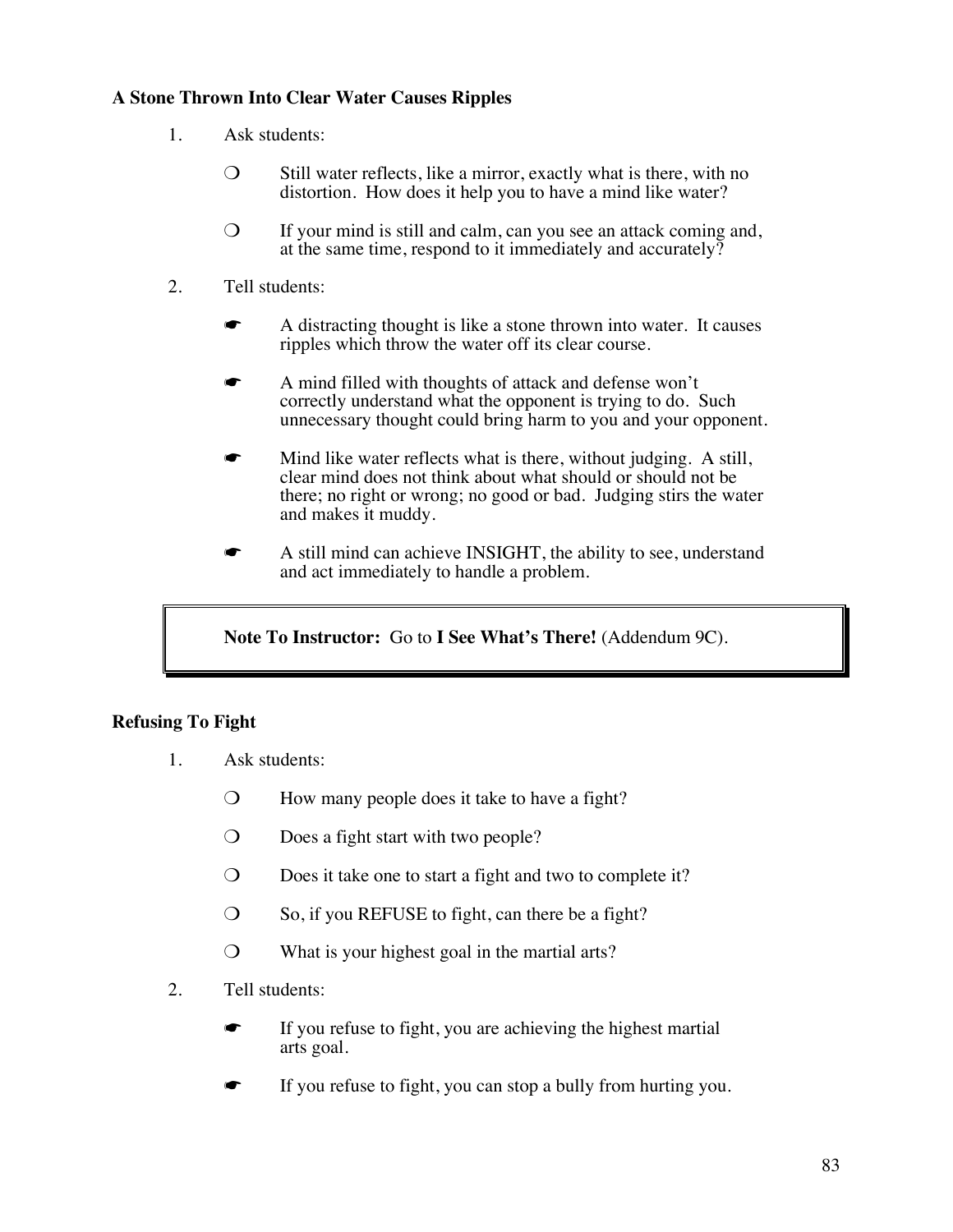- It takes a very powerful mind to ignore that you are angry or afraid; to refuse to fight even as friends are watching and they may accuse you of being a "chicken."
- $\bullet$  But turning your back, walking away, refusing to fight are alternatives that take great strength  $-$  AND they prevent a fight!

**Note To Instructor:** Go to **I Won't Fight! Don't Ask Me!** (Addendum 9D). Follow up with **A Quote To Note** (Addendum 9E).

**Summary:** *Read all to students as summary, or focus on one.*

- $\star$  In the martial arts, you can be hurt if you let thoughts interfere with your action.
- $\star$  There is only one encounter and once chance. When you become inattentive, you are in danger.
- $\star$  When your mind is still and unclouded, it can see to the depths of yourself and another.
- $\star$  Mind like water reflects what is there, without judging. A still, clear mind does not think about what should or should not be there; no right or wrong; no good or bad.
- $\star$  A still mind can achieve INSIGHT, the ability to see, understand and act immediately to handle a problem.
- $\star$  It takes a powerful mind to refuse to fight, but if you succeed, you achieve the highest martial arts goal: to stop a fight!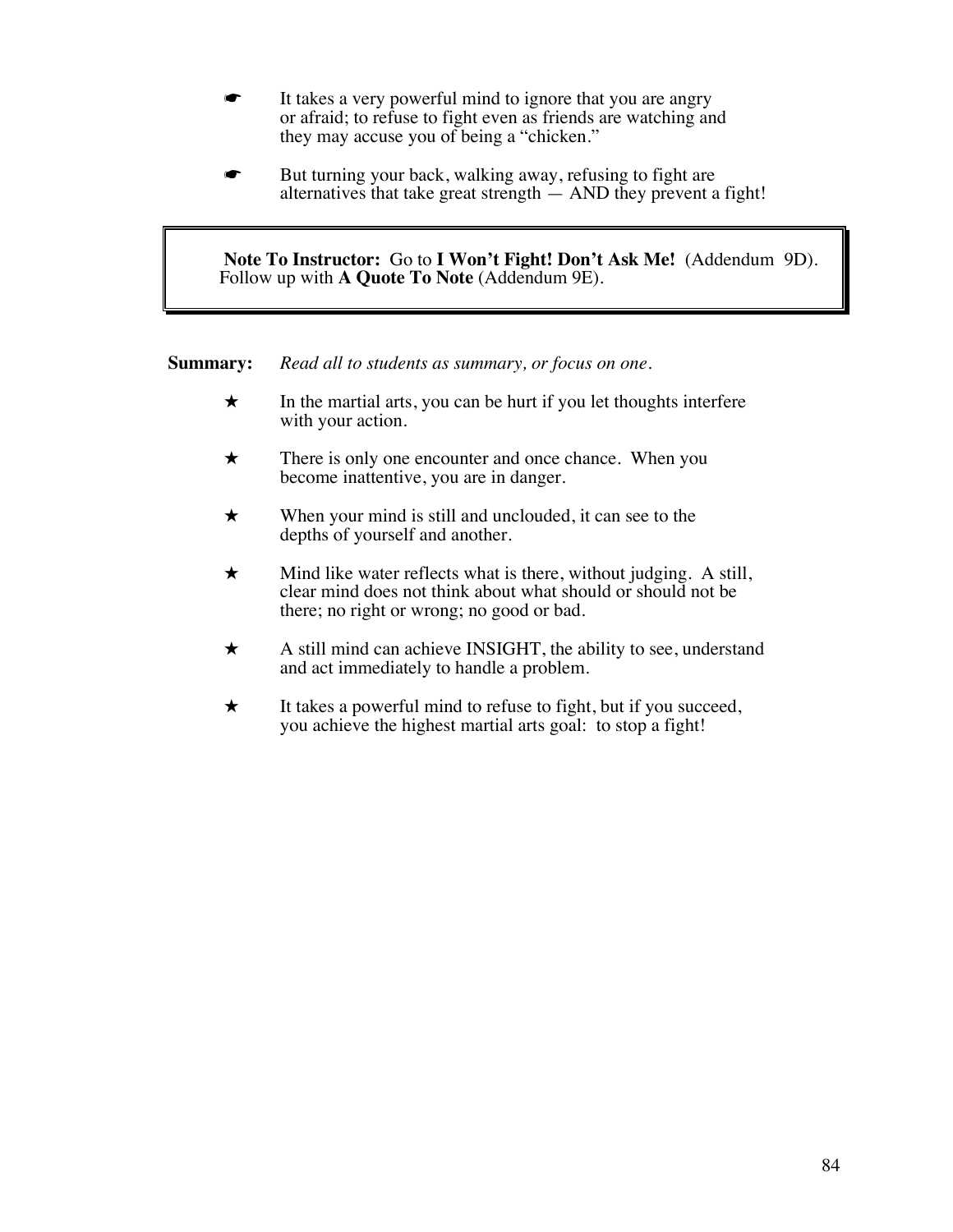# **Addendum 9A EMILY & JOHN**

Suddenly a fist struck Emily in the face and her eyes started to water. Her face stung with pain as the teacher stopped the match. It was a freestyle match in which fighting is controlled but real. Emily sat down wanting to cry but she fought back the tears.

"That must have hurt. I'm sorry," said John. The rest of the class at their Dojo (Karate school) was busy practicing Kata (the Karate forms) when the accident happened. Their teacher sat down next to Emily.

"Emily," her teacher asked, "what were you thinking of when you got hit?" Her teacher looked at her face and saw that there was no injury.

"How did you know that I was thinking about how good John was at free-styling?" Emily responded in surprise.

"I didn't know what you were thinking. But I could see that you were distracted. You didn't block that punch. John didn't control his punch either. Both of you seemed preoccupied with something other than what you were doing. Can you see what happens when youa re not giving your attention to what is happening in the moment?"

John came over and sat down next to Emily and his teacher. "Sorry, Emily. I just lost it. I was trying too hard. I thought I wanted to really show how good I was and I forgot that you were there."

"Do you both remember the talk I gave to the class last month on Mind Like Moon — Mind Like Water? Can you see now how this accident happened?"

Emily thought back to that talk and remembered her teacher telling them about it.

"Mind Like Moon is being aware of all things equally like the moon shining on everything. When your mind is like the moon you are immediately aware of an attack and you can react spontaneously to get out of the way. Thoughts of winning or losing are like clouds blocking the light of the moon. They are distractions that interfere with the correct response to what is happening in the moment."

Emily also remembered how her teacher had talked about Mind Like Water, how water reflects exactly what is there and that the mind must be still, clear and calm like water and reflect without distortion. "Throwing a stone into clear water causes ripples. These ripples are like disturbing thoughts in a clear mind. You can be hurt if you let thoughts interfere with your action."

Emily remembered how her teacher also mentioned that there were deeper parts to Mind Like Moon and Mind Like Water than just getting out of the way of an attack.

"When the mind is still and unclouded, it can see to the depths of yourself and another. It can see where the attack comes from, it can see the hurt and anger just below the surface. Watch carefully and you will see the root of violence within. Just watch and do not be distracted by the ripple and the storm clouds."

Emily thanked her teacher and got up. "May we begin again, Sensei (teacher)?" asked Emily as she bowed.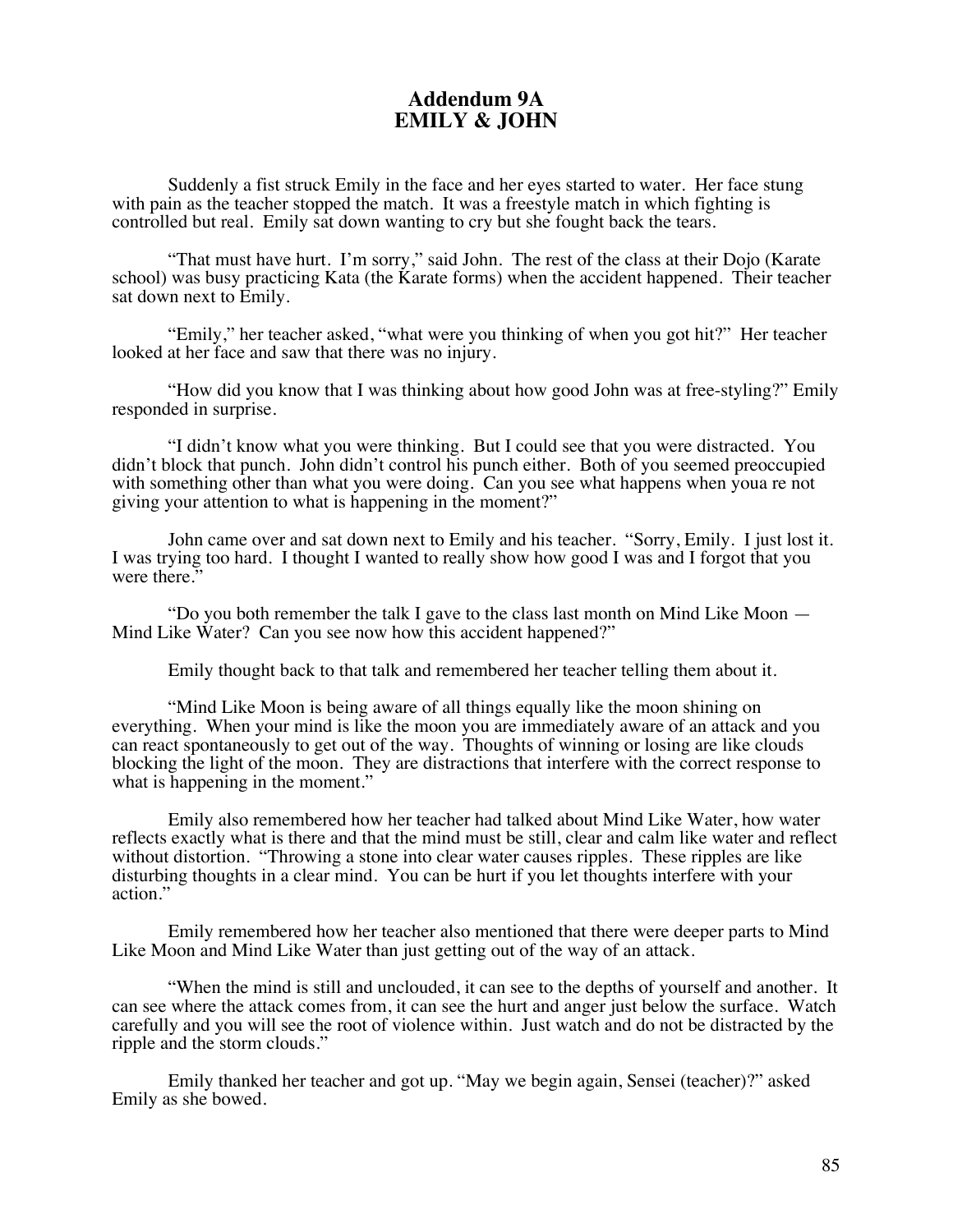"Remember, Emily, there is only One Encounter — One Chance! When you become inattentive, you are in danger."

John bowed to Emily. They both took their fighting stances.

"Kiai!" (a yell used in Karate to give strength to the technique) shouted Emily as her kick shot out, stopping just short of her target.

"Kiai!" shouted John as he jumped forward with a controlled punch to Emily's chest.

"Kiai!" Emily swiftly blocked John's punch.

"Yami," (which means "stop) in Japanese Karate, called their teacher. "Good, you are now Mind Like Moon and Mind Like Water. You have faced and met the challenge of One Encounter — One Chance. Be alert — always!"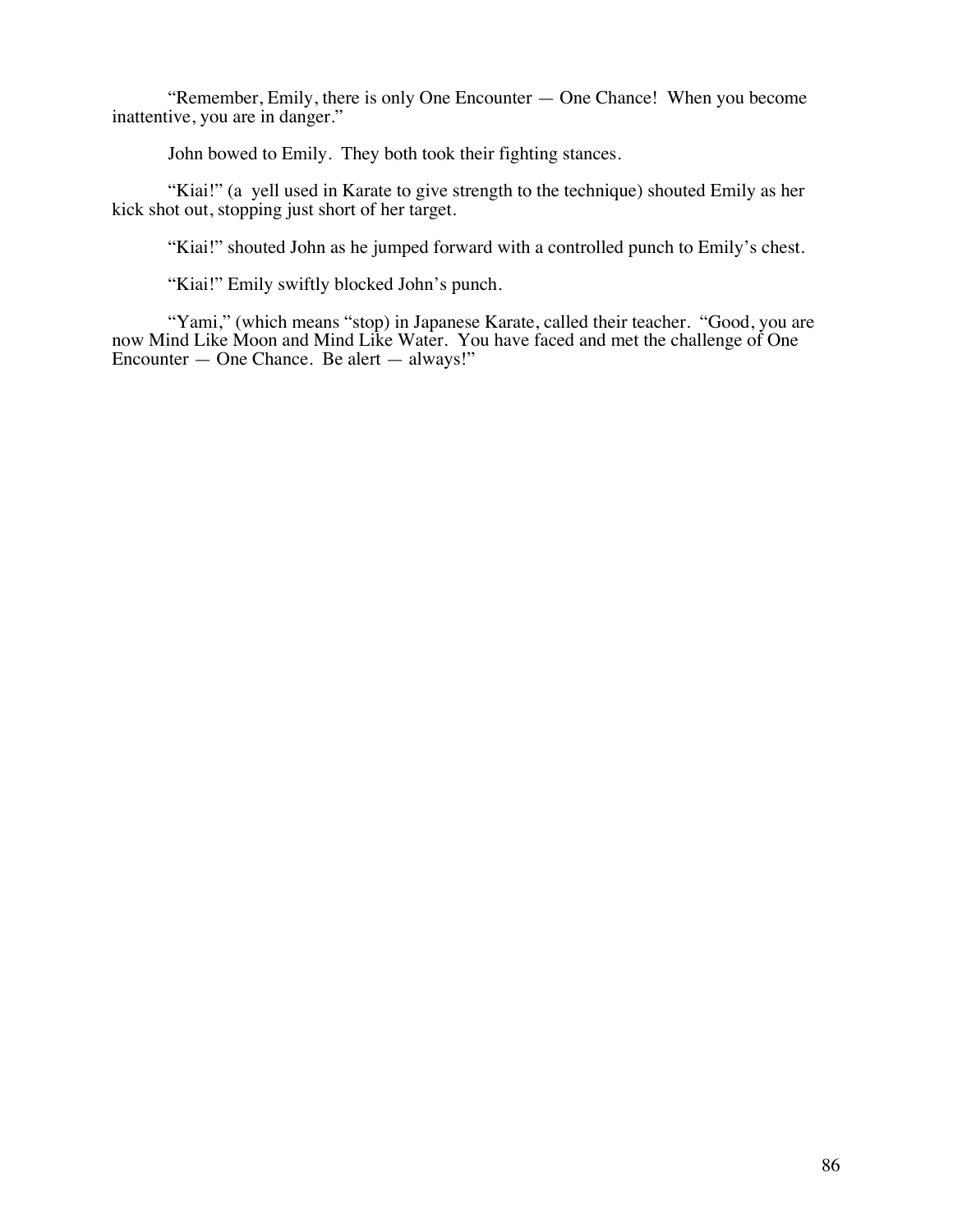# **Addendum 9B LISTENING TO MY THOUGHTS**

- $\checkmark$  Tell students, as you do this with them:
	- 1. Sit on the floor or use a chair and sit as comfortably as you can.
	- 2. Keep your back straight and your head up.
	- 3. Look down at the floor in front of you.
	- 4. Breathe naturally, counting each breath: One inhale, two exhale, and so on. We will count to ten and then start over.
	- 5. If you find that you've gone beyond ten, just notice it and start over again at one.
	- 7. Watch your thoughts and be aware, don't be distracted by noises.
- $\checkmark$  When students have done this to the point that they seem calm, tell them:
	- 1. Stop counting now and just sit quietly.
	- 2. Look at your thoughts. Just observe them.
- $\checkmark$  Ask students to relax now and return to their former positions or seats.
- $\checkmark$  Tell students:
	- 1. This is something you can do to relax any time, anywhere.
	- 2. You can start with one minute and work up to five or ten minutes.
	- 3. You can keep a notebook near you and, after counting and opening your eyes, you can write down any thoughts you have.
	- 4. This is one of the ways we martial artists develop our minds, by listening to them, watching them, and learning to understand them.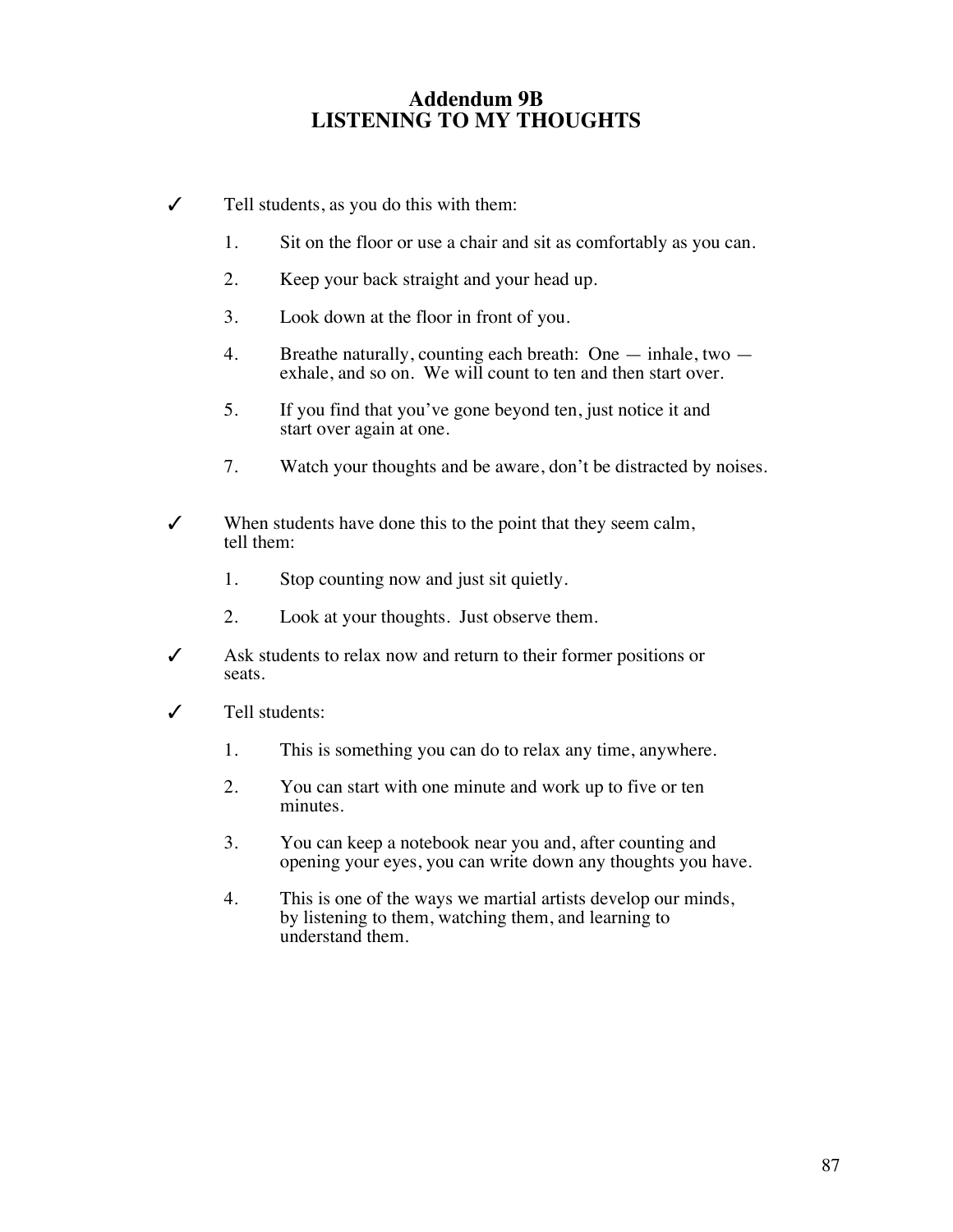# **Addendum 9C I SEE WHAT'S THERE!**

- $\checkmark$  Divide students into groups of three or four.
- $\checkmark$  Ask each group to stand in a circle facing each other.
- $\checkmark$  Tell students:
	- 1. Close your eyes, and turn around three times.
	- 2. Open your eyes and focus immediately on what you are looking at. Look at it carefully and completely as you stay in that position for one minute. Notice: Is it a photo? Who is in it? What colors are in the photo? How many people? How does the photo make you feel? Are you looking at a wall? How tall is it? Is it round? Flat? Bumpy? LOOK and OBSERVE.
- $\checkmark$  Call time and tell students to return to their group circles.
- $\checkmark$  Tell students to, one at a time, describe what they saw to their fellow groupmates.
- $\checkmark$  Tell students to monitor each other and to remind each other that they must say only what they actually SAW, HEARD, TOUCHED, TASTED, SMELLED.
- $\checkmark$  Now, tell students:
	- 1. Do the same thing. Close your eyes, and turn around three times.
	- 2. Open your eyes and notice immediately what you are focusing on.
	- 3. This time, notice what your OPINION is of whatever you are looking at. Do you like it? Not like it? Do you think it is good? Bad? Right? Wrong? Appropriate? Cheap? Expensive? Terrific? Awful?
- $\checkmark$  Tell students to return to their group circle and, this time, one by one, tell their groupmates their OPINION of what they saw.
- $\checkmark$  Afterward, ask students to sit down, and ask:
	- 1. What is the difference between seeing and noticing what's there  $-$  color, texture, feel, sound, taste, shape, size  $-$  and creating your OPINION of what is there  $\overline{\phantom{a}}$  like it; I don't like it. It's wonderful! It's terrible! — It's ugly!?
	- 2. When we LOOK AT and OBSERVE, are we simply seeing what's there?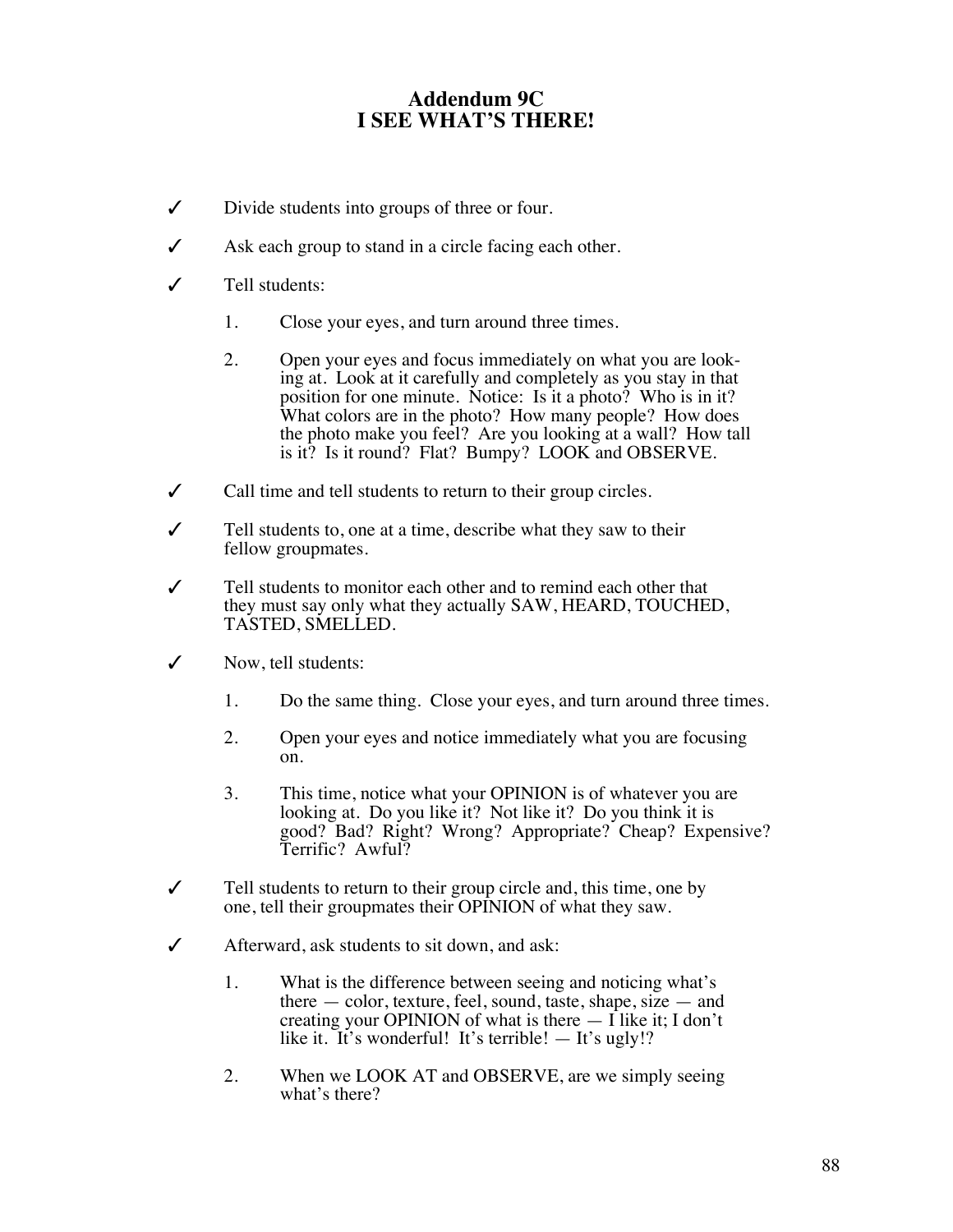- 3. When we judge something, are we adding our thoughts and feelings about the object we are observing?
- 4. Do you think people do this often with other people?
- 5. Do we look and see someone, say, who has different skin color, or comes from a different country, and instead of just SEEING that skin color or HEARING the language accent that tells us this person is from another country  $-$  we JUDGE that skin color or that different country as wrong, or bad, or scary?
- 6. Do you think this judging creates conflict in our minds?

# \$ **Play this game "I See/I Imagine" with students:**

One person says: "I *see* that you are frowning." Another person says: "I *imagine* that you are angry."

One person says: "I *see* that your shirt is ripped." Another person says: "I *imagine* that you were in a fight."

One person says: "I *see* that you are smiling." Another person says: "I *imagine* you are happy."

### $\checkmark$  Ask students:

- 1. Can you see that what we imagine we see may not be what is actually happening?
- 2. How can what we imagine cause conflict? Can we imagine people are saying something offensive to us when they really are not?
- 3. Do you think many fights start this way? One person imagines the other has purposely insulted the first?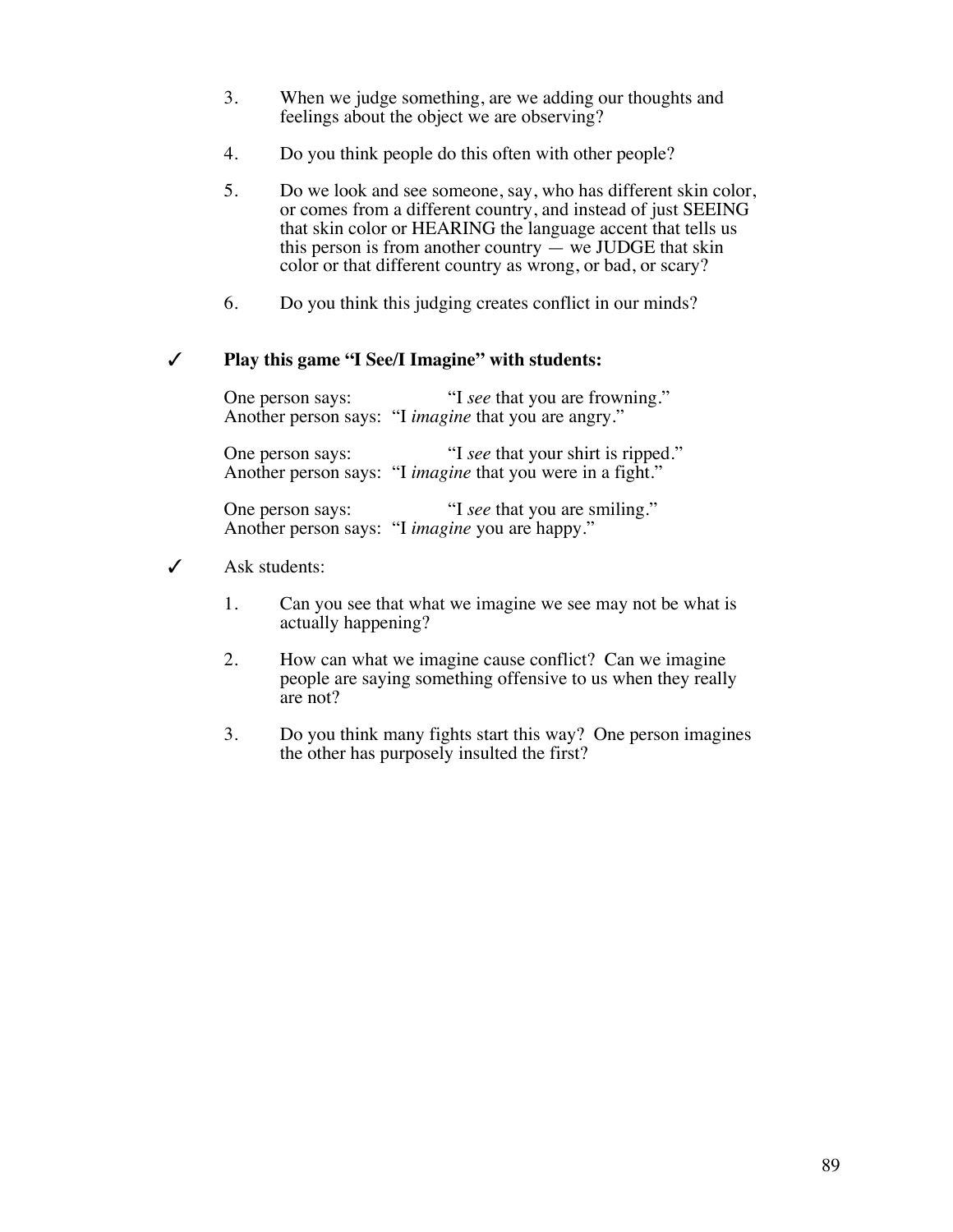# **Addendum 9D I WON'T FIGHT! DON'T ASK ME!**

# $\checkmark$  **BEFORE ROLEPLAY, tell students:**

- 1. Every day there are people, places and things that trigger a response in us to fight.
- 2. When we become familiar with how they trigger this reaction in us, we get better at SEEING what they are and DECIDING NOT to fight.
- $\checkmark$  Ask for a volunteer hopefully someone who has not yet had the opportunity to roleplay — to come before the class and be willing to practice **refusing to fight**.
- $\checkmark$  Tell all other students to think of one slur, one nasty, mean thing to say to this volunteer that will entice the volunteer to fight.

# $\checkmark$  DO ROLEPLAY.

 $\checkmark$  Ask for any other volunteers who want to practice refusing to fight and going through the same process.

## $\checkmark$  **AFTER ROLEPLAY**, ask volunteer(s):

- 1. Did any of the slurs and mean words get to you?
- 2. What was running through your mind when you heard these words?
- 3. What did you tell yourself about these words and thoughts?
- $\checkmark$  Ask students:
	- 1. How did it feel to curse and put this volunteer down?
	- 2. Did it get rid of aggressive feelings? Make you feel better?
	- 3. Did it resolve any conflict in your mind?
	- 4. Did you feel like a bully?
	- 5. Were your curses FACTS or IMAGININGS?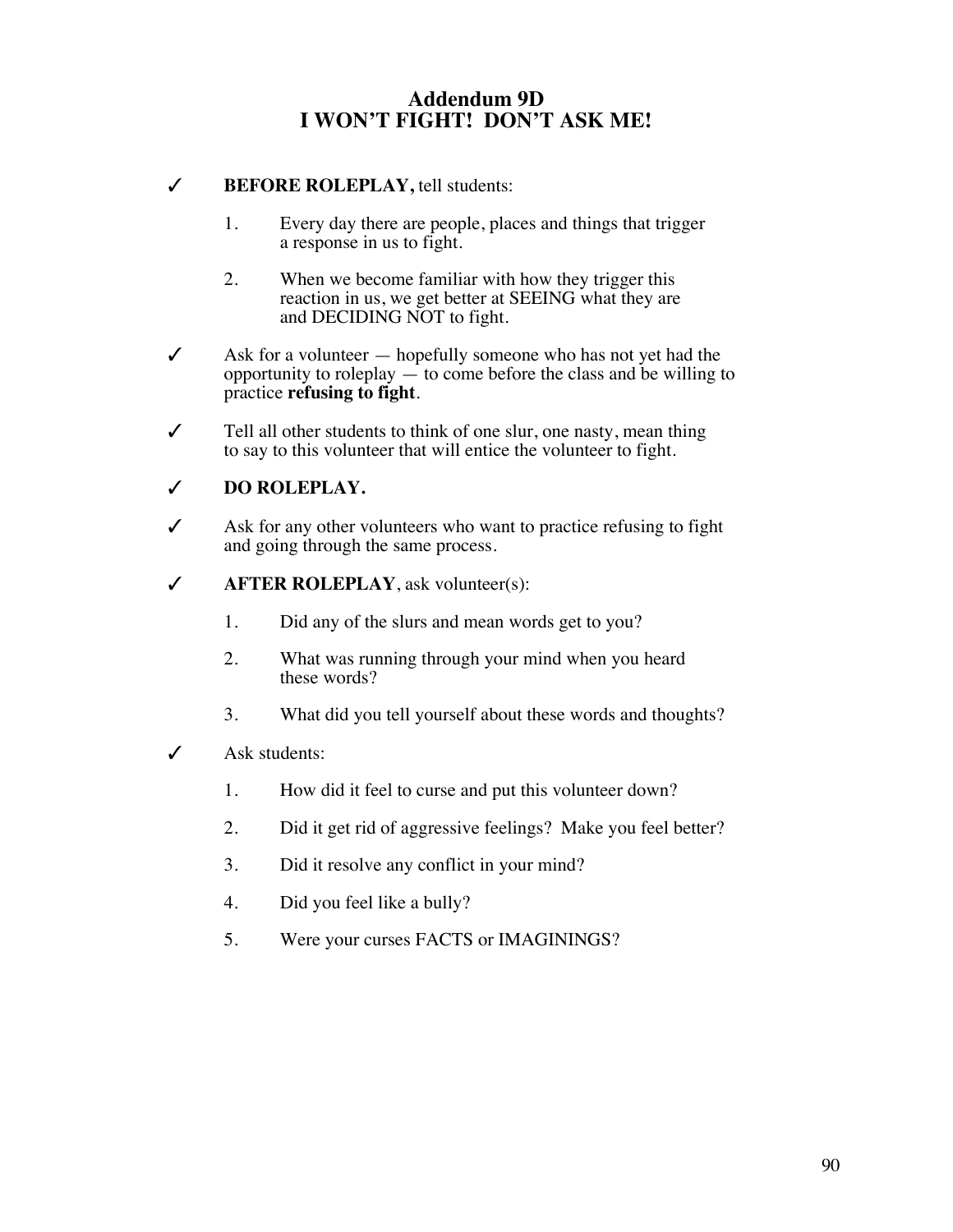# **Addendum 9D ROLEPLAY: I WON'T FIGHT! DON'T ASK ME!**

#### **VOLUNTEER**

The highest goal of the martial arts is to NOT fight. Therefore, I will NOT fight. Don't ask me. Don't try to make me. I have decided that I will not fight. Nothing you can say will make me get angry or upset. I control my mind — not you.

### **STUDENT #1**

You are a creep! I hate your guts, because you have (fill in the blank) colored eyes, and because you come from a different religious background than I do! I think you should get out of town!

### **VOLUNTEER**

Your words don't upset me. I control my feelings — not you.

### **STUDENT #2**

Here's a gold watch, stupid! I'll give you this watch if you buy some drugs from me. C'mon, try 'em. I promise you, you're gonna love 'em. I know you don't have the money to go anywhere or do anything, but this trip is one you'll never forget. C'mon, creep. Buy this!

### **VOLUNTEER**

Your words don't convince me. I control my feelings — not you. I can take a fabulous trip anytime I want — I travel inside my mind and find lots of fascinating places there.

- $\checkmark$  Continue in this way, encouraging students to come up, one at a time to try to incite this volunteer to riot.
- $\checkmark$  Give the volunteer the opportunity to respond, peacefully and calmly every time a student tries to create conflict.
- $\checkmark$  Let students be creative and make up their dialogue.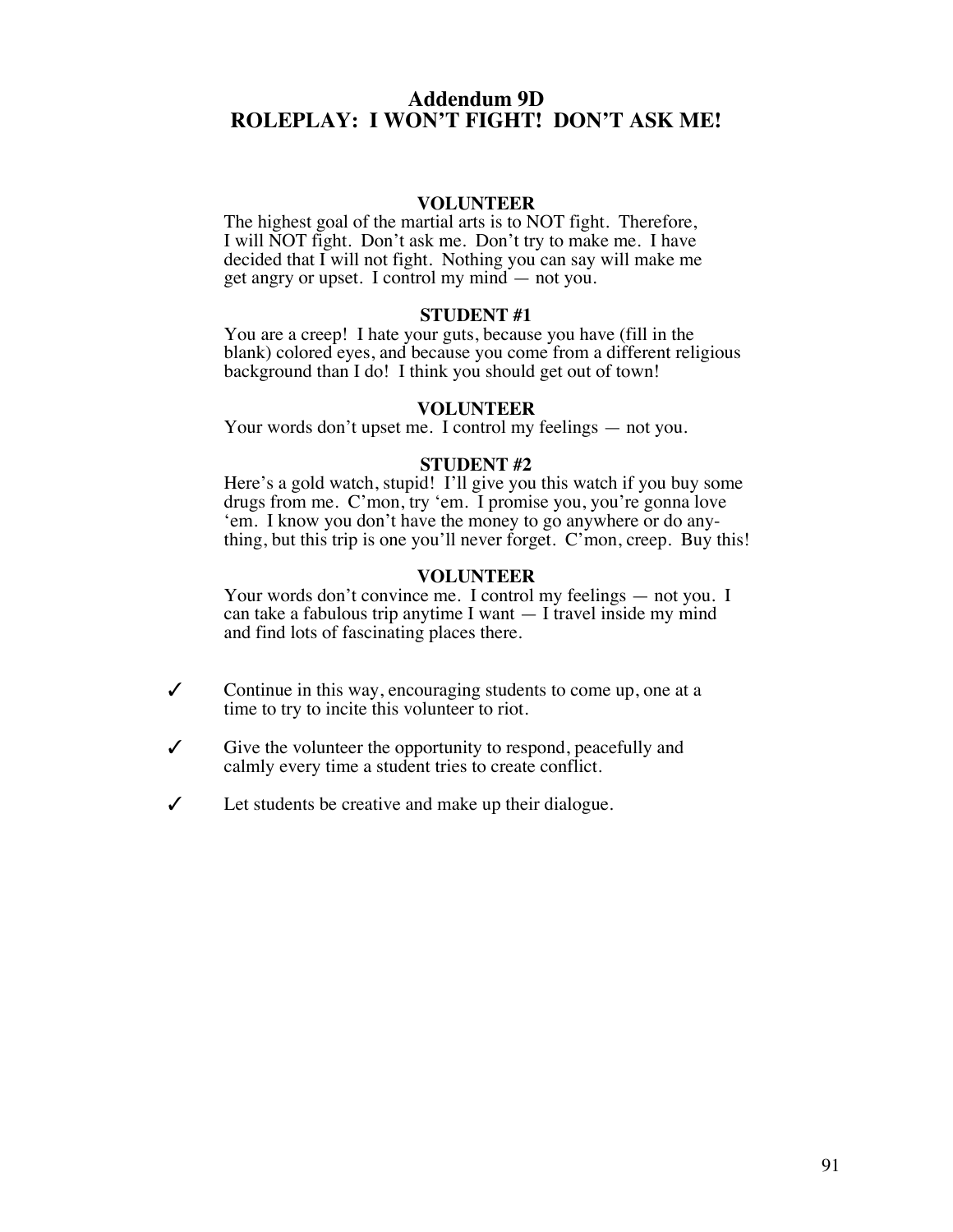# **Addendum 9E A QUOTE TO NOTE**

"Sitting quietly, doing nothing, Spring comes, and the grass grows by itself."

— *Zenrin Kushu*

- $\angle$  Ask students:
	- 1. What does this quotation mean to you?
	- 2. Does it mean that it's important to have a quiet, peaceful mind?
	- 3. Does it mean that a mind, once it is calm, will simply know what to do?
	- 4. Sometimes when we refuse to water the grass, does it grow anyway?
	- 5. Do you think that if we refuse to fight, we will grow anyway?
	- 6. Can a still mind SEE things better than one that is filled or confused?
	- 7. What kind of stones distract the calm waters of your mind?
	- 8. If you refuse to fight, walk away, agree with the bully, trick the bully or use humor, or make friends, are you helping yourself achieve the highest martial arts goal?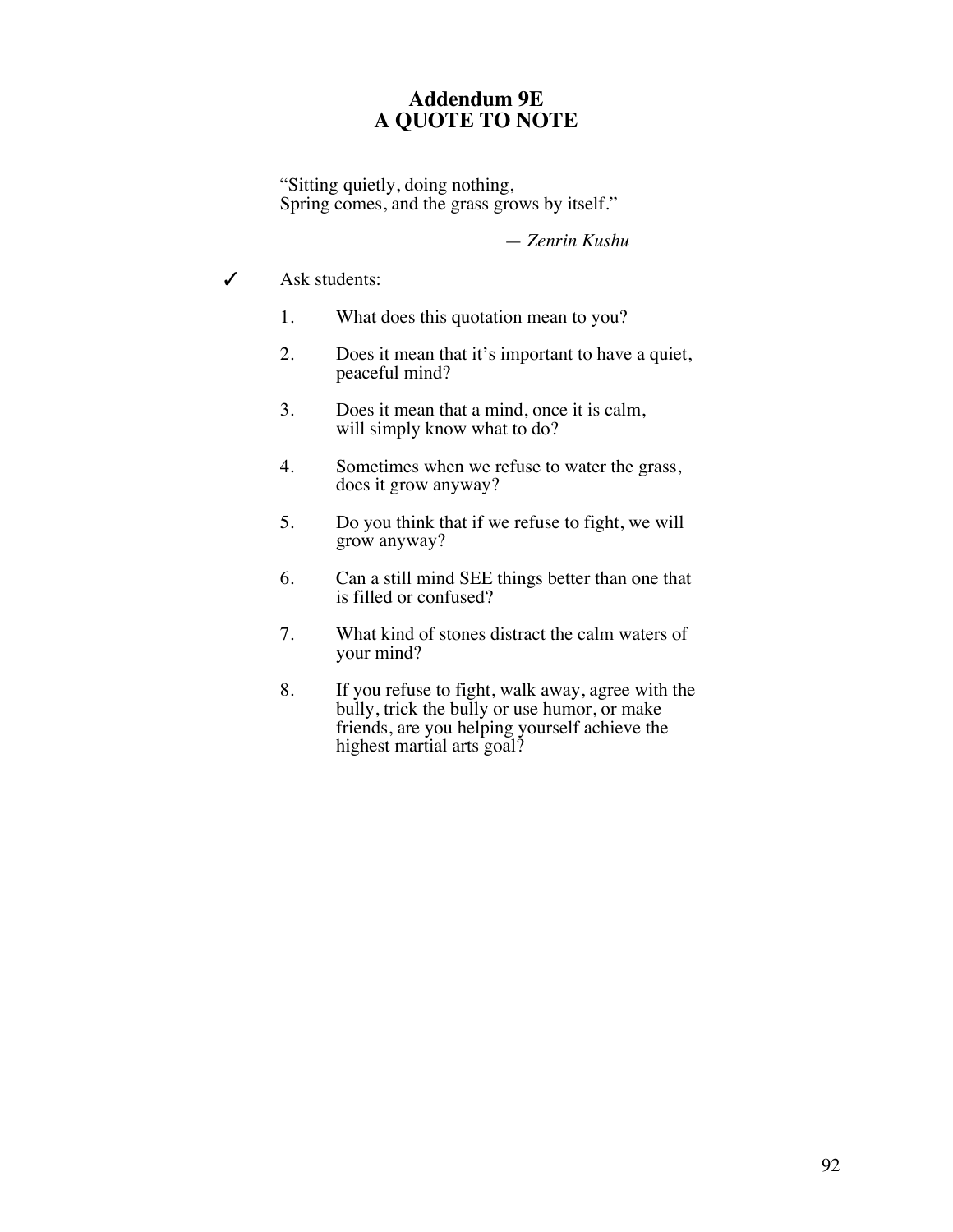# **LESSON 10 Focus: A Short Distance Between Two Points**

### **Breakdown of Lesson 10:**

Like an animal sensing danger. Focus is a straight line. Standing up to the bully.

### **Like An Animal Sensing Danger**

- 1. Read to students the story "**Song Of Life Facing Death"** in **Addendum 10A**. (This story also appears in *Flight Of The Golden Eagle,* p. 6.)
- 2. Afterward, ask:
	- O What does it mean to "sense a presence"?
	- ! Was the student scared? Did he fight? Run? Freeze?
	- ! Was the student face-to-face with a bully of a different kind?
	- $\bigcirc$  How did the student use his mind? What did he instinctively sense about the lion that helped him?
	- ! Did he sense that since the lion had her cubs with her, she was not going to leave them?
	- ! What was the primeval bond between the boy and the lion? Do you think either of them wanted to harm the other?
	- ! What did the *kiai* represent?
	- $\bullet$  Why do you think the boy felt so joyfully alive afterward? Did he win this encounter — without fighting?

**Note To Instructor:** Go to **The Things We Have In Common** (Addendum 10B).

## **Focus Is A Straight Line**

- 1. Ask students:
	- ! What is the shortest distance between two points?
	- ! Is it a curved line? A circle? A square?
	- $\bigcirc$  Is a straight line?
	- $\bigcirc$  When you are totally focused, is your focus like a laser beam between two points?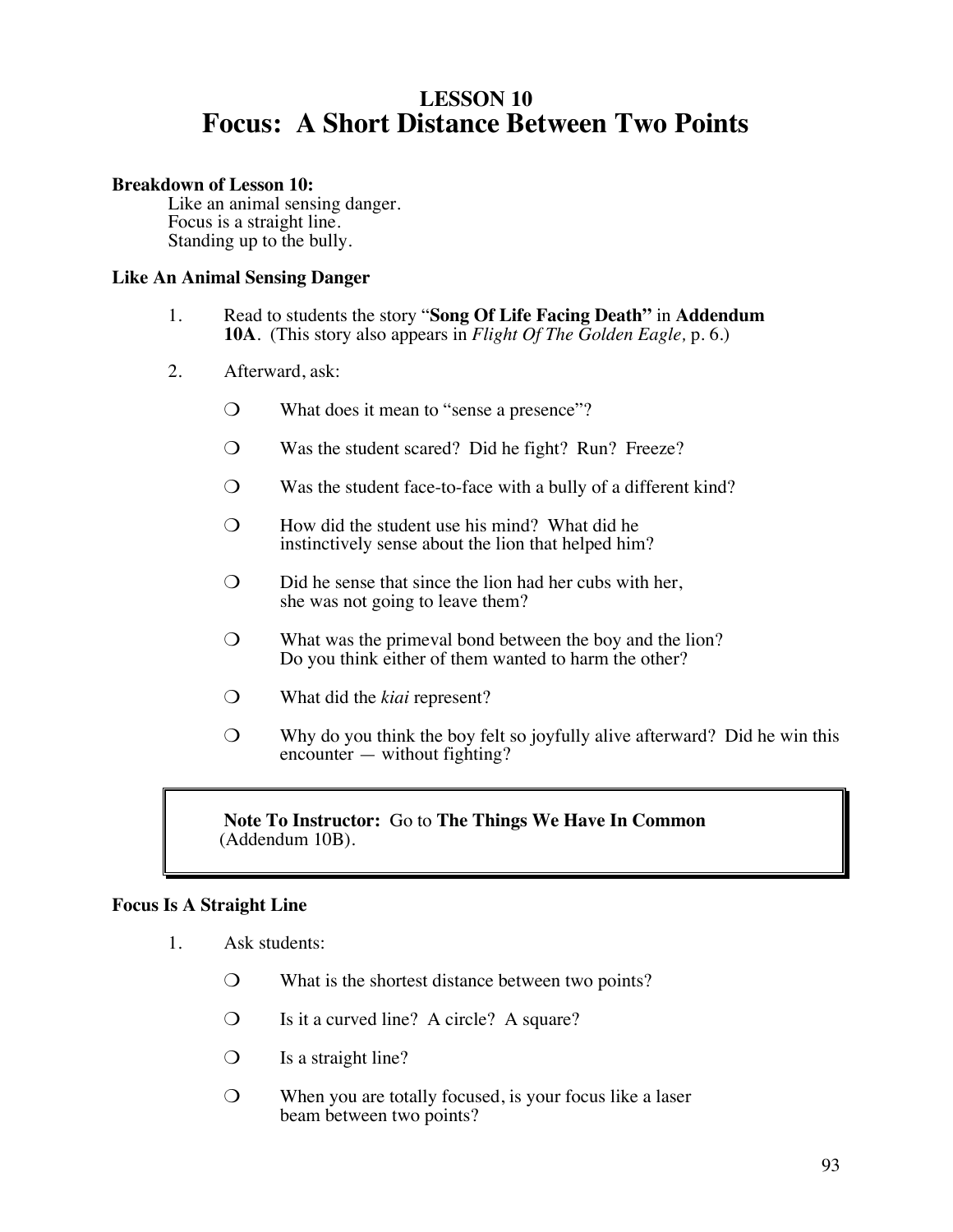- 2. Tell students:
	- Focus is a straight line; it is the shortest distance from your mind to the object you are focusing on.
	- Focus in the martial arts is a process of developing a powerful defense or counter-attack by a series of movements done in a certain order.
	- Physical focus is the ability to concentrate all the body's energy on a certain target for an instant.
	- Mental focus is the correct attitude, a strength of confidence, without which your body cannot have its tremendous power.

**Note To Instructor:** Go to **I Am Focused!** (Addendum 10C).

## **Standing Up To The Bully**

- 1. Tell students:
	- With correct attitude and mental strength, you have the power to walk away with confidence.
	- " A new way to walk away with confidence is to stand up to the bully.
	- $\blacktriangleright$  Standing up to the bully means that you tell the bully  $-$  with words, with your body, with how you present yourself — that you do not want to be bullied.
- 2. Ask students:
	- $\bigcirc$  Do you think this may want to make the bully fight more?
	- ! Do you think it may depend on the kind of bully you deal with?
	- $\bigcirc$  Do you think standing up to a bully may surprise the bully?
	- ! Do you think a bully, expecting you to be afraid, might back off?
	- $\bigcirc$  Do you think you have a better chance of the bully backing down if you and the bully are alone, as opposed to standing in front of a lot of other kids? Why?
	- $\bigcirc$  Is it possible a bully may not back down in front of people because s/he feels his/her reputation is at stake?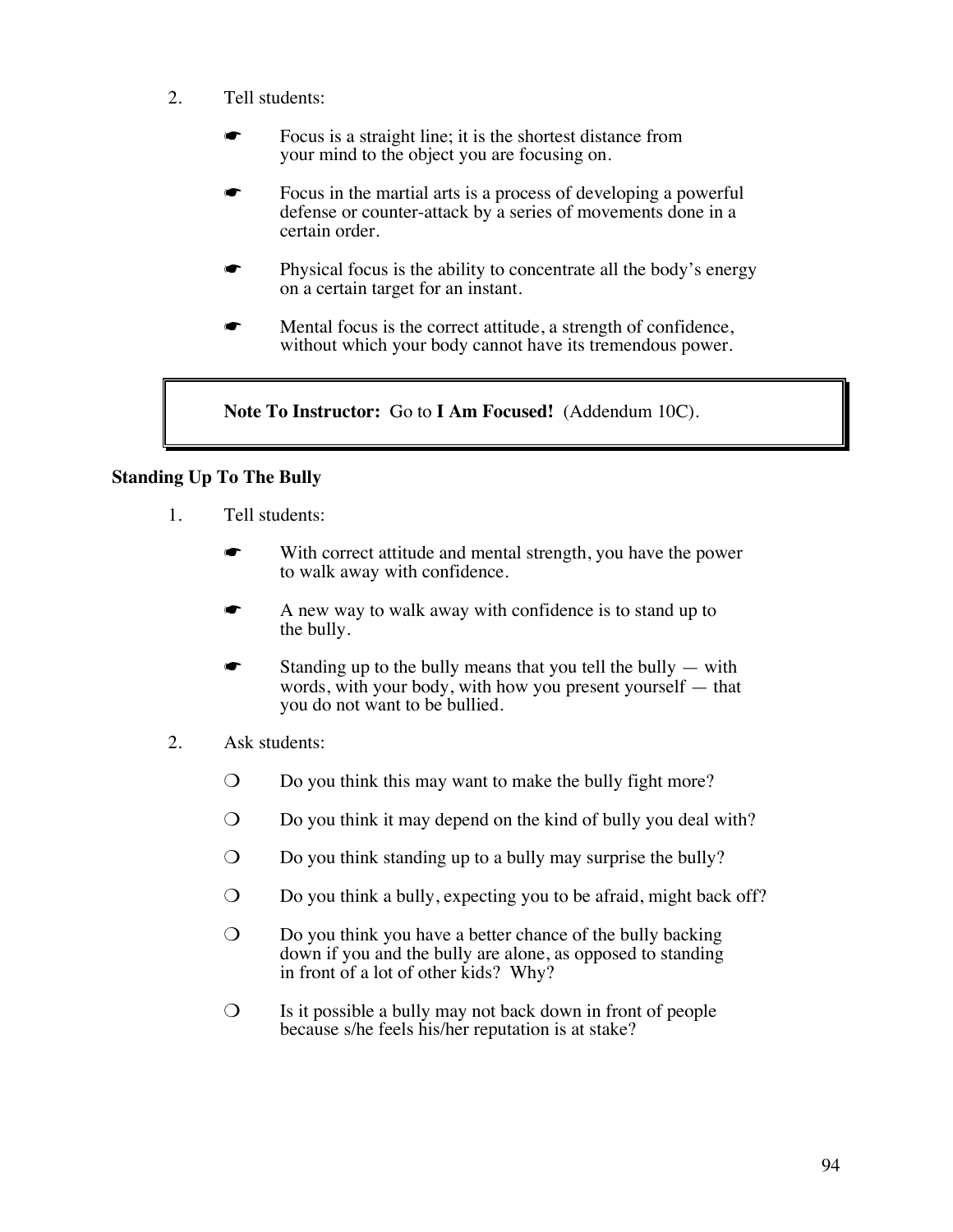- 3. Tell students:
	- Standing up to a bully is an important decision.
	- It means that inside yourself you have decided you are not going to tolerate being bullied any longer.

**Note To Instructor:** Go to **I Don't Want To Be Bullied Anymore!**  (Addendum 10D). Follow up with **A Quote To Note** (Addendum 10E).

**Summary:** *Read all to students as summary, or focus on one.*

- $\star$  Physical focus is the ability to concentrate all the body's energy on a certain target for an instant.
- $\star$  Mental focus is the correct attitude, a strength of confidence, without which your body cannot have its tremendous power.
- $\star$  Standing up to the bully means that you tell the bully with words, with your body, with how you present yourself — that you do not want to be bullied.
- $\star$  Standing up to a bully means you've decided you are not going to be bullied anymore — ever.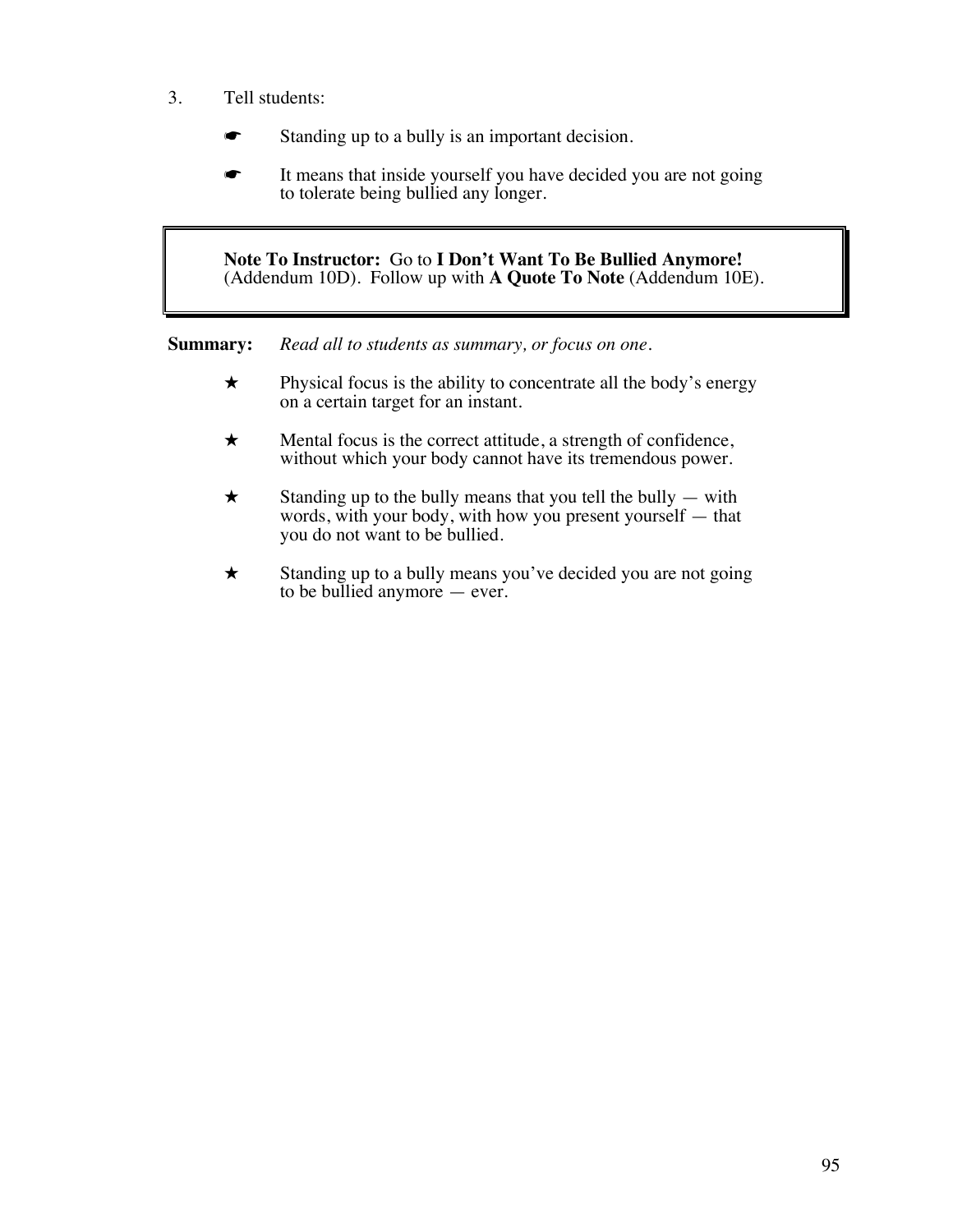# **Addendum 10A SONG OF LIFE FACING DEATH**

The high hills were covered with new snow. It was early in the season for such whiteness. The land was hushed, not a creature stirring, except for a lone large bird slowly gliding in the air far above the earth. The snow glistened — millions of tiny iridescent crystals shining in the sun. The branches of tress, with few remaining leaves, were lined with frozen snow, bending low to bear their gentle burden. Fall leaves of red, gold and green were resting against a background of soft white.

The student walked slowly in silence, appreciating the splendor of this unexpected early winter. He had awakened early to put on this winter uniform and snow shoes for the first time. As he paddled through the crunching snow, the wind ceased. The frozen lake below shimmered like a sapphire in the early winter sun.

The student ventured far away from camp, lost in the beauty of the day. Suddenly, without seeing or hearing anything unusual, he felt a presence that made the hair on the back of his neck stand up. Like an animal sensing danger, he stopped and looked in all directions. Everything was still. As he turned to retrace his steps, he noticed an animal's tracks off to his left on higher ground. Curious, with instinctive caution, the student climbed up to get a better look. There were three sets of prints: one larger and two smaller. By their shape, he could see that they were the tracks of a large cat.

The student suddenly felt alone, far away from the safety of his camp. He had wandered beyond the limits set by the teachers for traveling alone, but the morning was so wonderful that he had become unaware of time and place. Now realizing that he had wandered, he started back down the hill by which he had come. For a moment, he was disoriented and could not find his own footprints. When he did, he began to retrace his way back. Rounding a bend in a thick part of the woods, he stopped dead in his tracks! There in front of him, blocking his way, was a mother mountain lion and her two cubs. All were frozen in a heightened state of awareness.

The mother mountain lion's green eyes flared, her teeth flashing a deadly warning. The two cubs stayed close to her, not moving, intensely aware of the human intruder. The student felt fear in the air and the danger it was producing. For what seemed like eternity, they all stood frozen in indecision. The student's heart pumped faster; his muscles tensed; his mouth was dry. This was primitive fear born of the instinct for survival. In this primal encounter, the mountain lion had the advantage since she was well-equipped by nature to battle her foes with sharp claw and fang. She could also run fast when threatened, but with her cubs this was not an option she could risk — and the student instinctively knew it.

Without conscious reasoning, the student stood very still and began to sing a children's lullaby he had heard as a small boy. From some long forgotten place, the song emerged. It was as if his own mother's voice was speaking to the mother in the mountain lion. Some deep connection beyond rational thinking or action prompted this gentle song to come forth in this moment of extreme danger.

The mountain lion, almost undetectably, relaxed her defense and began to listen. For an endless moment outside of time and place, a young boy was singing to a large mother mountain lion and her cubs! There was a unity between them, a primeval bond. Neither wanted to harm the other; each had been reacting out of fear for survival and wanted only peace and well-being. The song filled the student with an energy that allowed him to feel whole again, whereas moments before he had felt disconnected, as if he were outside his body with fear.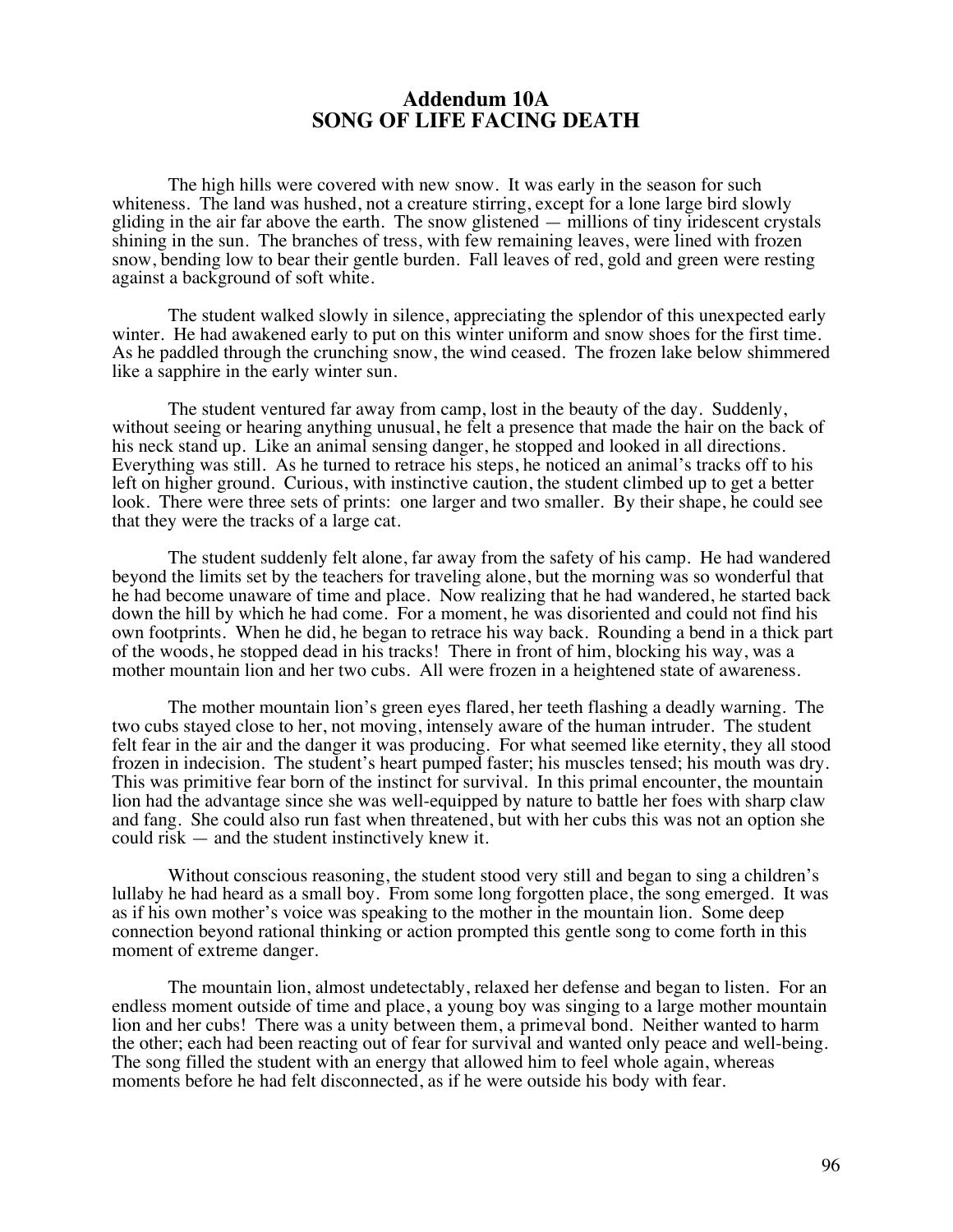And then there arose, without thinking, from deep within him, the *kiai* (martial arts shout) — a great booming *kiai* that echoed off the snowy mountains. The mountain lioness, who had been lulled by the song into momentary inaction, suddenly awoke to this commanding sound. It was a sound that did not threaten or harm. It was a sound that charged the air with energy and strength  $-$  a call to power that was understood by the mountain lioness. She did not show fear or aggression when confronted with this sudden charge of intensity. With dignity and respect, she lowered her protective claw and stood tall next to her cubs. The cubs looked up at their mother and she looked straight at the student. Then, without warning, she turned and slowly walked up the hill, her cubs trailing along beside her.

The student watched them as they disappeared into the snowy woods and beyond, until he was standing alone in the forest, wondering if what had just happened really did! Slowly he moved on towards camp, noticing how much more he was aware of. The smell of the woods, the feeling and sound of snow beneath his feet, the slightest glimmer of sun reflected on the scene around him — all magnified a hundred times greater than ever before. He was alive. Alive! And because he had brushed up against death, he felt keenly, exquisitely, joyously alive.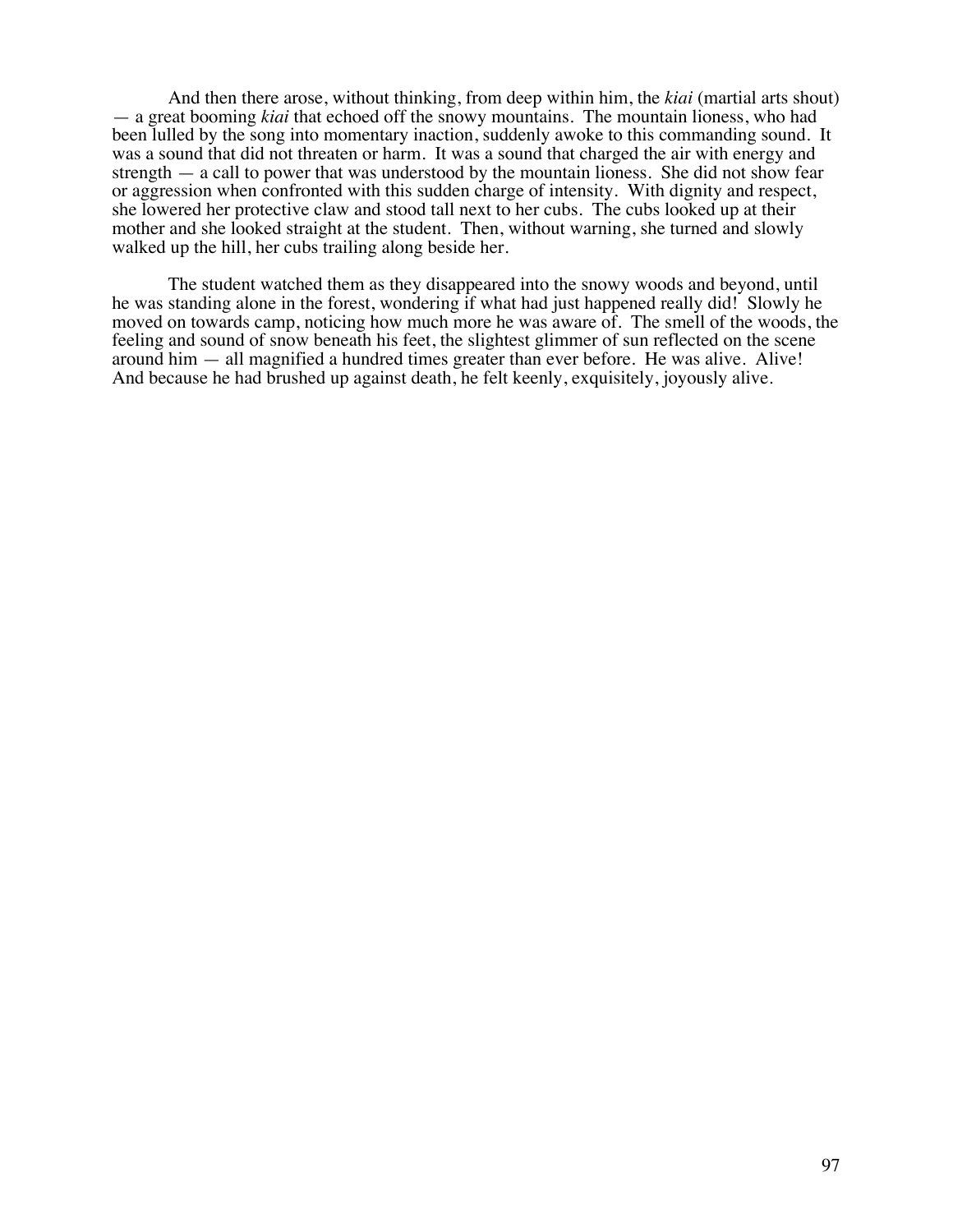# **Addendum 10B THE THINGS WE HAVE IN COMMON**

- $\checkmark$  Ask students:
	- 1. In the story "Song Of Life Facing Death," what did the boy and the lion have **in common**?
	- 2. Were they both scared?
	- 3. Did they both want to survive and not have to fight?
- $\checkmark$  Tell students:
	- 1. In situations in which we feel afraid, and we lose our ability to see clearly what is there, we tend to see differences instead of similarities.
	- 2. To help build a strong mind, we need to be aware of what we have in common with each other.
- $\checkmark$  Divide students into groups of three or four. Do your best to create these groups with students who are very different from each other.
- $\checkmark$  Tell students:
	- 1. Have a discussion with your group members for a few minutes and figure out what the three (or four) of you have in common. It can have something to do with the way you look, the way you think, the way you act, where you come from, where you live, your family members, the subjects you enjoy: **Jan and I have the same color eyes. We both live on Main Street, we both have two brothers, and we both like fast action movies.**
	- 2. Interview one another, making sure everyone gets the chance to talk, so that you begin to see what you have in common with that person.
	- 3. Every time you hear or notice something you have in common, make a note of it.
- $\checkmark$  Give students 5 10 minutes; then call time.
- $\checkmark$  One group at a time, ask for volunteers to read their lists.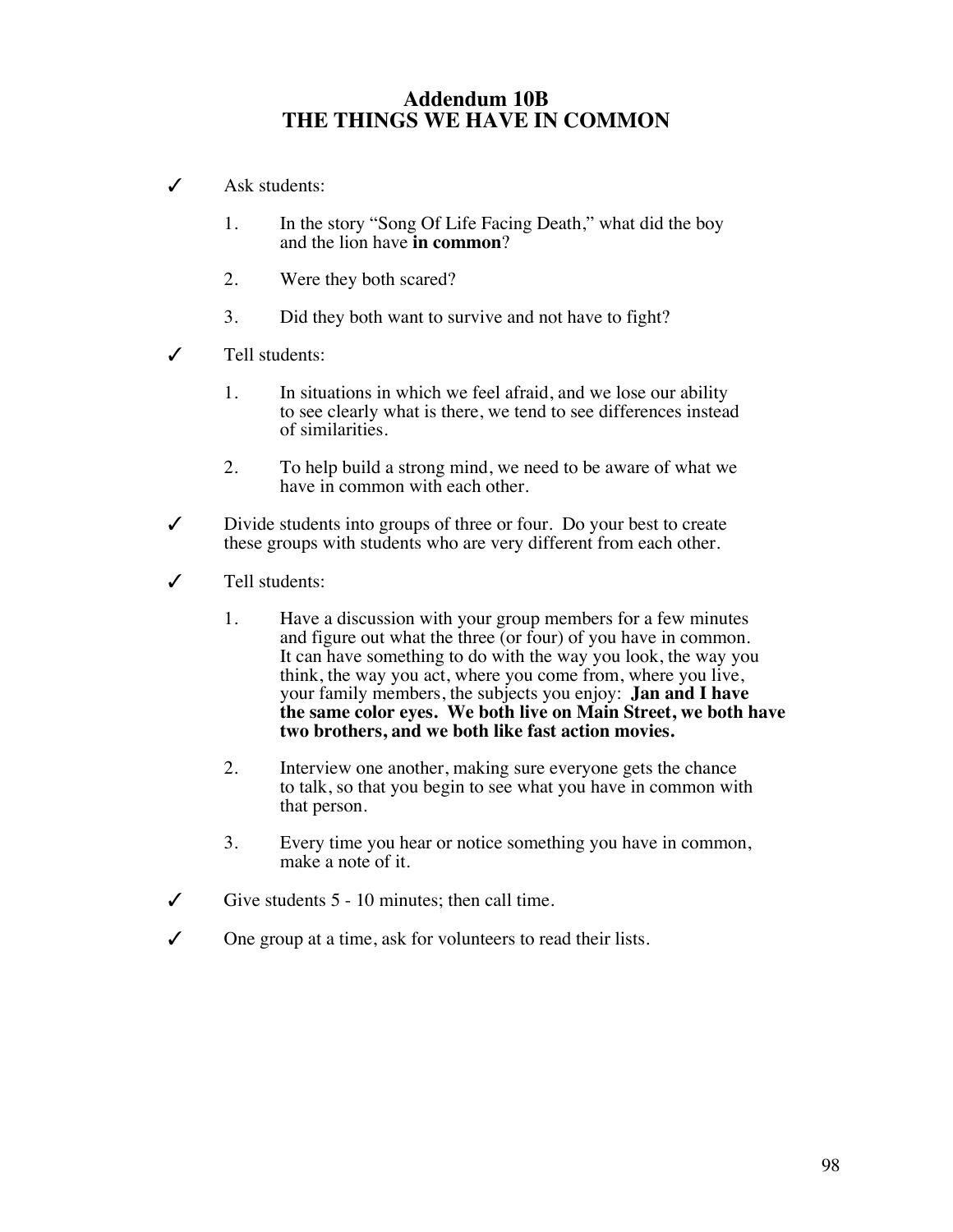# **Addendum 10C I AM FOCUSED!**

- **EXECUTE:** Ask for four or five volunteers to demonstrate a reverse punch, or a particular kata that you have selected.
- $\checkmark$  Tell volunteers:
	- 1. The object of this exercise is **focus**.
	- 2. You want to do this punch (or kata) clearly, no matter what else is going on in the room.
	- 3. Other students will be trying to distract you, but you must maintain your focus.
- $\checkmark$  Assign three or four students to each volunteer. Tell them:
	- 1. Without touching the volunteer, try to distract the volunteer.
	- 2. You can shout, yell, call the volunteer names, act funny or crazy, but you cannot touch the volunteer.
- $\checkmark$  Ask volunteers to do their punch (or kata) first, with no distraction.
- **The DO EXERCISE:** Ask volunteers to do their move again, and tell the other students to GO! DISTRACT!

## \$ **AFTER THE EXERCISE**, ask:

- 1. What did you volunteers do to keep yourself focused when the other students were trying to distract you?
- 2. Did you have to focus more? Think harder?
- 3. Were you able to ignore their curses and threats?
- 4. What do you have to do with your mind to stay focused on what you are doing?
- 5. Do you have to quiet your mind? Make it "empty"?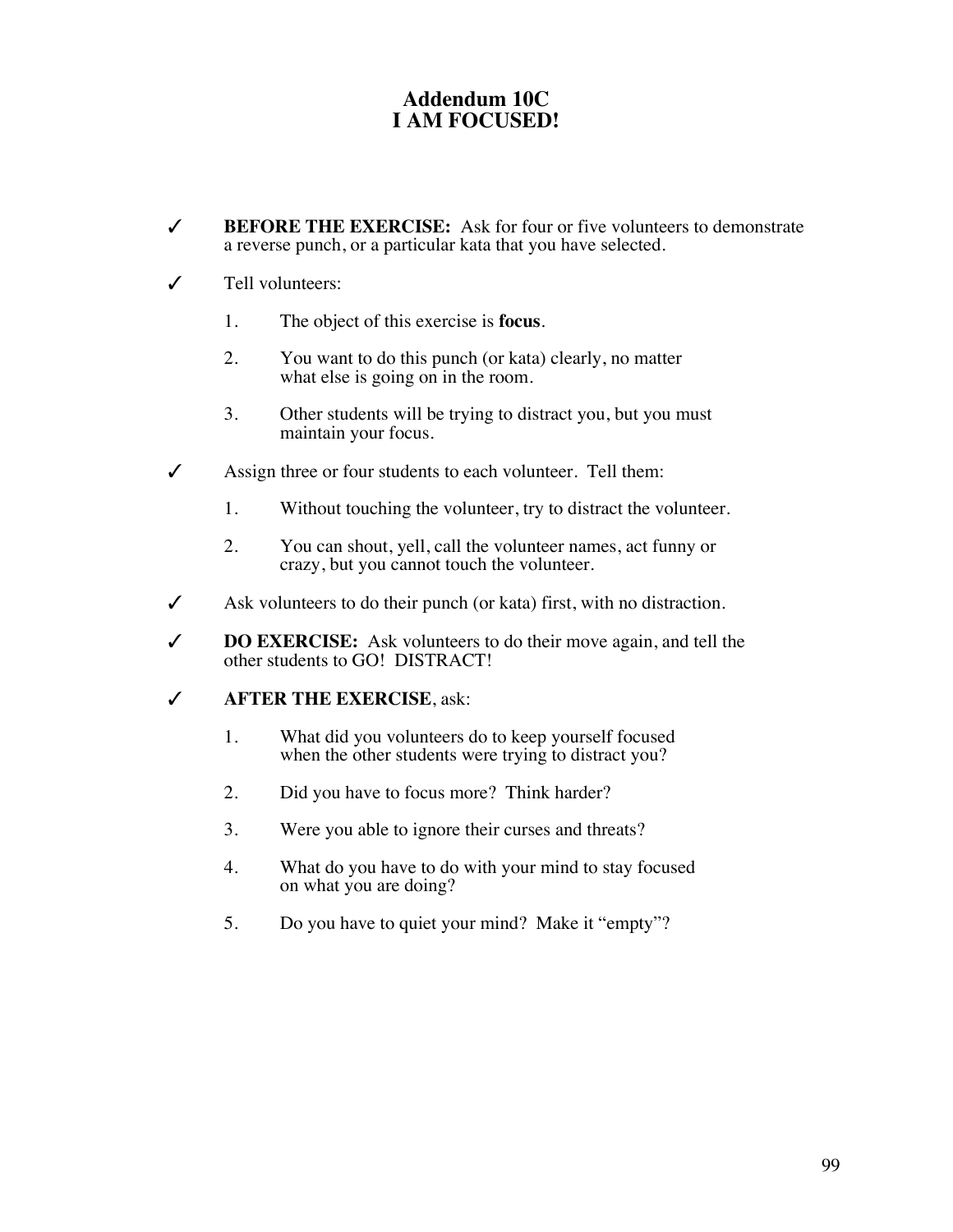# **Addendum 10D I DON'T WANT TO BE BULLIED ANYMORE!**

# **SEFORE ROLEPLAY, tell students:**

- 1. We never know how a bully is going to act or react for sure. We do our best to be aware of a bully's facial signals or body signals, but we never know for certain what the bully will do.
- 2. When you make the decision to stand up to a bully, your focus is: I have decided I am not going to tolerate being bullied any longer.
- 3. With your face, your body, your mind, your voice you tell the bully that you are not going to take the bullying anymore.
- $\checkmark$  Ask for two volunteers to play the parts of **Hurricane** and **Eagle**.

# **DO ROLEPLAY**

- $\checkmark$  **AFTER ROLEPLAY, ask students:** 
	- 1. What did you think of Eagle's standing up to the bully?
	- 2. Do you think it took a powerful mind?
	- 3. Did Eagle have to wipe out past thoughts and fears about what had happened between Eagle and Hurricane before?
	- 4. Did Eagle maintain a certain focus on a track of offense rather than defense?
	- 5. Do you think Eagle surprised Hurricane?
	- 6. Do you think Eagle became a bully?
	- 7. Was anyone else around when Eagle and Hurricane met?
	- 8. Do you think this tactic might not be as effective if some of Hurricane's buddies were around? Or if other people were watching?
	- 9. Can you see yourself being Eagle?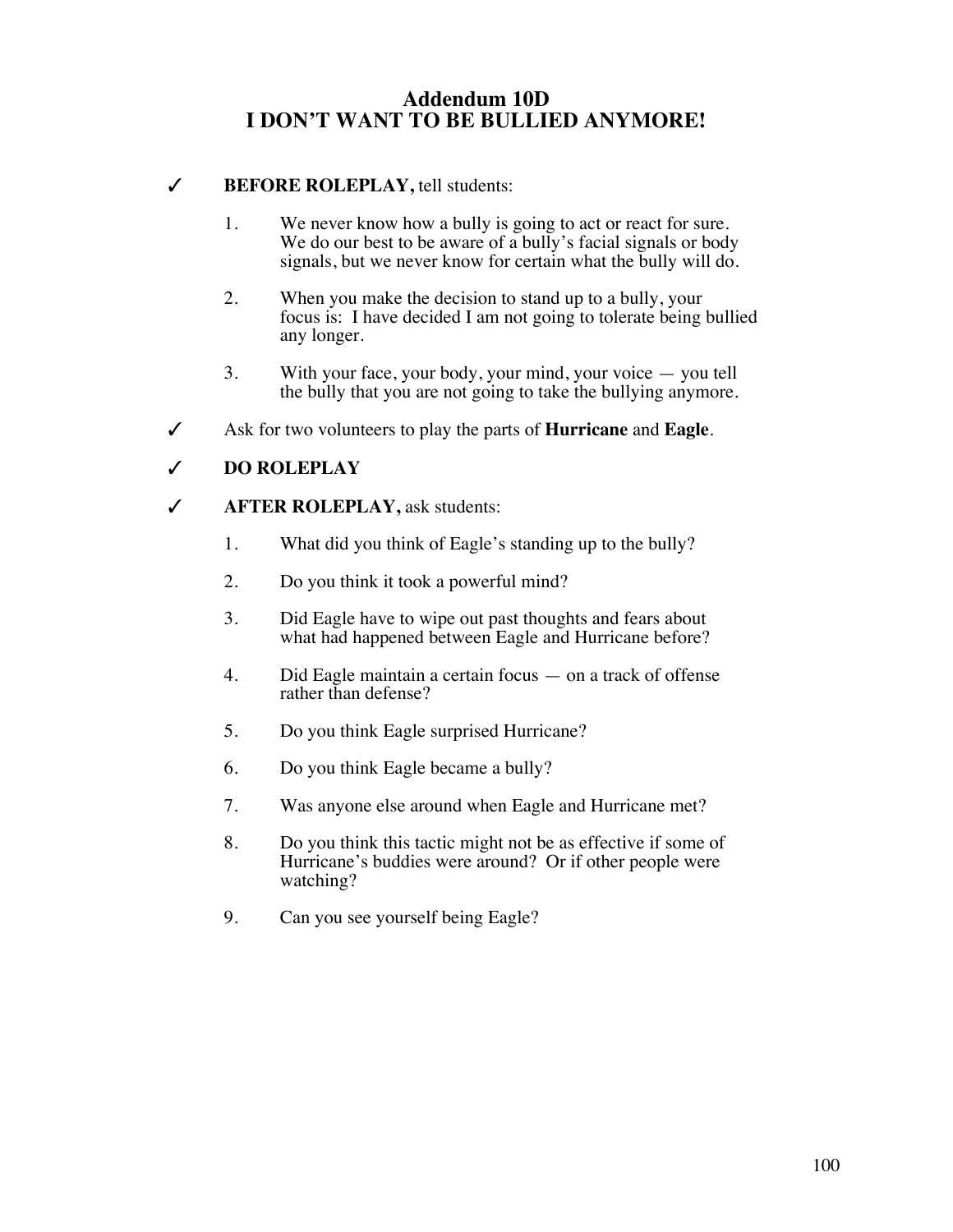# **Addendum 10D ROLEPLAY: I DON'T WANT TO BE BULLIED ANYMORE!**

#### **HURRICANE**

Yo, pea-brain! Not so fast walking away! You and I need to have a conversation!

### **EAGLE**

What do you want, Hurricane?

#### **HURRICANE**

You KNOW what I want, Eagle-eyes. You've been a fine, fine contributor to my weekly salary, and seeing as how I have no lunch money today, I think you ought to give me yours.

#### **EAGLE**

(To self:) *I have given him lunch money four times; he has punched me and bruised me, and this is never going to stop.*  (Closes eyes for a second, takes a deep breath, stands tall and summons up a strong stance and voice and says to Hurricane, forcefully:) In the first place, I don't have any, Hurricane. In the second place, if I did have some, I wouldn't give it to you. You know why? Because I'm not going to let you take my money anymore. You know why? Because I don't like you! Because you take advantage of people and have no respect for anyone. You know why? Because you don't have respect for yourself! If you respected yourself, you wouldn't pick on other people! If you ever want to learn what respecting yourself is about, ask me sometime — when I'm in the mood to tell you! In the meantime, BUZZ OFF! (Walks away, quickly.)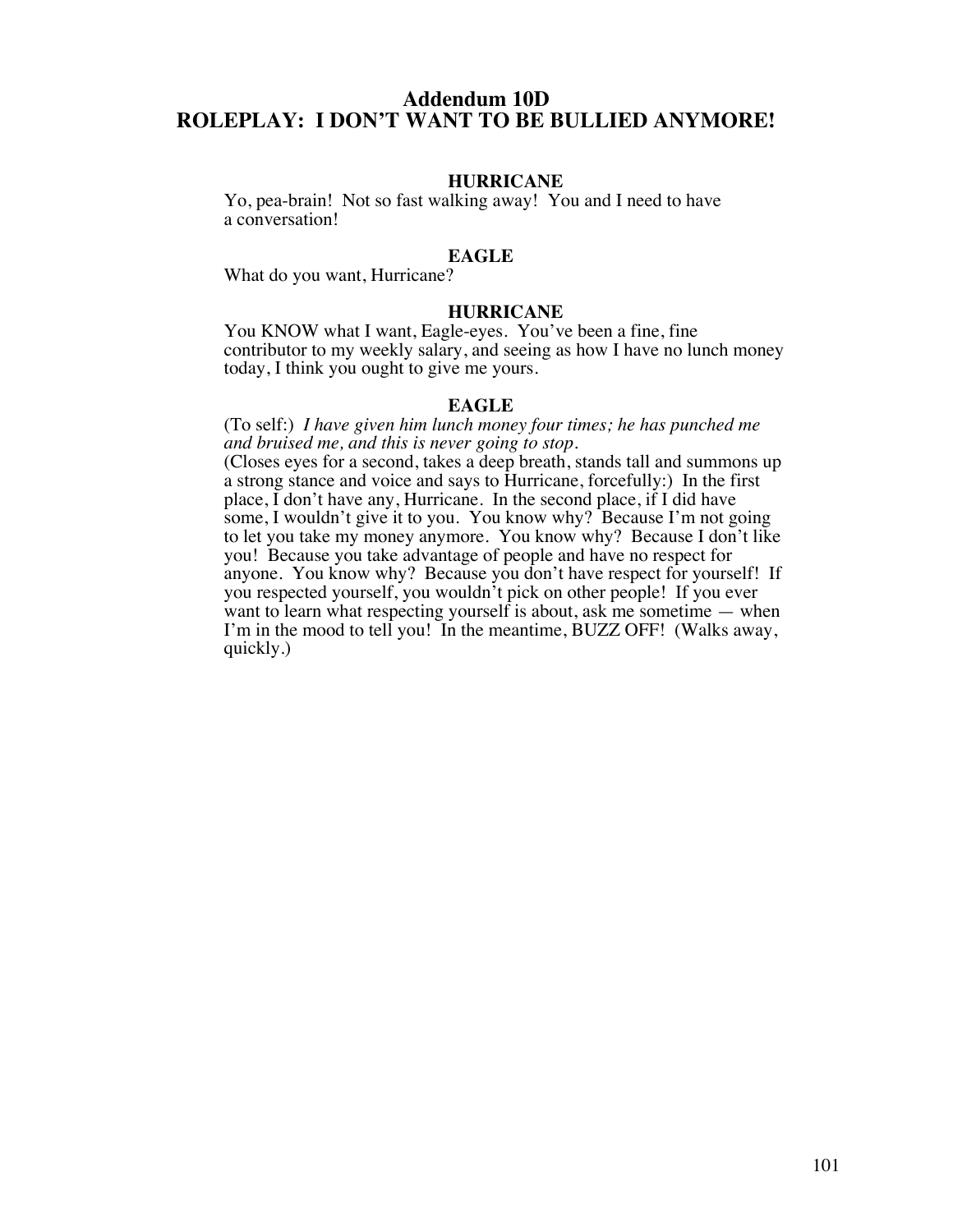# **Addendum 10E A QUOTE TO NOTE**

"Upon the clatter of a broken tile, all I had learned was at once forgotten."

—*Anonymous*

- $\checkmark$  Ask students:
	- 1. What kind of focus is this?
	- 2. Is it immediate, total focus, right in the moment?
	- 3. Have you ever heard a noise that immediately captured your attention to the exclusion of everything else?
	- 4. Do you remember how that felt to focus your eyes, ears, attention to that sound? Perhaps you were alone in a room and the sound frightened you. Or you were outside and heard a car crash.
	- 5. Did your mind instantly stop whatever it was thinking about and focus directly on where the sound came from?
	- 6. Do you think this is the kind of focus we need to put on our martial arts moves? On dealing with a bully? On people who speak to us?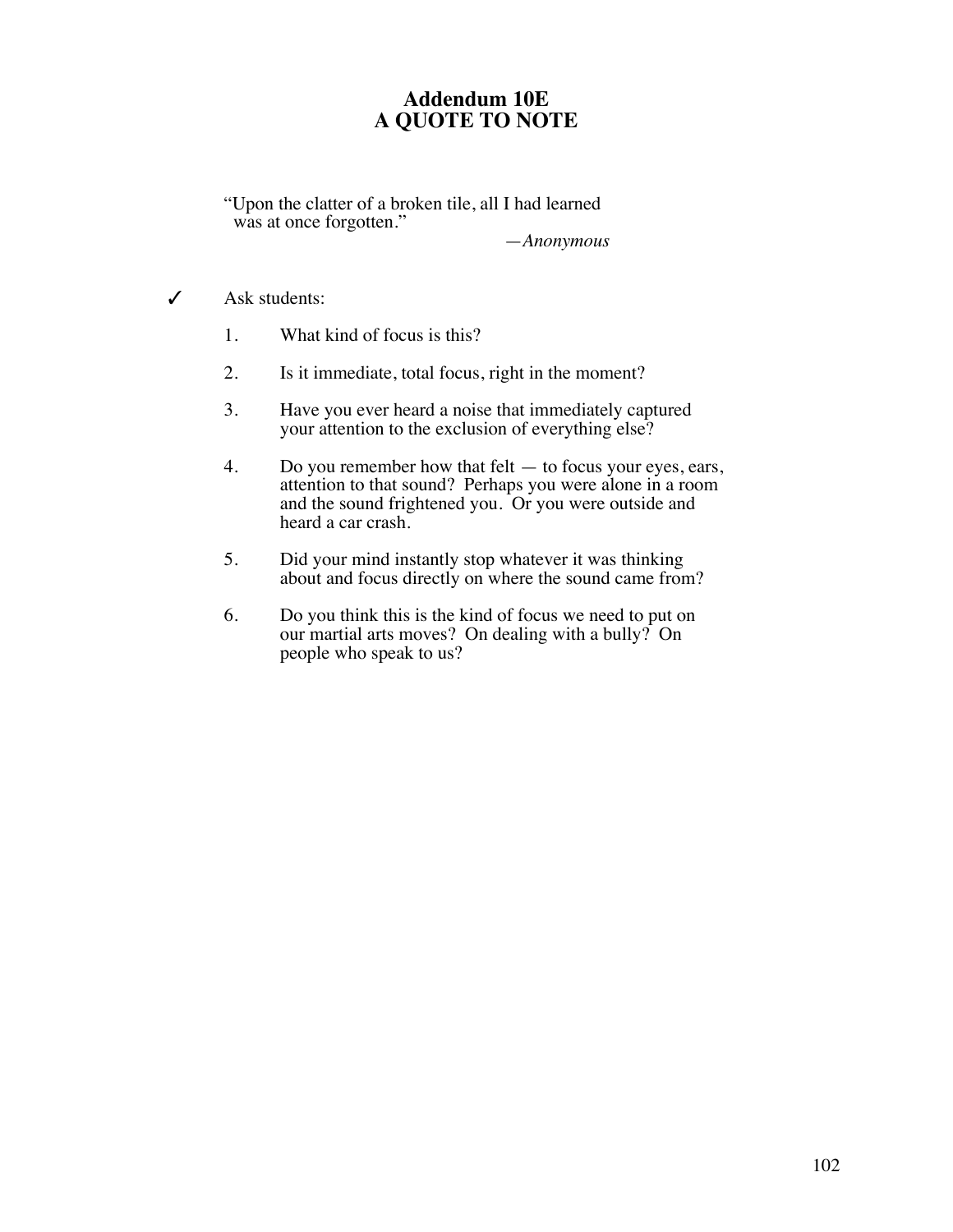# **LESSON 11 Summoning All My Strength**

### **Breakdown of Lesson 11:**

A great impulse of energy. Kiai: the shout of strength. Screaming and yelling can stop a bully.

### **A Great Impulse Of Energy**

- 1. Read to students the story "**Kiai: From A Distance"** in **Addendum 11A**. (This story also appears in *Facing The Double-Edged Sword,*  p. 38, with illustration, p. 39.)
- 2. Afterward, ask:
	- ! Are there bullies in this story? Who are they?
	- $\bigcirc$  What do you think caused the boy to pull a knife out of his pocket?
	- ! Do you think he was scared? Angry? Why?
	- ! How did Dobson save the shopkeeper?
	- ! Was Dobson's reaction a physical one? A mental one?
	- ! What effect did the *kiai* have on the boy with the knife?
	- $\bigcirc$  Did it wake him up from the nightmare he was about to create?
- 3. Tell students:
	- Kiai is another important principle in the martial arts.
	- Ki means energy. Ai means union.
	- Kiai means a union, or coming together, of energy.

# **Note To Instructor:** Go to **The Razor's Edge!** (Addendum 11B).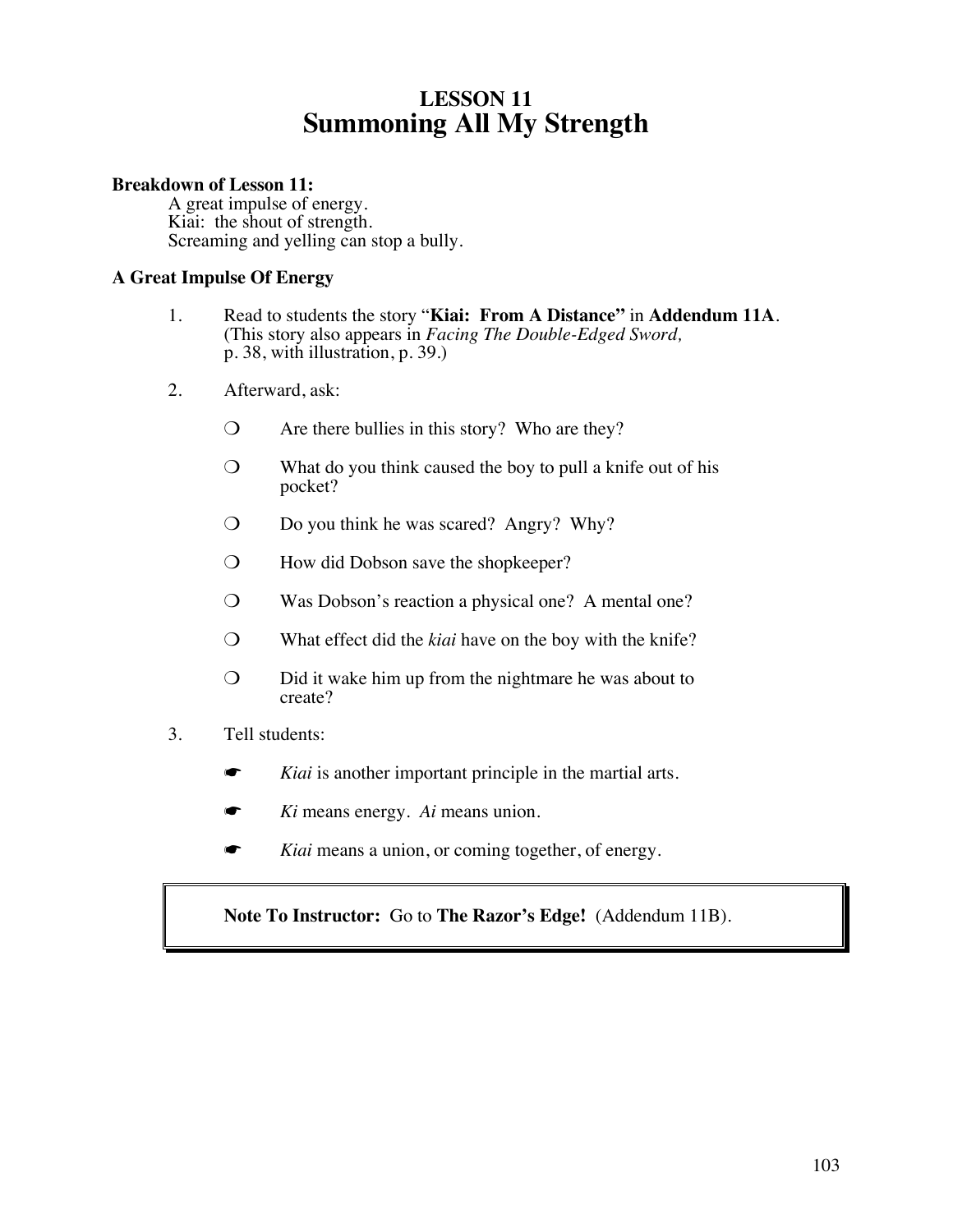## **Kiai: The Shout Of Strength**

- 1. Ask students:
	- ! Isn't *kiai* the perfect word to describe that piercing yell that is heard when a movement is completed?
	- ! Does *kiai* use your vocal chords? Your chest? Your abdomen muscles?
	- ! How do you feel when you use *kiai*?
- 2. Tell students:
	- **Kiai** is done by a sharp breathing out and tightening of the abdomen muscles in the lower stomach.
	- Kiai is physical. Many parts of your body work together to create this shout.
	- Kiai is also mental. It is a form of communication, as it was in Dobson's story that we just heard.
	- *Kiai* is a shout that gives strength to a block or attack.
	- Kiai, symbolic of all martial arts moves, is a combination of physical and mental skills.
	- As you will see in the following exercise, *kiai* can also be a source of peace.

**Note To Instructor:** Go to **Beast Of The Dark Side** (Addendum 11C).

## **Screaming And Yelling Can Stop A Bully**

- 1. Ask students:
	- ! What are the different ways we use our voices every day?
	- ! Do you use your voice to speak? Sing? Shout? Make a point? Bring people to attention? Cause people to act quickly?
	- ! What happens if I shout, "HELP!" or "FIRE!"?
	- ! Can use of your voice make you feel sad? Happy? Full of energy? Angry?
- 2. Tell students:
	- In the martial arts, *kiai* is used with a block, punch, kick or strike.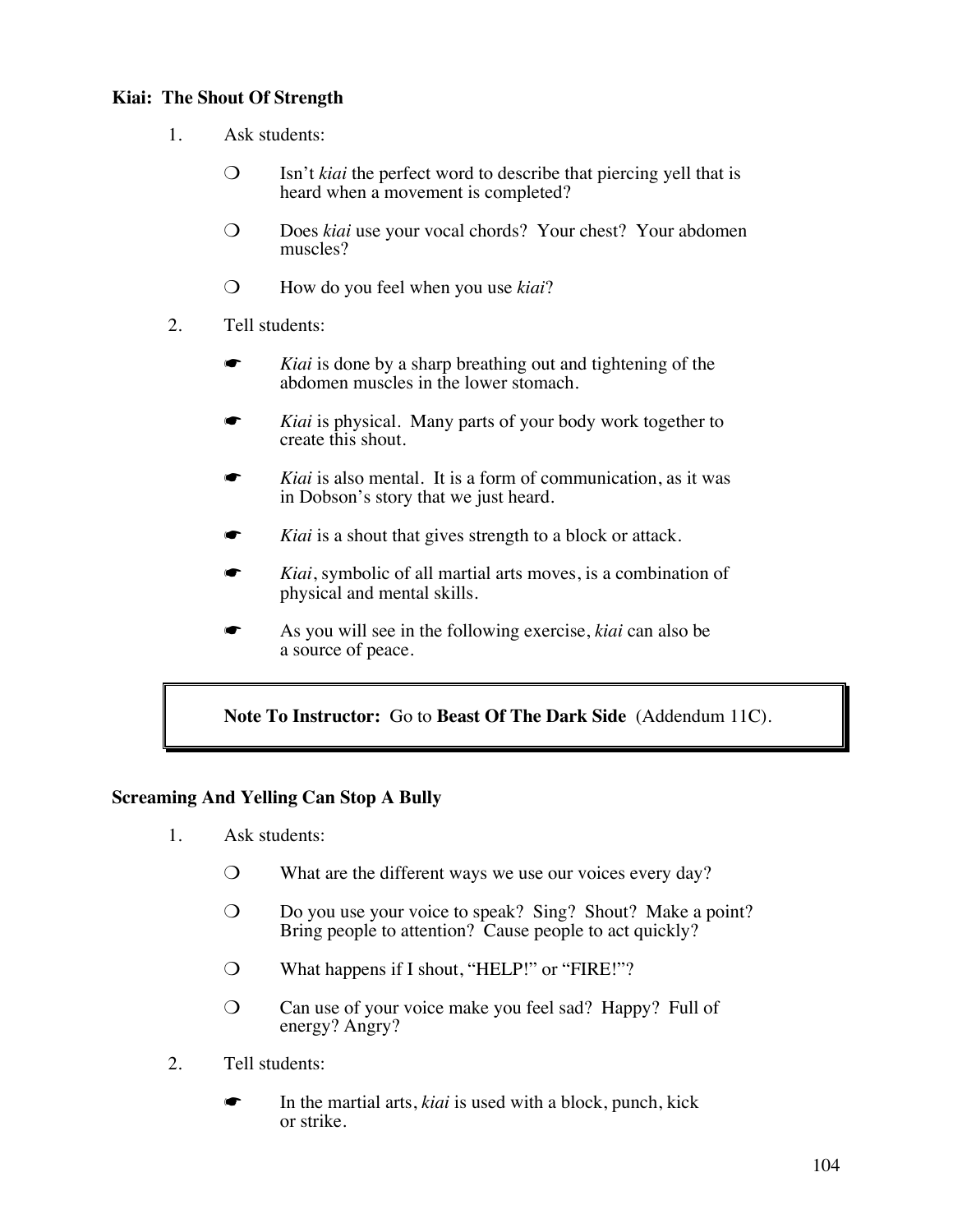- The *kiai* gives power to a self-defense technique because it causes the stomach muscles to tighten, adding strength.
- Kiai also scares a bully and, for a fleeting moment, the bully forgets wanting to fight you. You can get away before anything more happens.
- If the scream does not stop the bully, it may at least give you time to get away.

**Note To Instructor:** Go to **Stop! Think!** (Addendum 11D). Follow up with **A Quote To Note** (Addendum 11E), if time allows.

**Summary:** *Read all to students as summary, or focus on one.*

- **★** *Kiai* is a union, or coming together of energy.
- $\star$  *Kiai* is a shout that gives strength to a block or attack. It is therefore physical.
- $\star$  *Kiai* is also mental. It is a form of communication indicating power and strength.
- \* *Kiai* scares a bully and, for a fleeting moment, the bully forgets wanting to fight you.
- $\star$  If the scream does not stop the bully, it may at least give you time to get away.
- $\star$  In dealing with a bully, we use all the mental resources we can to abide by the highest martial arts goal: to stop a fight before it ever begins!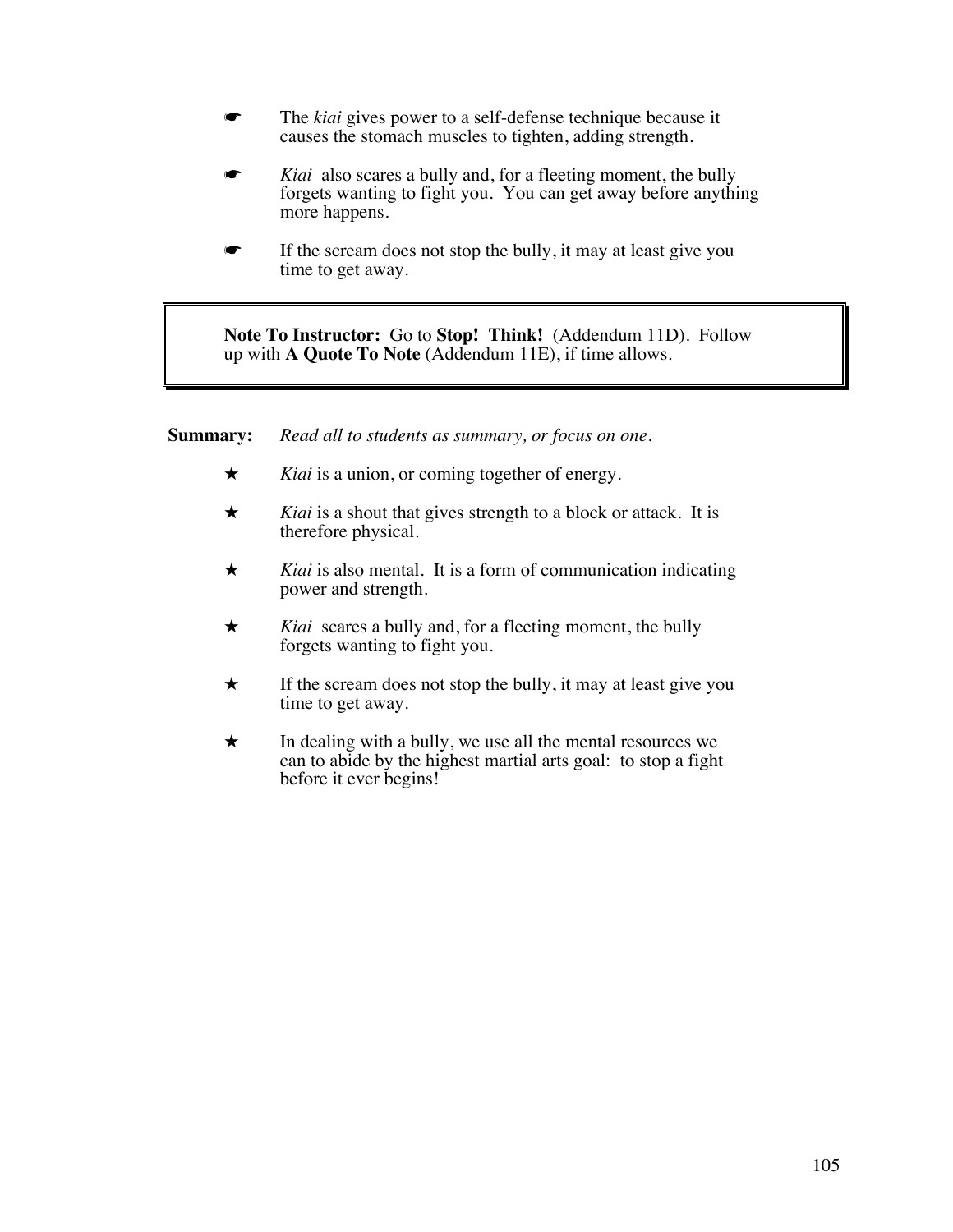## **Addendum 11A KIAI: FROM A DISTANCE**

When he was in New York City a few years back, Terry Dobson, a skilled teacher of Aikido (another form of the Japanese martial arts), witnessed a strange and near-fatal scene. While walking down 14th Street on a late autumn afternoon, he noticed two teenagers run out of an appliance store and down the street. One of the boys had a large TV set in his arms; the other boy was trying to get it into a shopping bag as they ran together. The TV was much larger than the bag, so they were having some difficulty. Just then, the shopkeeper ran out after them in hot pursuit. The shopkeeper was well-dressed in expensive clothes and jewelry. From across the street, Dobson watched this chase scene. Since the TV was too big for the boys to carry and still run fast enough to lose the shopkeeper, the boys sat it down on the sidewalk. One of the boys ran across the street leaving his companion. The shopkeeper caught up to where the lone boy was standing by the abandoned TV set. The shopkeeper, not paying attention to the youth, bent over to inspect his property. As he did, he turned his back to the boy.

From across the street, Dobson saw something happen. A change took place on the boy's face, and a look of rage suddenly appeared. The boy reached into his pocket and pulled out a knife. The blade flashed in the sun as he raised it above the shopkeeper's back.

Dobson was stunned by the violence that was about to be committed. Physically there was nothing he could do; he was too far from them and there was no time. In a few seconds, the shopkeeper could be mortally wounded. Suddenly from a deep place inside Dobson, a silent scream raced upward from his belly to his head. "NO!" he shouted! In a split second, a great impulse of energy streaked from Dobson to that boy. This *ki,* this shout, this energy, hit the youth like a bolt of lightning and snapped the boy's head back. At that moment the youth *saw* his knife for the first time and *saw* what he was really about to do. In that moment of realization, he turned around, closed his knife and quickly walked away. The shopkeeper had not seen any of this. He was busy inspecting his property. His life was almost taken but he would never know.

This *ki* (from *kiai)*, this union of energy, can be called upon in times of emergencies. It seems to be a natural part of us. Through the practice of martial arts, you can more easily summon this great power at will. In addition to being a power or energy that can give great strength to the performance of Karate techniques, it also gives unusual power and intensity to tasks of everyday life. For example, in other sports, or in dangerous activities like rock climbing or rushing down the rapids of a river in a boat, *kiai* can be helpful in summoning great strengths to meet the challenges. *Kiai* has been known to help people survive in many emergency situations. *Kiai* has been called the "life source" — the source of energy that is in all things and moves all things. It has been given many names but it is common to all people. It is the life blood of the art of Karate.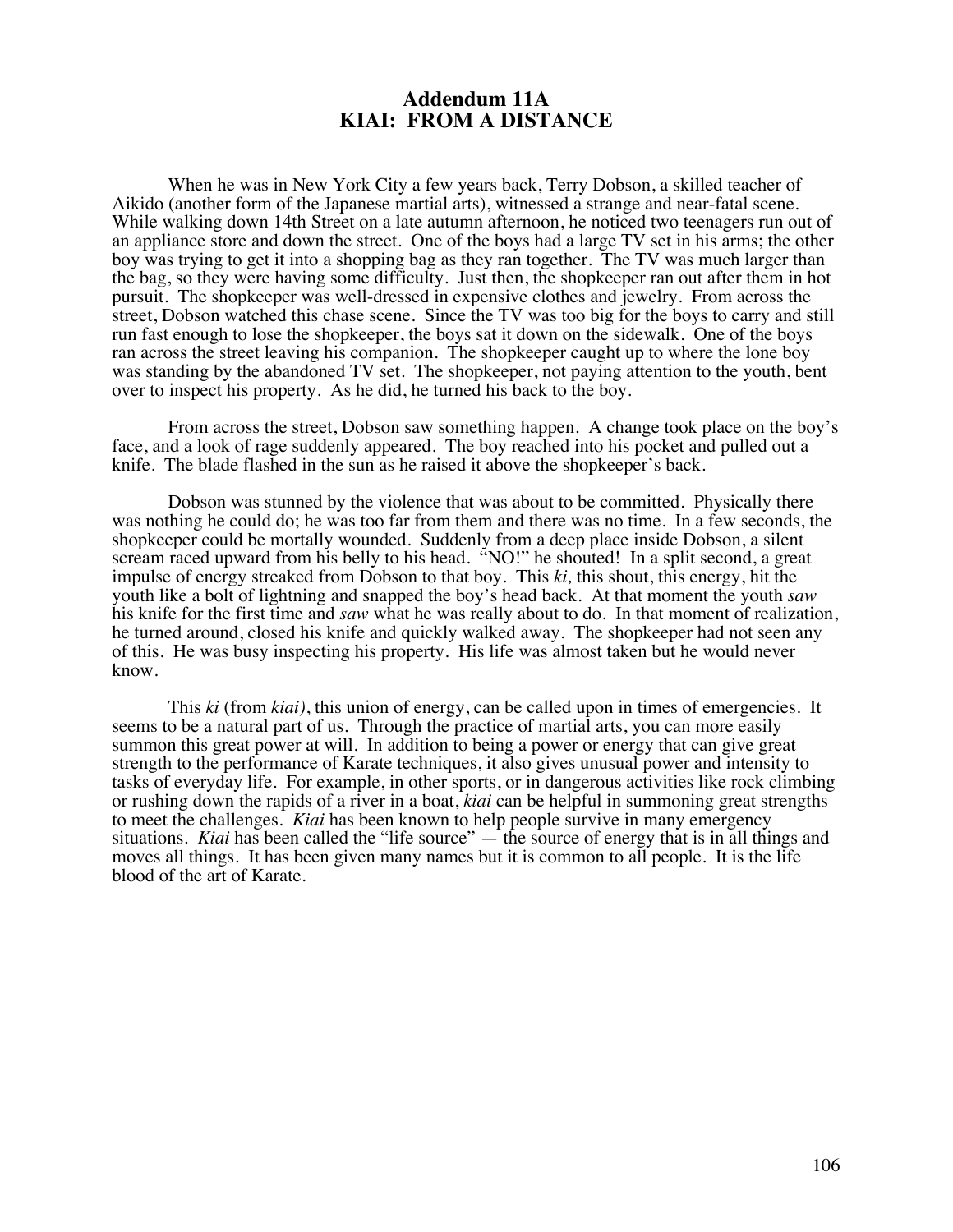## **Addendum 11B THE RAZOR'S EDGE!**

- **The FORE EXERCISE:** Ask for two volunteers make certain all students get the chance to volunteer for these exercises and roleplays.
- $\checkmark$  Have the volunteers come to the front of the room and face the front wall, so that their backs are to the rest of the students.
- $\checkmark$  Select several other students who will do their best to "attack" the volunteers without the volunteers knowing they are there until the "attack" happens.
- $\checkmark$  The "attack" consists of deciding which volunteer you want to "tag" and "tagging" (tapping on the back) that volunteer before the volunteer realizes the student is there.
- $\checkmark$  Tell the volunteers:
	- 1. You are going to focus on sounds and feelings around you.
	- 2. When you think you sense an attack, yell "Kiai!" and quickly turn around.
	- 3. If you are right about someone attacking you, you win a point. If the "attack" is about to happen to the other volunteer, you do NOT get a point.
	- 4. If a student succeeds in completing an "attack," then the students get a point.

## $\sqrt{}$  DO EXERCISE.

## \$ **AFTER EXERCISE,** ask:

- 1. How did you volunteers feel being "attacked"? Were you scared?
- 2. Were you able to quiet your fear, focus and pay attention? Was your mind empty enough to HEAR an attack coming?
- 3. What did the frustration of being attacked do to your mind?
- 4. This exercise is calling "the razor's edge." What does it mean to live on the razor's edge?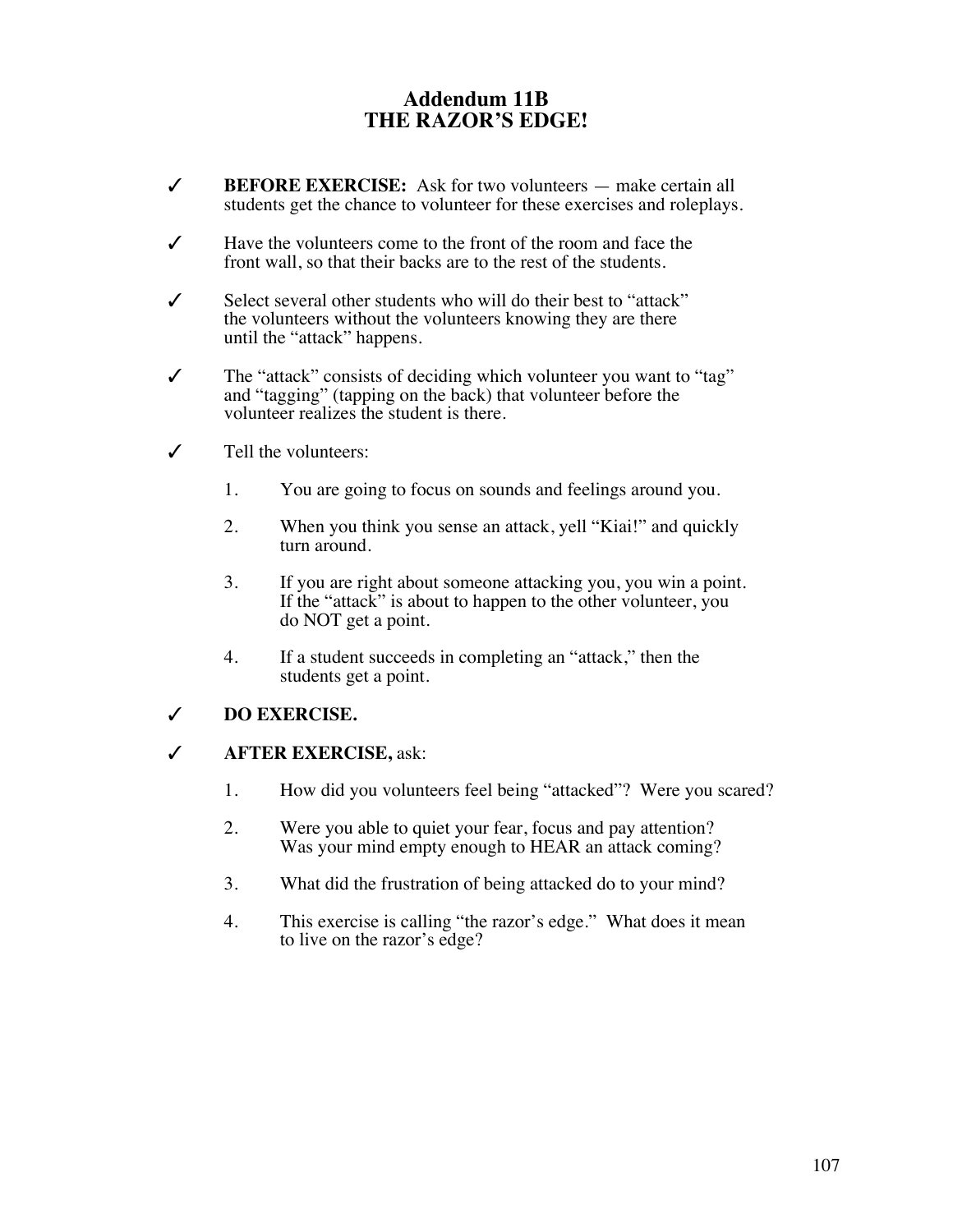## **Addendum 11C BEAST OF THE DARK SIDE!**

## \$ **BEFORE EXERCISE:**

- 1. You, the instructor, **choose an animal** that you feel is "you."
- 2. For example, if you choose to be a bear, leap at the students with the ferociousness of a great bear. With a *kiai* that sounds like a growl, rise up tall and strike the air with two curled hands, as if clawing a threatening predator. Then bend low and take great strides, moving across the floor. Swing your arms in enormous sweeping motions; then stop and give one more roaring *kiai.*
- 3. Tell students: "This is the great bear in me. The giant kodiak is MY animal. I feel like the bear; I move like the bear; I fight like the bear. When I sleep, I dream I am the bear. One morning when I awoke, for a moment I wondered if I was a bear dreaming that  $\overline{I}$  was human, or if I was a human who had taken the soul of a bear. It is the beast in me; this is the form the beast takes when it passes through me. This beast is in everyone; it is in you — and today you are going to meet YOUR beast within.
- $\checkmark$  Ask students to choose a beast. Tell them:
	- 1. Each of you has a special animal that is you, and you can act through that animal. Therefore, it will not harm you.
	- 2. Most people spend their lives running away from the beast, but we cannot escape, because the beast is our "dark" side. If we open the door to this part of ourselves, we will invite the beast to come out. This will let light in and you will not be afraid of the dark any longer.
- $\checkmark$  Ask students to sit in mukuso for a couple of minutes to discover what their animal might be.
- $\checkmark$  Call time and help students choose an animal if they have not already done so, from the list below.
- $\checkmark$  Have students say: "I am a (fill in the blank), and I (growl, hiss, neigh, roar).

| horse     | monkey       | lion         | tiger     |
|-----------|--------------|--------------|-----------|
| elephant  | rhinocerous  | hippopotamus | moose     |
| leopard   | cheetah      | gorilla      | zebra     |
| dinosaur  | gopher snake | alligator    | crocodile |
| cobra     | anaconda     | octopus      | shark     |
| whale     | albatross    | eagle        | owl       |
| fish hawk | baboon       | wolf         | mule      |
| porcupine | buffalo      | hyena        | camel     |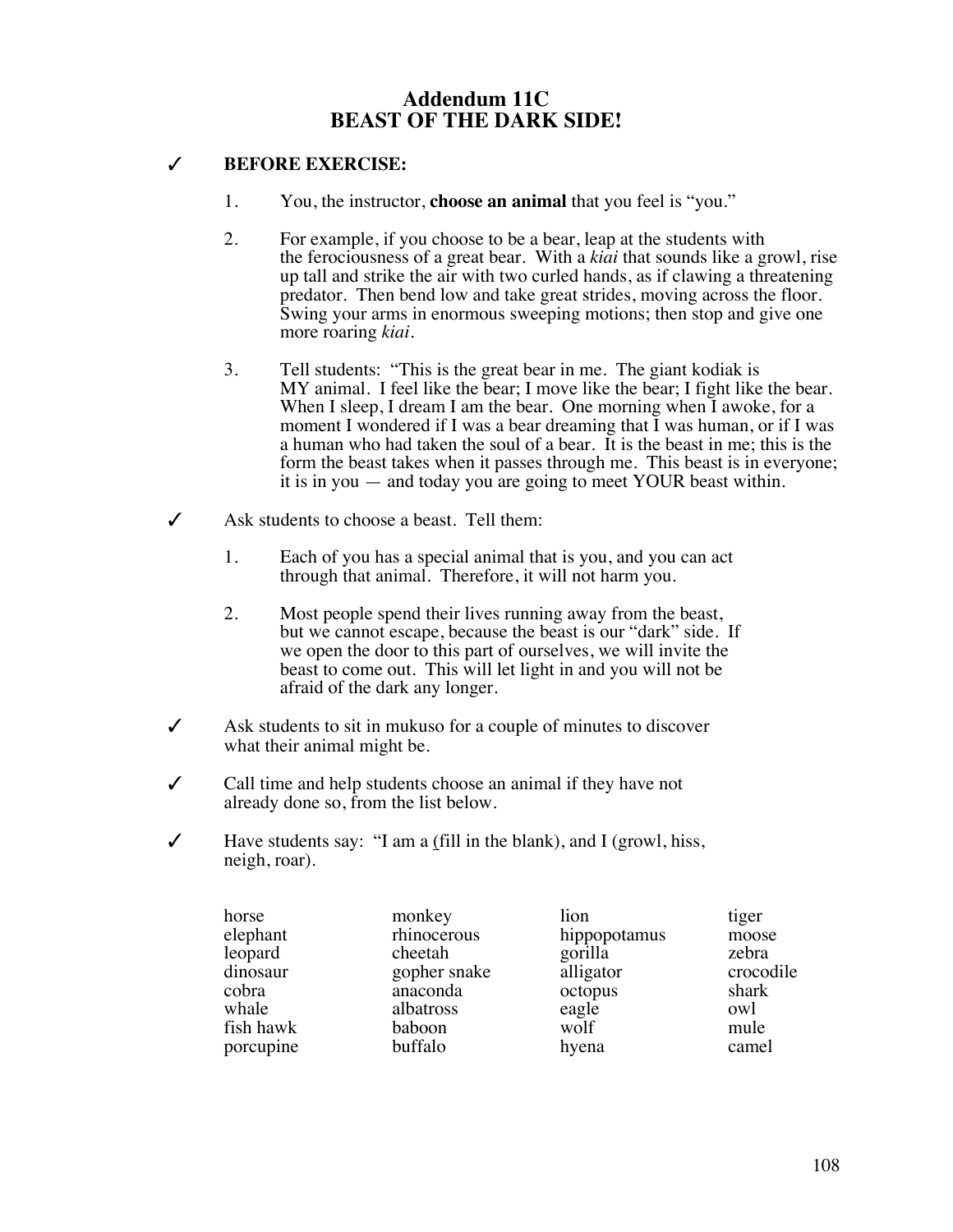- $\checkmark$  When students select their animal, ask:
	- 1. What does this animal do to express the beast? Beat its chest? Growl? Run up a tree?
	- 2. How would you fight as this creature? How would your beast show itself as a warrior?
- $\checkmark$  Ask students to walk around the room in a circle, being their animal. Tell them:
	- 1. Just BE your animal, freely; let the primitive force inside you come out.
	- 2. The beast is the animal nature of human beings. Some people deny it, but it is there.
	- 3. Being your animal can help give you a new sense of strength and confidence in your martial arts forms.
	- 4. Being your animal and watching us all be our animals helps us see this primitive force that is a part of who we are.
	- 5. Great writers, musicians, painters and people in science have come face-to-face with this part of themselves.
	- 6. People avoid this side because they are frightened by it, or because they do not want to accept their primitive ancestry; but great creativity lies inside this primitive side of us and can sometimes be harnessed for great achievements.
- $\checkmark$  Ask students:
	- 1. How did you feel being your animal? Scared? Strong?
	- 2. Do you think you can use your beast's power for creative, peaceful means? How?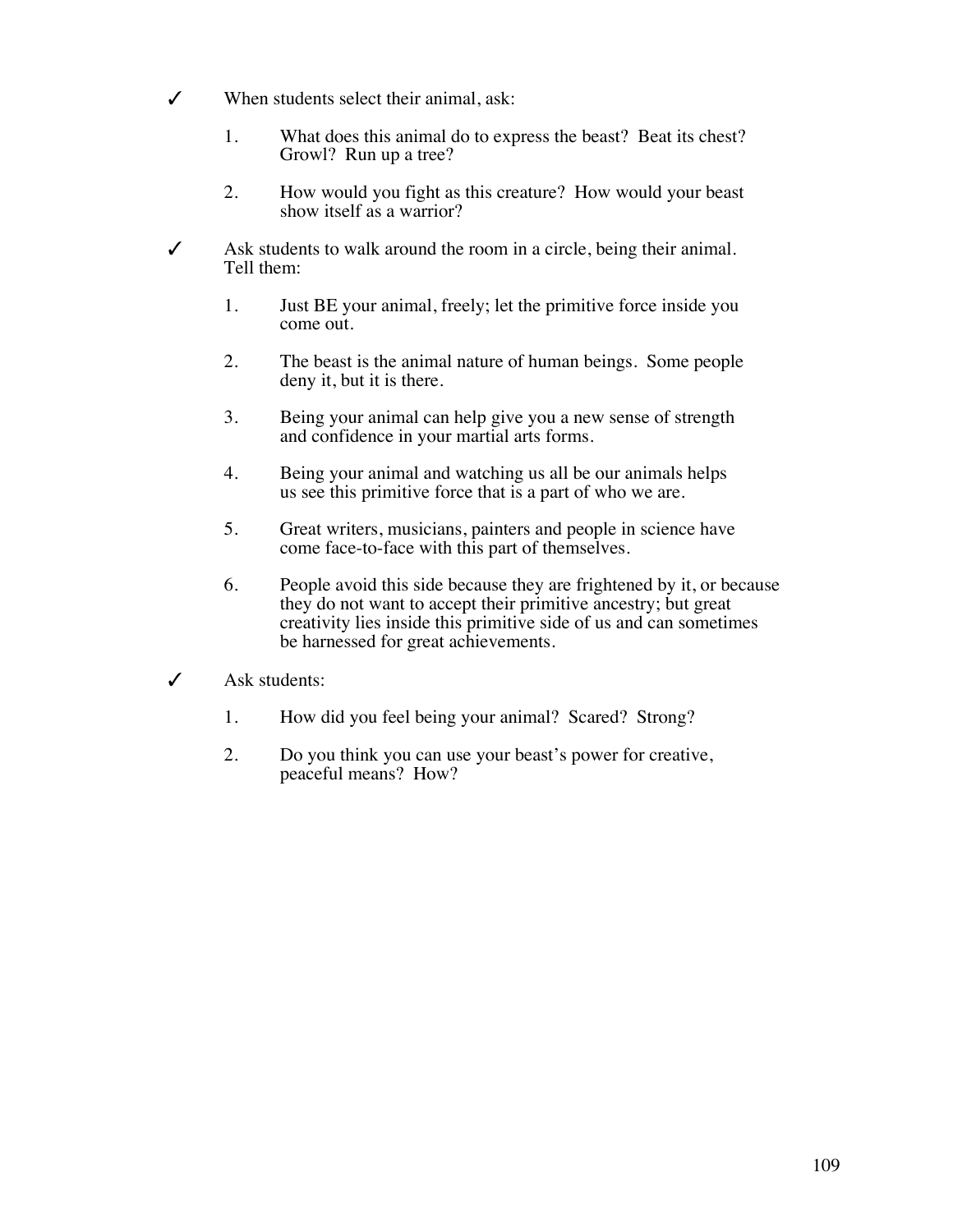## **Addendum 11D STOP! THINK!**

## **SEFORE ROLEPLAY**, tell students:

- 1. Being able to stop! think! in the face of a bully's attack requires a strong mind.
- 2. When you can act in your behalf, rather than simply as a reaction to something a bully says or does, you are developing a powerful mind.
- $\checkmark$  Ask for two volunteers to read the following roleplay between **Aloe** and **Bay** in front of the class.

Tell **Aloe:** Bay is a bully, but you focus on being who you are.

- Tell **Bay**: You're a bully, but you're going to use STOP! THINK!
- $\checkmark$  Remind volunteers that words in parentheses () are instructions to them, and words in *italics* are spoken out loud to themselves.

## \$ **DO ROLEPLAY**

- \$ **AFTER ROLEPLAY,** ask students:
	- 1. How did Bay use stop! think!?
	- 2. Did Bay have a lot of negative thoughts getting in the way?
	- 3. Do you think stop! think! helped Bay make some positive decisions?
- $\checkmark$  Remind students:
	- 1. Although you think and feel like bullying someone, the truth is: you don't have to. YOU have the power to turn your thinking around.
	- 2. Sometimes NOT bullying takes more strength than bullying does.
	- 3. There are times when we all feel hurt and times when we all want to strike out. If we STOP! THINK!, we can find peaceful ways to behave and still get what we want.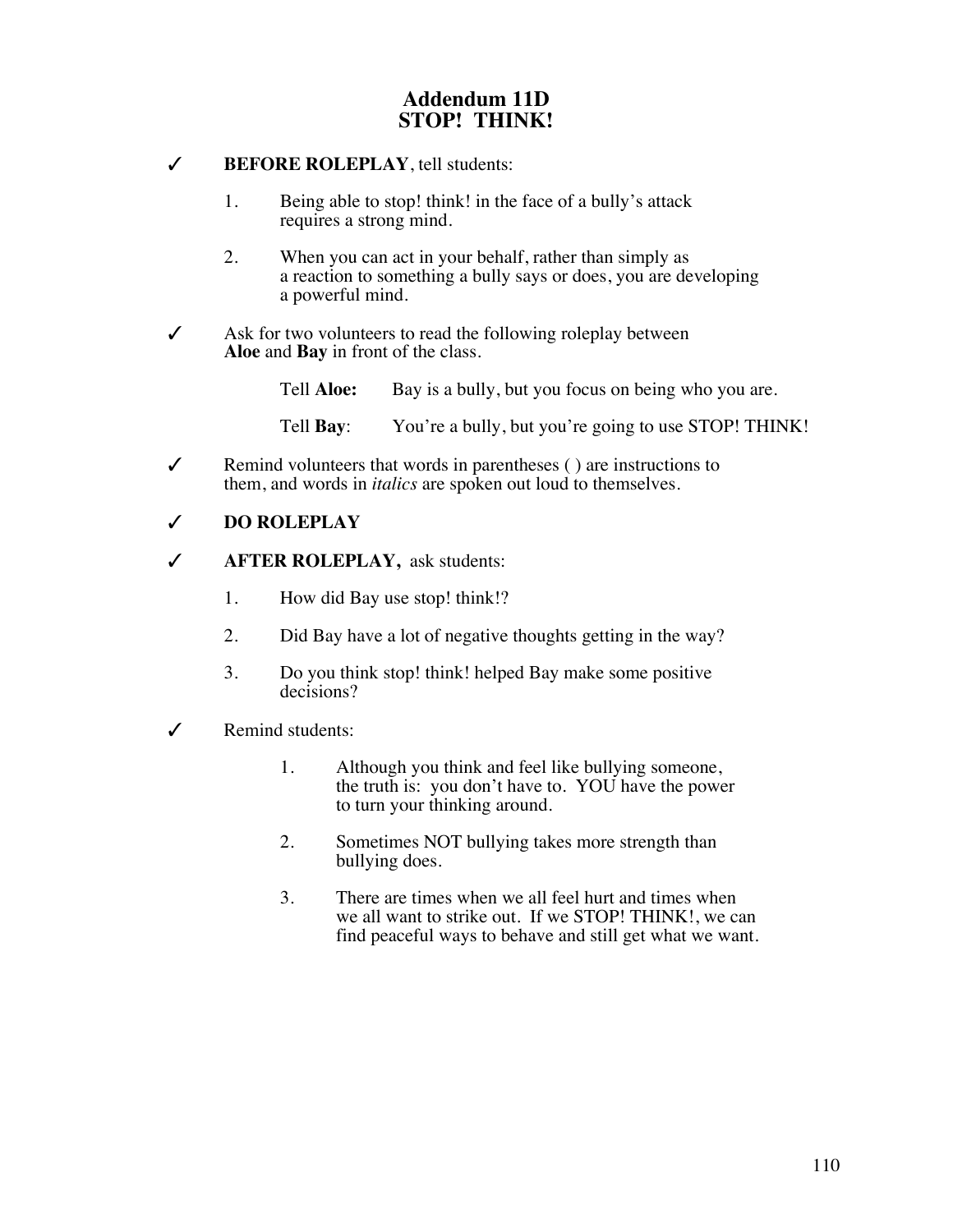### **Addendum 11D ROLEPLAY: STOP! THINK!**

### **ALOE**

Hi, Bay! Good to see you!

#### **BAY**

(To self:) *I know Aloe is better off than me. Look at those neat clothes and that super car that family drives. I feel like giving Aloe a hard time. Nobody should show off that much.* ( To Aloe, sarcastically:) It's good to be seen, Aloe, as you well know.

#### **ALOE**

What do you mean?

#### **BAY**

(To self:) *STOP! THINK! Aw, who cares anyway? Those aren't my kind of clothes anyhow. Maybe someday I'll earn enough money to have great clothes. Why waste my time on this? I've got better things to do. Aloe sure does look great though.* (To Aloe:) Aw, just kidding. I meant that you look terrific. Really. You do.

#### **ALOE**

Thanks, Bay. I think you look terrific too. You should come out a little more and spend some time with the crowd — come to the party today.

#### **BAY**

(To self:) *Yeah, right! Go to a party with preppy idiots. We'd really get along.* (To Aloe:) Thanks, but I don't fit in with that stupid crowd.

#### **ALOE**

What do you mean? I'm part of that crowd, you know.

#### **BAY**

(To self:) *Stop! Think! I just hurt Aloe's feelings.* (To Aloe:) You're different from the crowd. But I'd still feel out of place. *Stop! Think!* Wait a minute! I'll go if you go with me!

#### **ALOE**

(Smiles to Bay:) C'mon. I'll give you a ride.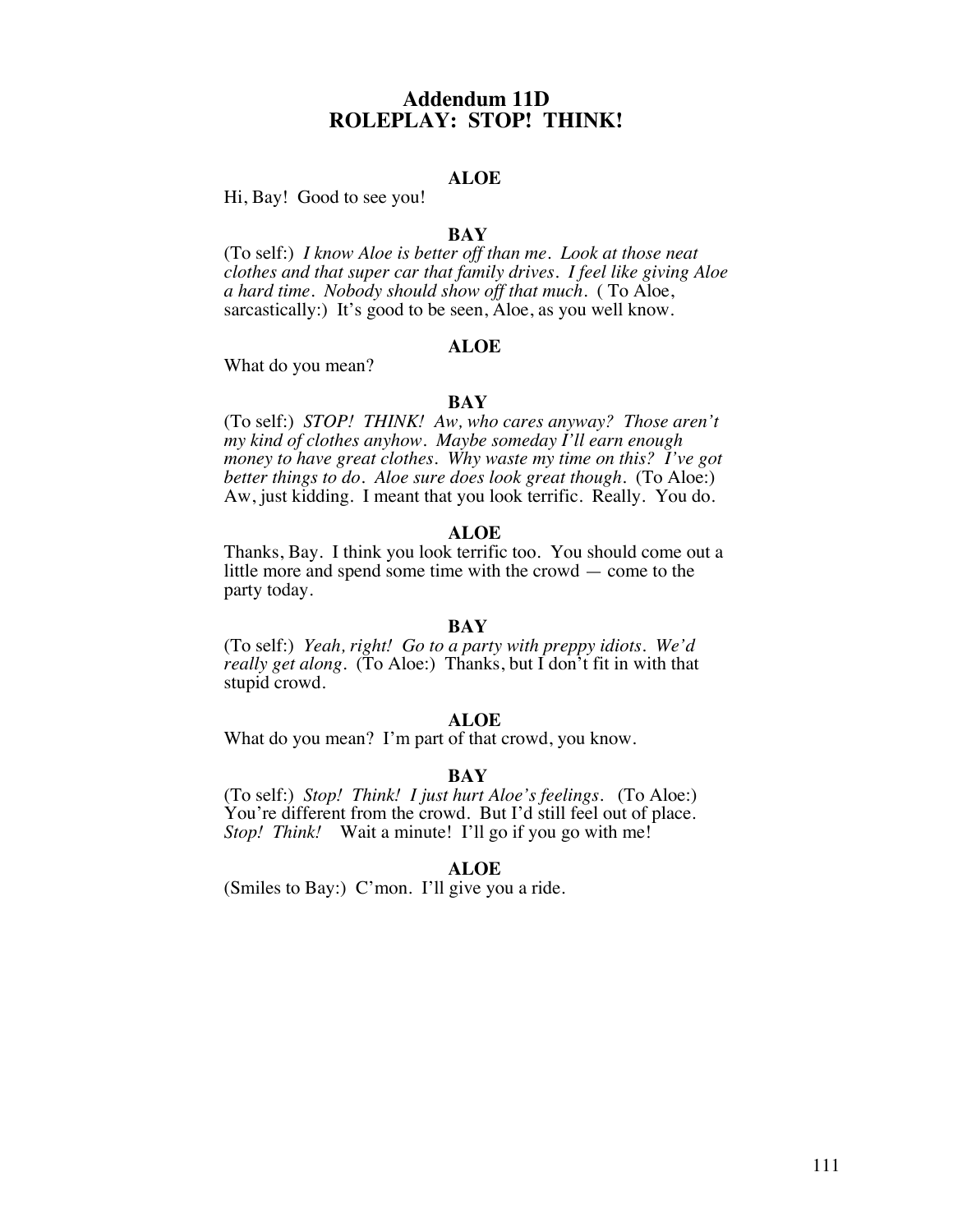## **Addendum 11E A QUOTE TO NOTE**

"As the sun makes it new, Day by day make it new, Yet again make it new." — Confucius

- $\checkmark$  Ask students:
	- 1. What does this quotation mean to you?
	- 2. How do you relate it to creating a strong mind?
	- 3. What does it mean to have a beginner's mind?
	- 4. How do you think this quotation can help a bully?
	- 5. How do you think this quotation can help you deal with a bully?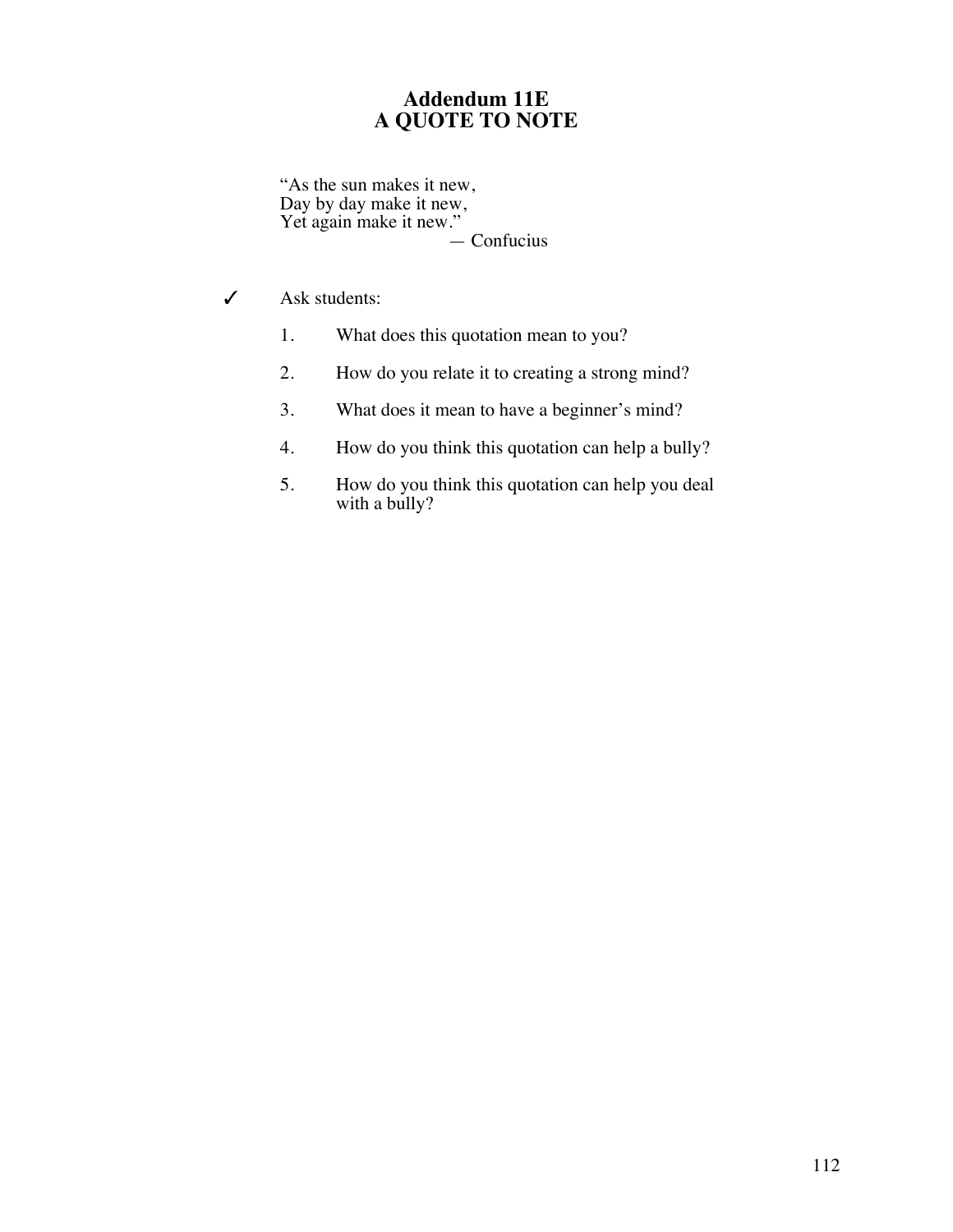# **LESSON 12 Power Begins In My Mind**

### **Breakdown of Lesson 12:**

Giving full power to what we do Attitude +  $\vec{F}$ orm = Speed = Power Ignoring the bully's threats

## **Giving Full Power To What We Do**

- 1. Read to students the story "**The Beauty Of Form"** in **Addendum 12A** (This story also appears in *Flight Of The Golden Eagle,* p. 50, with illustration, p. 52.)
- 2. Afterward, ask:
	- $\bigcirc$  What was the chief instructor's advice to the young girl?
	- $\bigcirc$  Did she suggest the girl give full power to what she does and forget who she thinks she is?
	- ! How does concentrating on your form relate to focus?
	- ! Does focusing on form cause you to LOOK? WATCH? BE AWARE?
	- O What happens when we focus like a laser beam on form?
	- ! Do our movements become sharper? More powerful?
	- ! How does focus on form help you ignore a bully's threats?
- 2. Tell students:
	- If your mind is clear, rather than full of fear, you won't *react* to the bully's threats! You will *act* in your own behalf!
	- When your body becomes coordinated to the rhythm of the cadence of your strikes and your form, your awareness increases.
	- Caught up in your form and movement, you go beyond yourself — beyond fear, beyond aggression, beyond violence.

**Note To Instructor:** Go to **My Form Is My Life!** (Addendum 12B).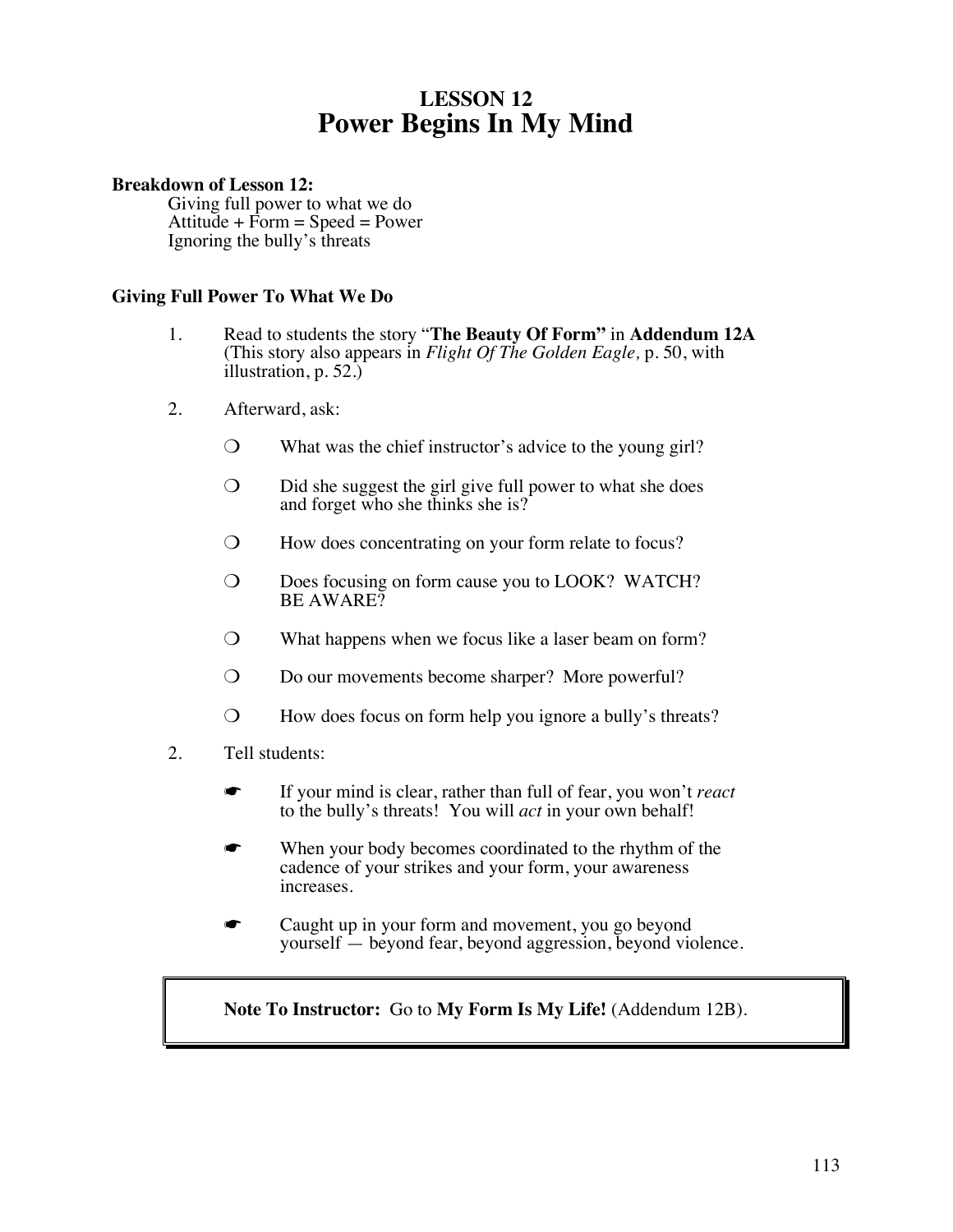### **Attitude + Form = Speed = Power**

- 1. Write on board or chart:
	- Attitude + Form =  $Speed = Power$
- 2. Ask students:
	- O What does "attitude" mean?
	- $\bigcirc$  Is your attitude simply the way you think?
	- O What is "form"?
	- ! Is form how you block, punch, kick or strike?
- 3. Tell students:
	- At first, you cannot present good form and be powerful at the same time. As you focus on form, you will get better and faster.
	- Proper attitude consists of thinking thoughts that help you, "emptying" your mind of unnecessary thoughts that hurt you, and practicing proper form, slowly and carefully.
	- I know you may be scared by a bully out there and want to be able to protect yourself quickly, but patience is a definite requirement.
	- If you're here to get power right away, you will not stay with the martial arts long.

**Note To Instructor:** Go to **Friend Or Foe?** (Addendum 12C).

### **Ignoring The Bully's Threats**

- 1. Tell students:
	- This is a way to walk away with confidence that requires caution.
	- When you ignore the bully, you pretend that s/he is not there. This can work well with some bullies and backfire with others.
	- Ignoring is an alternative you may want to use in combination with trickery, or walking away.
	- The right attitude gives you mental strength.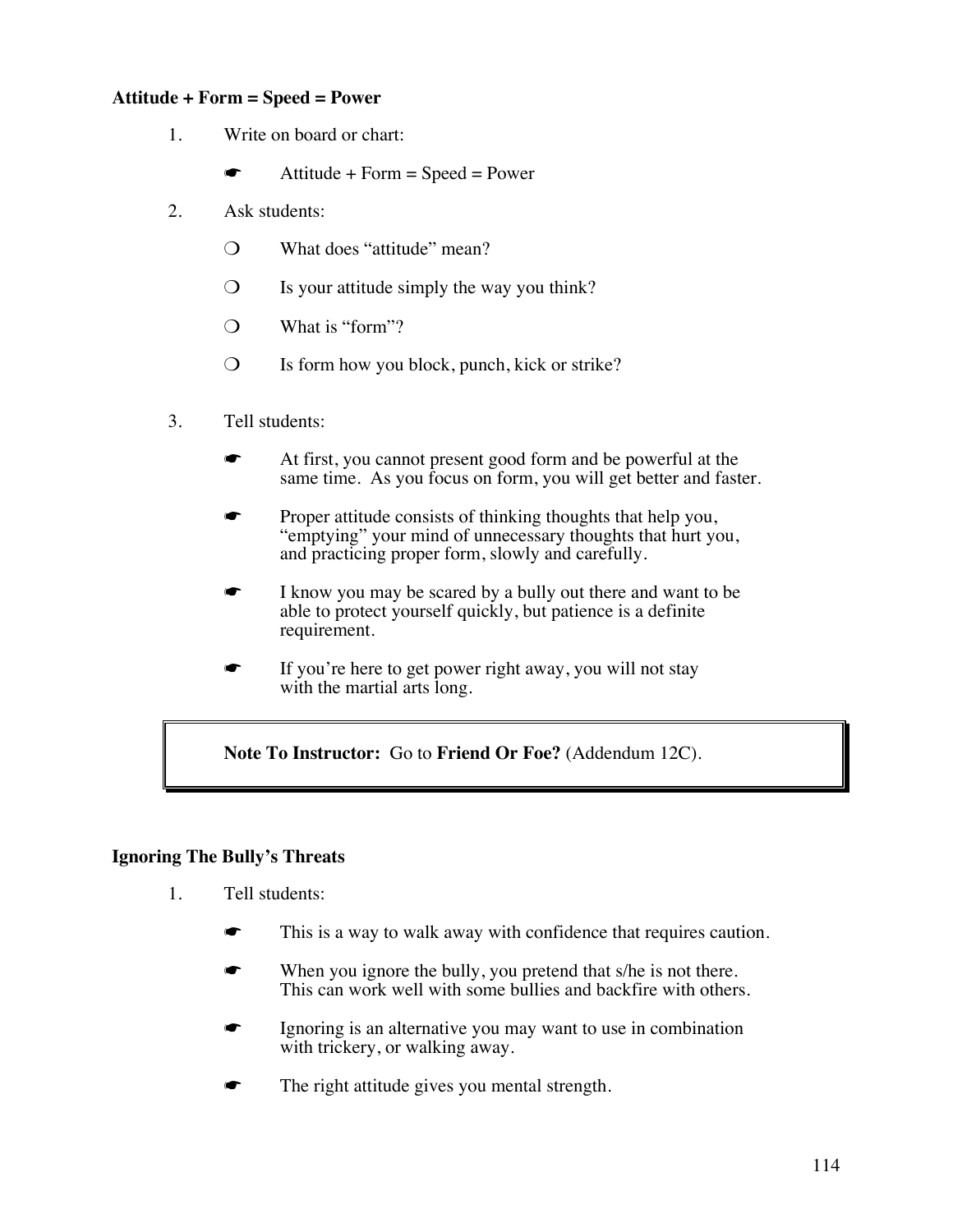## 2. Ask students:

- O Can you ignore someone calling you names?
- ! Do you have the mental strength to NOT fight?

**Note To Instructor:** Go to **Ignore The Bully!** (Addendum 12D). Follow up with **A Quote To Note** (Addendum 12E).

**Summary:** *Read all to students as summary, or focus on one.*

- $\star$  A proper attitude means that you think positively.
- $\star$  Your form is how you block, punch, kick and strike.
- $\star$  Proper attitude and high quality form will eventually give you speed.
- $\star$  Attitude + Form = Speed = Power
- $\star$  A positive mental attitude, in combination with top-notch form, helps you ignore the bully's threats. You respond correctly to what's there.
- $\star$  Patience is essential in learning the martial arts.
- $\star$  If you can ignore someone calling you names and have the the strength to NOT fight, you achieve the highest martial arts goal — to stop a fight from ever happening!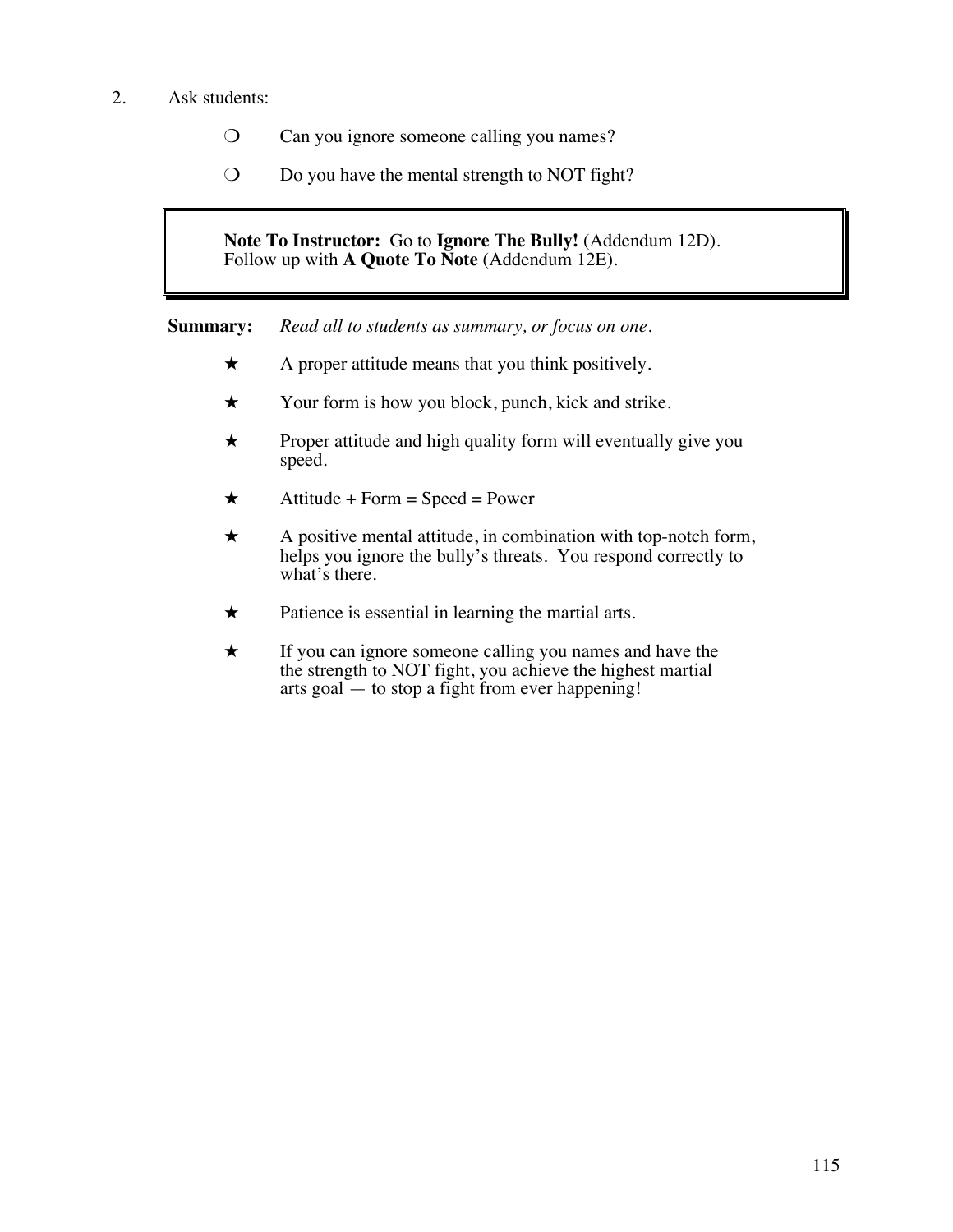## **Addendum 12A THE BEAUTY OF FORM**

It was a stormy, winter day with huge icicles hanging from trees and snow drifting up to the windows. A young woman approached her teacher with a concern. She was a gentle girl, polite and kind. She especially loved the animals at camp and always volunteered to care for them. She would never wish to hurt anyone or anything.

"Teacher, I am afraid I will hurt someone or be hurt by another when we practice our combat free forms together. I find myself holding back and letting the others come at me. I can't seem to stand up to their power, especially the energy of the young men. As a young child, I was taught that fighting was wrong, that the martial arts were violent. I have found out that this is not true, that the martial arts can open the way to gentleness. But when I practice free forms, I am fearful. What can I do?"

The elderly woman chief instructor paused a long time before answering. "Student, I understand your concern. I too felt as you do when I was young. The key is to give full power to what you do by forgetting who you think you are. I can only show this to you by demonstration."

The teacher walked with her student over to the practice wall on which were placed a row of beaten looking bags designed for punching and striking. They were dark and stained from thousands of poundings over the years. They had been re-stuffed numerous times. The girl had used them before, but only half-heartedly, afraid of being too aggressive.

"Now stand in front of this one here," the teacher instructed. "Concentrate on your form only. Do not think about hitting the target. Move slowly, aware of every movement. Watch your hips; don't extend too far. Focus on the point of impact and then immediately release. Just concentrate on the form! Don't worry about the target. Just form!" the teacher urged.

The student repeated the movement over and over, each time performing it more correctly, faster. The movement began to happen naturally. She didn't even notice the bag, the targeted goal in front of her. Her attention was fully placed on the form, nothing but the form.

"Faster, faster, watch your form, don't leave the form! Concentrate! Faster!" the teacher urged her student.

The movements were sharp, powerful, and explosive. Each strike was free of any restraint, each movement perfectly timed.

"Faster, form, faster, form," the teacher repeated over and over.

Wham! Wham! Wham! the girl's fist struck the soiled bag again and again. Harder and harder she hit until students passing by outside could hear the impact. Wham! Wham! Her body was coordinated to the rhythm of the cadence. Suddenly she became aware of the power of her strikes as she pounded the bag. She was thoroughly caught up in the movement and was at that point beyond herself — beyond fear, beyond aggression, and beyond violence. There was only the beauty of the form. Nothing else!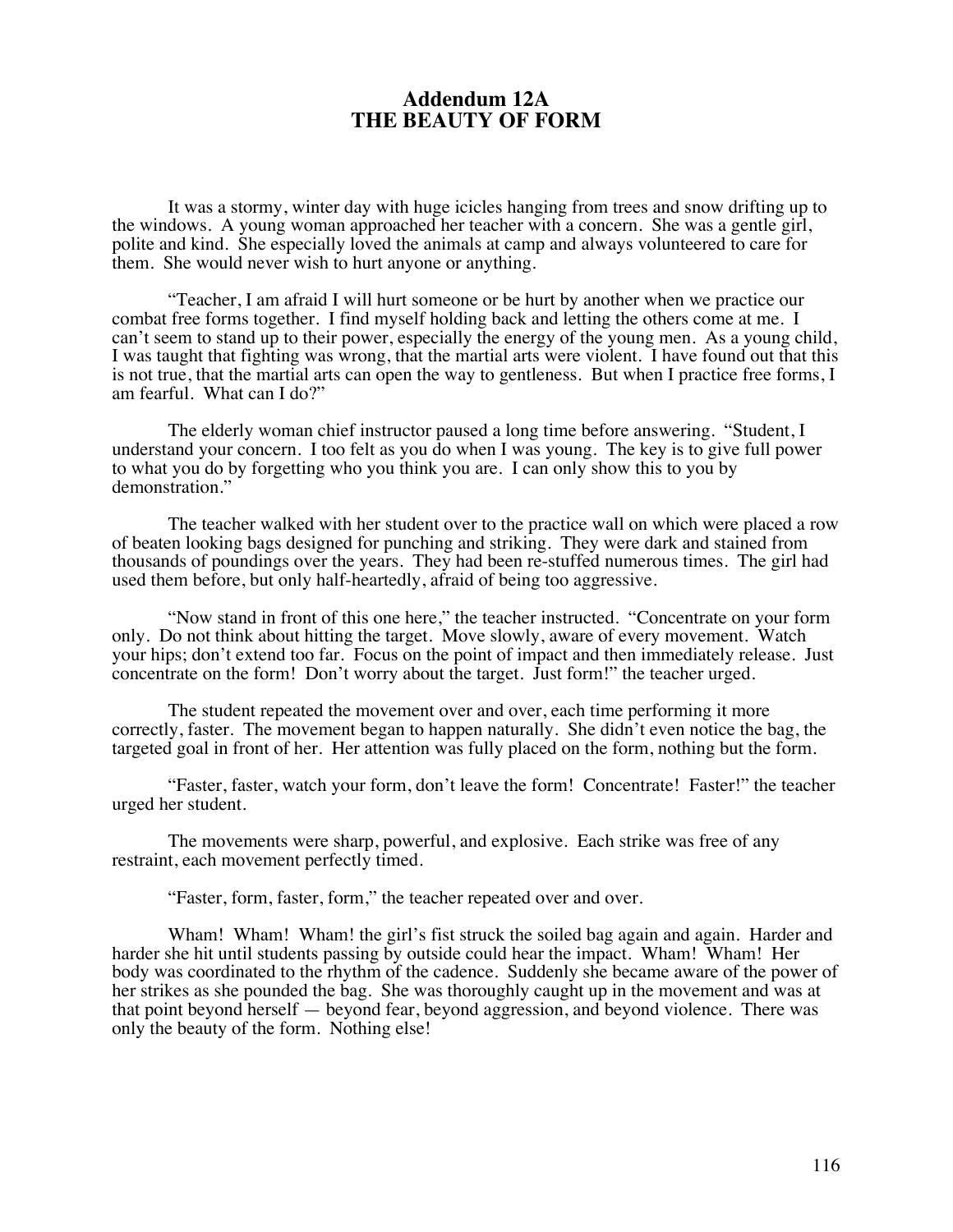## **Addendum 12B MY FORM IS MY LIFE!**

- $\checkmark$  Have students stand, spread out in the dojo or classroom.
- $\checkmark$  Select a particular movement that you want your students to do that will help them focus on their form.
- $\checkmark$  Tell students:
	- 1. Many times when we practice our martial arts moves, we hold back — because we don't want to hurt someone, or because we are afraid that we WILL hurt someone.
	- 2. As you do this movement into the air (or into punching bags, if you have them), do not think about hitting the target. Concentrate on your form only.
	- 3. Move slowly, aware of every movement. Watch your hips. Don't extend too far. Focus on the point of impact and then immediately release. Concentrate only on form. Don't worry about the target. Just form!
	- 4. Faster! Faster! Watch your form! Don't leave the form! Faster! Concentrate! Faster! Form! Faster! Form!
- $\checkmark$  Call time. Ask students to sit down. Remind students:
	- 1. The more you focus on your form, the better and faster you will get.
	- 2. We are conditioned to not be powerful in our lives sometimes we must obey lots of rules and do what we are told.
	- 3. When we focus on form, we develop our power in a positive way. Solid form plus a positive attitude make us more powerful every day.
- $\checkmark$  Ask students:
	- 1. How does this kind of concentration help us?
	- 2. Does good form contribute to a clear, peaceful mind?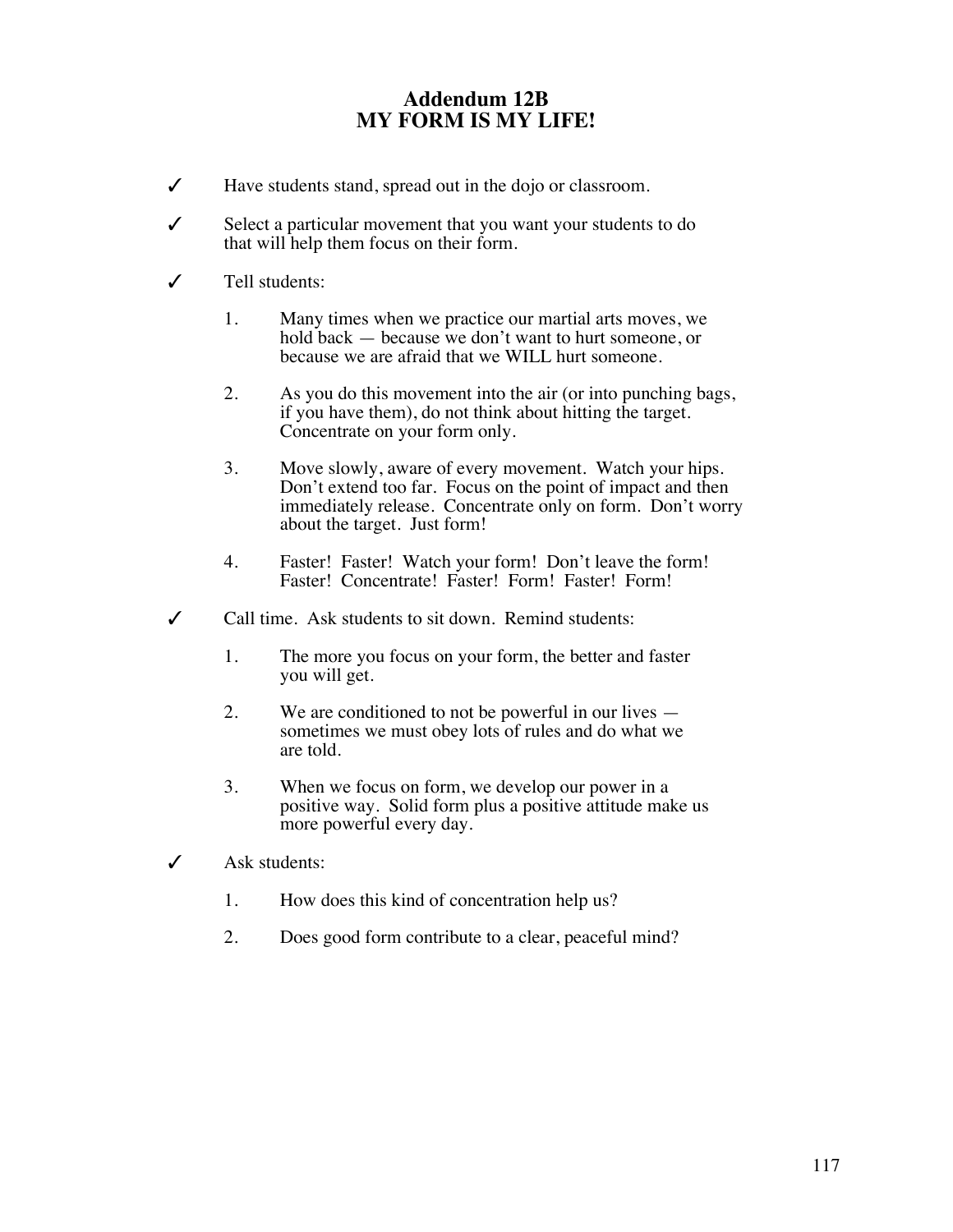## **Addendum 12C FRIEND OR FOE?**

- **EXERCISE:** Ask students to make a circle.
- $\checkmark$  Ask for a volunteer to go into the middle of the circle. This volunteer will get the chance to practice being aware, focused, on guard.
- $\checkmark$  Tell the other students:
	- 1. One by one, you will approach our volunteer in one of two ways — either friendly, or threatening.
	- 2. Then, when you get to the volunteer, you will either stay friendly, or be threatening.
	- 3. So, you will be one of the four following ways:
		- $\checkmark$  Approach friendly, and continue to be friendly.
		- $\checkmark$  Approach friendly, and turn threatening.
		- $\checkmark$  Approach threatening, and continue to be threatening.
		- $\checkmark$  Approach threatening, and turn friendly.
- $\checkmark$  Ask for another volunteer to be the first approacher.
- $\checkmark$  **DO EXERCISE.** Give as many students as possible the opportunity to come to the middle of the circle.
- \$ **AFTER EXERCISE,** ask:
	- 1. How did it feel to be such a victim?
	- 2. Was it frightening?
	- 3. Were you forced to concentrate and clear your mind? What happened if you didn't?
	- 4. Were you forced to have a response-able mind that acts appropriately?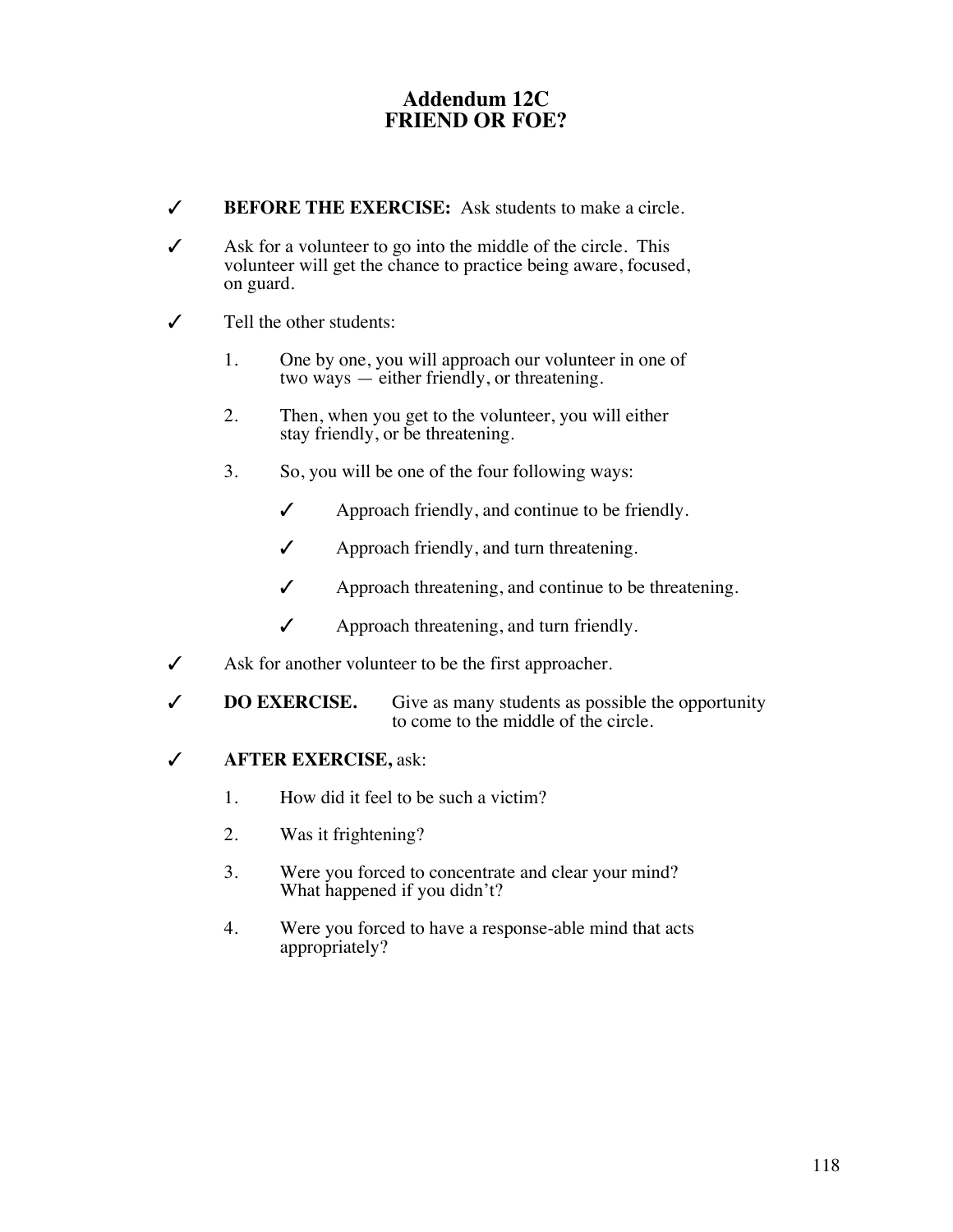## **Addendum 12D IGNORE THE BULLY!**

## **SEFORE ROLEPLAY**, tell students:

- 1. Ignoring a frightening bully requires a very strong mind and a lot of caution.
- 2. This works well with some bullies and backfires with others. Use this in combination with walking away or trickery.
- $\checkmark$  Ask for two volunteers to read the following roleplay between **Yin** and **Yang** in front of the class.
	- Tell **Yin**: You are going to ignore this bully, and be prepared with another alternative in case ignoring doesn't work out for you.
	- Tell **Yang:** You are a bully and you know what you want.
- $\checkmark$  Remind volunteers that words in parentheses () are instructions to them, and words in *italics* are spoken out loud to themselves.

## \$ **DO ROLEPLAY**

- $\checkmark$  **AFTER ROLEPLAY, ask students:** 
	- 1. Which combination of alternatives did Yin use in dealing with the bully?
	- 2. Do you think ignoring, trickery and walking away work well together?
	- 3. Do you think Yin sensed that Yang was getting angry and decided to move away quickly?
	- 4. Do you think Yin has a powerful mind? Why?
- $\checkmark$  Remind students:
	- 1. When you ignore a bully, you are taking a chance. The bully could get angrier, or could back down.
	- 2. Just like your katas are combinations of certain moves, you can use combinations of nonviolent alternatives.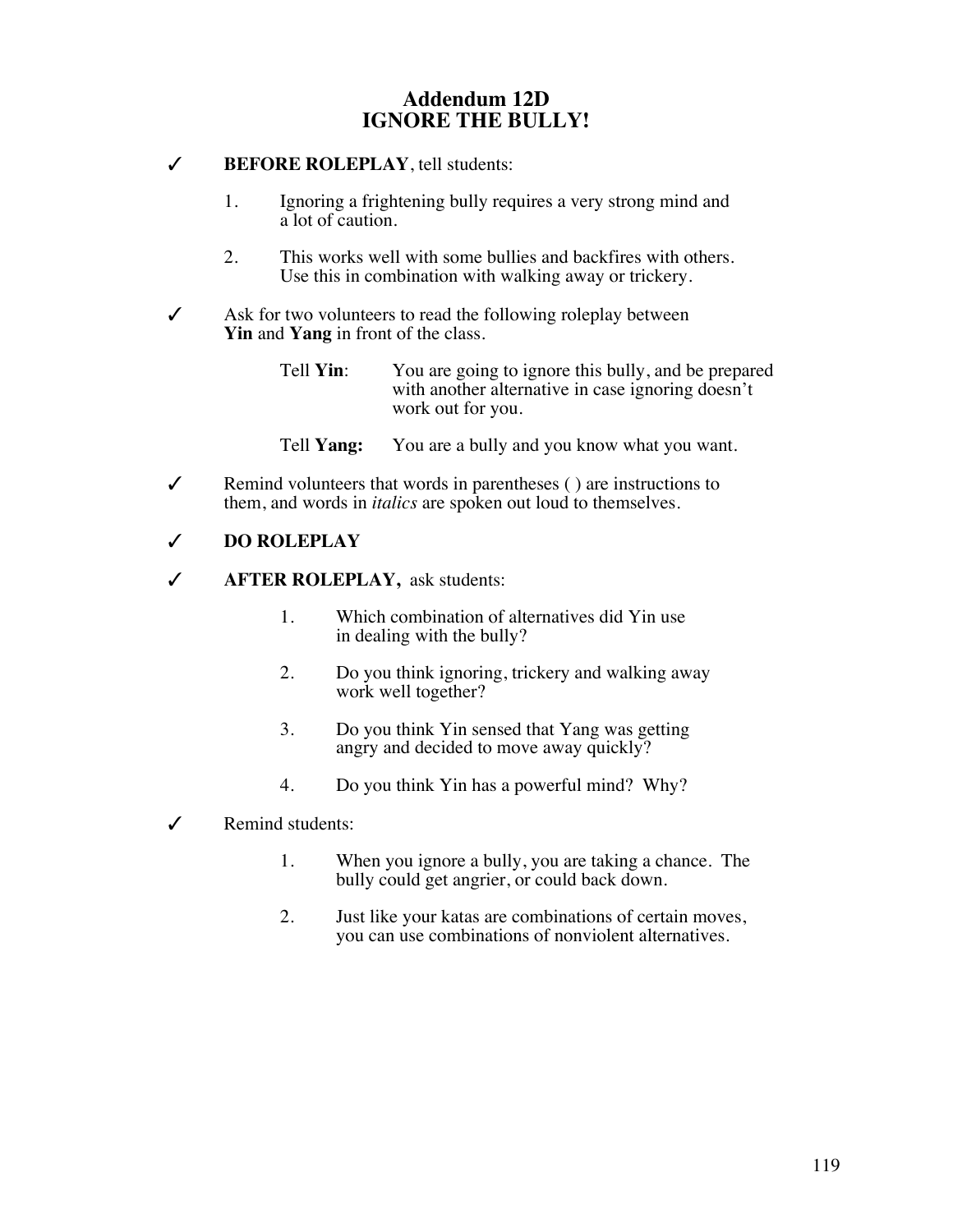### **Addendum 12D ROLEPLAY: IGNORE THE BULLY!**

#### **YIN**

(Sits in a comfortable position, reading a book.)

#### **YANG**

(Shouting:) Hey, you! Yin! (Waits while Yin ignores.) HEY! I'm talking to you! Are you deaf?

#### **YIN**

(Continues to ignore Yang and to read.)

#### **YANG**

Listen, you creep! You know that you were supposed to do my homework for me in math yesterday. Where were you after class? (Waits for a response.) If you don't start talking. . .

#### **YIN**

I was sick and I had to go home.

#### **YANG**

You don't look sick to me now, stupid! I need that homework!

#### **YIN**

(Looks up from book.) I'm still sick. I've got a bad case of pneumonia which, in case you haven't heard, is very catchy.

#### **YANG**

What?!? (Backs away.) What are you doing outside with pneumonia? Are you crazy?

#### **YIN**

Trying to find some peace and quiet, which I'm not getting here. I'm reading, Yang. I need to forget that you are here.

#### **YANG**

(Angry:) Next week, YOU are going to do my math homework for me, whether you like it or not, or you're gonna be sorry!

#### **YIN**

(Continues reading book. Looks up at Yang. Stands up and walks  $away - quickly.$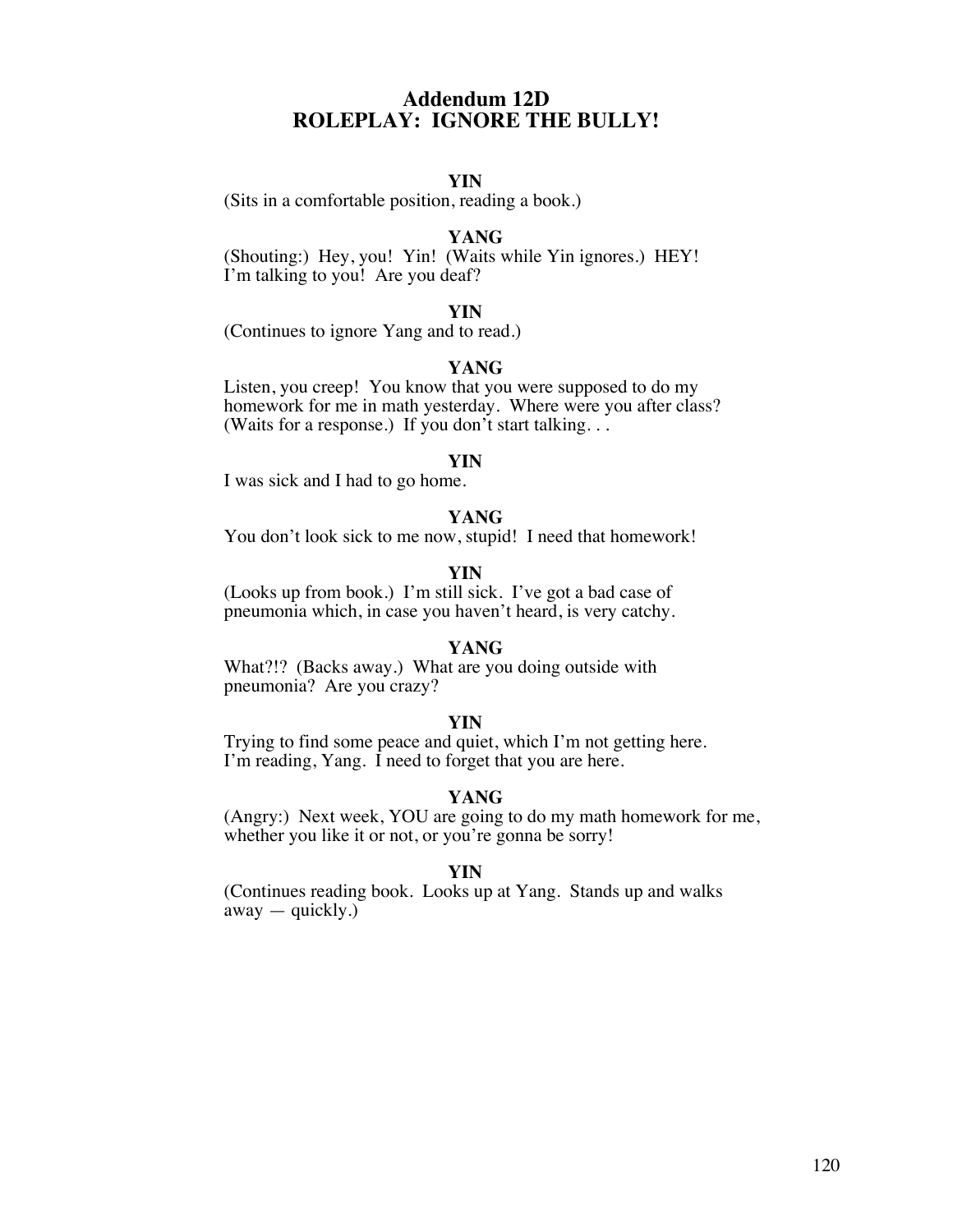## **Addendum 12E A QUOTE TO NOTE**

"An old pine tree preaches wisdom And a wild bird is crying out truth."

— *Old Saying*

- $\checkmark$  Ask students:
	- 1. What does this quotation say to you?
	- 2. What kind of wisdom can a pine tree teach you?
	- 3. If you focus on a pine tree and clear your mind of all your worldly troubles, do you think you may feel stronger?
	- 4. What kind of truth can you learn from a wild bird?
	- 5. If you listen to the bird's cry, are you practicing focus, paying attention, emptying your mind of unnecessary thoughts?
	- 6. How can paying attention to pine trees and wild birds help you in dealing with a bully?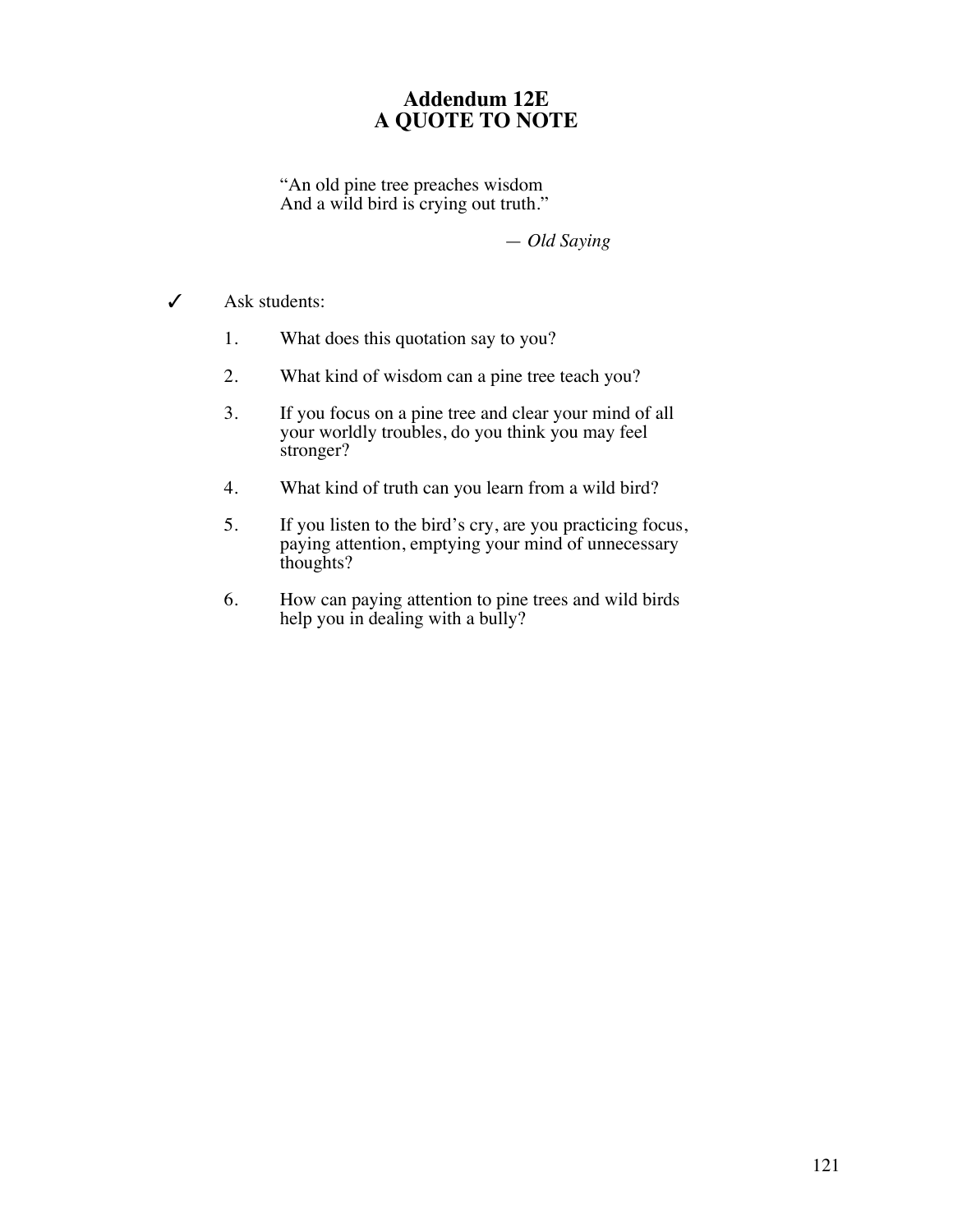# **LESSON 13 Winning By Losing**

### **Breakdown of Lesson 13:**

Learning from defeat. Power comes from understanding yourself. Using authority to get away from a bully.

### **Learning From Defeat**

- 1. Read to students the story about **Miguel & Suki** in **Addendum 13A.**  (This story also appears in *Facing The Double-Edged Sword,* p. 44, with illustration, p. 46.)
- 2. Afterward, ask:
	- O Is there a bully in this story? Who?
	- $\bigcirc$  Is Miguel's father a bully? In what way?
	- ! Why does the martial arts appeal to Miguel?
	- ! What is the conflict in Miguel's mind?
	- O What defeated Miguel in his encounter with Suki? Was his mind filled like a teacup?
	- ! Which one of them *looked* powerful?
	- ! Which one actually was the most powerful?
	- ! What put Miguel out of balance? His boyd? His mind? His form? Speed? Attitude?
- 2. Tell students:
	- Miguel's main lesson was that he had not been beaten by Suki, but by himself  $-$  his attitude.
	- Suki's form, relaxation, and attitude beat Miguel's physical power.
	- Miguel learned from his defeat that he needed to respect who he is as a person and face his father as a winner — whether he won or lost the bout.

**Note To Instructor:** Go to **Winning By Losing** (Addendum 13B).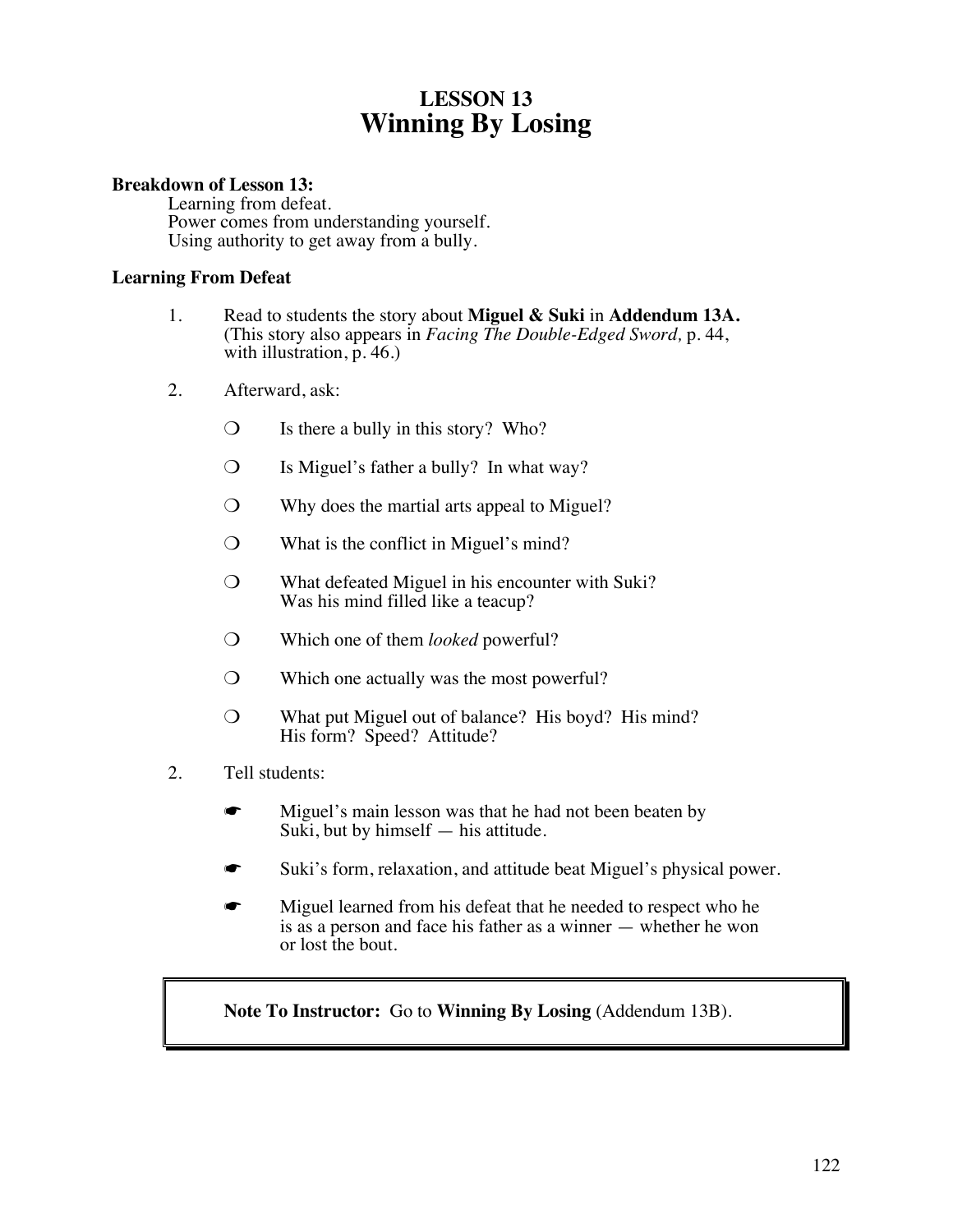## **Power Comes From Understanding Yourself**

- 1. Ask students:
	- O Where does power come from?
	- O Does it come from your attitude? Your form? You speed? Physical strength?
	- ! When you see movies or television programs that are violent, how do they depict power?
	- ! Do you get power by wielding a gun? Punching someone hard? Talking tough? Being able to leap from one building to another?
- 2. Tell students:
	- Power is not physical strength and the ability to dominate other people.
	- Power is not the ability to win every match and always know more than another person.
	- People who can be defeated are truly powerful, because they can learn and grow from their defeat.
	- Power comes from attitude, form, speed, physical strength AND understanding yourself and how you operate.
	- When you can understand what you do, and how and why you do it, you develop an understanding of yourself — a crucial factor in your move toward your greatest martial arts goal.

**Note To Instructor:** Go to **Instant Black Belt** (Addendum 13C). This exercise gives students first-hand experience of where real power, strength and wisdom lie.

## **Using Authority To Get Away From A Bully**

- 1. Tell students:
	- There are two ways you can use authority to demonstrate your power.
	- One way is to show the bully you are not afraid and you will not allow the bully to hurt you. Here you are being your own authority, using your own power.
	- Another way is to call someone else to help you who is more powerful than the bully. Powerful can mean someone older, someone *in* power, like a parent, teacher, or police officer.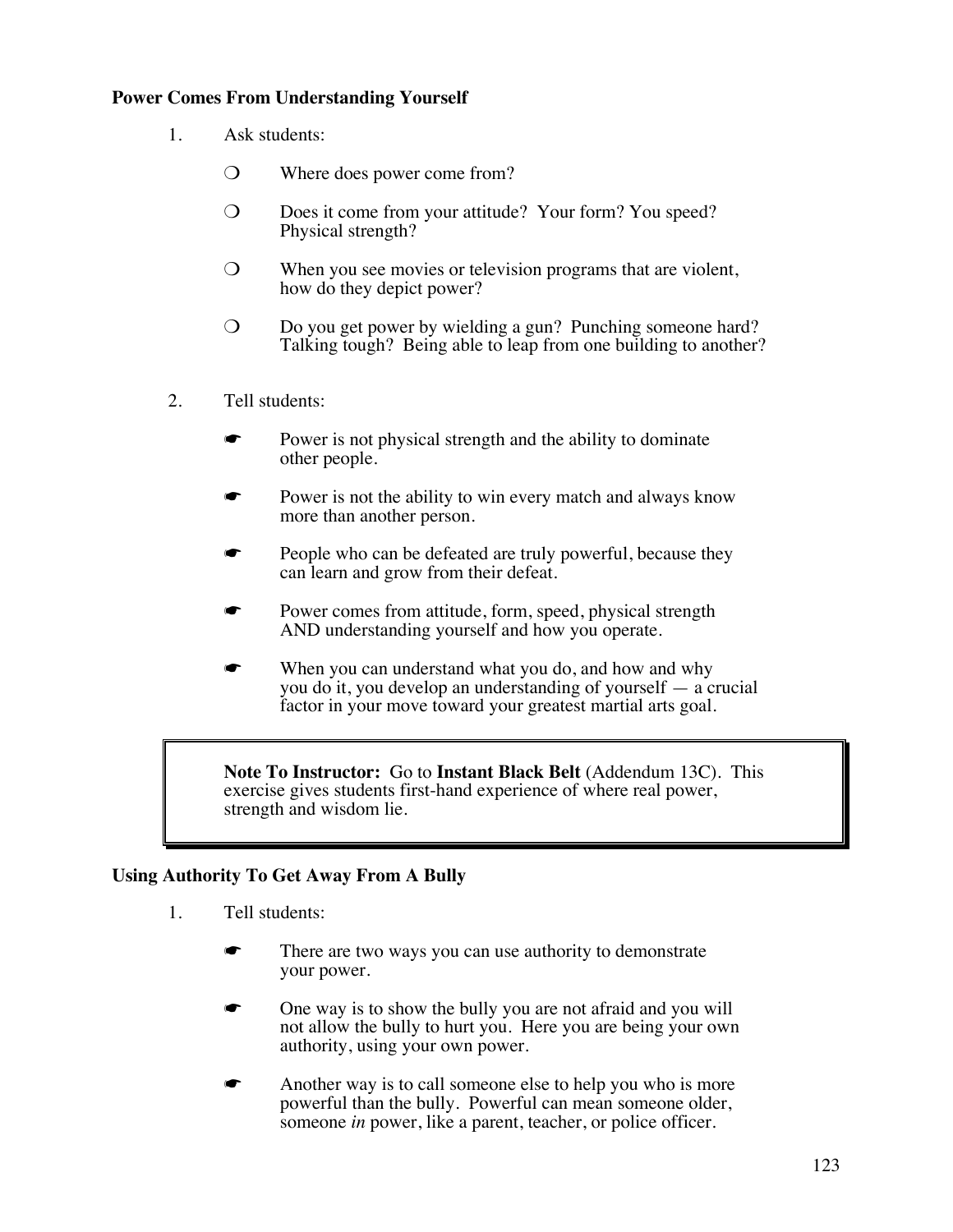- 2. Ask students:
	- ! Do you think calling an adult in power is "ratting" on someone or being a coward?
	- $\bigcirc$  If a bully is hurting you, don't you think you have the right to use any means necessary to help you?
	- ! Don't you think kids and adults should stop bullies together?
	- ! Don't you want to learn skills that help you end conflict before anyone gets hurt?

**Note To Instructor:** Go to **Help!** (Addendum 13D). Follow up with **A Quote To Note** (Addendum 13E) as time permits.

**Summary:** *Read all to students as summary, or focus on one.*

- $\star$  A top-notch martial artist learns from defeat by developing strong mental skills which lead to understanding of self.
- $\star$  Power comes from beautiful form, a positive, focused attitude, an aware mind and a trained, coordinated body.
- $\star$  Calling upon authority to help you stops a fight before it starts, which is your primary martial arts goal.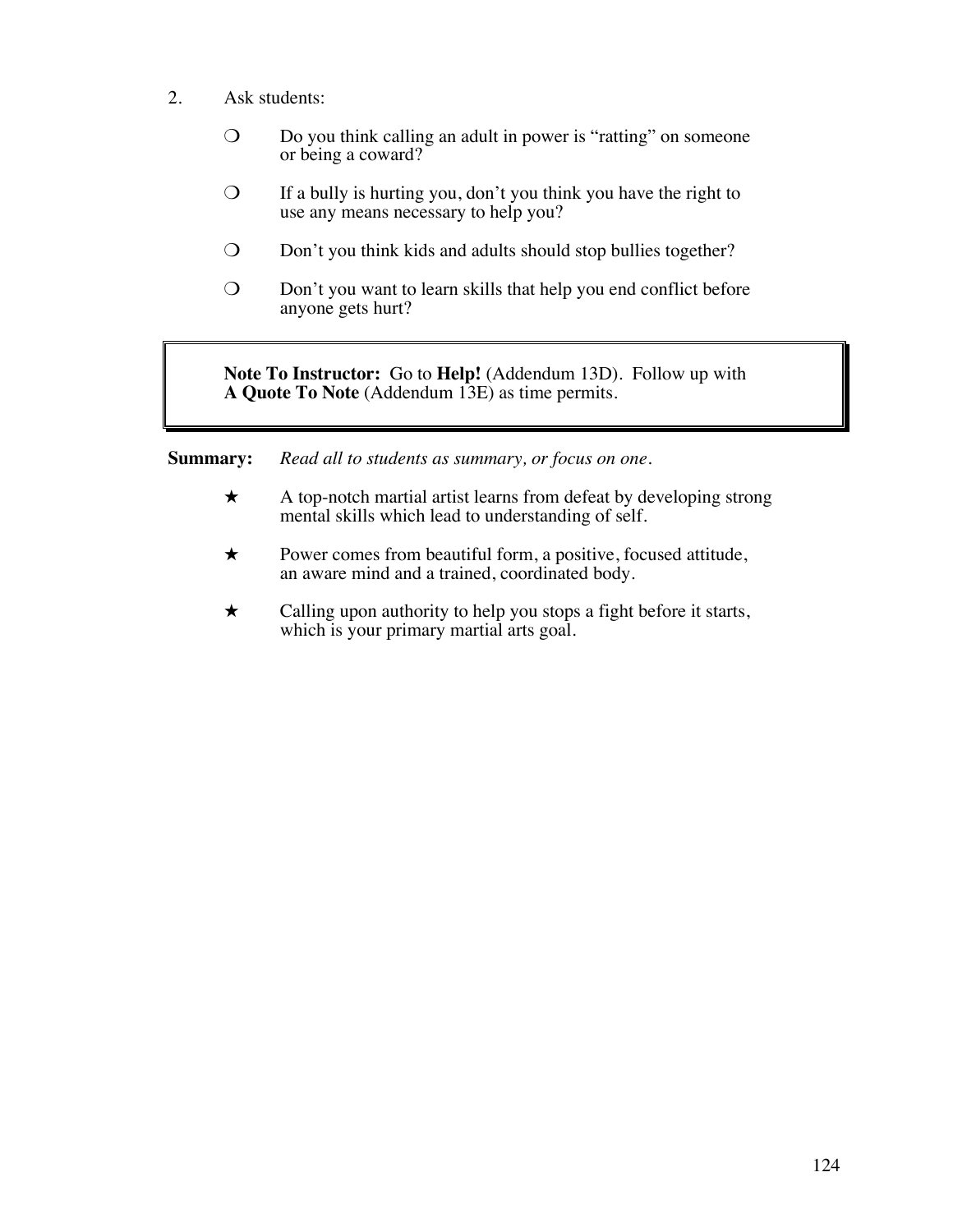## **Addendum 13A MIGUEL & SUKI**

Miguel finished his warm-up, doing 50 sit-ups and 50 push-ups. His body felt strong. He had been working out with weights and felt confident of his strength. He felt his muscles growing, but he also felt stiff and tired, as if he had been working out too hard.

Today, however, he was participating in his final round of freestyle competition. Miguel got excited when he thought about winning. He had won all his bouts against his fellow students so far. His father had always told him that winning was all that mattered. Since he and his father worked out together, and his father had been in the Marines and a college football star, Miguel very much wanted to please him and be like him.

Miguel also liked to dance. He had joined a dance class at school and at first was embarrassed that the class consisted mainly of girls, but he wanted to try it out and stayed with the class. He was afraid to tell his father about his interest in dance. He had tried to play football but found that it was too violent a game for him. When he suffered an injury in the tryouts, he decided it wasn't for him.

Although his father was unhappy about Miguel's decision, he urged Miguel to practice Karate so he could "be a man." Although Miguel signed up for his father's sake, he found that he really liked Karate. It was taught by an older man who was gentle and understanding and who helped Miguel see that the art of Karate was like a dance — and that appealed to Miguel.

Today, during Miguel's final round, he was unusually excited because his father was there to see him compete. He noticed that his stomach started to hurt. He was very nervous and felt conflict within himself. On the one hand, he loved Karate and respected his Karate teacher and his teachings. On the other hand, he respected his father, but was afraid of him. He wanted his father's approval but he couldn't find it in his heart to compete the way his father wanted him to. Miguel had worked very hard for this day, and now that it was here, he felt this conflict inside him. He watched the other bouts with a mixture of excitement and anxiety. He knew that his father was watching him. And he knew that his father would only accept him as a winner.

Suddenly it was Miguel's turn. He jumped up and came forward to the free-fighting area. He was ready, but tense. He wondered who he would fight. He had seen all the other boys compete before him. A person came up behind and passed him.

"There must be a mistake!" Miguel thought, almost out loud, as the person turned to face him. There before him stood Suki, a girl! She was 16, two years older than he, and a higher rank — a brown belt — while he was a green belt. She practiced in the evening adult class so he had only seen her a few times. He couldn't believe it! Why her? Why a girl? He felt his face redden. How could he fight her? Although he had sparred with girls before, he had never done it seriously.

"Bow, please," he heard his teacher say. While thinking, Miguel bowed to Suki, and then both of them bowed to their teacher.

"Ready," their teacher called. Miguel's mind raced with confused thoughts. What will Dad think of me fighting a girl? Should I go all out? But before he could resolve his questions, his teacher shouted, "Begin!"

"Point!" called his teacher. Suki had immediately moved in with a round house kick and caught Miguel wide open. He looked at his father and then back at Suki. "Okay," he thought, "girl or no girl, I must fight!" With that he jumped forward with all his might and attacked.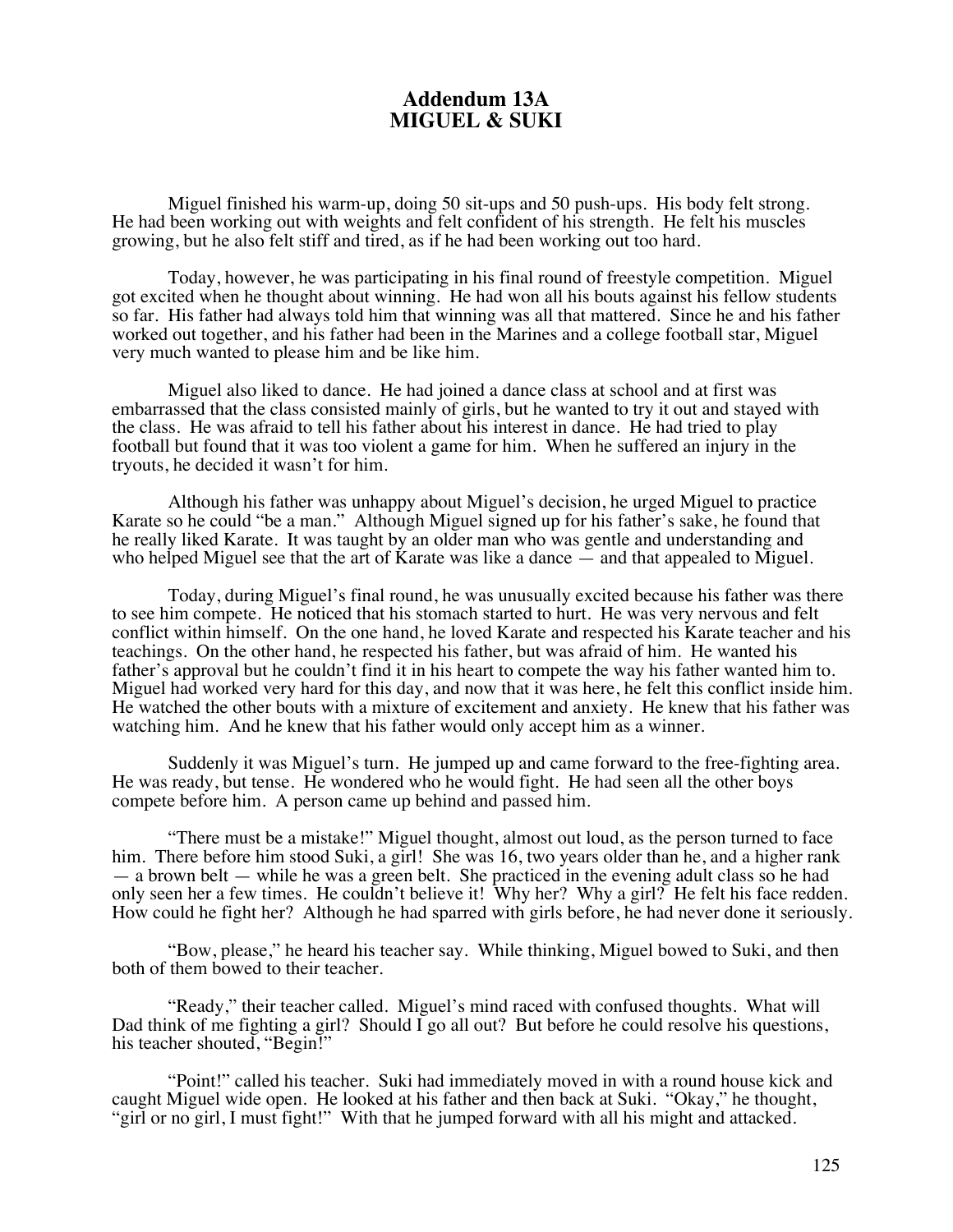"Point!" his teacher called again. Suki had easily and effortlessly blocked his attack and counter-attacked, scoring again.

Miguel was shocked! He started to get angry and more tense. He had trained for so long and felt so strong. How could this girl score twice on him? Again he attacked. With a flurry of techniques he charged his opponent and again she easily and gracefully moved out of his way, moving effortlessly and lightly as she dodged his attacks. She didn't look strong, but when she moved, her techniques were powerful. He, in contrast, looked powerful. He had developed a strong body weightlifting and could deliver a powerful punch or kick. And yet he couldn't score on her.!

For the full two minutes of the bout, Miguel went all out, giving his opponent the best he could, to no avail. He felt stiff and awkward pursuing her. She made him look like a musclebound ape, falling all over himself trying to capture a hummingbird. Just before the call to end the bout, Miguel felt his feet go out from under him as he tried one final and hopeless technique in an attempt to score. With all his might, with all the muscle and strength he could muster, he shot out a strong front thrust kick. It was like kicking the wind, and he fell forward in an off-balanced attempt.

Miguel got up, stunned by not hurt. Suki was standing in the ready position in front of him. She didn't even look tired, while he was sweating and out of breath.

She smiled at him, not a smile of victory, but one of understanding. He knew he had been beaten, not by her as much as by himself. And she knew it, too, from her smile. He saw how his attitude had beaten him, how he thought that brute strength alone could win. He wanted to be powerful, to physically compete and dominate, and he learned that this idea of power wasn't useful in freestyle. That, in fact, it got in the way. Real power was agility, gracefulness and relaxation. Suki had wonderful technique. She didn't have weight training or muscular strength, but she had excellent form. Miguel's muscular power simply became useless with Suki.

Miguel looked at Suki and he, too, smiled. He realized the truth of her smile and understood one of the basic principles of the art of Karate his teacher had talked about. "Real power not only comes from form, from being relaxed and gentle, but from understanding yourself, and knowing how to learn from defeat."

Miguel bowed deeply to his teacher and to Suki. He understood something important. The real lesson was in learning who he was. Realizing this, he knew he had "won" and would always be a "winner," even if he lost the bout. Now he could face his father as a "winner," knowing that the real victory was in learning what he had learned that day.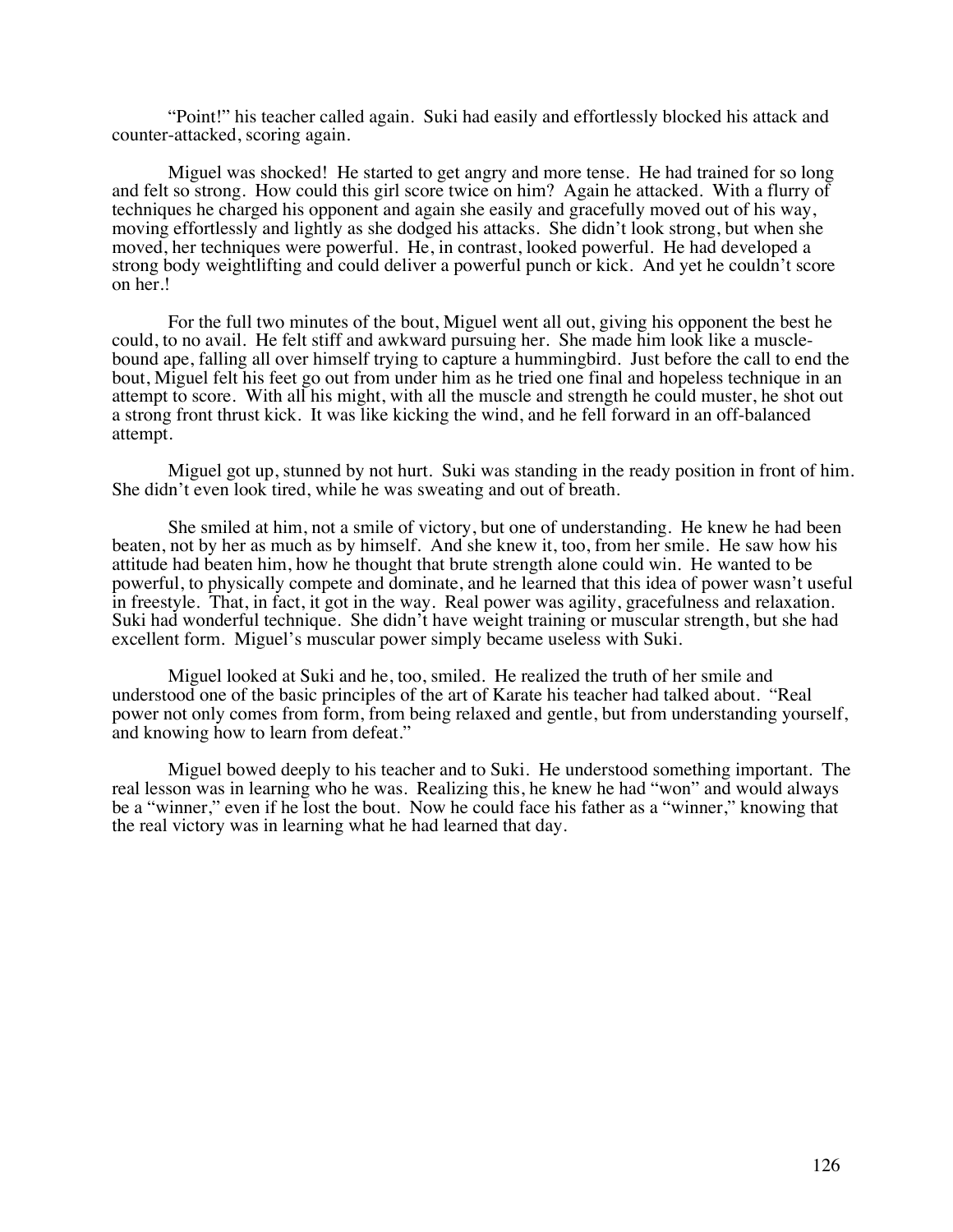## **Addendum 13B WINNING BY LOSING**

## **SEFORE EXERCISE:** Tell students:

- 1. In the story about Miguel and Suki, Miguel worked hard while Suki moved effortlessly and gracefully to win the bout.
- 2. When we strain against what's happening to us here and now we exert a lot of energy, and we get nowhere.
- 3. When we move in the direction of a pull, our movement is effortless, easy, and we "go with the flow."
- $\checkmark$  Have ready two or three pieces of long, thick rope tied together to make a huge loop, that 10 students can hold onto as they sit in a circle. (Create as many groups (minimum of 10 students) as you can.
- \$ **DO EXERCISE:** Tell students:
	- 1. Sit in a circle and pick up the rope that's in front of your feet.
	- 2. EVERYONE pull at the same time as you stand up. If everyone pulls together, at the same time, you should be able to stand up.
	- 3. If you didn't succeed this time, sit down with the rope and try again. Be aware of how all your group partners are rising, and how evenly.
	- 4. The group has a common focus: rising together.

## \$ **AFTER EXERCISE:** Ask students:

- 1. How did it feel to be pulling together?
- 2. Why do you think this exercise is called "Tug Of Peace"?
- 3. How can this exercise help you in dealing with a bully?
- 4. Can you envision yourself working "together" with a bully in preventing a fight?
- 5. Would you push *against* the bully, or try to stop a fight *with* the bully — giving and taking, understanding and yielding?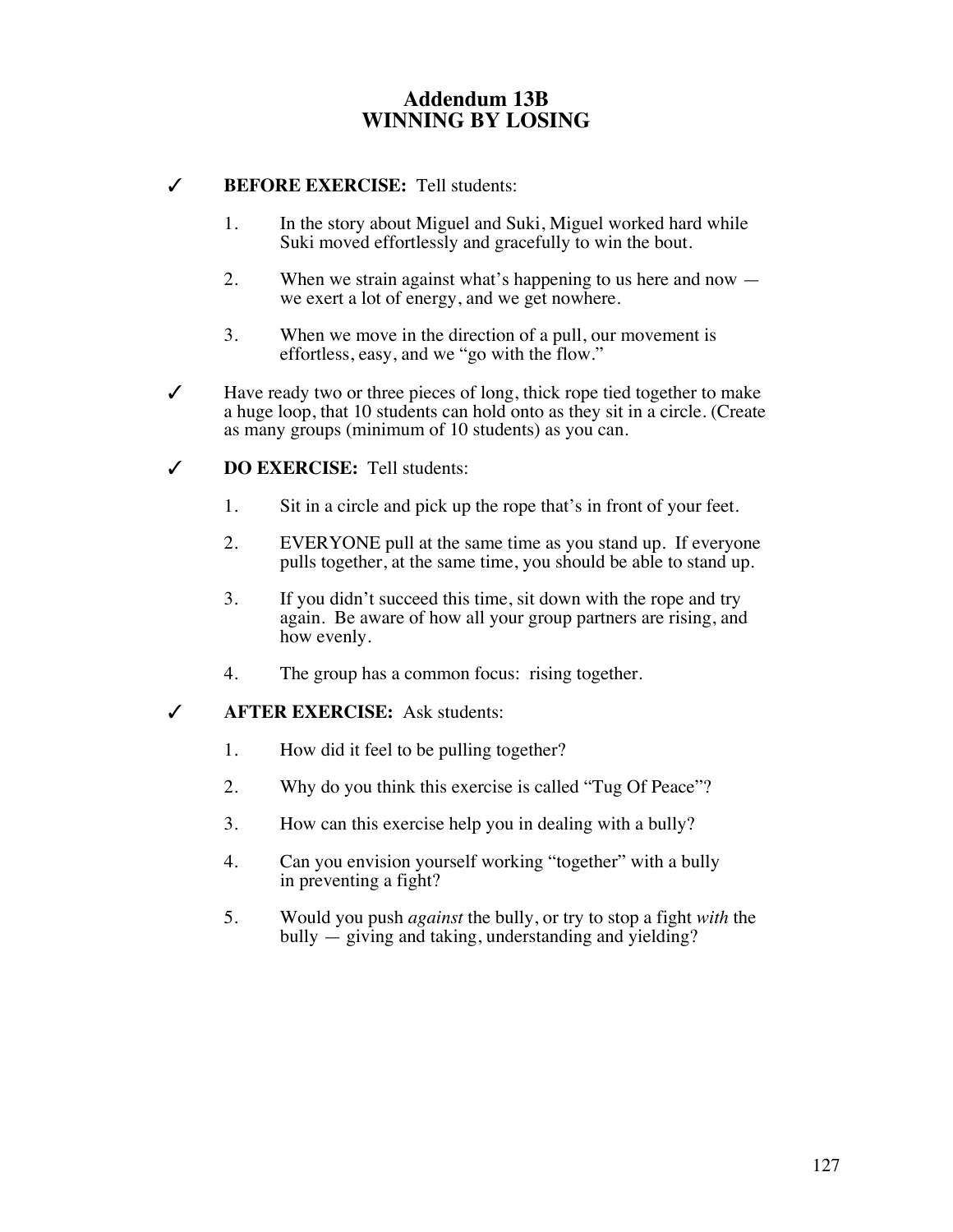## **Addendum 13C INSTANT BLACK BELT**

- $\checkmark$  Announce that today someone is going to become an instant black belt.
- Ask for three volunteers.
- Pull out three black belts and put them on the volunteers. Tell volunteers: "You are Black Belts for a day."
- $\checkmark$  Engage all students in vigorous practice of some new stances and moves. After the practice, ask all students to sit down. Ask:
	- 1. Did everyone enjoy the practice?
	- 2. How about our three Black Belts? How did you feel?
	- 3. Did you feel different today than you usually feel here?
	- 4. Did you feel more powerful?
	- 5. Where did you get this power from?
- $\checkmark$  Hold up a black belt in front of students. Ask:
	- 1. What do you see? Power? Strength? Wisdom? Energy?
- $\checkmark$  If students agree that this is what they see, tell them: "I only see a black piece of cloth." If a student is aware enough to see only a black piece of cloth, or a black belt, ask:
	- 1. Where does this great power come from if this is only a black piece of cloth? From our bodies? Our minds?
	- 2. How did our minds get this image of this piece of cloth?
	- 3. Are we *taught* that a black belt symbolizes power, wisdom, strength and energy?
	- 4. Is there real power, real strength, real wisdom in this cloth? *Give students a moment to think.*
	- 5. Isn't is true that there is no strength in a piece of black cloth?
	- 6. Then, what is the purpose of this black belt? *To hold up our pants!*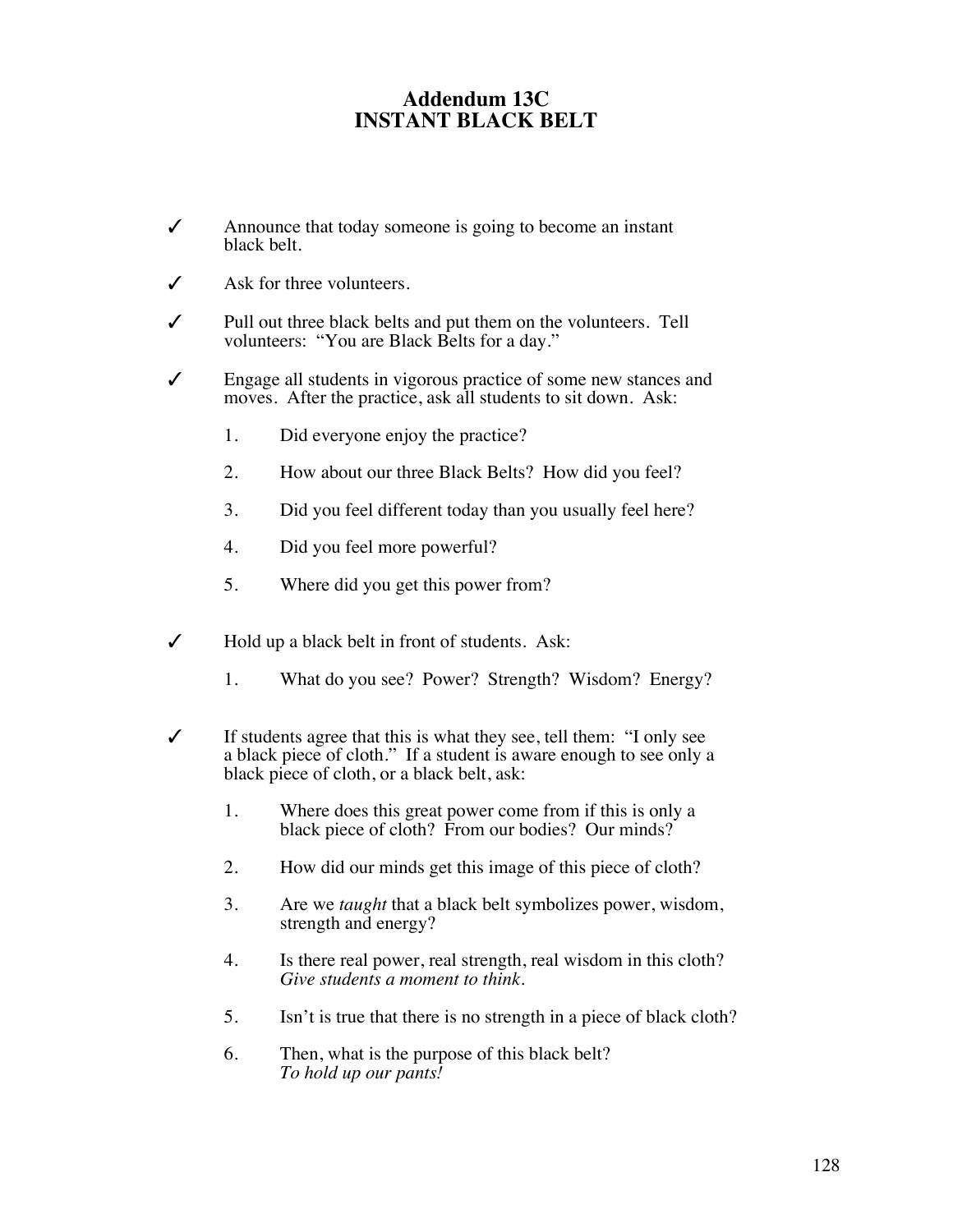- $\checkmark$  Tell students:
	- 1. No matter what you are wearing, how short or tall, fat or thin, muscular or non-muscular you are — your real source of power is YOU — your mind, your thinking, your belief in your own strength!
	- 2. The first person you must trust completely is YOU!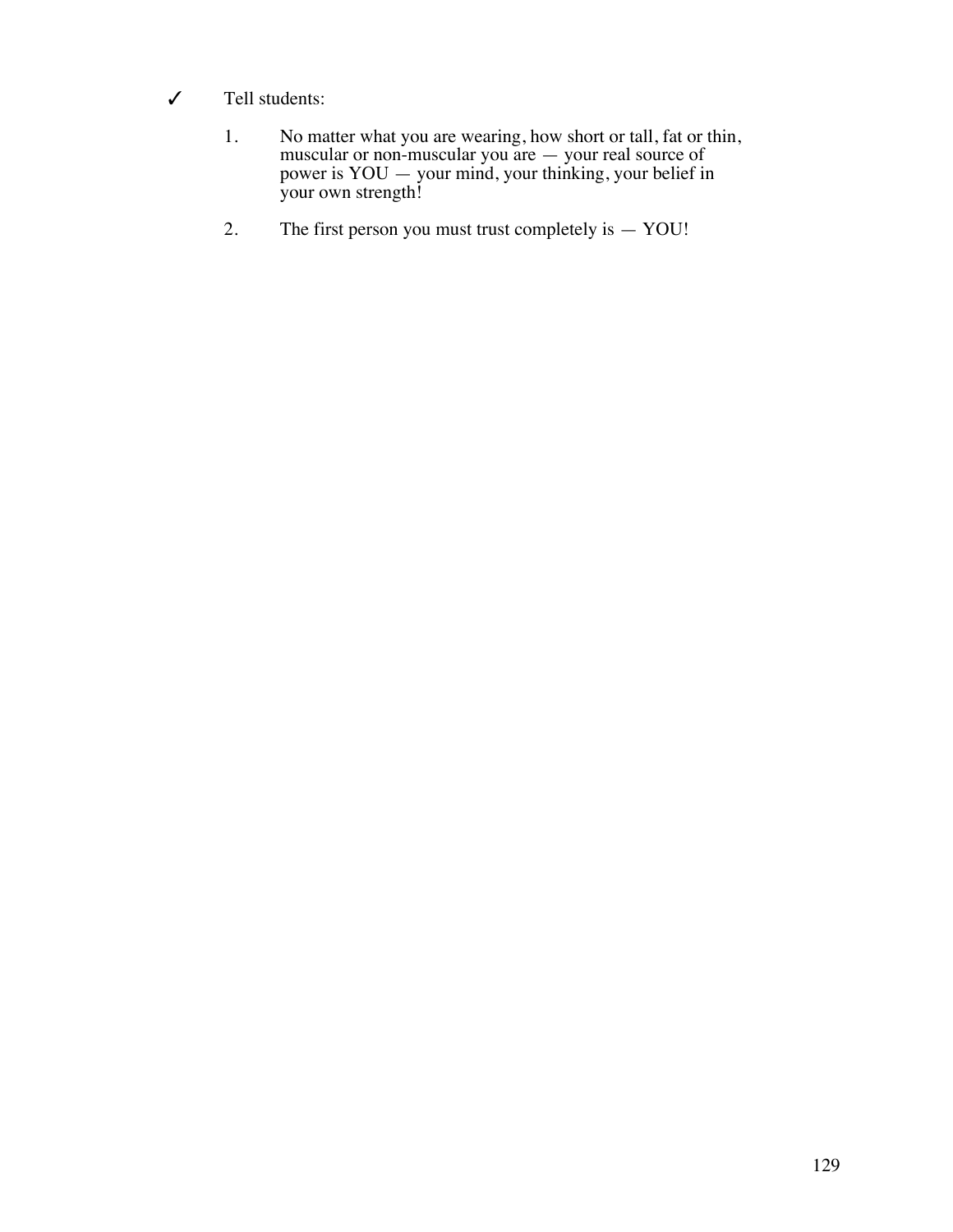## **Addendum 13D HELP!**

## **✓ BEFORE ROLEPLAY**, tell students:

- 1. Calling for help is a positive way to stop a fight before it starts.
- 2. Calling for help is not a weakness; it is completely in line with the greatest martial arts goal — to prevent a fight.
- $\checkmark$  Ask for two volunteers to read the following roleplay between **York** and **Hampton** in front of the class.
	- Tell **York:** You are an angry bully, potentially dangerous.

Tell **Hampton**: Your number one goal is to prevent a fight.

 $\checkmark$  Remind students that words in parentheses () are instructions to them, and words in *italics* are spoken out loud to themselves.

## \$ **DO ROLEPLAY**

### \$ **AFTER ROLEPLAY,** ask students:

- 1. How do you think Hampton handled this situation? Would you have handled it in the same way?
- 2. Did Hampton try other alternatives before calling for help? Which ones?
- 3. Did Hampton use "making friends" and "trickery"? Did these alternatives work?
- 4. Do you think Hampton was wise to call for help? Why? Was York pretty threatening?

## $\checkmark$  Remind students:

- 1. When you sense that you may be in danger, your main goal is to prevent anything dangerous from happening.
- 2. Do not be afraid to call for help when you need it.
- 3. Calling for help stops a fight before it starts!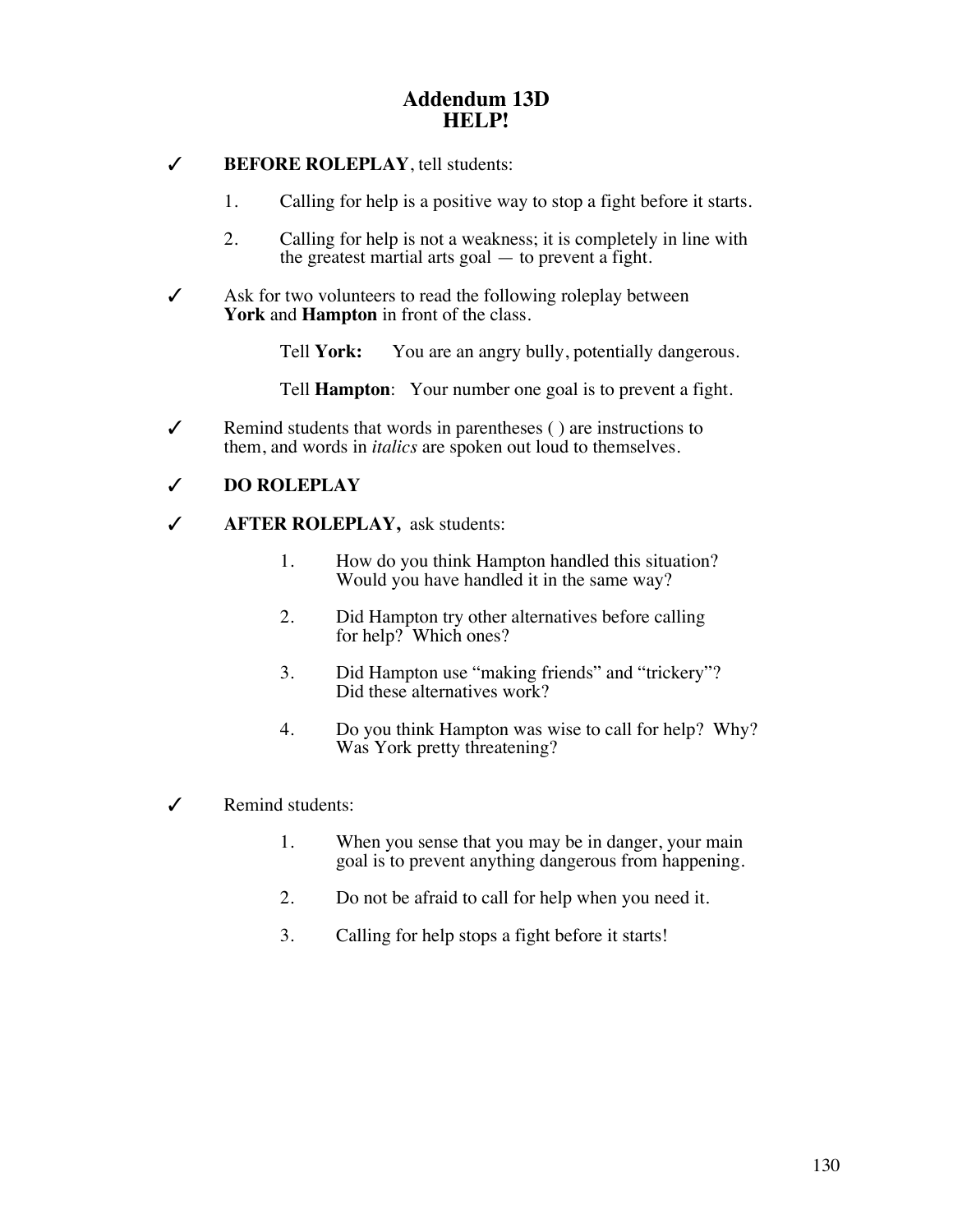## **Addendum 13D HELP!**

#### **Hampton**

(To self:) *Uh-oh. Here comes that crazy guy, York. This weirdo gives me the creeps. Maybe if I say something to him, it'll be okay.*

#### **York**

(To self:) *Okay, okay. So I'm gonna fail math. Big deal! The stupid principal expects me to do something about it, right?* (Kicks the street.) (Angry:) *What I'm gonna do about it is fly a kite!*

#### **Hampton**

(To York:) Hi, York. Great basketball game yesterday, huh?

#### **York**

(Angry:) WHO CARES! (Grabs Hampton by the collar.) WHAT MAKES YOU THINK I CARE ABOUT ANYTHING *YOU* SAY!?

#### **Hampton**

Hey. Let go, okay? I didn't mean anything. Just trying...

#### **York**

SHUT UP! I don't wanna hear it.

#### **Hampton**

Hey, let go, okay? You know, I've got tuberculosis, and...

#### **York**

SHUT UP, I said! Take off those stupid glasses!

#### **Hampton**

York, you and I have been buddies for a long time. What are you doing? Didn't I help you with your math....

#### **York**

SHUT UP! SHUT UP! SHUT UP! TAKE OFF THOSE GLASSES, YOU FOOL!

#### **Hampton**

(Looks around and sees school principal, and shouts:) MR. WILLIAMS! MR. WILLIAMS! HELP! HELP ME PLEASE! YORK IS ABOUT TO GO NUTS! HELP!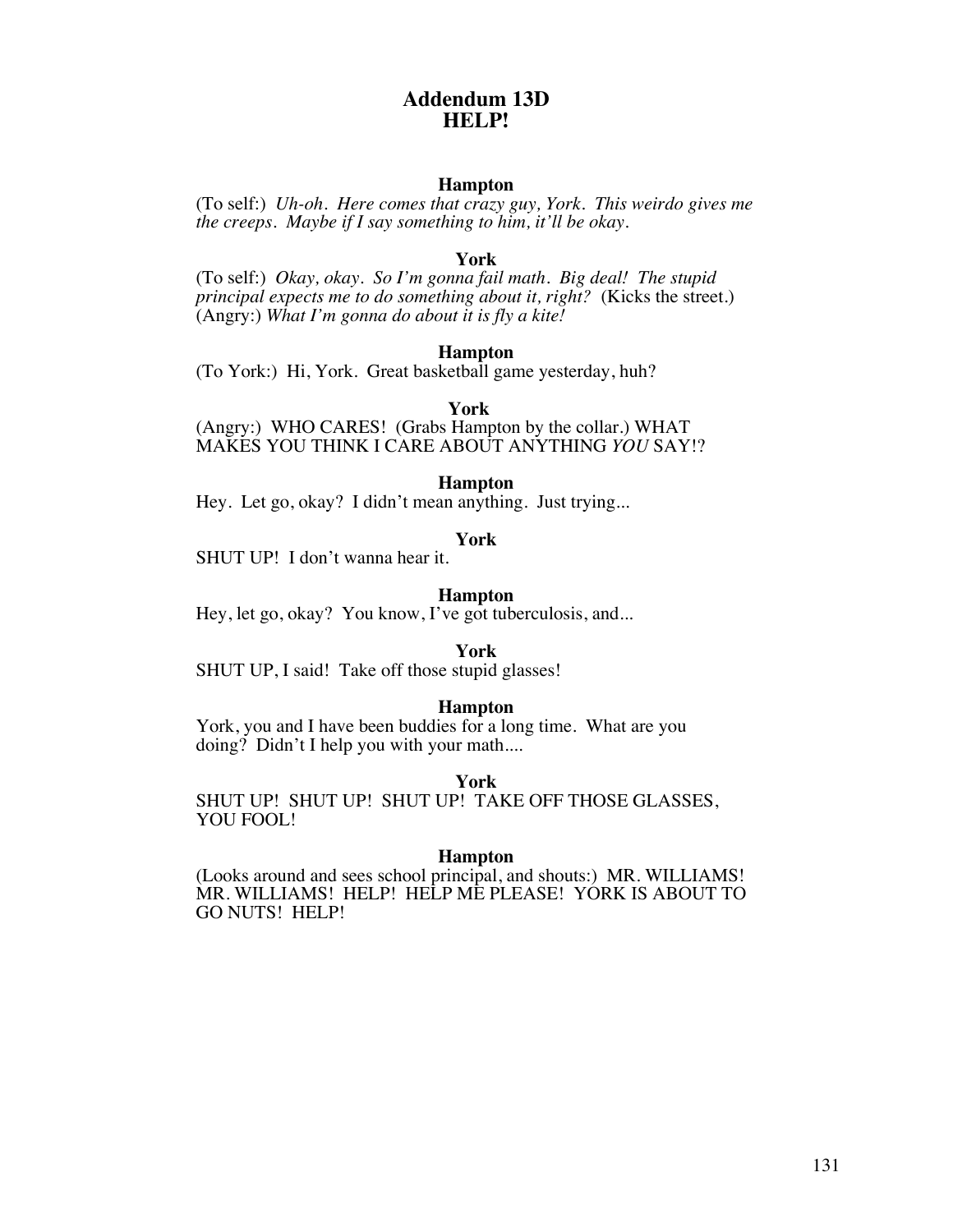## **Addendum 13E A QUOTE TO NOTE**

"Life is not a problem to be solved, but a reality to be experienced."

*—J. J. Van Der Leeow*

- $\checkmark$  Ask students:
	- 1. Do you think a bully is a reality to be experienced?
	- 2. Do you think a bully is a problem to be solved?
	- 3. By trying to find solutions (fixes), do we clutter our minds?
	- 4. Why is it important to have an uncluttered mind when dealing with a bully?
	- 5. When we experience things as they are, are our minds as clear as they can be?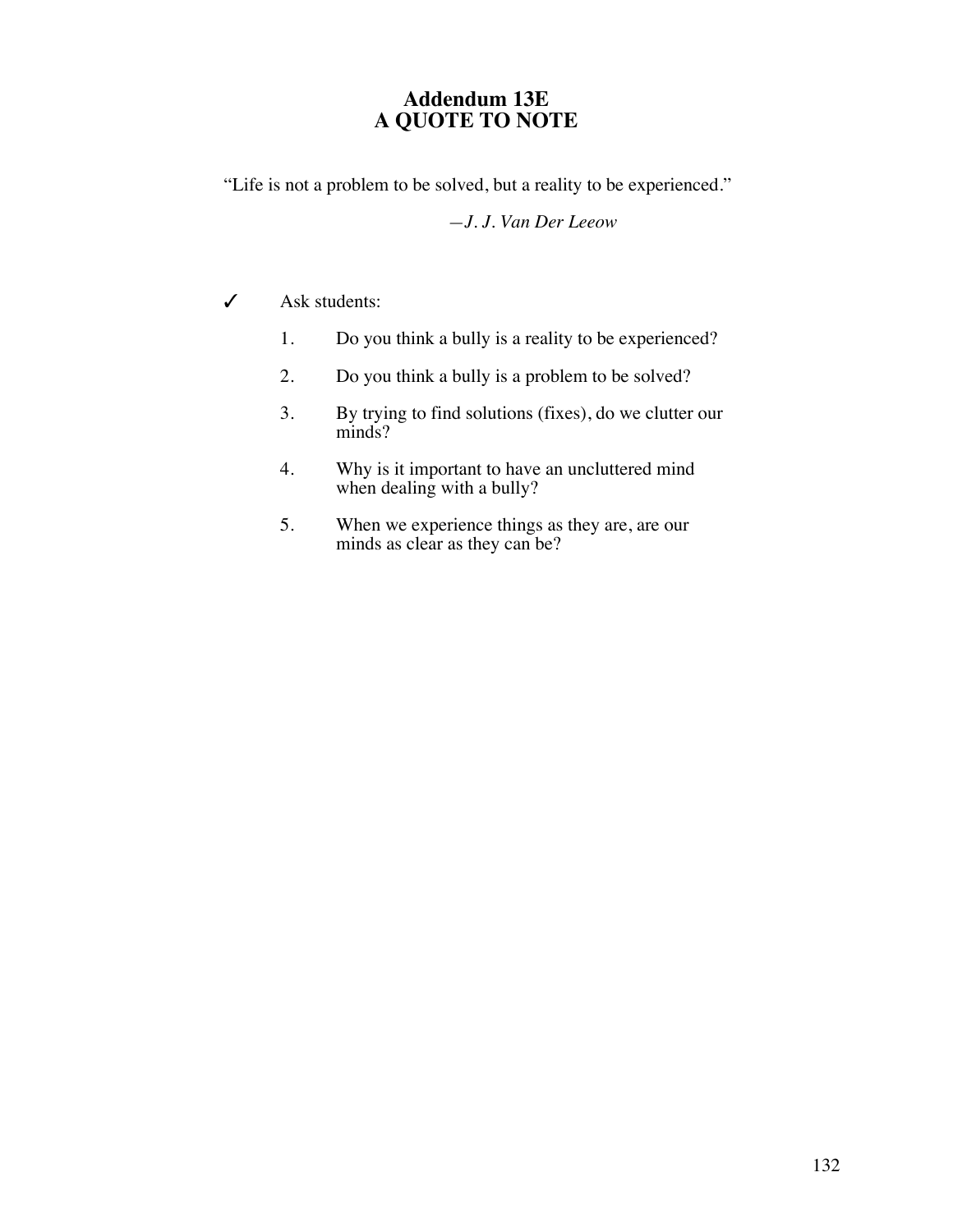# **LESSON 14 Awareness: Seeing The Unseeable**

### **Breakdown of Lesson 14:**

Awareness is a sixth sense. Sen-No-Sen: Awareness of an attack before it happens. Reasoning with the bully.

### **Awareness Is A Sixth Sense**

- 1. Read to students the story **"No Sound You Can Hear — No Image You Can See"** in **Addendum 14A.** (This story also appears in *Flight Of The Golden Eagle,* p. 57, with illustration, p. 61.)
- 2. Afterward, ask:
	- ! When the student was beaten, the teacher asked the student, "What did you do to defeat yourself?" What did the teacher mean?
	- ! Could the teacher read the students' thoughts? What *could* the teacher read? His eyes? Face? Mouth? Leg? Shoulder?
	- ! Are you aware of the signs *you* communicate when you are about to move?
	- ! How can this kind of awareness when you come face to face with a bully?
- 3. Tell students:
	- When the student was concentrating on winning, he wound up defeating himself.
	- To win, our focus must be on the signs being communicated.

Awareness enables you, through subtle signals, to be a winner without fighting and to not defeat yourself before you begin!

**Note To Instructor:** Go to **My Body Talks!** (Addendum 14B).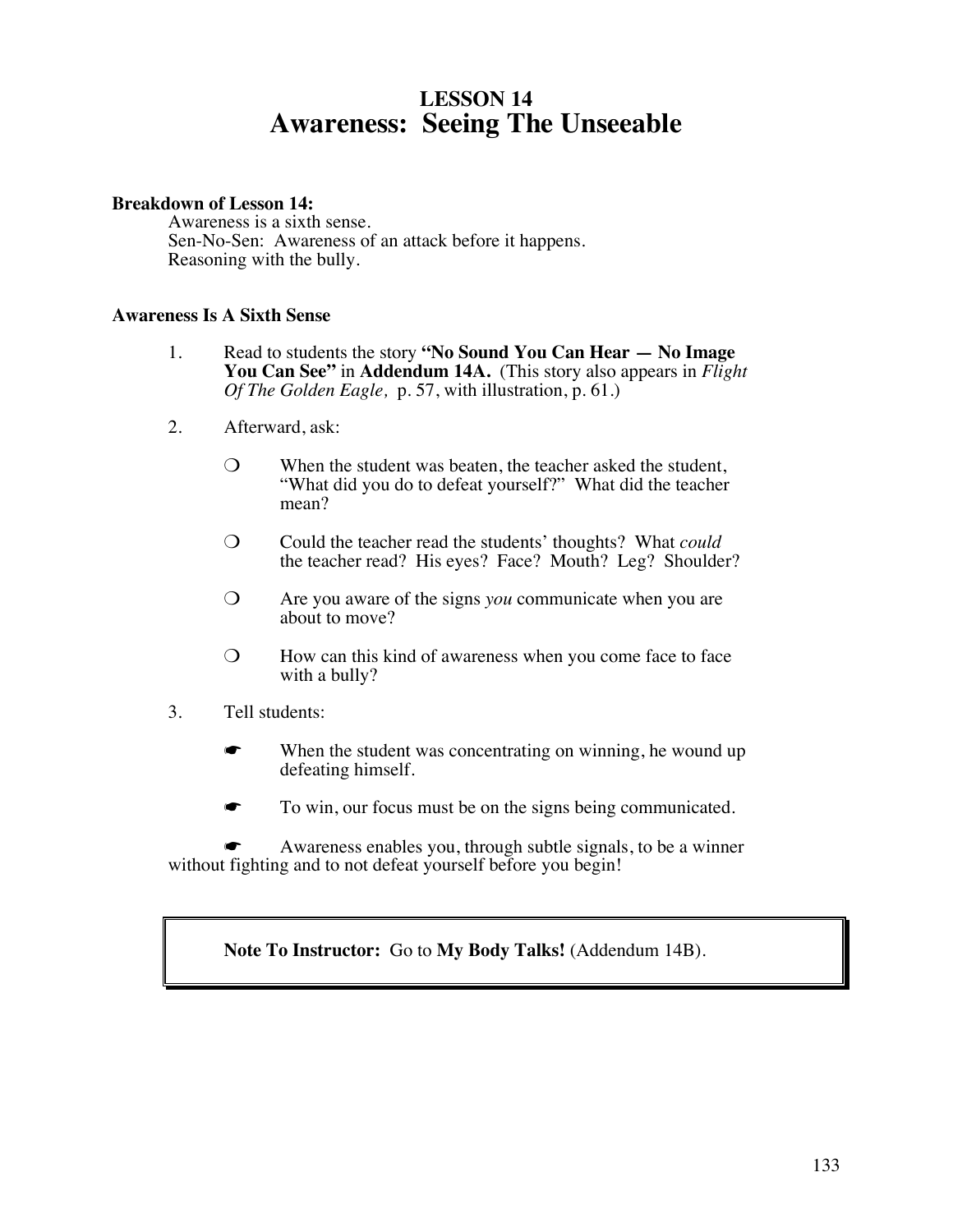## **Sen-No-Sen: Awareness Of An Attack Before It Happens**

- 1. Ask students:
	- ! Have you ever "felt" that something bad or dangerous was going to happen? Even though everything seemed calm?
	- ! Did you not really "listen" to those feelings and just go on your way?
	- ! Have you ever stopped to look at those feelings and try to figure out where they came from?
- 2. Tell students:
	- What is probably happening is you are sensing "vibrations."
	- These vibrations are disturbances in another person that haven't come out yet as physical action.
	- A person in conflict, such as a bully, is in two places at the same time — talking to you, but thinking of something else.
	- You may have noticed a person in conflict: Wiggly feet. Rubbing hands. Tapping fingers. Squirming body.
	- This is body language  $-$  a language without words that tells you something about a person.
	- " A bully who is angry about something and talking to you at the same time could be a dangerous person. If you are aware of the bully's body language, you are better able to stop a fight.
	- Another way to increase awareness is to break habits and do things differently.

**Note To Instructor:** Go to **Shuhari** (Addendum 14C). Students will improvise physical forms and break old habits.

## **Reasoning With The Bully**

- 1. Ask students:
	- ! Do you know how to speak well? To use words to convince others?
	- ! Do you think it's important to know how to reason well, whether or not you have a great gift for gab?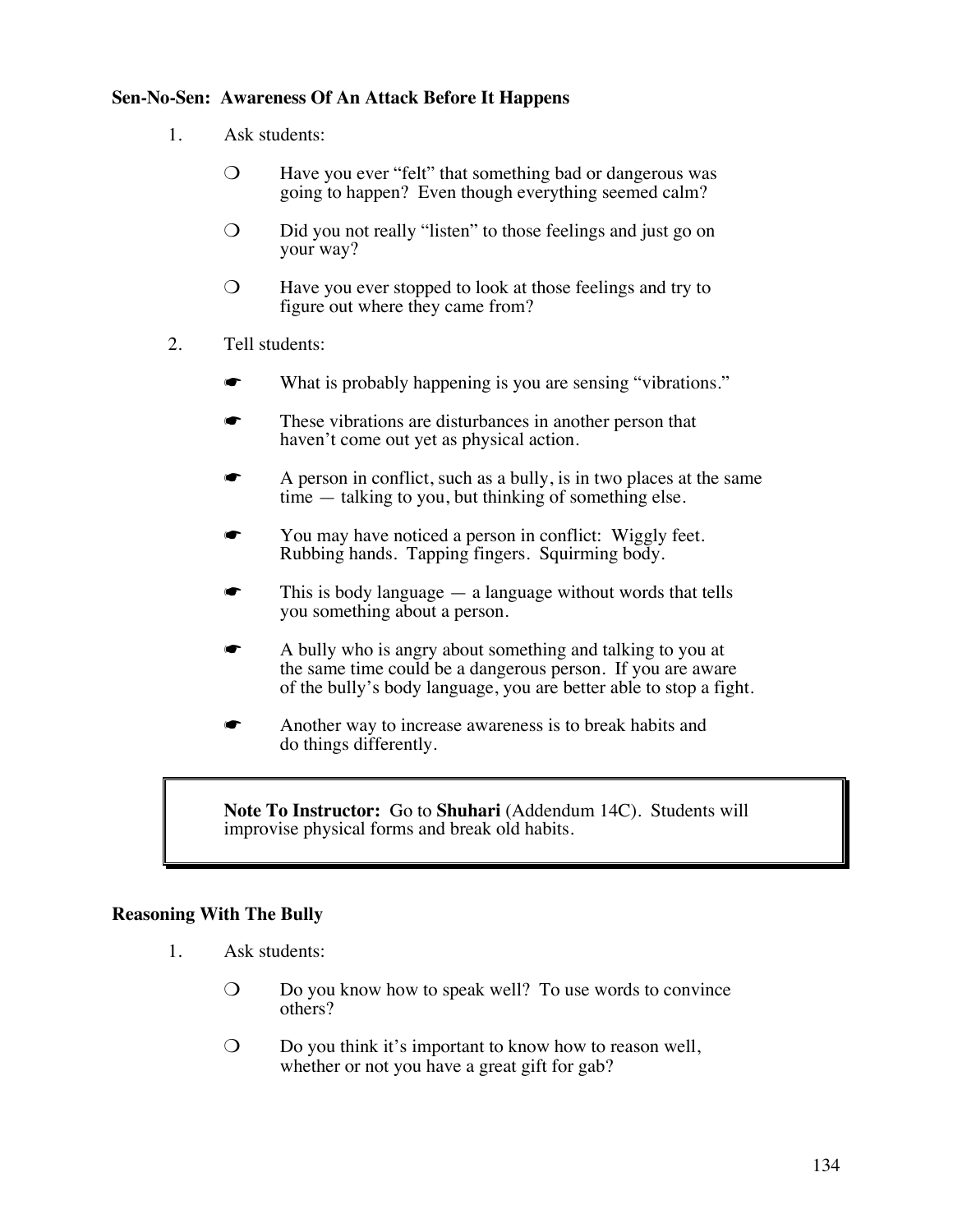- ! Do you think, as you grow up, because you take on more and more responsibilities and have more details to work out, it will be helpful to you to practice reasoning skills — which will strengthen your mind?
- 2. Tell students:
	- Sen-no-sen, which is awareness of an attack before it happens, helps you develop reasoning skills.
	- When your mind is calm enough for you to turn up your sixth sense, you can try to reason with a bully when you sense that you may be attacked.

**Note To Instructor:** Go to **Let's Make A Deal!** (Addendum 14D). Follow up with **A Quote To Note** (Addendum 14E).

**Summary:** *Read all to students as summary, or focus on one.*

- $\star$  Awareness is a sixth sense.
- **★** Sen-no-sen is awareness of an attack *before* it happens.
- ★ By being aware of what a bully is *not* aware of, you can act *before* the bully does.
- $\star$  If you are attacked, physically or verbally, you must first observe and deduce, which requires a strong, calm mind.
- $\star$  Awareness comes not only from developing your sixth sense, but from not being a creature of habit and learning to do things differently.
- $\star$  If you can stop conflict before it happens, then you are mastering the main intent of the martial arts: to end conflict!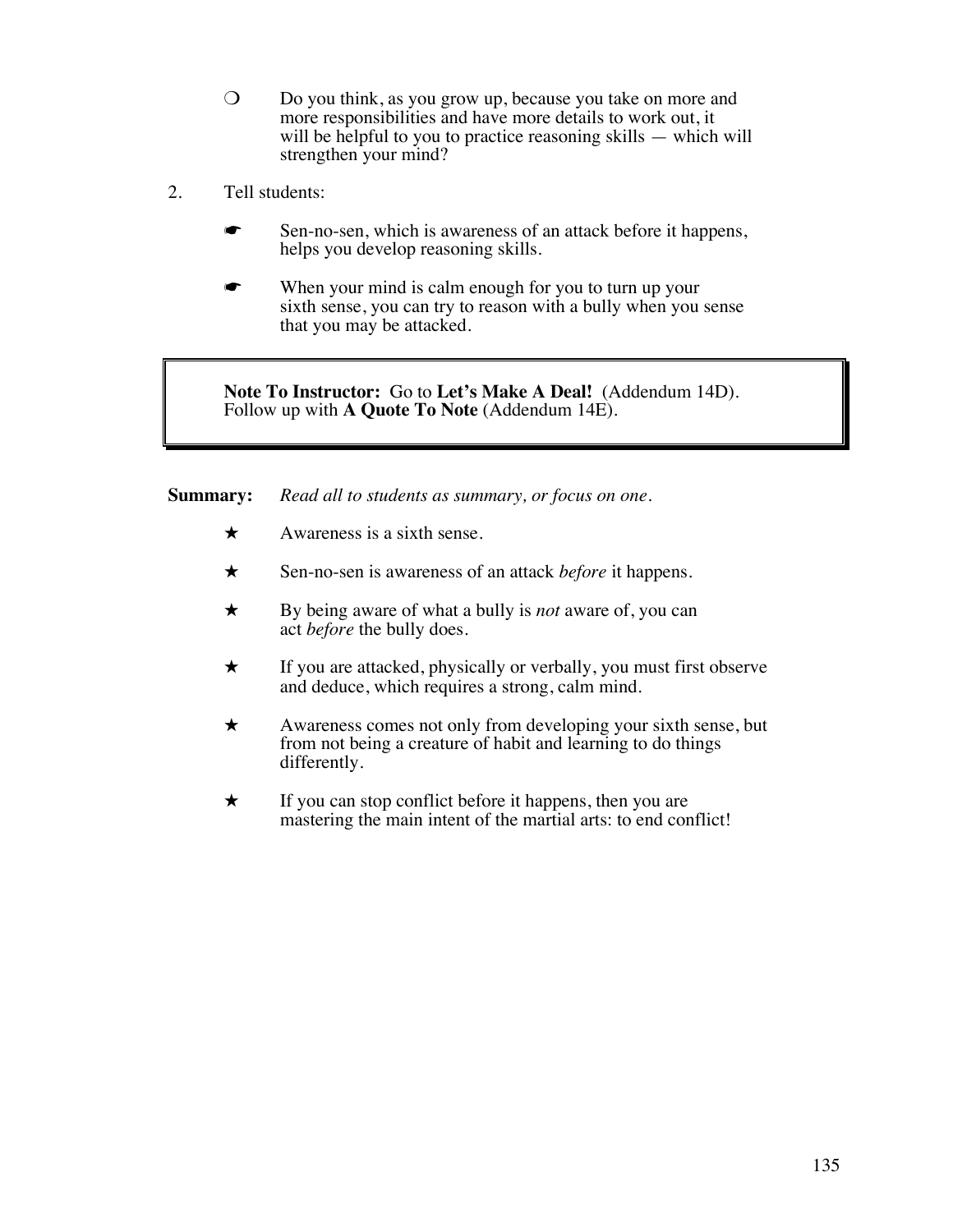## **Addendum 14A NO SOUND YOU CAN HEAR — NO IMAGE YOU CAN SEE**

The student was about to punch when he found himself on the mat, surprised but not hurt. How could this have happened? His stepping punch was invincible; it had always worked before. He was incredibly quick and could always score with his well-worked-out technique. His opponent had come in just as he was thinking of attacking and had somehow swept him off his feet!

This student also had a formidable spinning back kick, especially for opponents who liked to come in on him. He would create an opening by faking a high punch, leaving himself wide open. As his opponent began to take advantage of this opening, he would spin with a fast back kick to counter. It was a sure winner.

He was back up again. The two students slowly circled each other. He saw his opening and faked his punch. "Oh, no!" he said out loud as he flew through the air and landed on his back again! He never saw it coming. He jumped up quickly in order to meet his opponent again and was about to charge forward with a thrusting front kick when  $-$  at that very moment of anticipation — his opponent was on top of him, jamming his kick and scoring with a reverse punch.

"You have a well-developed sixth sense," the teacher told the student's opponent. "Can you see what has happened here?" he said to the two of them and to the class.

"Teacher, I tried my best technique, but every time I was about to attack, I was dumped."

"What did you do to defeat yourself?" the teacher asked.

"Defeat myself? I don't understand. I was doing everything to win!" the student replied.

"Please stand up," the teacher directed. "Now attack me!" Don't hesitate, just do it!"

The student moved toward the teacher and in a fraction of a second he was down on his back again. With good spirits, he jumped up quickly and asked, "How did you do that? How did you know what I was going to do?"

"Because you told me!"

"I didn't say anything, Teacher. I only thought it. Can you read my thoughts?" he asked.

"Yes and no. I cannot see into your mind but I can see what your thoughts are by how you display them. For instance, just before you are ready to attack, your eyes narrow slightly and your mouth becomes tense. This is a sign that you are about to move. Then, you usually look at your intended target — for instance, at your opponent's chest. So now I have two pieces of information, two clues as to what is going to happen. One is that you are going to move and the other is where you intend to strike.

"Please, tell me more. This is amazing. I never realized that I did this!"

"You also tell me what technique you are going to use. For example, if you are intending a stepping punch, you start to tense your right leg for springing forward. Also, ifyou are about to use your effective spinning back kick, which everyone is well aware of, you let your opponent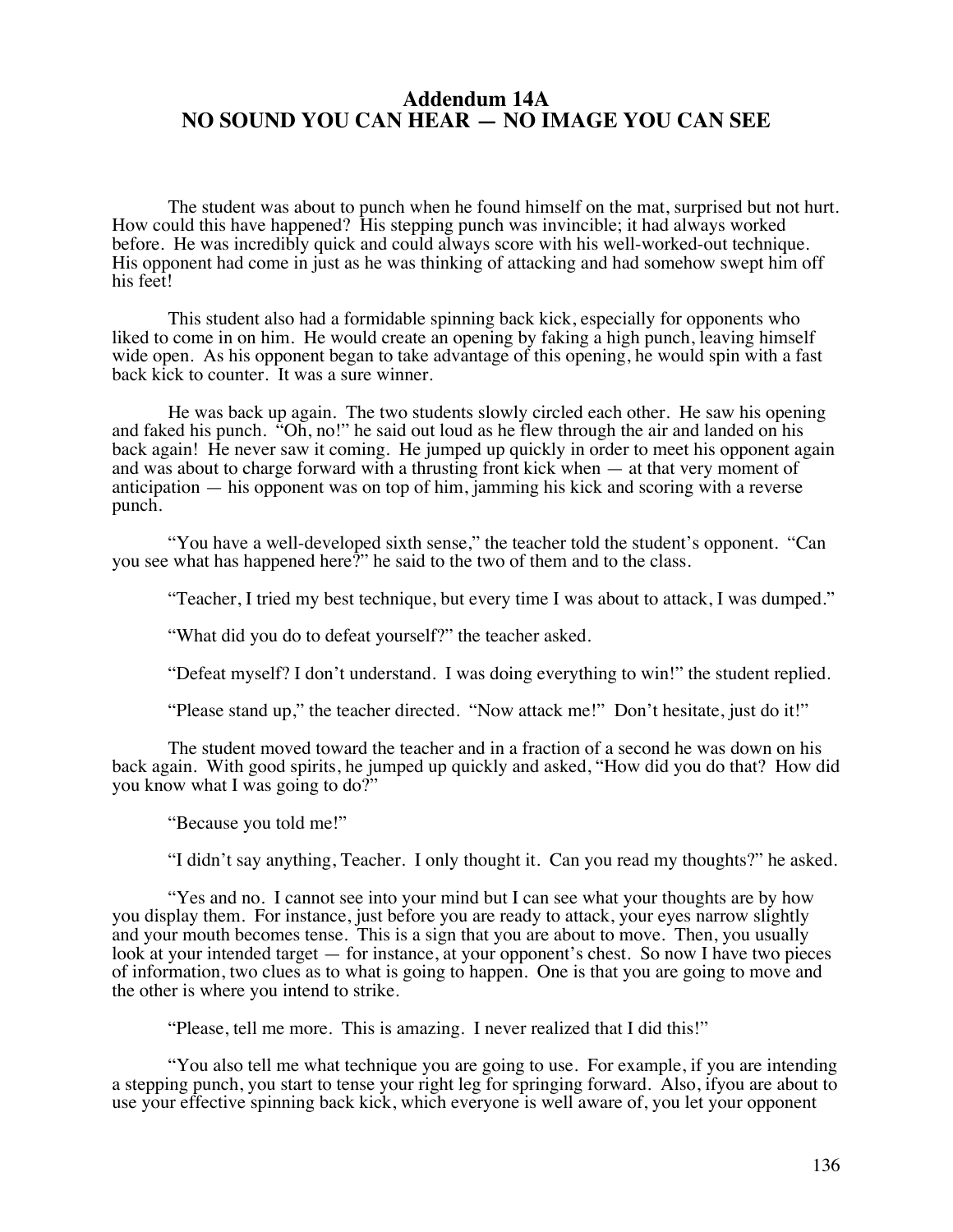know this by dipping your right shoulder in preparation. All those small signs add up to tell your opponent a lot about you."

"But how come no one before today had seen this and defeated me?"

"Some people have not yet developed this sixth sense. Some may see but are too slow to respond. But if a person practices awareness, over time he or she wil begin to develop this capacity. It's really not that difficult," the teacher told him. "We will try two small experiments so you can see this for yourself. Please freestyle with your opponent again, but this time go slower and stop when I tell you."

This time the student was more aware of himself, but in an awkward, self-conscious way. As he was about to move again, his teacher yelled, "Stop!"

"Now what just happened? Did you see anything? Please, you other students watching, join in."

The student he was fighting spoke up first. "Your face became tense. This was the first signal."

"Do it again," the teacher commanded. And each time there was a signal, the teacher stopped the match and someone pointed the signal out. After a while, the student himself began to notice when he tensed his face, or gave another sign of his intentions.

In the next experiment, the teacher had this student face a large mirror and shadow fight an invisible opponent. The teacher would call out when the student was to attack, and when he did, the student began to notice how he signaled his intentions — how he dropped his shoulder, moved his foot, tensed his face, or gave some other tiny message.

"You see, students, how this is crucial to your free form. You see how you can defeat yourself before you start. If your opponent has developed this sixth sense, he or she will be in a state of readiness. You, on the other hand, will be at a great disadvantage. In the martial arts, there is an expression: 'See the unseeable and hear the unhearable' — which means, be aware of what the other is not aware of and act before he or she does. This is important, not only in free form but in daily life. If you can stop conflict before it happens, then you are mastering the real intent of the martial arts: to end conflict.

"See how this works in your daily relationships — for instance, when someone is about to attack you verbally. This is an important skill to develop in every area of life: the skill of observation and deduction. By seeing what others are not aware of and being able to understand subtle signals, you can be a winner without ever having to fight!"

The students all bowed to end the class. And the two students who had free-styled together shook hands and smiled.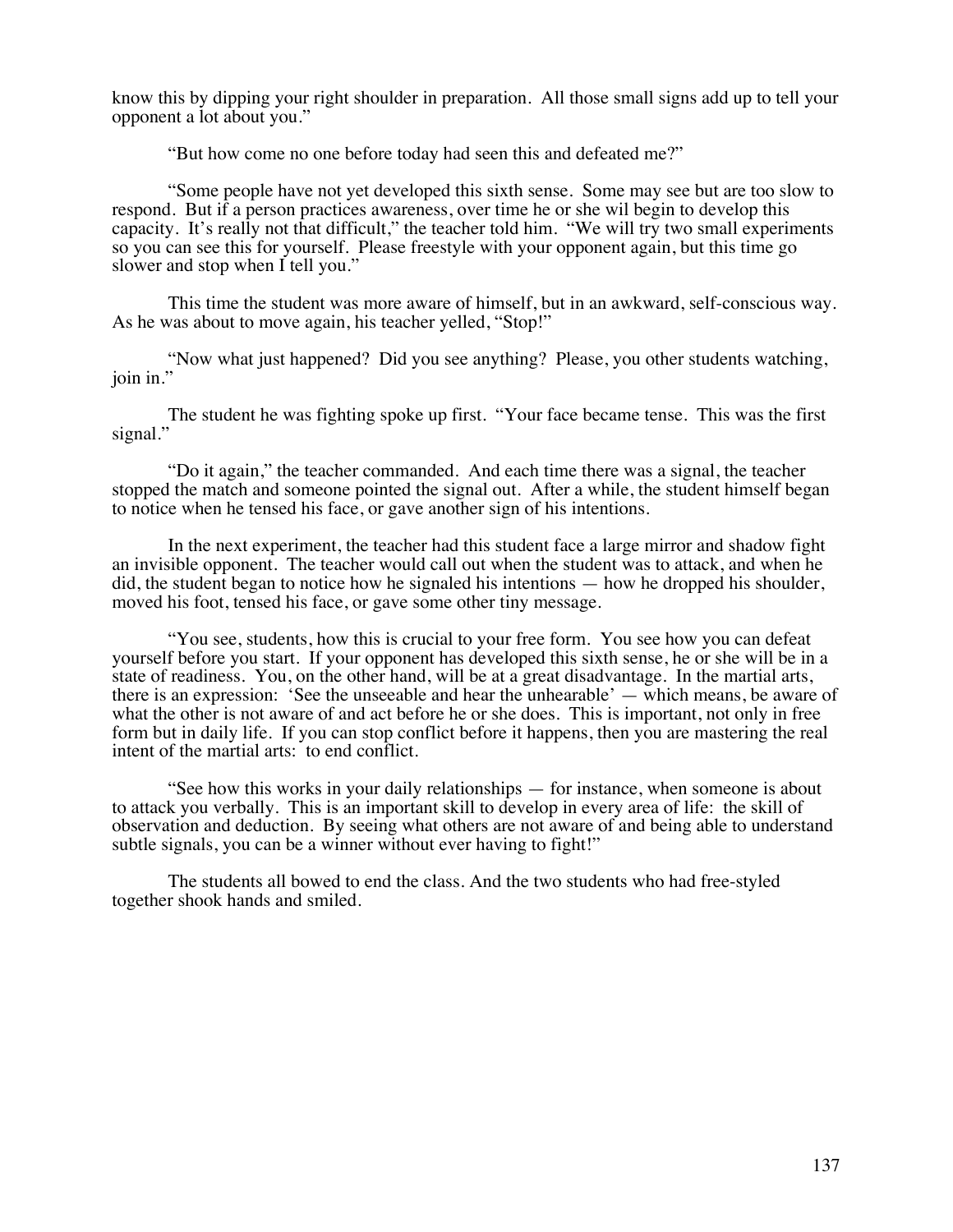## **Addendum 14B MY BODY TALKS!**

- $\checkmark$  Ask for two volunteers to present their own workout techniques.
- $\checkmark$  Every time one volunteer is "defeated," stop the match and:

|                   | <b>Ask the volunteer:</b> How did you defeat yourself?    |
|-------------------|-----------------------------------------------------------|
| Ask the opponent: | What did you see that told you<br>what to do to win?      |
| Ask the class:    | Did you see any signals that gave<br>this volunteer away? |

- $\checkmark$  Have the volunteer and opponent continue their workout.
- $\checkmark$  Every time you see a signal, stop the students and ask them what they think happened; then ask the class.
- $\checkmark$  As the volunteers begin to use their sixth senses to better understand what they are doing to defeat themselves, give other volunteers the opportunity to do the same thing.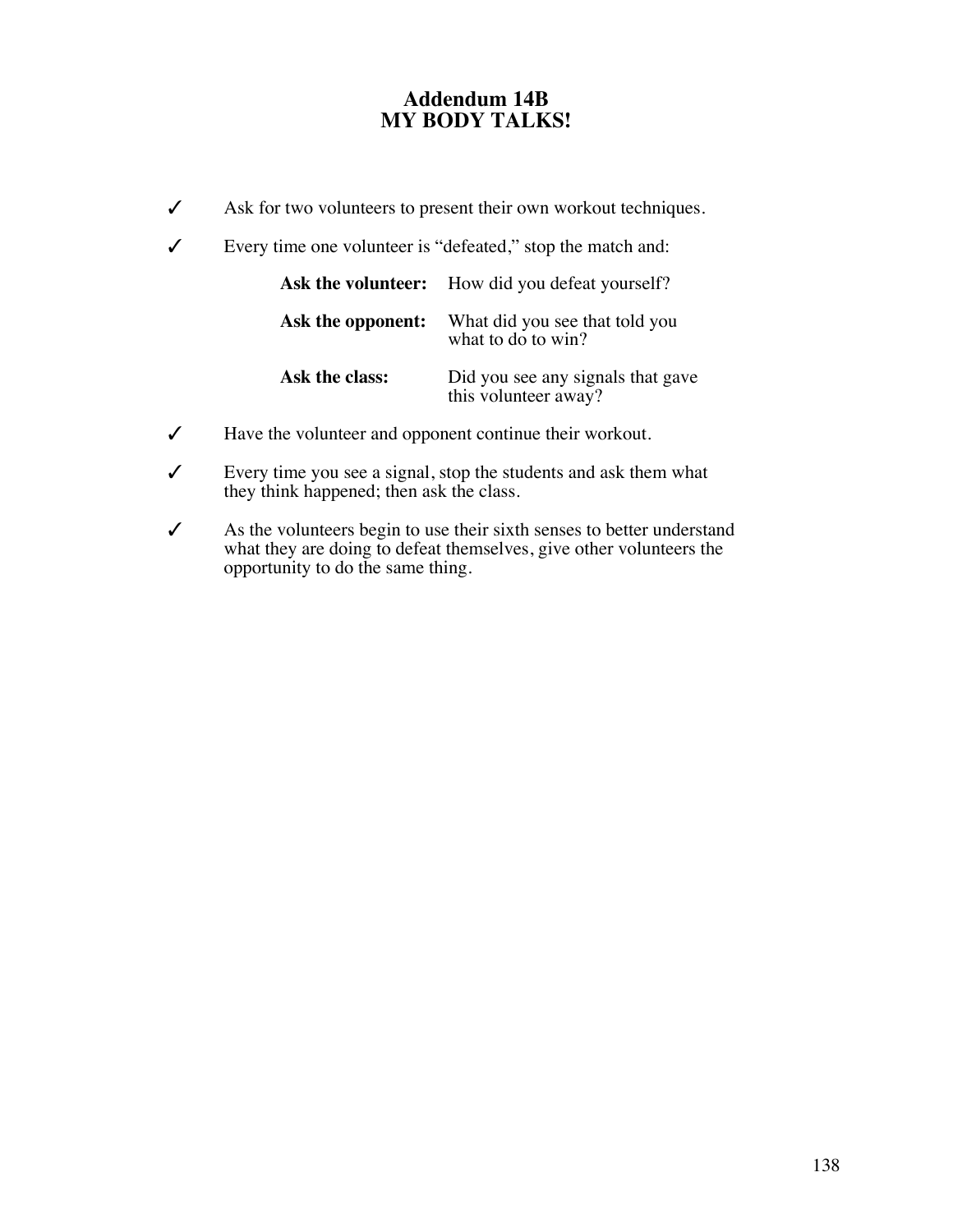## **Addendum 14C SHUHARI**

- $\checkmark$  Present to your students a form they have never seen before. Make each move new, fresh and energetic.
- $\checkmark$  Tell students:
	- 1. This is a *Shuhari* form.
	- 2. The word *Shuhari* means learning from tradition (shu); having your own insight into what you're learning (ha); going beyond tradition because you have understood it (ri).
	- 3. The *Shuhari* form is performed spontaneously. You make it up as you go. You start with a block, and any movement that naturally follows and feels right is what comes next.
	- 4. The form can be short or long, but never repeated. It is performed once and then forgotten.
- $\checkmark$  Ask for a volunteer. Tell volunteer:
	- 1. Perform your favorite form. Congratulate student on the form.
	- 2. Now, perform this same form with your eyes closed. Congratulate student on winding up in exactly the same place, which your student probably will.
	- 3. Now, do this form backwards.
- $\checkmark$  Student will want to think this through. Encourage student to not think, but to just do it!
- $\checkmark$  Tell students:
	- 1. Our volunteer did an excellent job of trying this new technique.
	- 2. It is difficult to take yourself out of a form you know well, because it has become a habit: a deeply ingrained, single-minded way of doing something exactly the same as it has always been done.
- $\checkmark$  Ask students:
	- 1. If you were attacked, how would you defend yourself if your opponent didn't go by the rules? In other words, if he or she just came at you?
	- 2. Can you see that a pattern works only if the attacker follows the pattern's attack response?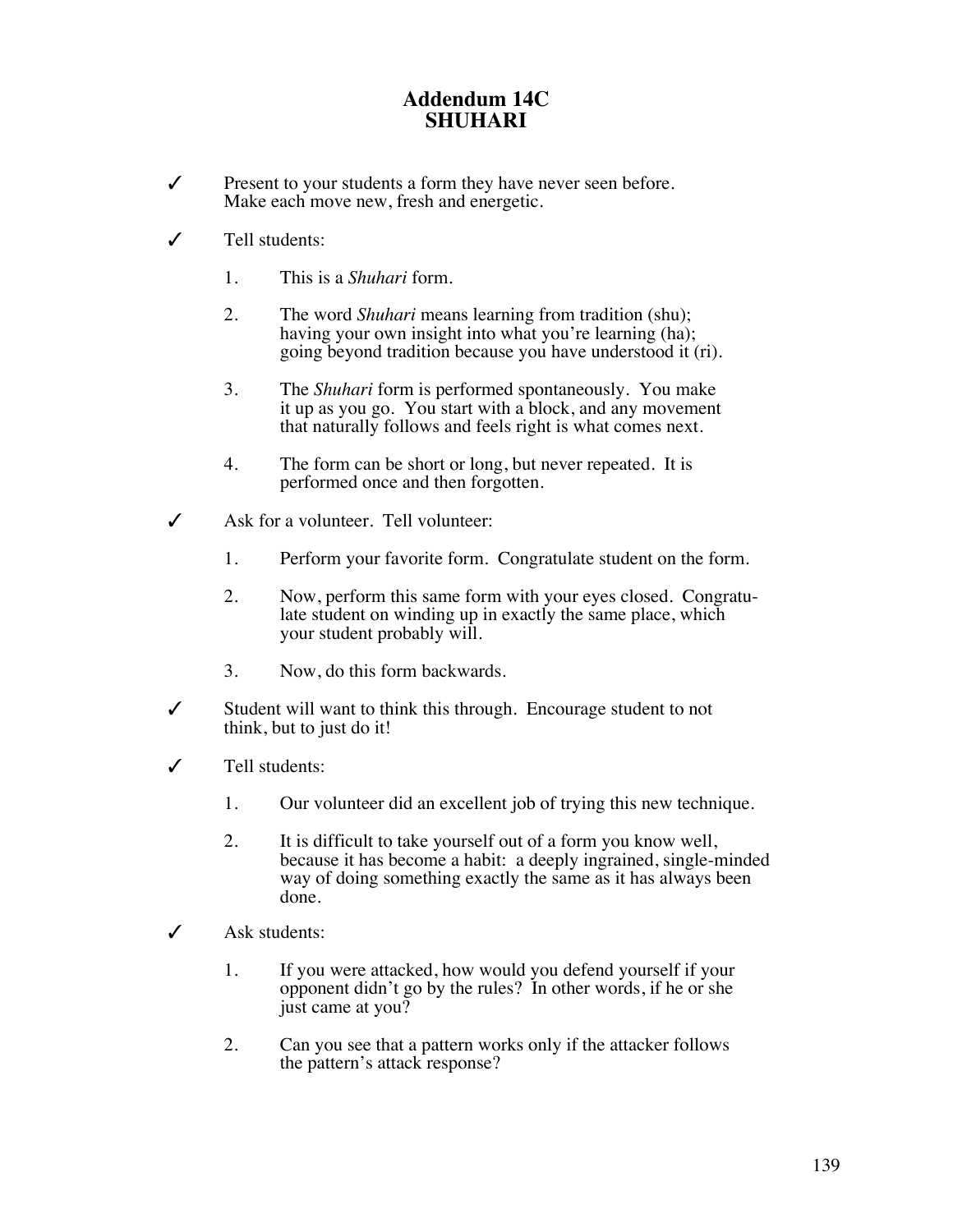- $\checkmark$  Ask for another volunteer. Tell volunteer:
	- 1. Grab my wrist; hold on as tightly as you can with both hands.
	- 2. If I try to pull way from you, I will have great difficulty, because I am pulling against your strength.
	- 3. If I try to push toward you, this creates resistance.
- $\checkmark$  Break free from this grasp by NOT acting out of habit. Notice the volunteer's weak points and go with that. Tell the class this is what you are doing.
- $\checkmark$  Tell students:
	- 1. The weak points are usually where the thumbs and forefingers join.
	- 2. It is best, however, not to make that assumption.
	- 3. Each time someone grabs you, you must respond with sensitivity to the new and find out where the weakness NOW lies. It changes from moment to moment.
	- 4. The past is the past and may not apply here. I may be able to use my learned techniques, but perhaps just reverse the order.
	- 5. When you are quiet and listen to your body and its impulses, then you will "know" what to do.
	- 6. This "knowing" is not something you learn, like math. It comes from a heightened awareness — inside you.
- $\checkmark$  Divide students into pairs; have them do this exercise, pushing, pulling and becoming aware of weak points.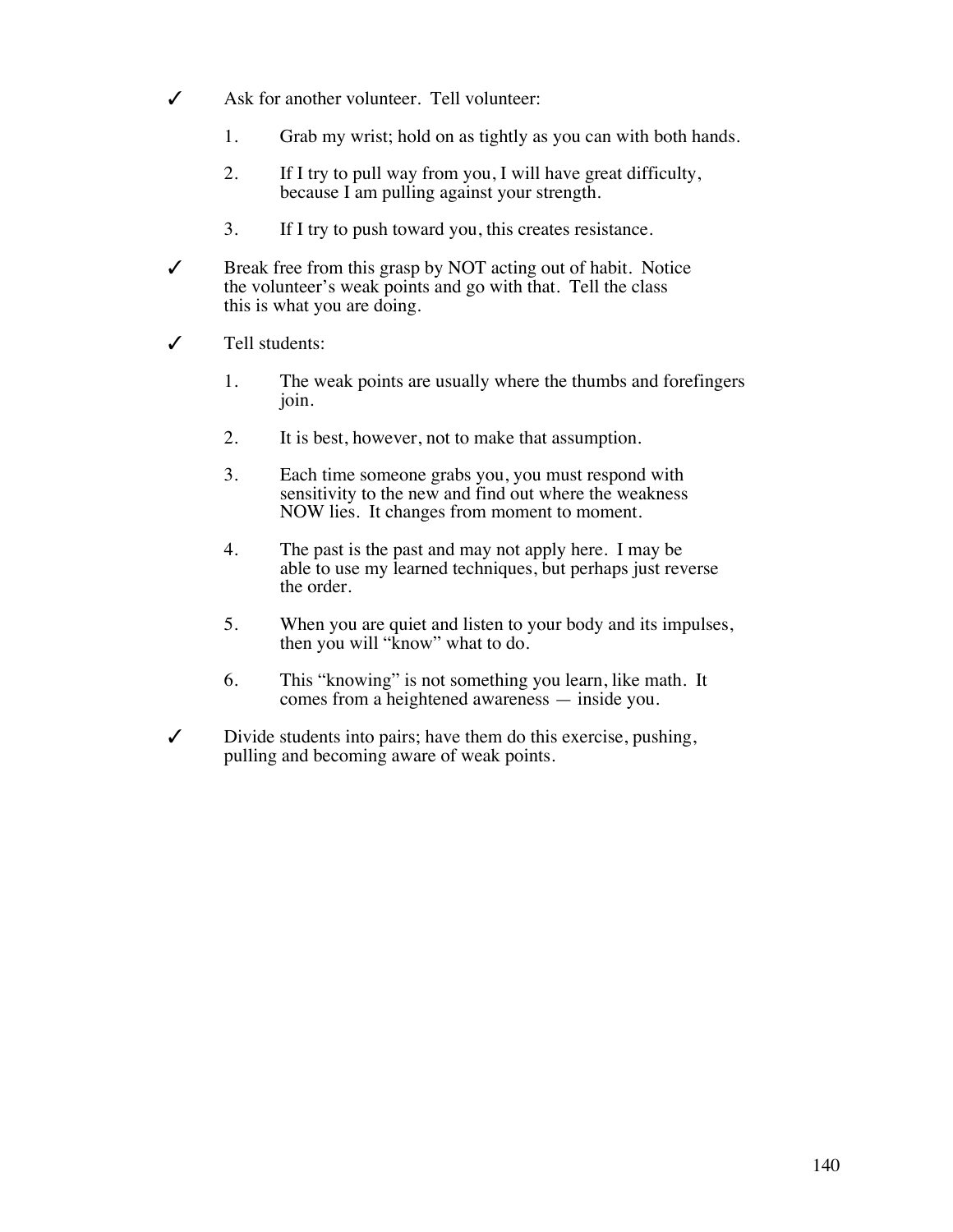## **Addendum 14D LET'S MAKE A DEAL!**

## **SEFORE ROLEPLAY**, tell students:

- 1. Reasoning with a bully can be very effective, if the bully has a reasonably strong mind.
- 2. When you can reason with a bully, you are already half-way toward stopping a fight from ever happening.
- $\checkmark$  Ask for two volunteers to read the following roleplay between **Hercules** and **Socrates** in front of the class.

| Tell <b>Hercules:</b> | You are a bully with strong body and<br>strong mind.            |
|-----------------------|-----------------------------------------------------------------|
| Tell Socrates:        | Your mind is your fortune. Your<br>reasoning ability is famous. |

## $\checkmark$  DO ROLEPLAY.

- $\checkmark$  AFTER ROLEPLAY, ask students:
	- 1. How did Socrates handle this big bully?
	- 2. Do you think Socrates was able to keep a clear mind?
	- 3. Did Soc use quick thinking?
	- 4. Do you think Socrates could have been successful in this nonviolent alternative if Hercules were more volatile, angry, upset and less easy to talk to?
	- 5. Which alternative would you have used if Hercules had been threatening?
- $\checkmark$  Remind students:
	- 1. It's important to know how to think out what to say and do so you don't hurt others, and they don't hurt you.
	- 2. As you grow up and take on more responsibilities, it is essential for you to know how to reason. Start now, and practice!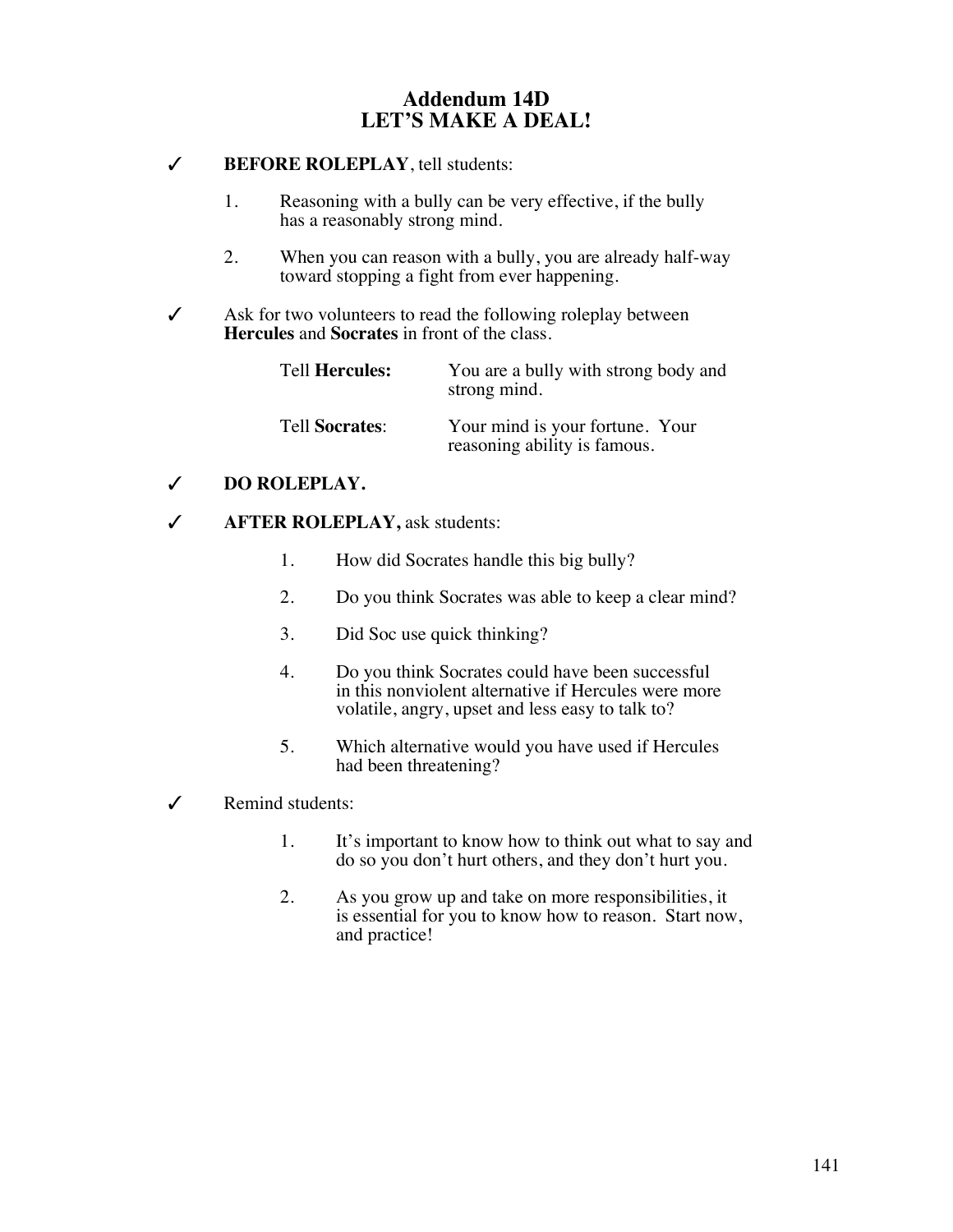## **Addendum 14D ROLEPLAY: LET'S MAKE A DEAL!**

#### **Hercules**

Well, if it isn't my old buddy, Socrates. What's happening, Soc?

#### **Socrates**

Doing well, Hercules. I was just philosophizing about how some of us are stronger than others of us.

#### **Hercules**

So! You recognize that I have greater strength than you, eh, Soc? And by so recognizing my wondrous strength, you also recognize that if you do not give me that paper you are writing on, I'm going to have to take it from you forcefully.

#### **Socrates**

My good friend, Hercules, whatever would you want to use paper for? You do all your thinking with your fists, do you not?

#### **Hercules**

Now, Soc, you know by now that I keep these muscles in shape by tearing bundles of paper into shreds. It's my personal way of recycling.

#### **Socrates**

But if you take my paper, I will have nothing to write upon, and all the wisdom of the ages will have to remain in my brain.

#### **Hercules**

On the other hand, if you don't give me that paper, you won't have to worry any longer about your brain, because  $\overline{I}$  will personally bash it in.

#### **Socrates**

And if you personally bash in my brain, you will no longer have anyone to pick on. If you let me keep my paper, I will give you my bag of rocks and stones.

#### **Hercules**

What the devil will I do with a bag of rocks and stones?

#### **Socrates**

Why, you can lift the bag every day, 400 times, and make your muscles even stronger! You start today with only one big rock; tomorrow you add another rock; and in no time, you will be able to lift all the rocks at once!

#### **Hercules**

But these rocks are not enough! I want to be able to lift the world!

*continued*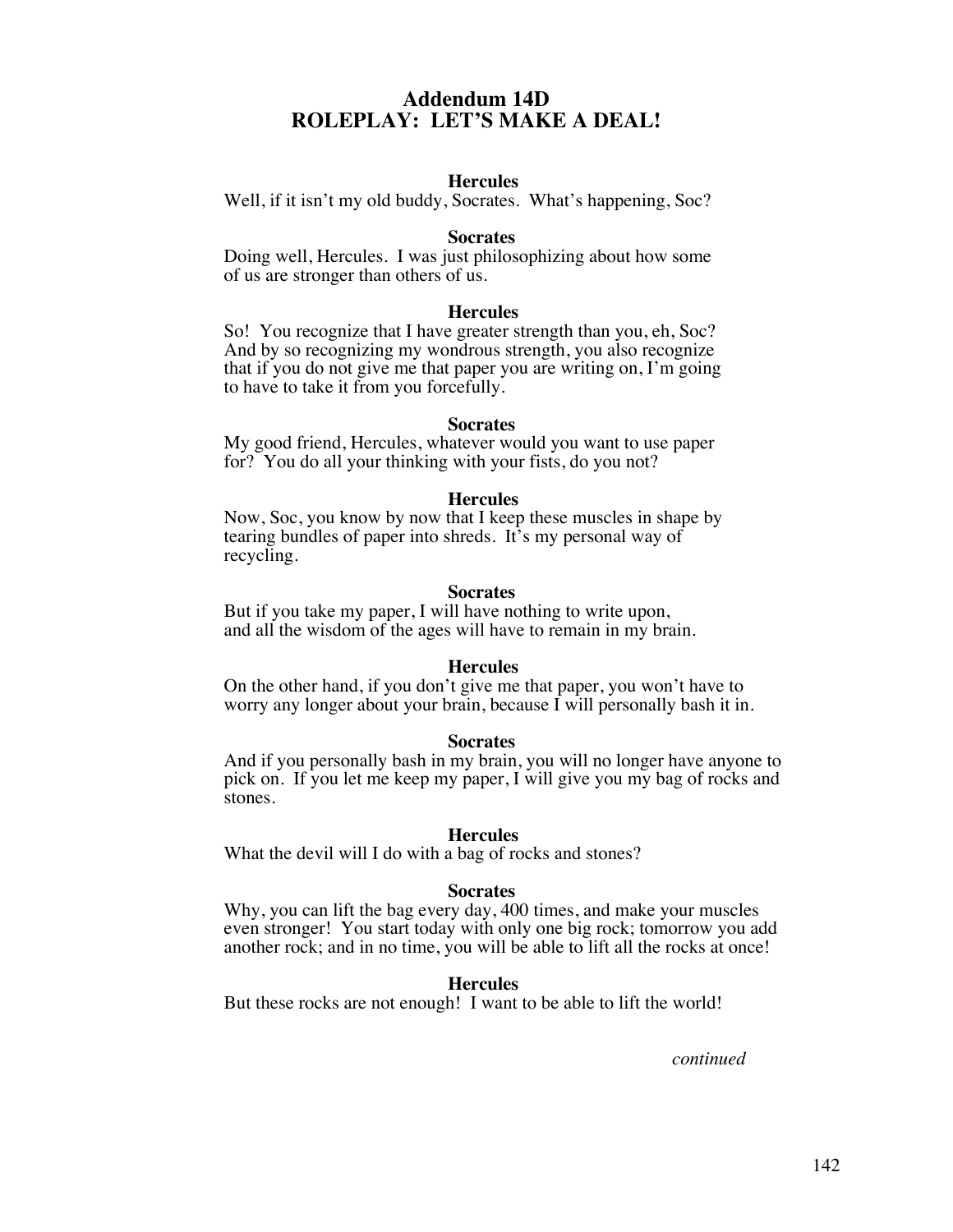## **Socrates**

All things in time, Hercules. I am happy to be of assistance to you in your workouts. With this paper, I can write down just how many rocks and stones you have lifted each day. And you too will be able to write and leave for posterity a record of how you came to lift the world! It will be right here, on this paper!

#### **Hercules**

You don't say? I'm gonna be famous! Okay. Keep the paper. (Pause.) But you're gonna have to give me your computer.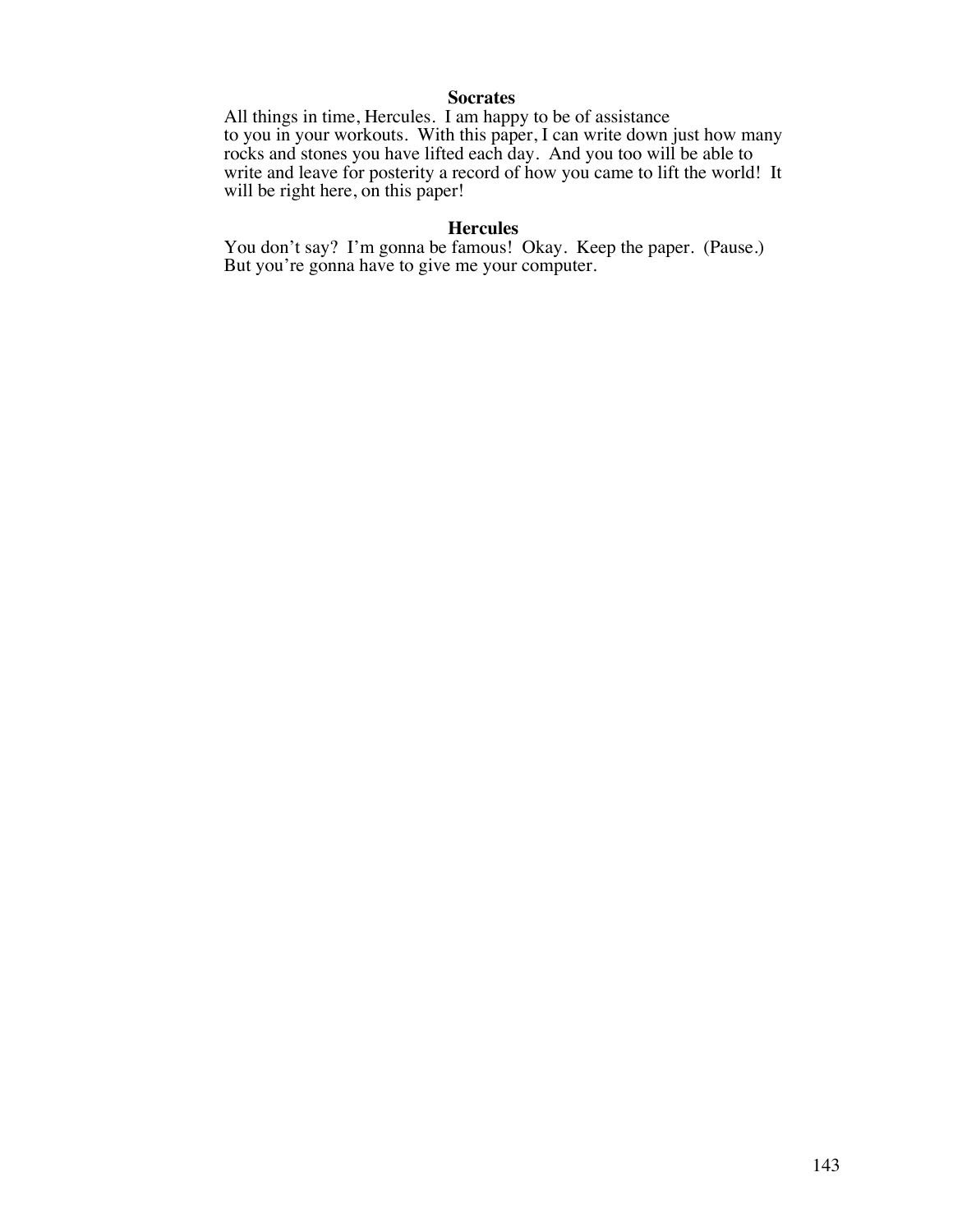## **Addendum 14E A QUOTE TO NOTE**

"He who hesitates is sometimes saved."

— *James Thurber*

- $\checkmark$  Ask students:
	- 1. What does this quotation mean to you?
	- 2. There is another quotation that says that he who hesitates usually loses. What do you think?
	- 3. How does this quotation apply to you when you encounter a bully?
	- 4. Do you think it can help you to hesitate to stop! think! — before acting?
	- 5. Do you think hesitating can include using your mind — before your body?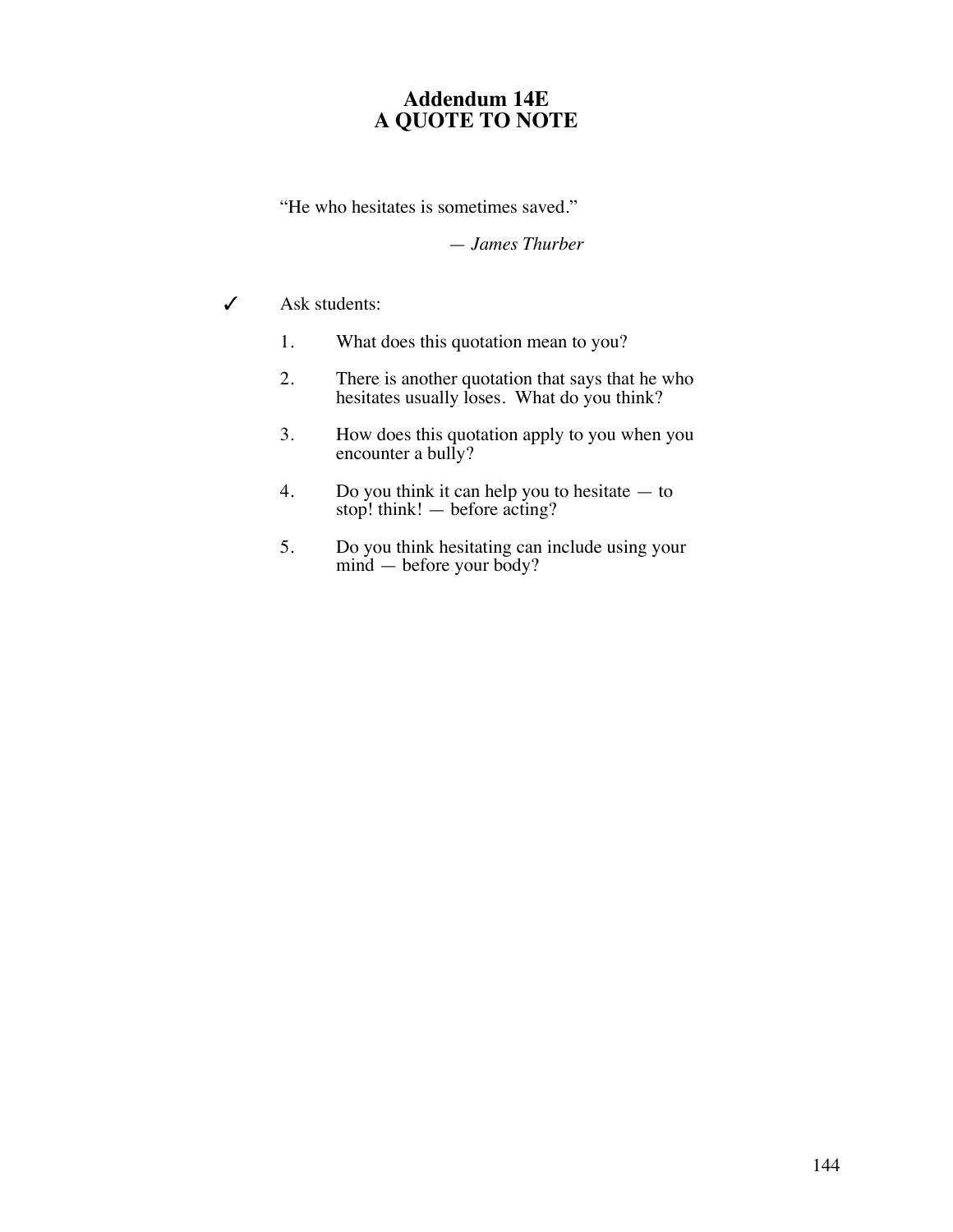# **LESSON 15 Respect: The Act That Conquers Fear**

#### **Breakdown of Lesson 15:**

Good manners make for a strong mind. Positive values are the foundation of the martial arts. Taking a martial arts stance.

#### **Good Manners Make For A Strong Mind**

- 1. Ask students:
	- ! How many of you have had family and teachers lecture you about the importance of "good manners"?
	- $\bigcirc$  Do you think of practicing good manners as something you *should* do?
	- ! Have you ever thought of good manners as something you *want* to do?
	- ! What does it mean to have "good" manners? "Bad" manners? *Encourage all responses.*
	- ! To those of you to whom "good manners" is distasteful, what is it about them that you don't like? *Encourage all responses.*
- 2. Tell students:
	- We all want to be treated kindly and in a caring way.
	- Having good manners is simply being kind and caring for others.
	- When we bow and when we address our instructor as "Sensei," the Japanese word for "teacher," we are being polite.
	- In the practice of martial arts, it is important to act politely at home, in school, and everywhere you happen to be.
	- Respect is the act that conquers fear. When your mind is strong enough to show respect for others, you can walk forward, or walk away, with confidence.

Note To Instructor: Go to Expressing Yourself (Addendum 15A).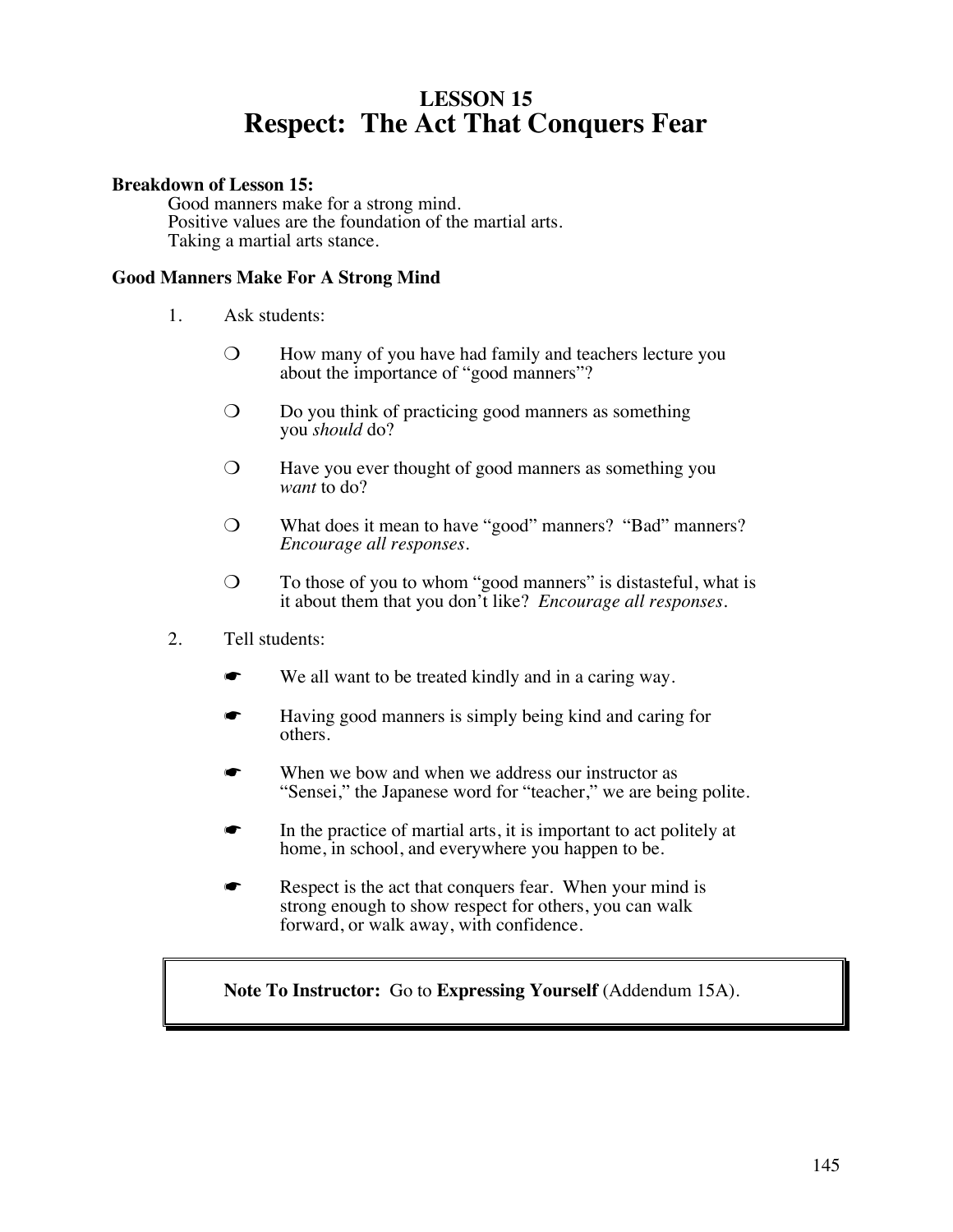## **Positive Values Are The Foundation Of The Martial Arts**

- 1. Tell students:
	- Here are some examples of good manners.
		- 1. You are aware and notice that an older person is having difficulty opening a heavy door. You offer to help.
		- 2. Your parents have agreed to pay for repairs you need on your bike, or car, or teeth — you thank them, when you know they originally intended to use that money to do repairs on the house, or their car.
		- 3. For two weekends you've been unable to help around the house. You thank your family by offering to do something special this week — mow the lawn, wash the car, do dishes.
	- Here are some examples of bad manners.
		- 1. Your family has to leave you alone during the day. You feel stranded and invite friends over, who mess up the house, and you don't clean it.
		- 2. You rush around and push and shove to get in front of a line of people.
		- 3. You interrupt someone while s/he is talking, or call someone a name because s/he is "different" in some way.
- 2. Ask students:
	- $\bigcirc$  Why do you think good manners are the foundation of the practice of the martial arts?
	- ! How can positive values, such as courtesy, kindness and respect help you in dealing with a bully? Dealing with your life?
	- ! How can good manners help you when you've encountered a bully? Do they help clear your mind? Maintain focus?

#### **Note To Instructor:** Go to **My Shoes, Just So** (Addendum 15B).

- 3. Tell students:
	- Using good manners must be practiced just like we practice our martial arts moves and our nonviolent alternatives.
	- Once practiced, they come naturally.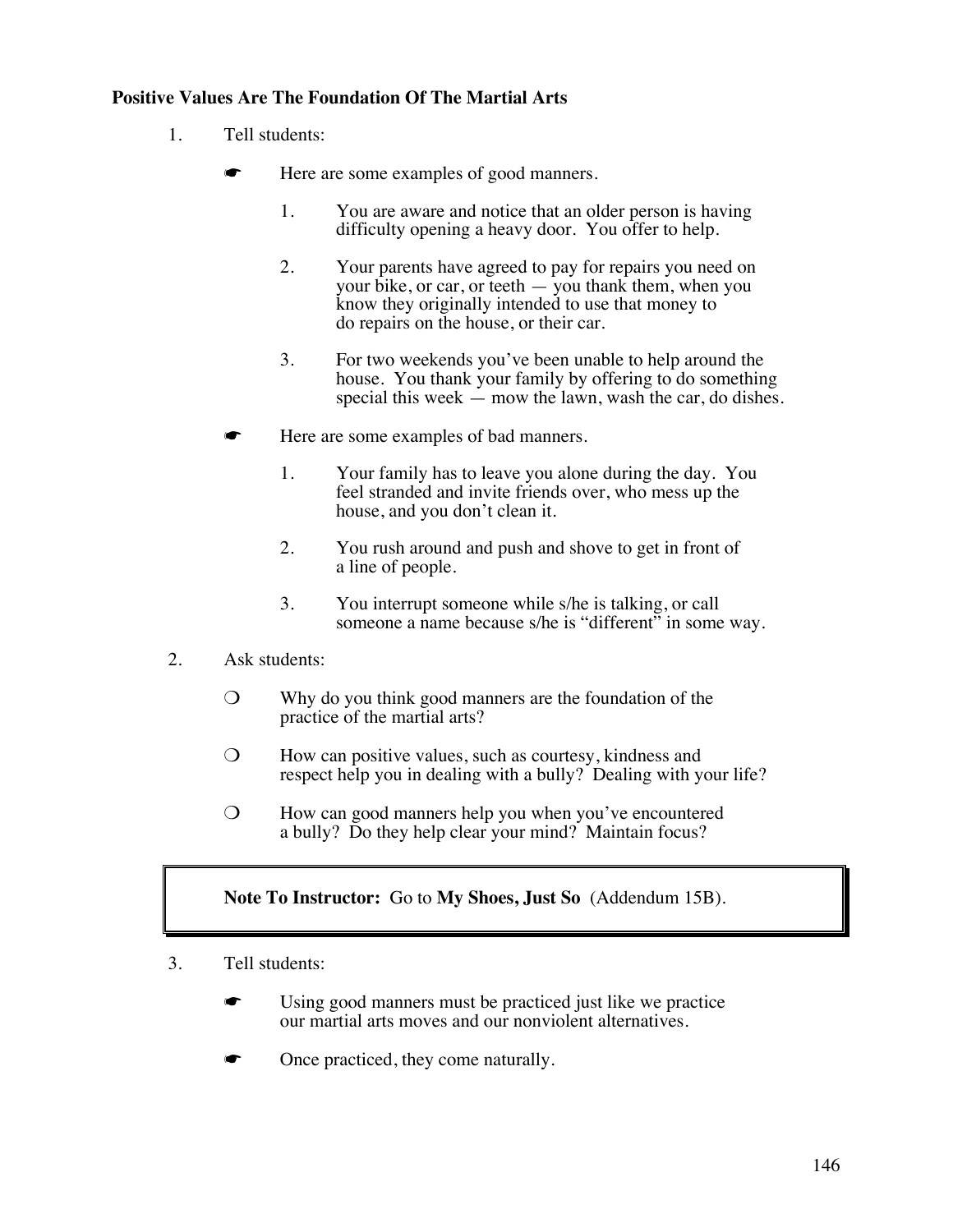## **Taking A Martial Arts Stance**

- 1. Tell students:
	- $\bullet$  Hopefully, you will try everything you can to stop a fight BEFORE you take a martial arts stance.
	- This stance does not mean you are going to fight; it means you are READY to fight, if necessary.
	- You hope, by taking this stance, that the bully will back down and leave you alone.

**Note To Instructor:** Go to **Take A Stance!** (Addendum 15C) and/ or **Practice Makes Perfect** (Addendum 15D). Then follow up either one with **A Quote To Note** (Addendum 15E).

**Summary:** *Read all to students as summary, or focus on one.*

- $\star$  Good manners make for a strong mind.
- $\star$  Respect is the act that conquers fear. When your mind is strong enough to show respect for others, you feel more confident.
- $\star$  Positive values are the foundation of the martial arts.
- $\star$  Using good manners must be practiced just like we practice our martial arts moves and our nonviolent alternatives.
- Taking a martial arts stance means you're ready to fight, if you have to.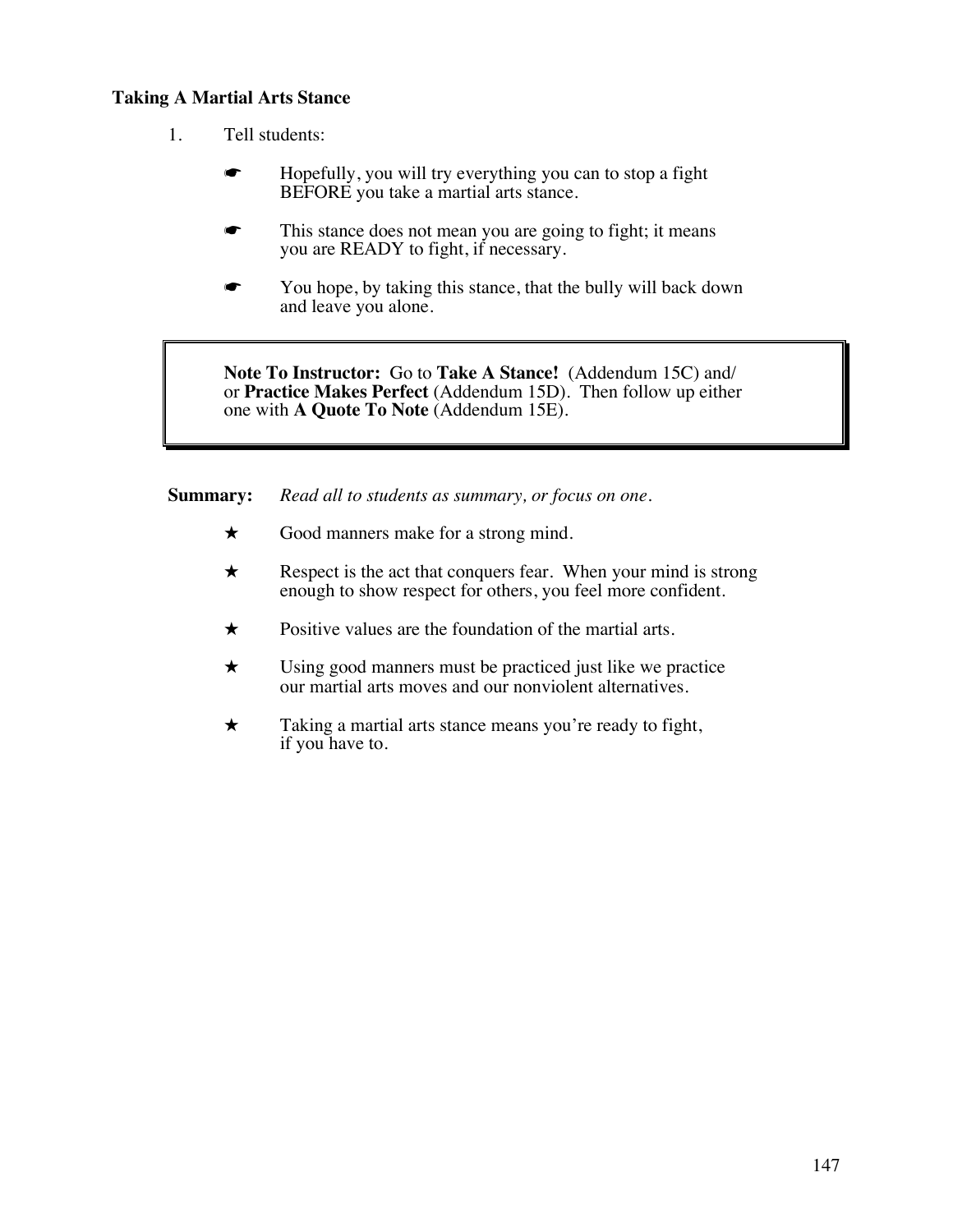## **Addendum 15A EXPRESSING YOURSELF**

- $\checkmark$  Ask students:
	- 1. What are some ways you express yourself that some people think are "disrespectful"? For example: Does your mother get upset when you say, "Gimme that!" without saying "please" or "thank you"?
	- 2. What are some other words, phrases or sentences that you say that you've been told are not polite? Respectful?
- $\checkmark$  Make a list of these "disrespectful" phrases on the left side of the board or chart as students call them out. They may include:

| "Shut up!"   | "You're wrong!" | "Go to hell!" |
|--------------|-----------------|---------------|
| $``\%$ @#*!" | "Damn it!"      | "Get out!"    |

- $\checkmark$  Opposite these words and phrases, challenge students to come up with positive ways of expressing themselves that reflect a positive attitude and a respectful way of dealing with people.
- $\checkmark$  Let the wording and phrasing come out of the students, so that they can use their own lingo, jargon, way to communicate.
- $\checkmark$  Tell students:
	- 1. Manners are taught to you because someone cares enough to want you to speak and act in ways that will help you get along in this world and help you get what you need and want.
	- 2. In the martial arts, we bow to one another as an act of respect. What do you do in your household as an act of respect?
	- 3. Try bowing at home! When your parents ask you to do something, do what they ask  $-$  and bow! Will they be surprised! When you do this, take note of how it makes you feel to do what you're told and bow.
- $\checkmark$  Divide students into pairs. Ask them, one partner at a time, to ask their partner to do something. The partner must bow and then do it.

*continued*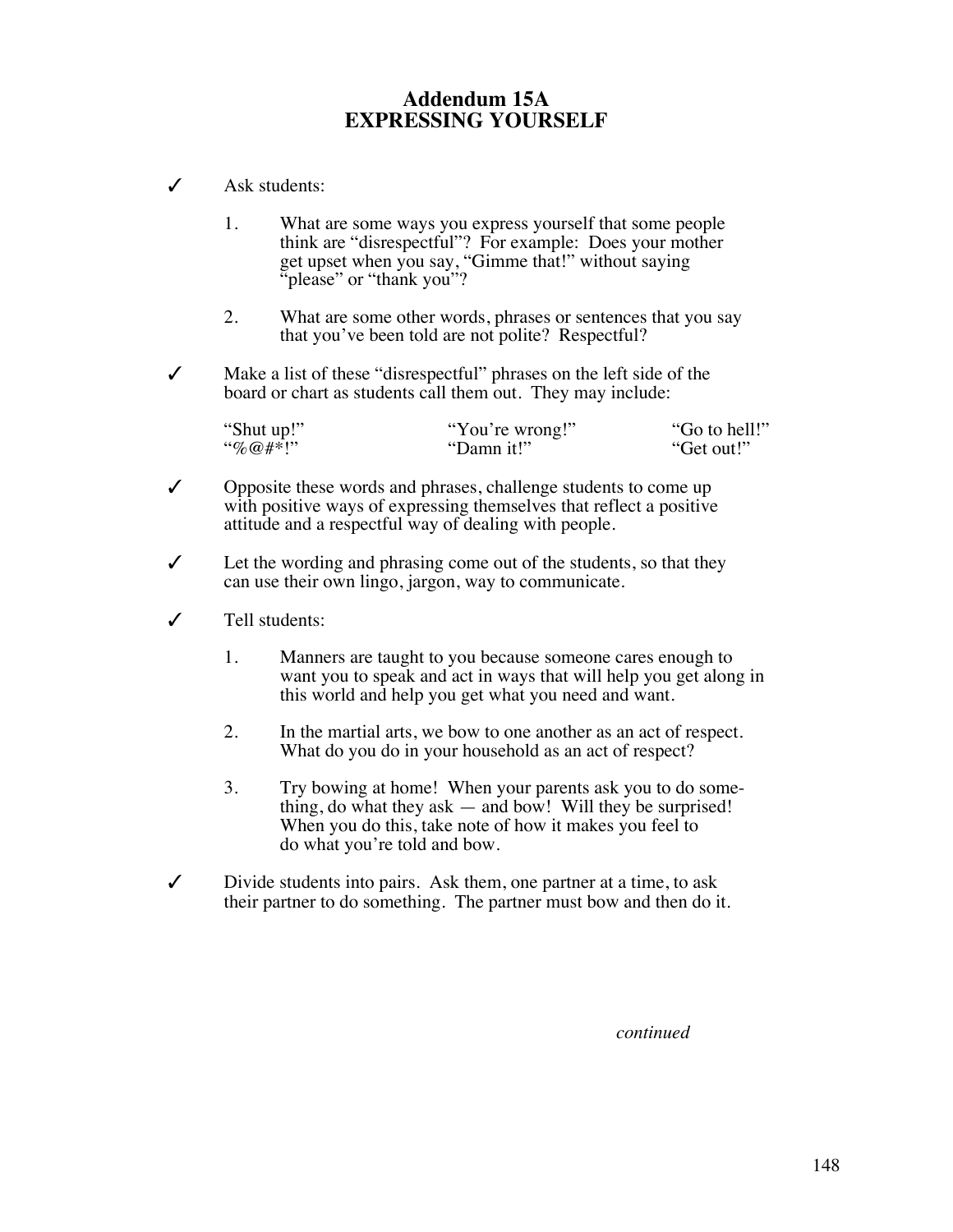- $\checkmark$  Give students some sample requests they can make of one another, such as:
	- 1. Would you please untie and then re-tie my shoe.
	- 2. Would you please brush my hair.
	- 3. Would you kindly go the window and open it.
	- 4. I would appreciate it if you would write my name on the board.
	- 5. Would you be so kind as to show me your favorite freestyle move?
	- 6. I am anxious to see your favorite block or punch.
	- 7. My back hurts. Would you give me a five-second massage?
	- 8. Please tell the teacher that I would like to stay late today.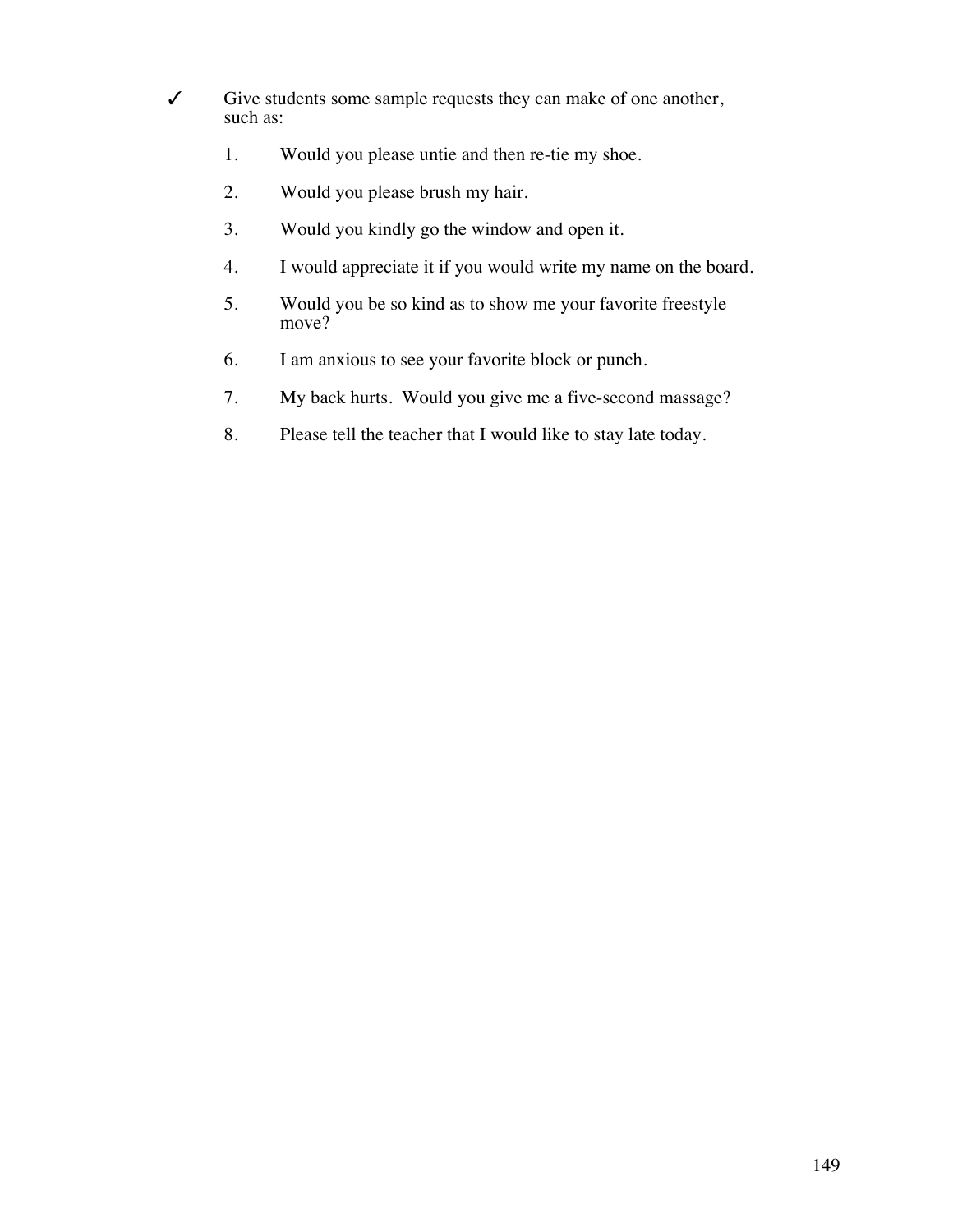## **Addendum 15B MY SHOES, JUST SO**

- $\angle$  Ask students to:
	- 1. Put their shoes in front of the dojo, or classroom, in a pile.
	- 2. Sit down, close their eyes and relax.
- $\checkmark$  Mix up students' shoes while their eyes are closed.
- $\checkmark$  When you are done mixing them up, ask students to open their eyes and retrieve their shoes.
- $\checkmark$  After the mass confusion, tell students they are going to start again.
- $\checkmark$  Ask students to:
	- 1. Line their shoes  $up$  just so in a neat and orderly line.
	- 2. Return to their seated positions.
	- 3. Look at their shoes now.
- $\checkmark$  Ask students:
	- 1. What is the difference between messed up and orderly?
	- 2. Why is it important to line up, just so?
	- 3. How does creating order help us in dealing with a bully?
	- 4. If your mind is cluttered with unnecessary thoughts, are your reactions to the bully going to be successful?
	- 5. If your mind is neat, orderly and clear, do you stand a better chance of dealing with a bully?
	- 6. Can you think of other areas of your life that are not neat and orderly, that might benefit from your making them so, to simplify and clarify the way you live? How so?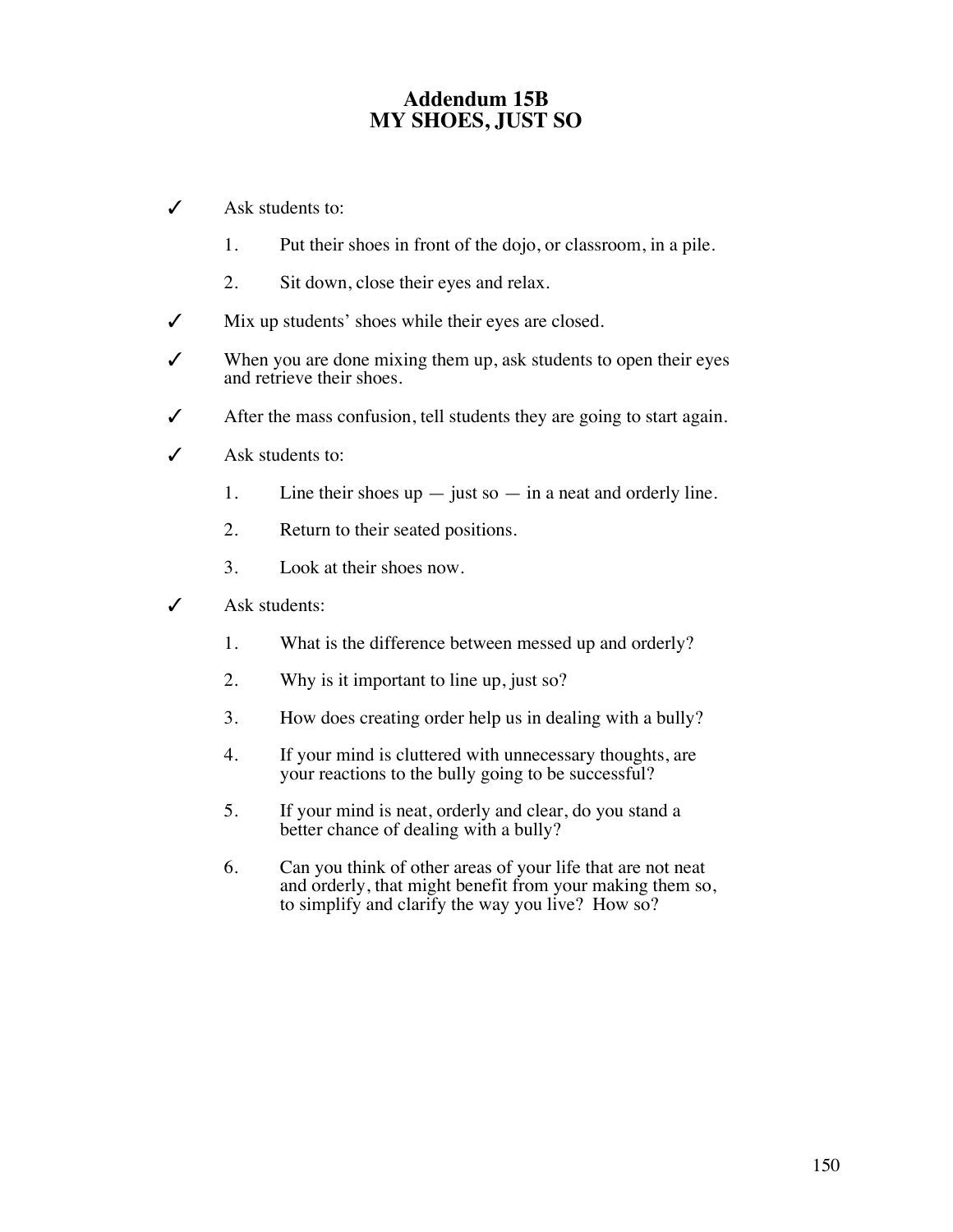## **Addendum 15C TAKE A STANCE!**

## **SEFORE ROLEPLAY**, tell students:

- 1. Taking a stance requires a strong mind and strong body.
- 2. It tells a bully that you are strong, you know how to protect yourself, and you are prepared to defend yourself.
- $\checkmark$  Ask for two volunteers to read the following roleplay between **Bartlett** and **Seagram** in front of the class.

Tell **Bartlett:** You are a bully and pretty annoying person. Tell **Seagram**: You do not want to fight, but you are annoyed.

## $\checkmark$  DO ROLEPLAY.

- \$ **AFTER ROLEPLAY,** ask students:
	- 1. What was Seagram's first alternative with Bartlett?
	- 2. Did Seagram make Bart nervous by mentioning the possibility of nearby friends?
	- 3. What kind of trickery did Seagram use? Do you think Seagram is really HIV-positive?
	- 4. Do you think Seagram's martial arts stance worked well after the other alternatives?
	- 5. If you were in Seagram's place, and the bully didn't get scared after your taking a martial arts stance, what would you have done? Run away? Called for help?
- $\checkmark$  Remind students:
	- 1. Every run-in with a bully is different. You never know how a bully will act or react to what you do.
	- 2. Get together with friends or family and talk about the different nonviolent alternatives that are available.
	- 3. Practice them and try them out on people you know. Their reactions will help you get even stronger!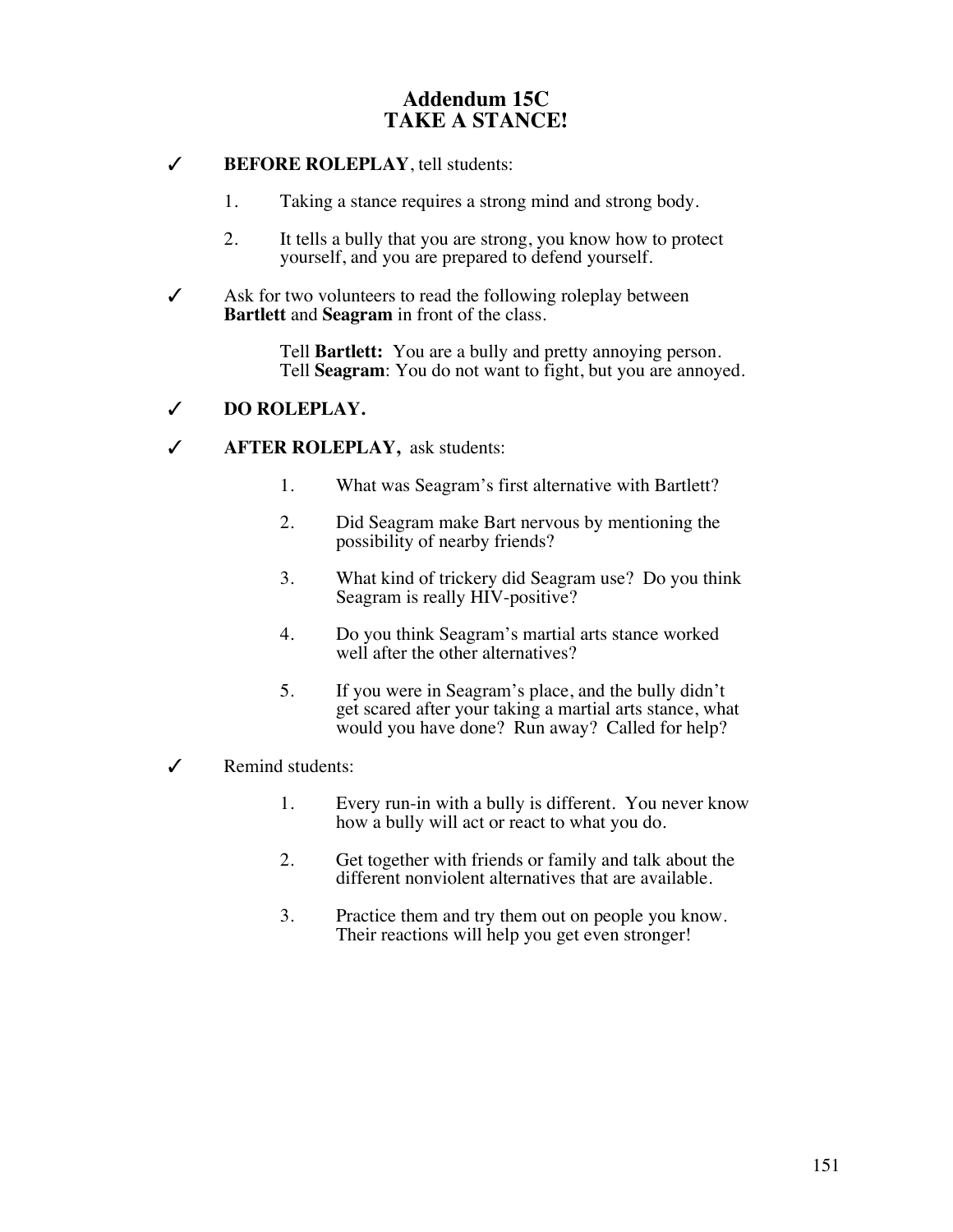## **Addendum 15C ROLEPLAY: TAKE A STANCE!**

#### **Bartlett**

Hey, you! Punk! What makes you think you're so smart! C'mere, you squirt! Finally, I got you away from all your stupid friends!

#### **Seagram**

My friends are never far away, Bart. Look around you.

#### **Bartlett**

(Looks around.) I don't see anyone, punk! What are you trying to pull? (Comes closer to Seagram.)

#### **Seagram**

A friend in need is a friend indeed. Hey, did I tell you I'm HIV-positive? Just found out yesterday. Great, huh?

#### **Bartlett**

(Backs away.) I'm gonna pulverize you, turkey. You're just saying that to put me of  $-$  (unsure) right?

#### **Seagram**

(Takes a karate stance.)

#### **Bartlett**

(Surprised.) What are you doing, Seagram?

#### **Seagram**

I see that you intend to fight me. (Does a kick in the air.) So, I'm getting ready to fight you. (Does a punch in the air with speed and power.) (Stops. Takes a martial arts stance. Looks right at Bartlett.) I'm ready. Are you?

#### **Bartlett**

(Thinks twice.) Look! There's a cop. Get out of here. (Starts to walk away.) Hey! HIV isn't catchy from fighting, you know. But you stay away from me anyway, you hear? (Walks away faster.) You get near me, and I'll pulverize you!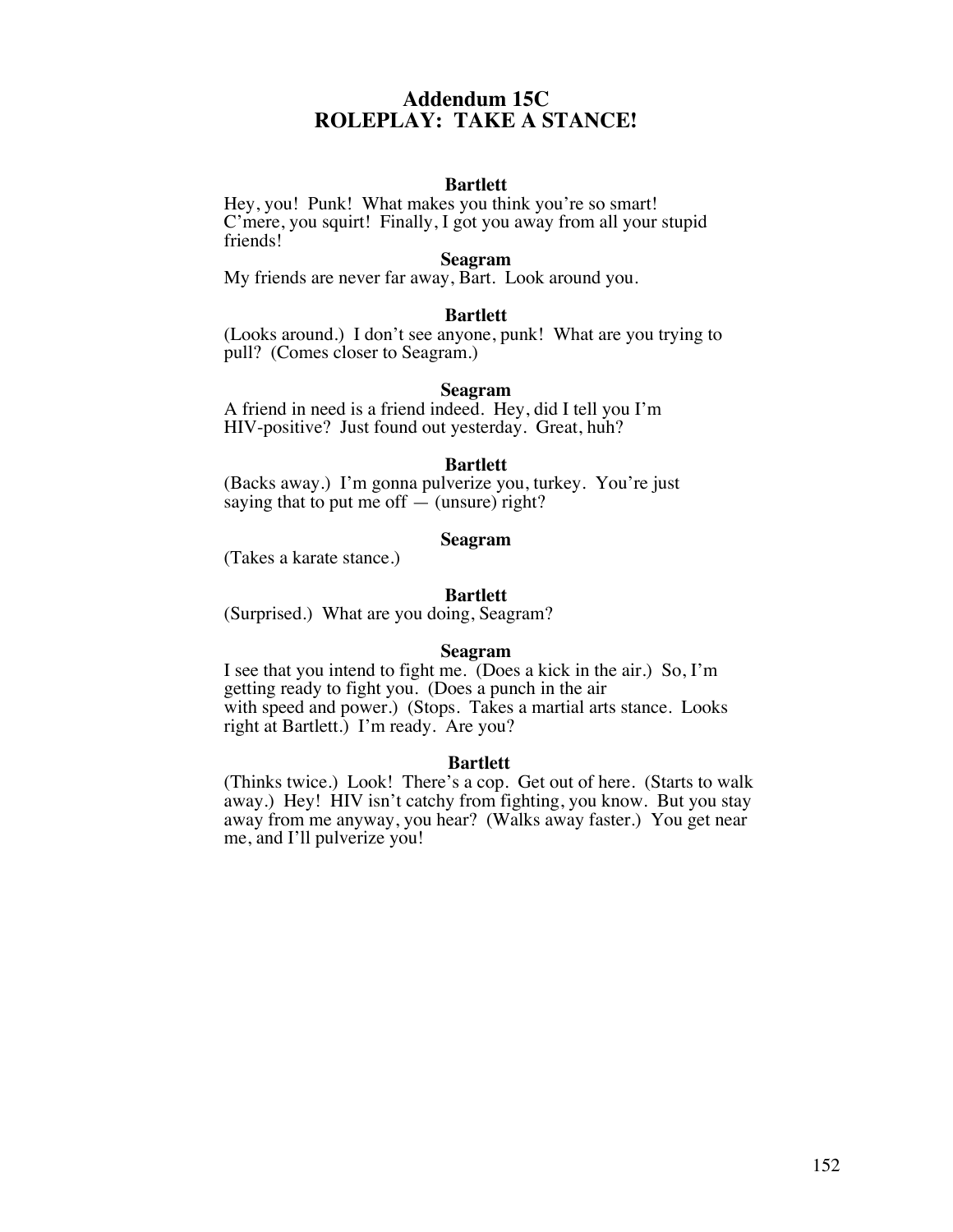## **Addendum 15D PRACTICE MAKES PERFECT!**

- $\checkmark$  Quickly review all twelve ways to walk away with confidence, and/or write them on the board or chart (see Addendum 3C).
- $\checkmark$  Divide students into groups of three or four.
- $\checkmark$  Have each group create a short roleplay in which two or three nonviolent alternatives are used.
- $\checkmark$  Either assign two or three alternatives to each group, or allow students to select their own. Tell students:
	- 1. Select two or three alternatives. You have two minutes to do so. (Give students two minutes.)
	- 2. Now, create your short roleplay everyone in the group can write down the dialogue as you create so that each person can read from his or her copy when it's time to present your roleplay. Be quick! Don't think! Just write!
	- 3. You will have ten minutes to write your roleplay. I will call time. (Give students extra few minutes, if necessary.)
- $\checkmark$  Call time. Ask for a group to volunteer to present its roleplay.
- $\checkmark$  After each group presents, ask:
	- 1. Which alternatives were used in this roleplay?
	- 2. Do you think the bullies were handled well? Would you have handled the bully any differently? How?
- $\checkmark$  Tell students:
	- 1. Congratulations on creating your own exercise!
	- 2. Confidence comes from *practicing* these nonviolent alternatives to fighting. They are skills! Having ready alternatives can help you avoid being bullied!
	- 3. If you are in real danger get help! Don't stay and argue with someone who's threatening you. Distract the person! Get away!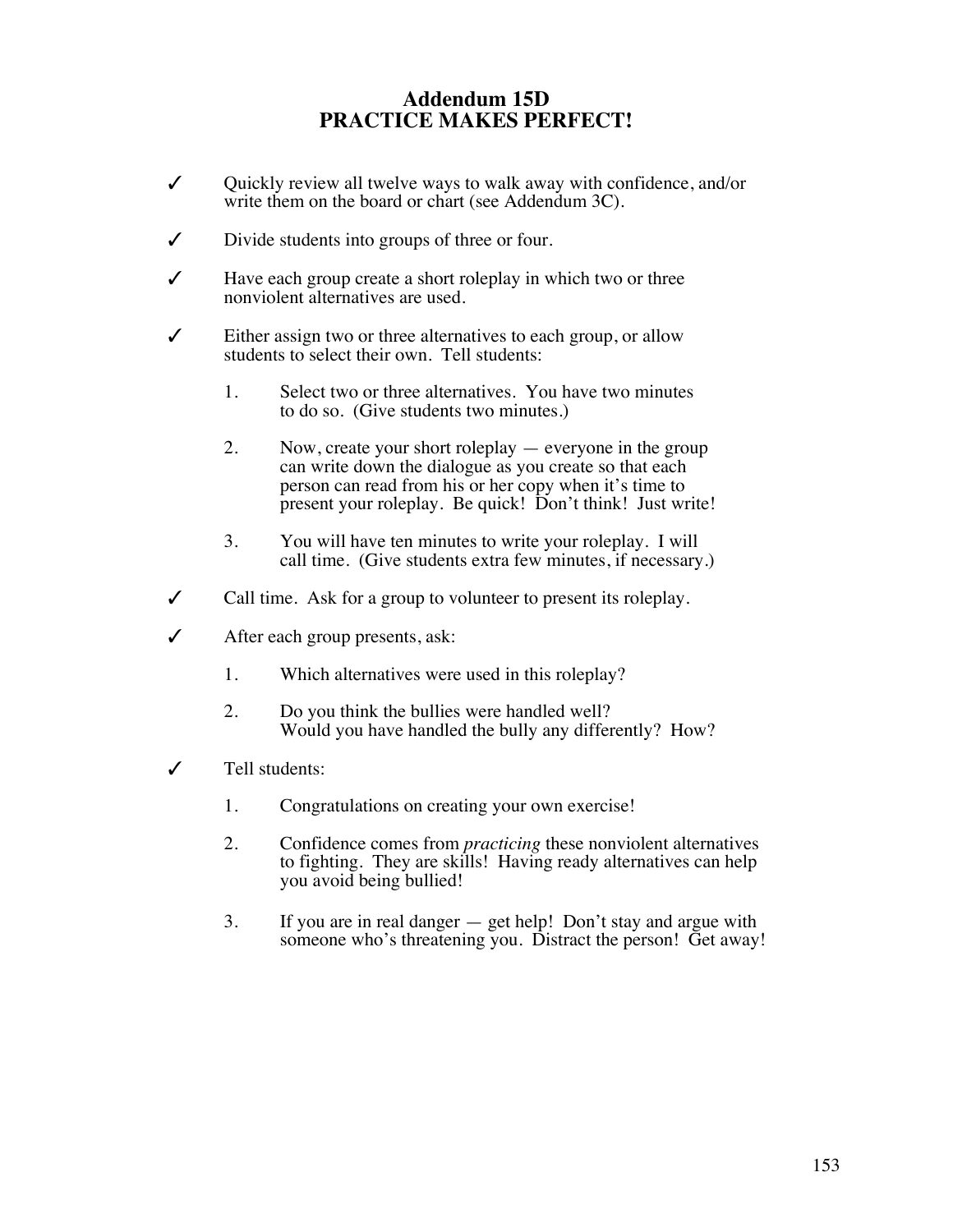## **Addendum 15E A QUOTE TO NOTE**

"We ask our young students to put their shoes by the entrance of our place of practice. They line them up just so, taking care to observe the order in this simple gesture. They think that Karate is punching and kicking. We know that the Art of Karate is lining up their shoes — just so."

*— Terrence Webster-Doyle* from *Karate—The Art Of Empty Self*

- $\checkmark$  Ask students:
	- 1. What does this quotation's words say to you?
	- 2. Is it saying that Karate, or any of the martial arts, is more than punching and kicking?
	- 3. Is it saying that the martial arts is mental as well as physical?
	- 4. Is it saying that an orderly mind will better assure an orderly response to a possible attack?
- $\checkmark$  Tell students:
	- 1. An orderly mind is still a creative mind.
	- 2. In fact, an orderly mind leaves more room for creativity, because it is clear and free!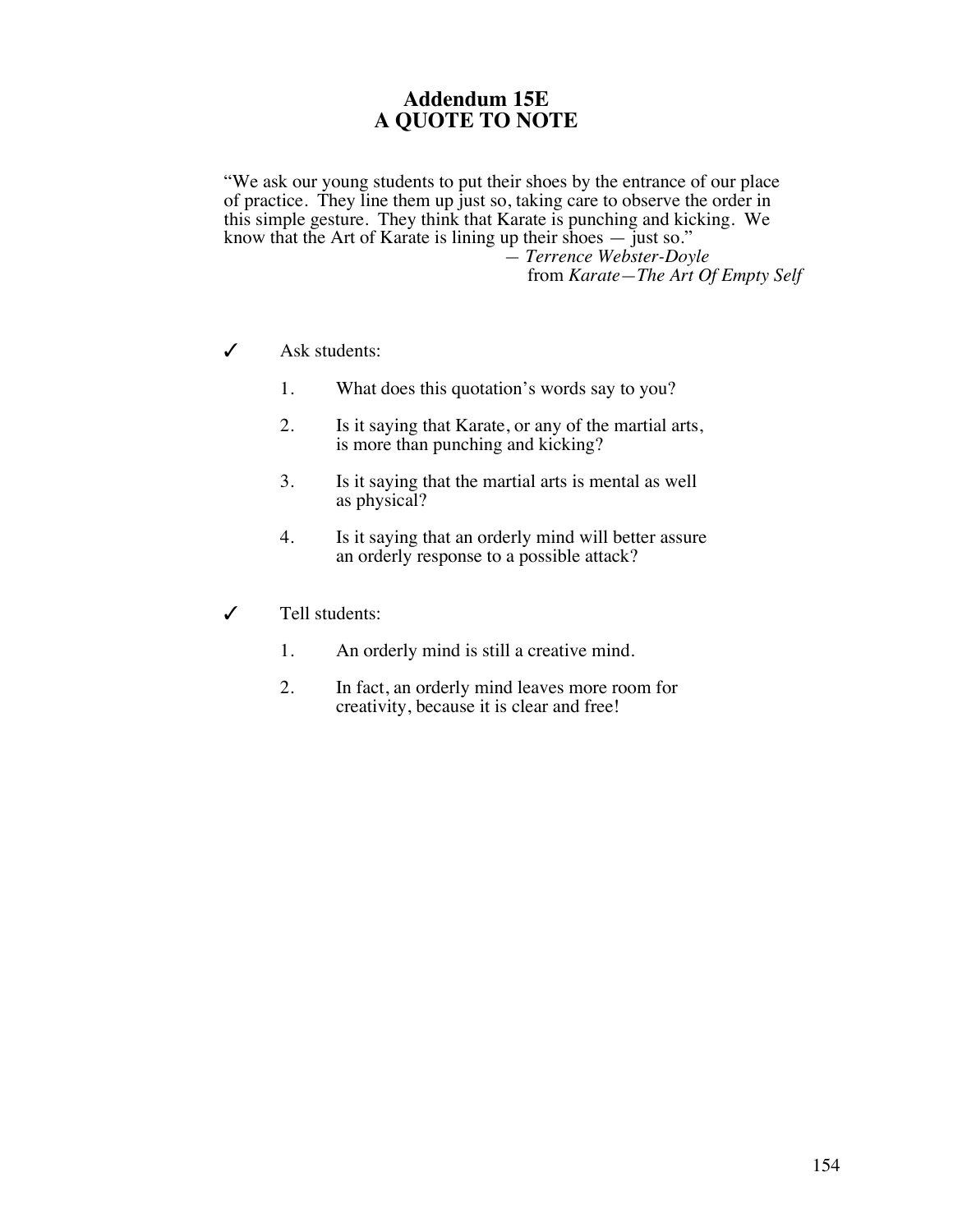# **LESSON 16 Memories Are Old; Life Is New**

#### **Breakdown of Lesson 16:**

Living is always new and fresh. Meditation is seeing and being aware. Fighting the invisible enemy.

#### **Living Is Always New And Fresh**

- 1. Read to students the story **"The Riddle's Answer"** in **Addendum 16A.**  (This story also appears in *Eye Of The Hurricane ,* p. 101.)
- 2. Afterward, ask:
	- $\bigcirc$  In what ways will what you have learned here help you live more peacefully? *Encourage all responses. There are no "right" or "wrong" answers.*
	- ! Have you become more aware in this class of the kind of false signposts the story describes — things we are taught to believe that are not always true? Like believing that you have to fight when someone challenges you?
	- ! What does it mean to have an open mind, like a newly ploughed field? Does it mean to be aware of the world around you?
	- $\Omega$  Are you still interested in becoming a great warrior? Like the ninjas? The samurais?
- 2. Tell students:
	- Memories are old. Whatever anger, sorrow and fear you carry with you hurts you and weakens your mind.
	- Life is new. Memories stay with you but they do not have to interfere with your living in the present.

## **Note To Instructor:** Go to **Life Is New!** (Addendum 16B).

#### **Meditation Is Seeing And Being Aware**

- 1. Tell students:
	- To understand that life is new is true meditation.
	- Meditation is not repeating something over and over, which only dulls the mind and puts it to sleep.
	- Meditation means to be aware, to look at and to see; and it is something you can do anytime, wherever you are.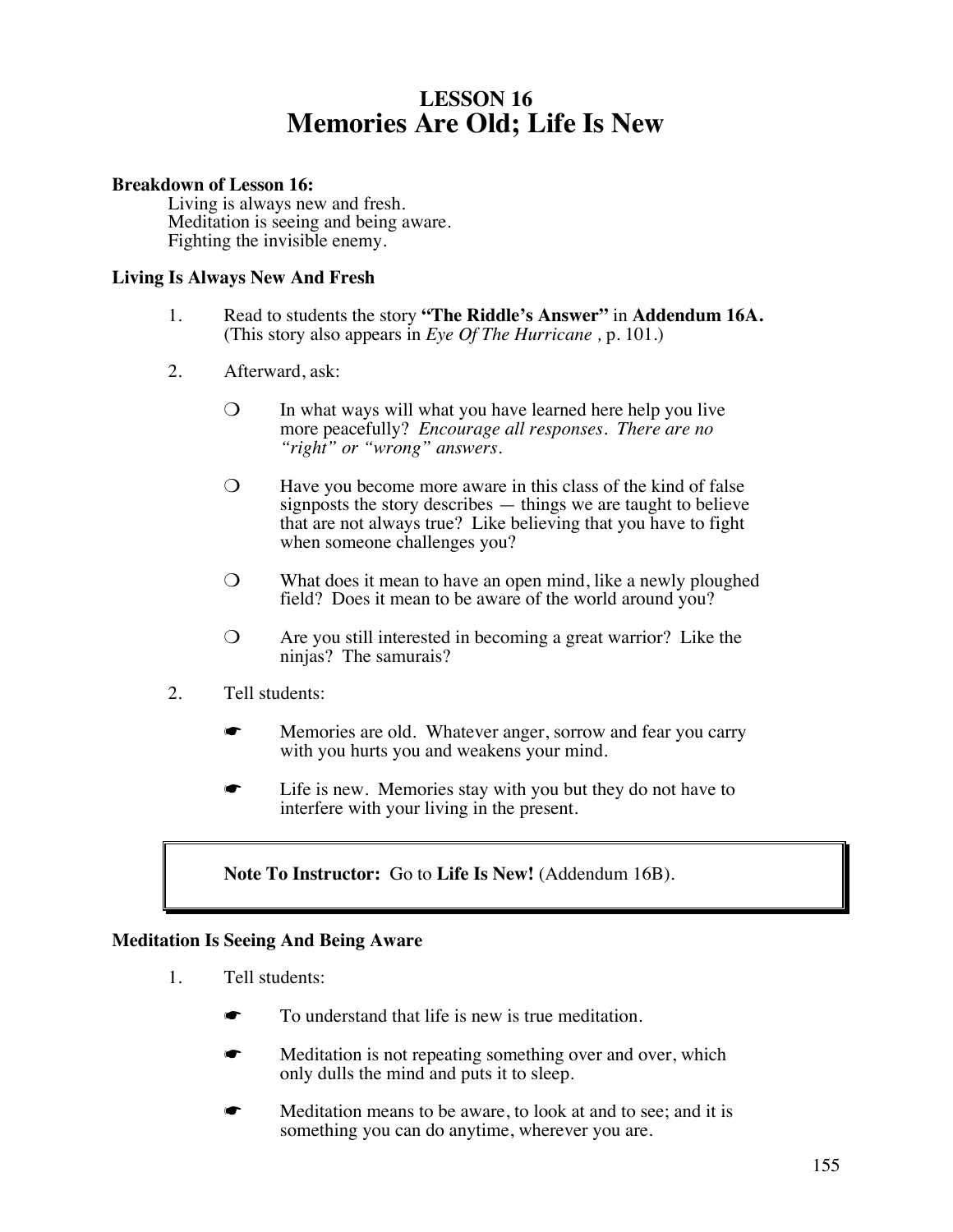- When old fears creep back into your brain, just say, "Hello! Goodbye!"
- When fear of a bully comes into your mind, you can deal with it in intelligent, nonviolent ways.

**Note To Instructor:** Go to **Negative Thinking Into Positive Action!**  (Addendum 16C).

## **Fighting The Invisible Enemy**

- 1. Tell students:
	- If you find that you are frightened by a person, a movie, a scary story, or awaking from a nightmare, here is something you can try:
		- $\checkmark$  Sit in a quiet place in mukuso. Allow the images in your mind to come up. Just WATCH them. Let them come up and then let them go. Count your breaths if you need to get more calm.
		- $\checkmark$  As you begin to see these images, watch them as if your mind was a movie screen. Don't call them fearful or joyful; just look at them. Realize that the images are moving pictures and will not hurt you.
		- $\checkmark$  If a particular image really bothers you, face it. When you can face it; then you can let it go!
		- $\checkmark$  YOU have control over these images. For example, if your scary image is a bad guy:
			- 1. Talk to the bad guy. Tell it you are not afraid.
			- 2. Tell it a joke to make it laugh.
			- 3. If the image is big, make it small. If it looks scary, make it smile, dance, or make it hug you!
	- You will find out that you have control over these images. The more control you have, the less they will have over you!
	- The more control you have over these images, the more you strengthen your mind.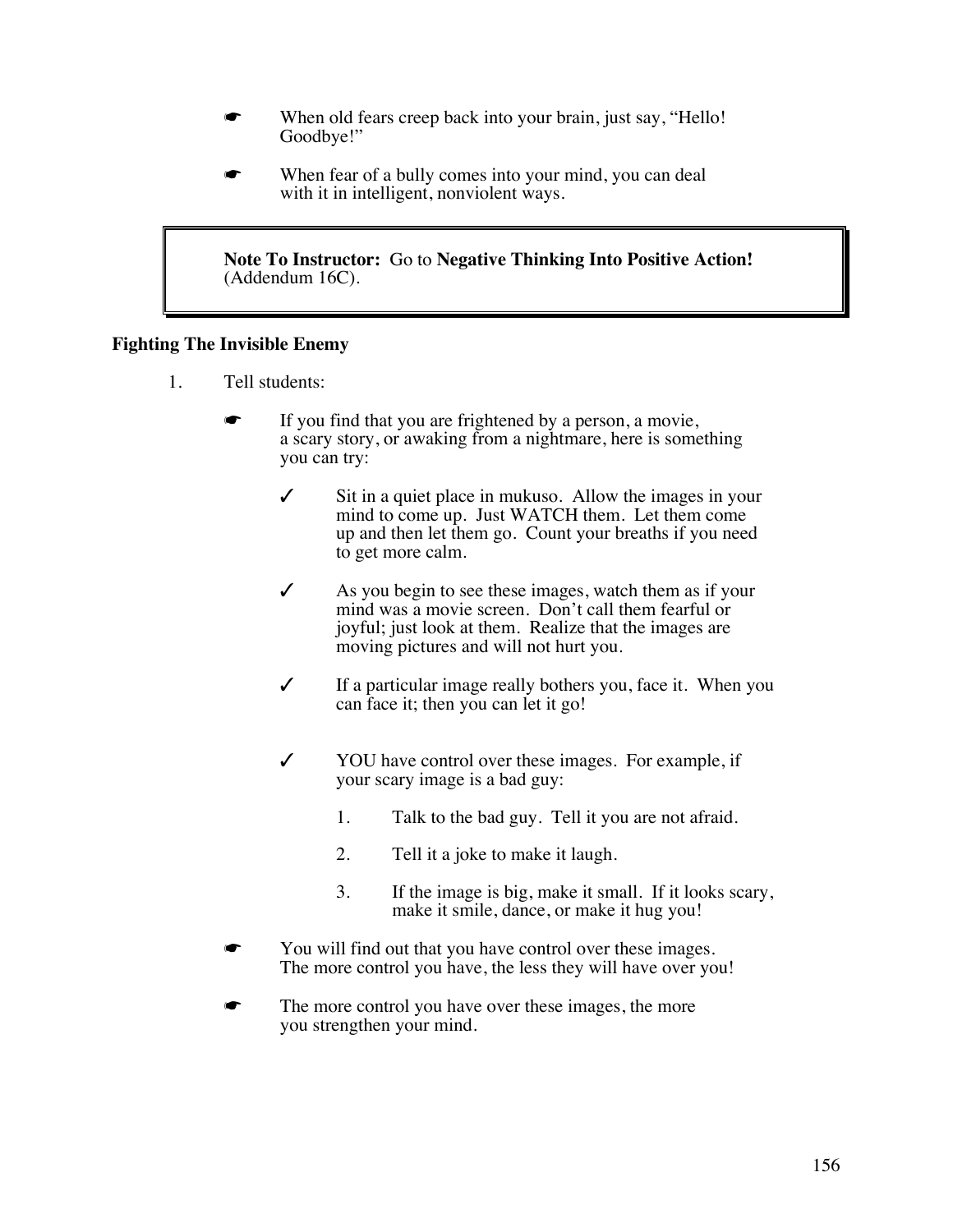- 2. Ask students:
	- ! Why do you need a strong mind?
	- ! How do you think gaining control over images that scare you can help you in dealing with a bully?
	- ! Do you think being able to control the images in your mind is similar to controlling how you respond to a bully?

**Note To Instructor:** Go to **Streets & Alleys** (Addendum 16D).

**Summary:** *Read all to students as summary, or focus on one.*

- $\star$  Memories are old, and life is new. We don't have to let old memories get in the way of our life today.
- $\star$  To understand that life is new is true meditation.
- $\star$  Meditation is to be aware, to look and to see, and can be done anywhere, anytime.
- $\star$  When fear of a bully comes into your mind, you can stop, look at the image causing your fear, and change the image in your mind!
- $\star$  You have control of the images in your mind! The more control you have over them, the more you strengthen your mind.
- $\star$  Congratulate students on their good work!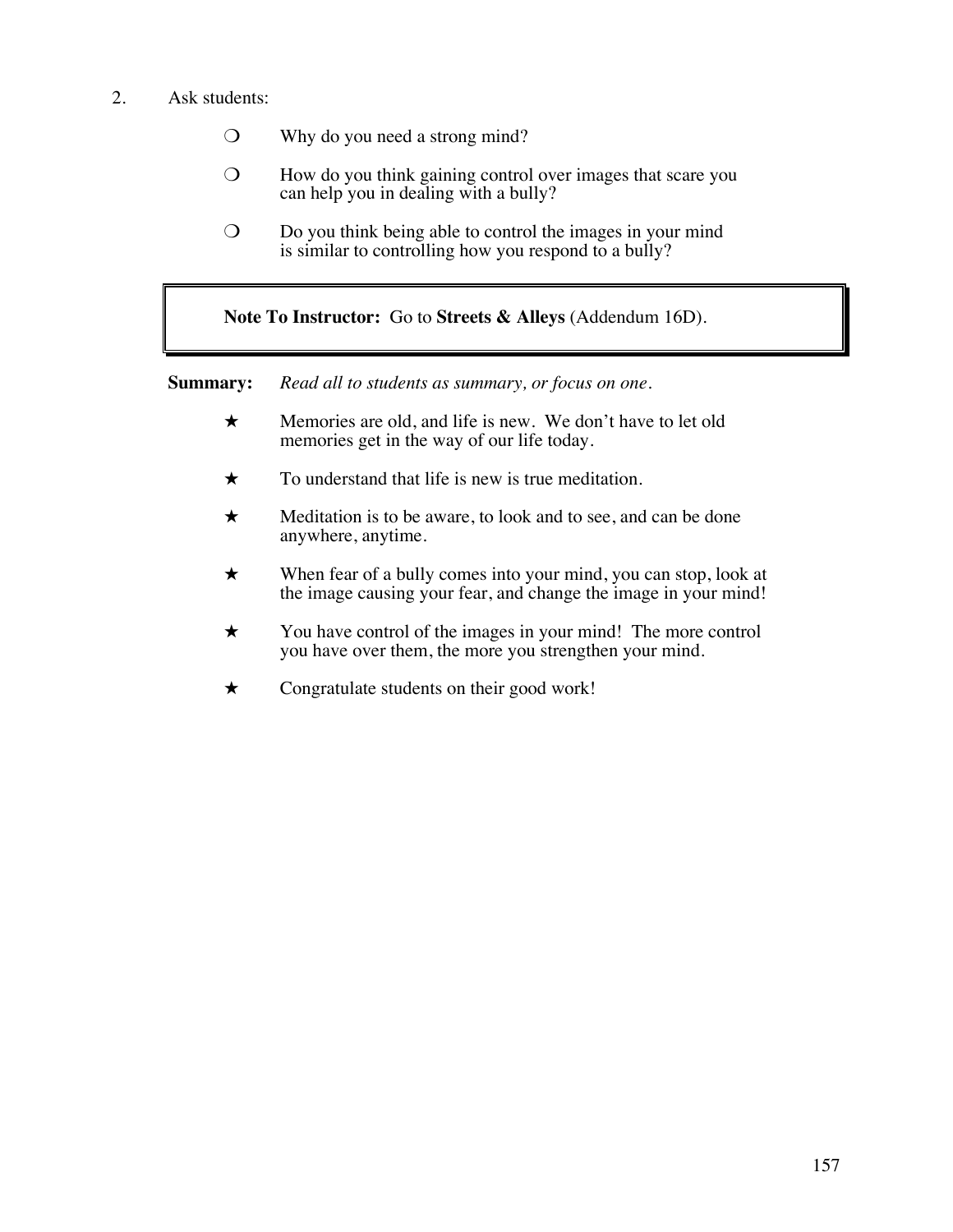#### **Addendum 16A THE RIDDLE'S ANSWER**

The students had come together after another stormy night. Tree branches had fallen, broken off in a fierce wind. A few clouds still drifted in the morning sky. The ground was soaked by the downpour. The air was clean and fresh, the sun breaking through to warmthe earth.

Last night, just before the storm came, they practiced their forms in the main hall. Ceremoniously they had lit dozens of candles to illuminate their practice area. In the flickering of those yellow lights, they moved with grace and ease, playing with their shadows on the wall.

The room today was clean and dry. The smell of burnt wood, sweat and candle wax filled the air with a strange, pungent, sweet odor. The students rose and bowed as the chief instructors entered. Then they all sat quietly for a while, letting their minds relax.

Then one of the teachers spoke: "Why is there so much sorrow in the world? Why do people fight and kill each other? How can you, as a martial artist, live peacefully through your art? Have you ever seriously thought about these questions? Or are you caught up in fanciful images of attack and defense?" The students were quiet and listened intently.

"When you leave here and go back to your regular lives, what will you take home from here? What difference will all of this training mean to your lives? Have you understood what we are teaching?"

A bird sang outside the window. The cats on the window ledge stretched, yawned, then went back to sleep.

"Oh, students, the world is a maze and you have to find your way through it without getting lost. It is so easy to get lost. There are many false signposts, so many dead ends that you can get caught up in — even for a lifetime. This is no childhood game. You are growing up and need to become strong and capable. It is our job as teachers to help you understand yourself and the world, to give you skills — not just to read and write, but to live in relationship peacefully. This is the real meaning of your education here. We hope that you have some sense of this. I know that your stay here has sometimes been hard. You probably haven't completely understood what we are trying to demonstrate. But no matter, don't worry. Just listen and someday it will all make sense. Just keep your minds open, like a newly plowed field. If your field is fertile, the seeds will grow."

The students were very still. They know that what was being said was of great importance to their lives, and that the teachers cared deeply for them. The students had come to this place with all kinds of romantic ideas about the martial arts, with spectacular desires to be great warriors, like the ninjas or samurais of old. But they had grown up a lot here and were filled with a new wisdom. They knew the true and right meaning of *Kara-te*, the art of the martial arts.

"Oh, students, be beginners!" the teacher called out. "What meaning does the past have for you? Can you remember a time of anger, of sorrow, of fear? Why? Live *now*! Let the old run through you like a river. Just listen, observe, then let it go. Memories are wit you but they should not interfere with your living in the present. All those images you have are just that: images. They cannot harm you. They have no place in living. Living is always new, fresh. Your memories are old, stale, dead. To understand this is true meditation. Meditation is not repeating something over and over. That only dulls the mind, puts it to sleep. Meditation means to be aware, to look at, to see. And you can do it anytime, wherever you are. Just stop — look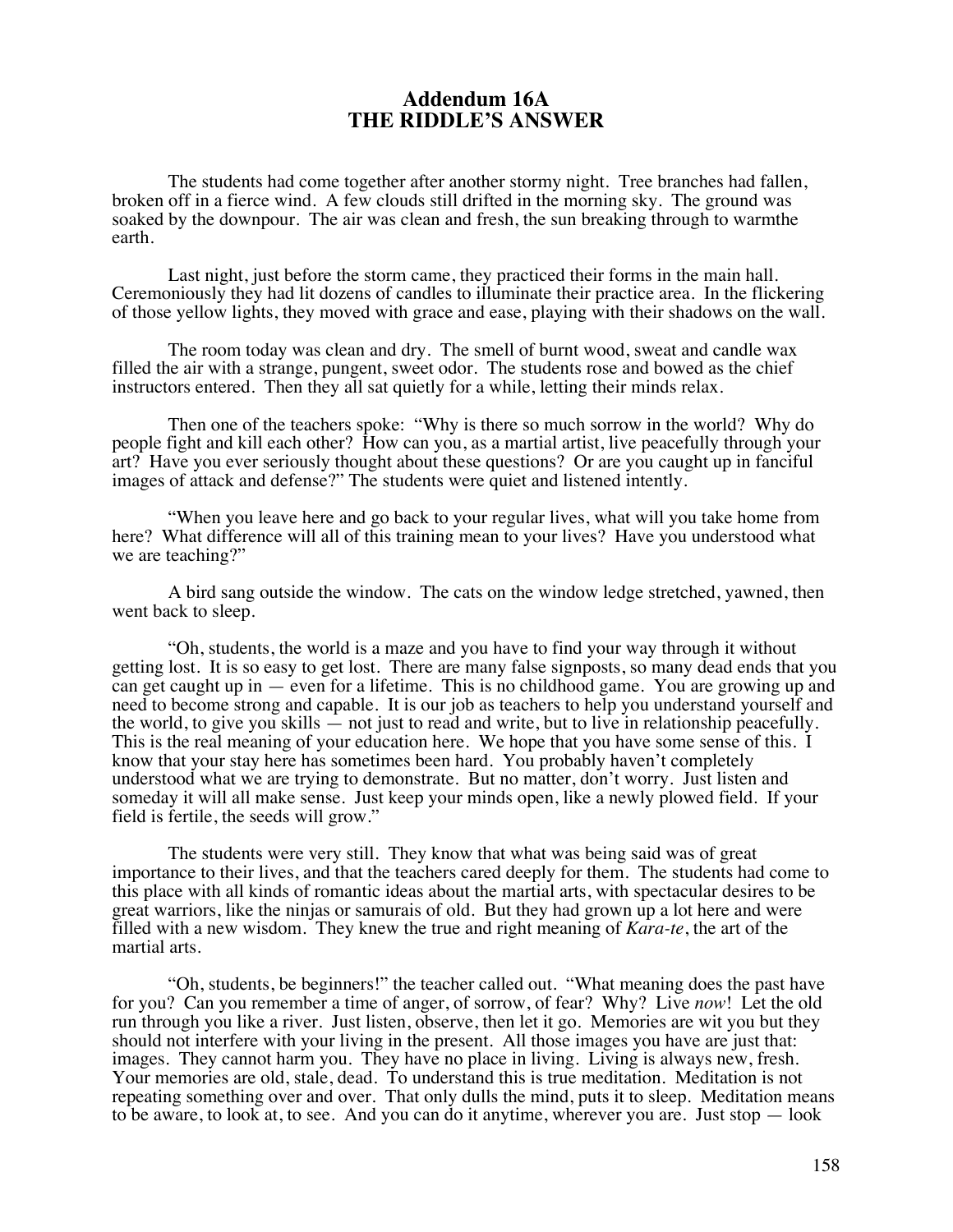— listen! When old fears creep back into your brain, just say, 'hello — goodbye!' And have a beginner's mind."

The students felt warm inside, as they did when they first put their shoes in order by the training hall door — just so. They felt healthy and happy and, most of all, cared for. Realizing that their special training time together for this session was coming to a close, they also felt sad.

It's all right to cry when one feels sad. This is as natural as cherry blossoms falling from a tree in spring," their teacher said with tears in her eyes. Both of the teachers cried in silence with their students. The sun came out fully from behind the clouds and warm rays flooded the training hall.

"One last thing, students. What is it that you cannot see, cannot hear, cannot take hold of, is silent when you speak, speaks when you are silent, and you can only have when you don't want it? Answer, and you will not know. Don't answer and you will be a fool!"

With these words the teachers looked at each one of the students.

"Can you now tell me the meaning of Empty Self?"

The two elected senior students stood, walked up to the teachers, and held out their hands to them. In the students' hands were dandelion flowers: lovely, common, beautifully brilliant yellow weeds.

The teachers accepted the flowers, stood up, bowed, and left the training hall. The formal class was over, but the training would remain with the students throughout their lives.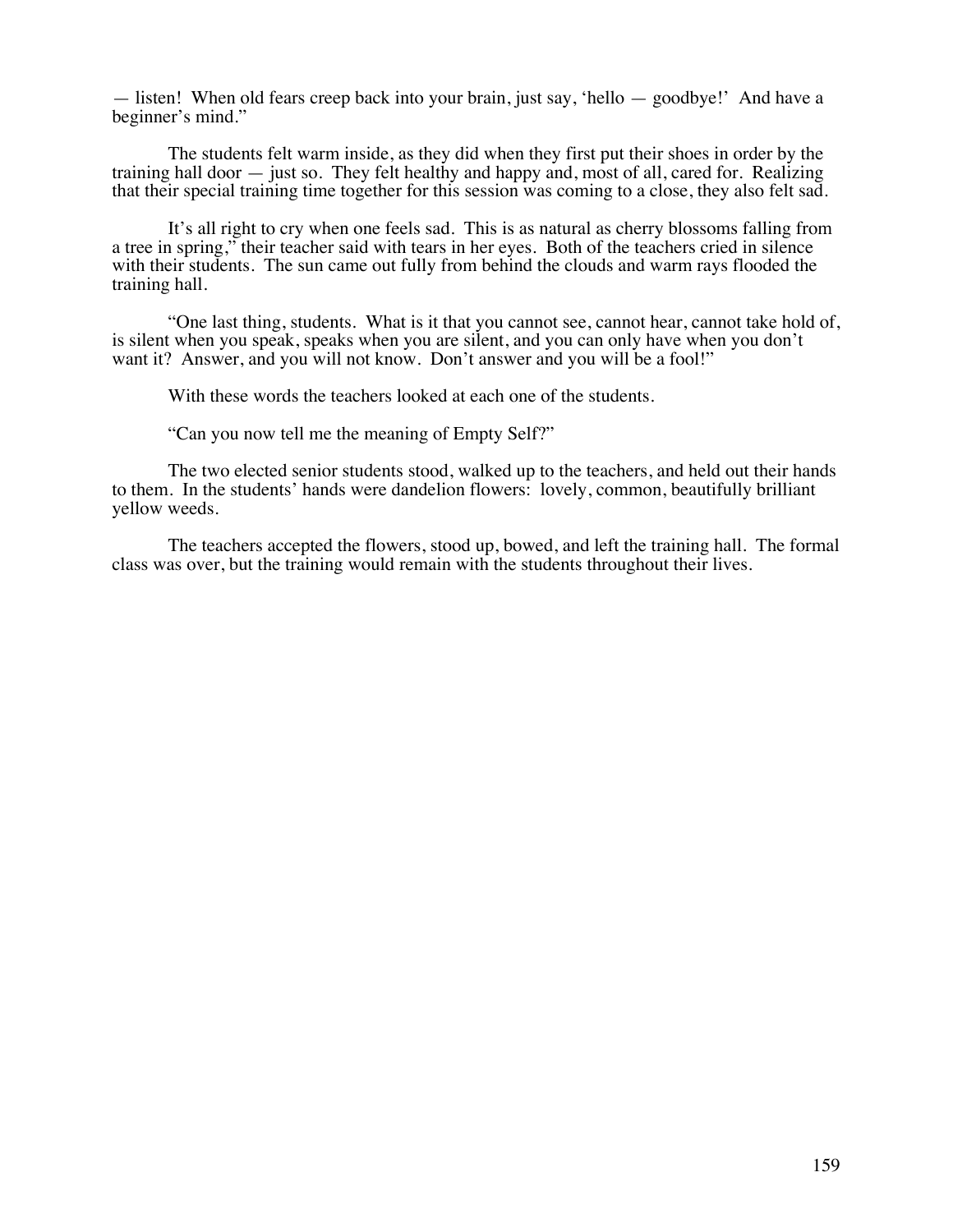## **Addendum 16B LIFE IS NEW!**

 $\checkmark$  Ask students to think for a minute about some old, haunting memories they have — or memories people they know have, such as memories of pain, anger, frustration.

> For example: I get angry every time I think of how I was the last one picked for the volleyball team. It hurts to think of my brother, who was killed last year. When I don't get a good grade in school, I get angry with my teacher, angry with the school, and mostly angry with me. I get upset when my parents don't understand that I want to work as well as go to school.

- $\checkmark$  Ask students to talk about any memory they choose.
- $\checkmark$  Encourage all responses. Tell students:
	- 1. When you are able to talk about a particularly painful thought or feeling, you help clear your mind and make it stronger.
	- 2. Painful, hurtful thoughts and feelings can impede your reaction to a bully.
	- 3. Dwelling on thoughts and feelings that make you angry or scared clutters your mind with information from the past.
	- 4. You need to focus your attention here now!
- $\checkmark$  For each angry, painful thought, ask students:
	- 1. What kind of thought can we substitute for this thought?
	- 2. How do we turn this negative thought into positive action?
	- 3. How do we take a negatively thinking group, such as a street gang, and turn it into a positively charged group?
	- 4. How do we turn a negatively-oriented country into a nation that thinks and acts positively, creatively, peacefully?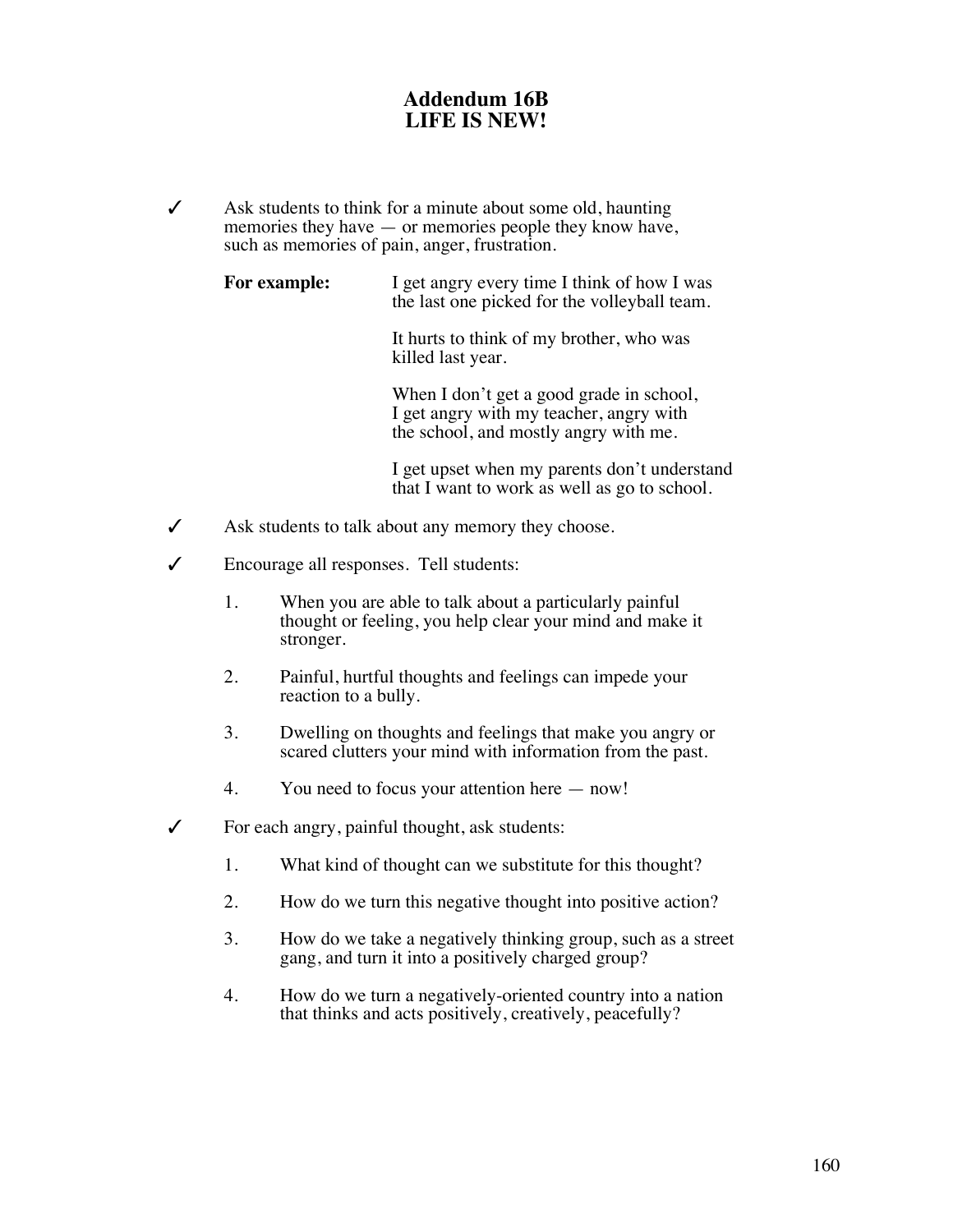## **Addendum 16C NEGATIVE THINKING INTO POSITIVE ACTION!**

- $\checkmark$  Tell students:
	- 1. Bullying is a lose/lose situation. Your victim loses self-esteem, and you lose self-respect. You get what you want for a minute, but it doesn't last.
	- 2. The following are some bully situations that are based on negative thinking. Let's turn them into positive action by using the twelve ways to walk away with confidence!

## **NEGATIVE THINKING POSITIVE ACTION**

This kid's acting like a crybaby. I'm Making friends. gonna punch him! This kid always get's teacher's atten-<br>Using humor. tion. I'm gonna steal his homework. You sat in my bus seat! If you do it Walking away. again, I'll break your face! She's better off than I am. Look at Trickery. those clothes. I'll take her money! You bumped into me on purpose! Agreeing with the bully. Get on your knees and pray! That kid is stuck up! I'm gonna bust Refusing to fight. that nose so it never sticks up again! That jerk's a weirdo brain. Maybe I'll Standing up to the bully.<br>
just knock his squeaky bike over! Taking a karate stance. just knock his squeaky bike over! I'm such a clutz! I can't do anything Ignoring the bully. right! I'm not going to the game! • I'll never pass this class. I don't have Reasoning with the bully. the brains for it! I'm skipping class! What a weakling! I'll knock him down! Using authority.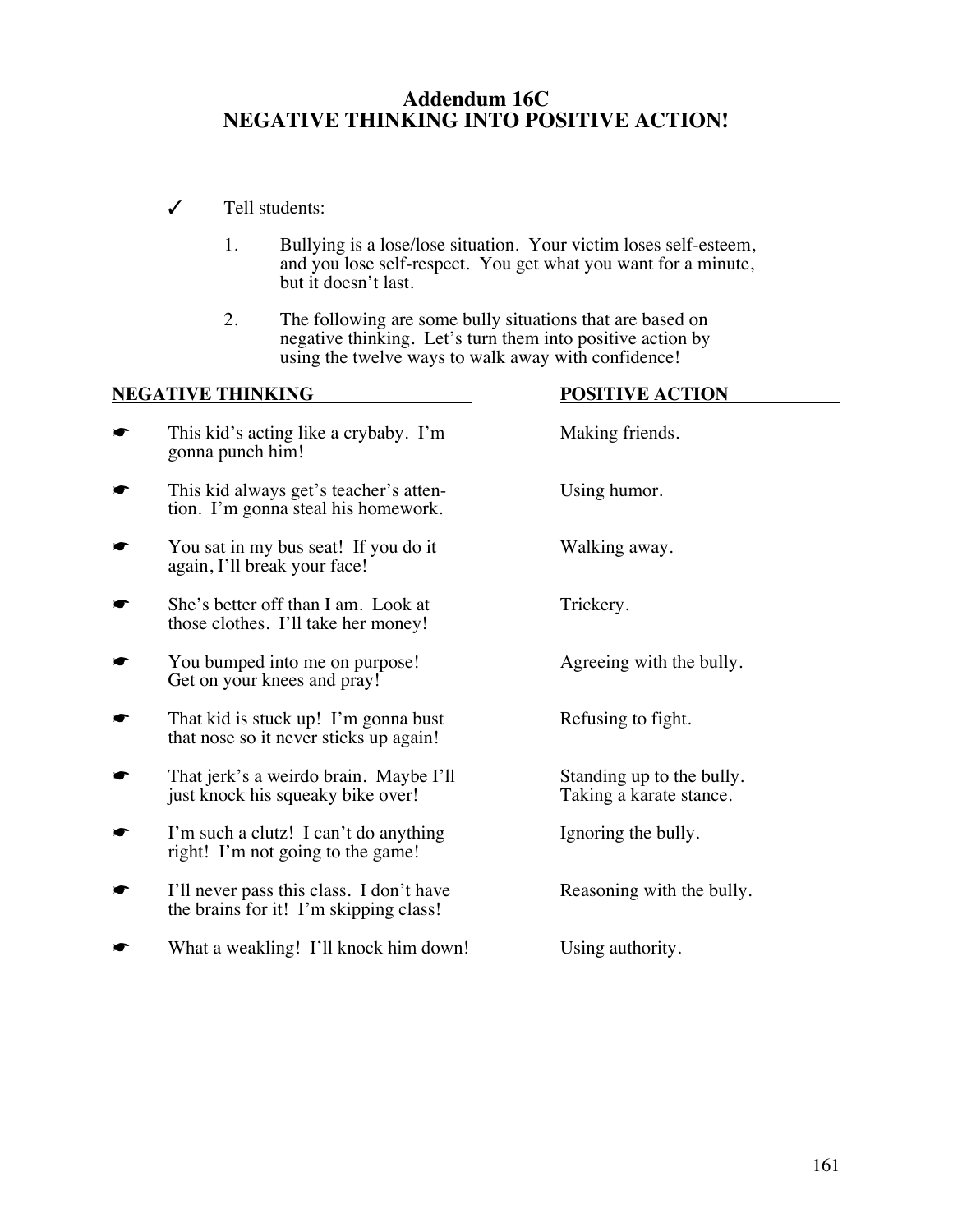## **Addendum 16D STREETS & ALLEYS**

- $\checkmark$  Tell students:
	- 1. Here are the names of some streets and alleys (write on board, if you have one, so they are easy to remember):

| Propaganda Road          | <b>Robot City</b>    |
|--------------------------|----------------------|
| Bully Blvd.              | Here and Now Drive   |
| Private Road to the Past | Practice Park Avenue |
| <b>Freeze Street</b>     | Confidence Parkway   |
| <b>Empty Alley</b>       | Overload Mind Road   |

2. Set up a series of behaviors you can tailor to your own students, asking them to select which road this behavior will lead them to, such as:

> Threatening to hit someone. Bullying someone smaller than you. Insisting that your friends do things your way. Acting disrespectfully toward your parents. Getting scared when you see a bully. Doing things the same way every day. Practicing nonviolent alternatives every day. Worrying that you won't do well in your bout.

- 3. Look through newspapers and magazines for current events that reveal "dead end" actions or illustrate propaganda. Bring them in and ask students:
	- 1. How is this a "dead end" action?
	- 2. Can you recognize the propaganda?
	- 3. What is this ad trying to do to your mind?
	- 4. What are you inspired to do when you see this ad?